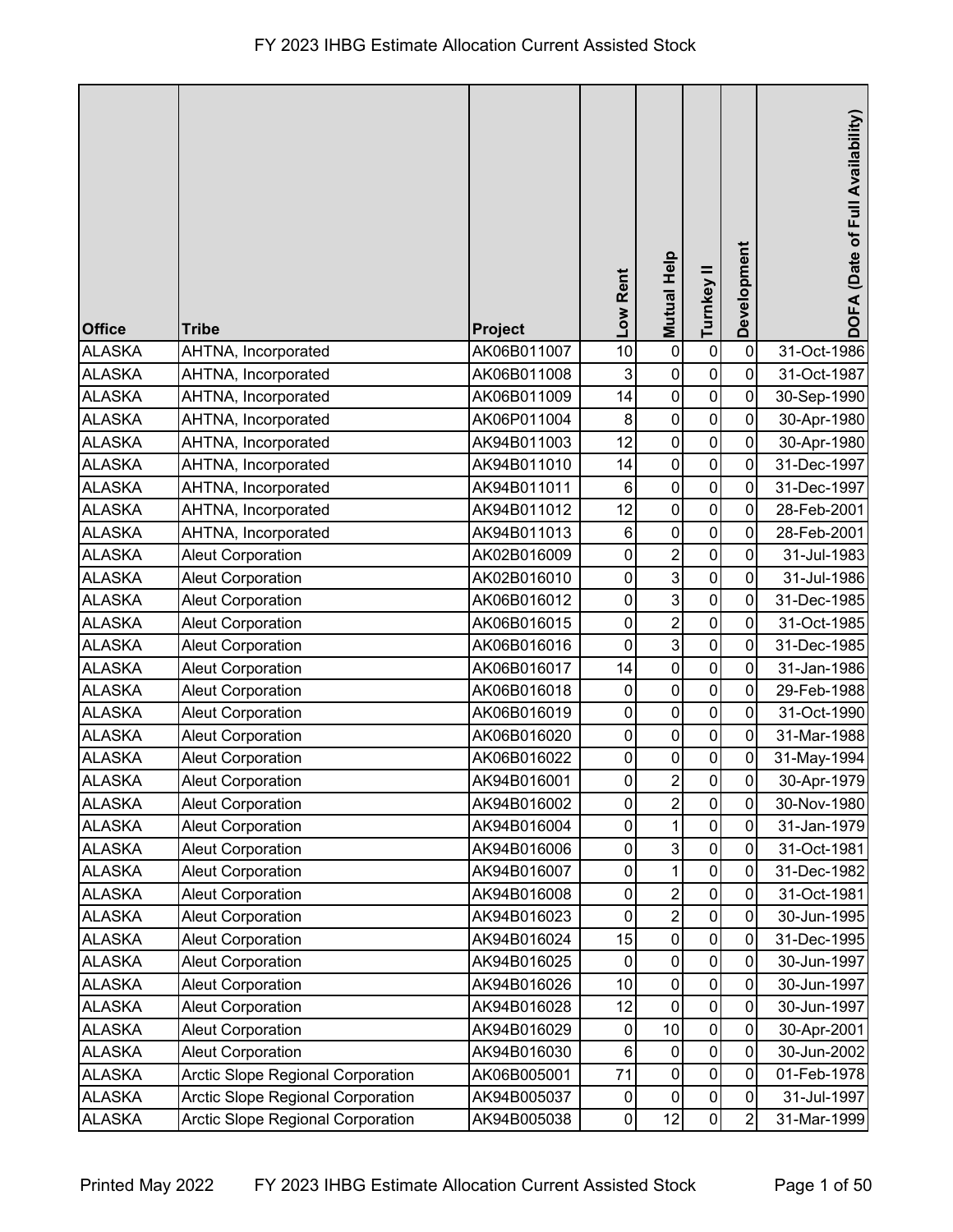| <b>Office</b> | <b>Tribe</b>                               | Project     | Low Rent         | Mutual Help         | Turnkey II   | Development    | DOFA (Date of Full Availability) |
|---------------|--------------------------------------------|-------------|------------------|---------------------|--------------|----------------|----------------------------------|
| <b>ALASKA</b> | Arctic Slope Regional Corporation          | AK94B005039 | 19               | $\mathbf 0$         | $\pmb{0}$    | $\mathbf 0$    | 31-Jan-2000                      |
| <b>ALASKA</b> | <b>Arctic Slope Regional Corporation</b>   | AK94B005040 | 17               | $\pmb{0}$           | $\mathbf 0$  | 0              | 31-Jan-2000                      |
| <b>ALASKA</b> | <b>Arctic Slope Regional Corporation</b>   | AK94B005041 | 0                | 15                  | $\pmb{0}$    | 0              | 31-Mar-1999                      |
| <b>ALASKA</b> | Arctic Slope Regional Corporation          | AK94B005042 | 0                | $\overline{c}$      | $\mathbf 0$  | 0              | 31-Dec-2002                      |
| <b>ALASKA</b> | Arctic Slope Regional Corporation          | AK94B005042 | 0                | $\overline{2}$      | $\mathbf 0$  | $\overline{0}$ | 31-Dec-2002                      |
| <b>ALASKA</b> | Arctic Slope Regional Corporation          | AK94B005042 | $\pmb{0}$        | $\overline{c}$      | $\mathsf 0$  | 0              | 31-Dec-2002                      |
| <b>ALASKA</b> | <b>Arctic Slope Regional Corporation</b>   | AK94B005042 | $\pmb{0}$        | $\overline{3}$      | $\mathbf 0$  | 0              | 31-Dec-2002                      |
| <b>ALASKA</b> | Arctic Slope Regional Corporation          | AK94B005042 | $\pmb{0}$        | $\overline{c}$      | $\pmb{0}$    | 0              | 31-Dec-2002                      |
| <b>ALASKA</b> | Arctic Slope Regional Corporation          | AK94B005042 | 0                | ω                   | $\pmb{0}$    | 0              | 31-Dec-2002                      |
| <b>ALASKA</b> | Arctic Slope Regional Corporation          | AK94B005042 | $\mathbf 0$      | $\overline{2}$      | $\pmb{0}$    | 0              | 31-Dec-2002                      |
| <b>ALASKA</b> | <b>Baranof Island Housing Authority</b>    | AK94B017003 | 20               | $\pmb{0}$           | $\mathbf 0$  | 0              | 30-Jun-1996                      |
| <b>ALASKA</b> | <b>Baranof Island Housing Authority</b>    | AK94B017004 | $\pmb{0}$        | $\mathbf 1$         | $\mathbf 0$  | 0              | 30-Jun-1996                      |
| <b>ALASKA</b> | <b>Baranof Island Housing Authority</b>    | AK94B017005 | $\pmb{0}$        | $\mathbf{3}$        | $\pmb{0}$    | $\mathbf 0$    | 01-Aug-2000                      |
| <b>ALASKA</b> | <b>Baranof Island Housing Authority</b>    | AK94B017005 | $\pmb{0}$        | $\overline{7}$      | $\pmb{0}$    | 0              | 07-Nov-2001                      |
| <b>ALASKA</b> | <b>Bering Straits Regional Corporation</b> | AK06P008009 | 17               | $\mathsf{O}\xspace$ | $\pmb{0}$    | 0              | 31-Mar-1978                      |
| <b>ALASKA</b> | <b>Bering Straits Regional Corporation</b> | AK94B008038 | 0                | $\pmb{0}$           | $\mathbf 0$  | 0              | 31-Jan-1997                      |
| <b>ALASKA</b> | <b>Bering Straits Regional Corporation</b> | AK94B008039 | $\pmb{0}$        | $\boldsymbol{0}$    | $\pmb{0}$    | 0              | 31-Oct-1996                      |
| <b>ALASKA</b> | <b>Bering Straits Regional Corporation</b> | AK94B008040 | 0                | $\pmb{0}$           | $\pmb{0}$    | $\mathbf 0$    | 31-Aug-1997                      |
| <b>ALASKA</b> | <b>Bering Straits Regional Corporation</b> | AK94B008041 | $\pmb{0}$        | $\mathbf 0$         | $\pmb{0}$    | $\pmb{0}$      | 31-Aug-1997                      |
| <b>ALASKA</b> | <b>Bering Straits Regional Corporation</b> | AK94B008042 | 28               | $\pmb{0}$           | $\mathbf{0}$ | $\pmb{0}$      | 31-Oct-1999                      |
| <b>ALASKA</b> | <b>Bering Straits Regional Corporation</b> | AK94B008043 | 0                | 19                  | $\mathsf 0$  | 0              | 31-Dec-1999                      |
| <b>ALASKA</b> | <b>Bering Straits Regional Corporation</b> | AK94B008046 | $\pmb{0}$        | 7                   | $\pmb{0}$    | $\overline{2}$ | 30-Sep-1999                      |
| <b>ALASKA</b> | <b>Bering Straits Regional Corporation</b> | AK94B008047 | 0                | 18                  | 0            | 0              | 31-Jan-2000                      |
| <b>ALASKA</b> | <b>Bristol Bay Native Corporation</b>      | AK02P010011 | 12               | $\mathbf 0$         | $\pmb{0}$    | 0              | 31-Dec-1982                      |
| <b>ALASKA</b> | <b>Bristol Bay Native Corporation</b>      | AK06B010023 | 15               | $\pmb{0}$           | $\pmb{0}$    | 0              | 31-May-1986                      |
| <b>ALASKA</b> | <b>Bristol Bay Native Corporation</b>      | AK94B010037 | $\boldsymbol{0}$ | $\mathbf{3}$        | $\pmb{0}$    | $\mathbf 0$    | 31-Mar-1998                      |
| <b>ALASKA</b> | <b>Bristol Bay Native Corporation</b>      | AK94B010038 |                  | $\pmb{0}$           | $\pmb{0}$    | $\mathbf 0$    | 31-May-1998                      |
| <b>ALASKA</b> | <b>Bristol Bay Native Corporation</b>      | AK94B010039 | 1                | $\pmb{0}$           | 0            | 0              | 31-Mar-1998                      |
| <b>ALASKA</b> | <b>Bristol Bay Native Corporation</b>      | AK94B010040 | 0                | 1                   | $\mathbf 0$  | 0              | 31-Mar-1998                      |
| <b>ALASKA</b> | <b>Bristol Bay Native Corporation</b>      | AK94B010041 | 8                | $\pmb{0}$           | $\mathbf 0$  | 0              | 31-Dec-1998                      |
| <b>ALASKA</b> | <b>Bristol Bay Native Corporation</b>      | AK94B010042 | 0                | 3                   | $\pmb{0}$    | 0              | 31-Mar-1998                      |
| <b>ALASKA</b> | <b>Bristol Bay Native Corporation</b>      | AK94B010043 | 0                | $\bf 8$             | $\pmb{0}$    | $\mathbf 0$    | 01-Jan-2000                      |
| <b>ALASKA</b> | <b>Bristol Bay Native Corporation</b>      | AK94B010044 | 1                | $\pmb{0}$           | $\pmb{0}$    | 0              | 01-Jan-2000                      |
| <b>ALASKA</b> | Calista Corporation                        | AK06B009069 | 12               | $\boldsymbol{0}$    | $\pmb{0}$    | 0              | 30-Nov-1992                      |
| <b>ALASKA</b> | Calista Corporation                        | AK06P00961  | 20               | $\pmb{0}$           | 0            | 0              | 31-Oct-1988                      |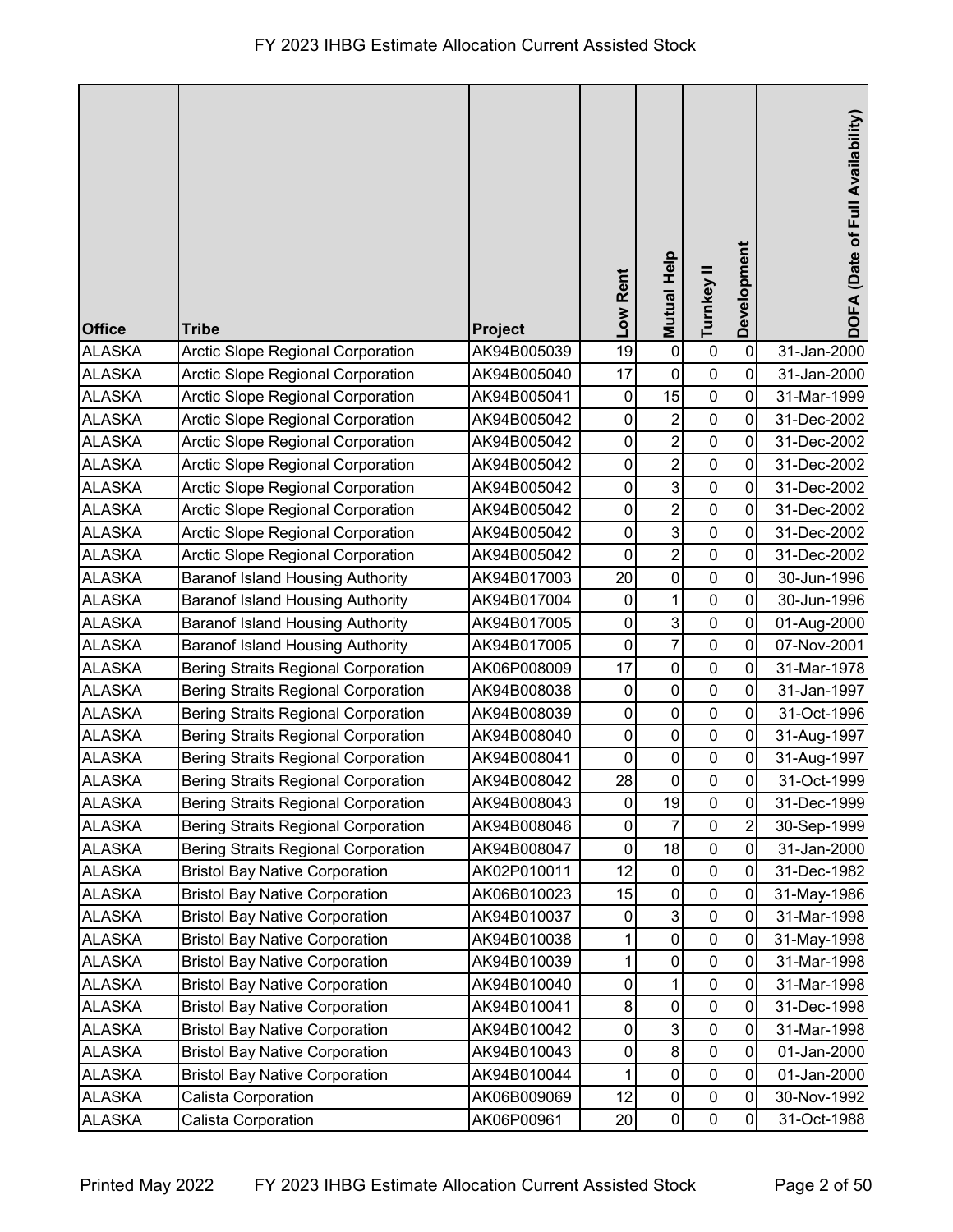|               |                                        |                |             | <b>Mutual Help</b> |                  | Development | DOFA (Date of Full Availability) |
|---------------|----------------------------------------|----------------|-------------|--------------------|------------------|-------------|----------------------------------|
|               |                                        |                | Low Rent    |                    | Turnkey II       |             |                                  |
| <b>Office</b> | <b>Tribe</b>                           | <b>Project</b> |             |                    |                  |             |                                  |
| <b>ALASKA</b> | Calista Corporation                    | AK94B009093    | $\pmb{0}$   | $\pmb{0}$          | $\pmb{0}$        | $\mathbf 0$ | 30-Sep-1997                      |
| <b>ALASKA</b> | Calista Corporation                    | AK94B009094    | $\pmb{0}$   | $\pmb{0}$          | $\pmb{0}$        | $\mathbf 0$ | 31-Dec-1996                      |
| <b>ALASKA</b> | Calista Corporation                    | AK94B009095    | $\pmb{0}$   | $\pmb{0}$          | $\pmb{0}$        | 0           | 30-Jun-1997                      |
| <b>ALASKA</b> | Calista Corporation                    | AK94B009096    | 0           | $\pmb{0}$          | $\boldsymbol{0}$ | 0           | 31-Jul-1997                      |
| <b>ALASKA</b> | Calista Corporation                    | AK94B009097    | $\pmb{0}$   | 20                 | $\mathbf 0$      | 0           | 31-Jan-1998                      |
| <b>ALASKA</b> | Calista Corporation                    | AK94B009098    | $\mathbf 0$ | 19                 | $\pmb{0}$        | $\mathbf 0$ | 31-Dec-1999                      |
| <b>ALASKA</b> | Calista Corporation                    | AK94B009098    | $\pmb{0}$   | 5                  | $\mathbf 0$      | $\mathbf 0$ | 28-Feb-2003                      |
| <b>ALASKA</b> | Calista Corporation                    | AK94B009099    | $\pmb{0}$   | 18                 | $\pmb{0}$        | $\mathbf 0$ | 30-Nov-1999                      |
| <b>ALASKA</b> | Calista Corporation                    | AK94B009102    | $\pmb{0}$   | 18                 | $\pmb{0}$        | 0           | 31-Dec-1999                      |
| <b>ALASKA</b> | Calista Corporation                    | AK94B009103    | $\pmb{0}$   | 20                 | $\pmb{0}$        | 0           | 31-Jul-2000                      |
| <b>ALASKA</b> | Chugach Alaska Corporation             | AK02P015008    | 23          | 0                  | $\pmb{0}$        | $\mathbf 0$ | 31-Jan-1984                      |
| <b>ALASKA</b> | Chugach Alaska Corporation             | AK94B015017    | 20          | $\mathbf 0$        | $\mathbf 0$      | $\mathbf 0$ | 31-Mar-1994                      |
| <b>ALASKA</b> | Chugach Alaska Corporation             | AK94B015018    | 0           | 11                 | $\mathbf 0$      | $\mathbf 0$ | 30-Jun-1998                      |
| <b>ALASKA</b> | Chugach Alaska Corporation             | AK94B015019    | 7           | $\mathbf 0$        | $\pmb{0}$        | $\mathbf 0$ | 30-Apr-1997                      |
| <b>ALASKA</b> | Chugach Alaska Corporation             | AK94B015020    | 16          | $\pmb{0}$          | $\pmb{0}$        | $\mathbf 0$ | 30-Sep-1999                      |
| <b>ALASKA</b> | Chugach Alaska Corporation             | AK94B015021    | 15          | $\mathbf 0$        | $\pmb{0}$        | $\mathbf 0$ | 30-Aug-2000                      |
| <b>ALASKA</b> | Cook Inlet Native Regional Corporation | AK02B012012    | 24          | $\pmb{0}$          | $\mathbf 0$      | 0           | 28-Feb-1983                      |
| <b>ALASKA</b> | Cook Inlet Native Regional Corporation | AK02B012012    | 10          | $\pmb{0}$          | $\pmb{0}$        | 0           | 28-Feb-1983                      |
| <b>ALASKA</b> | Cook Inlet Native Regional Corporation | AK02B012013    | 60          | $\pmb{0}$          | $\boldsymbol{0}$ | $\pmb{0}$   | 30-Jun-1984                      |
| <b>ALASKA</b> | Cook Inlet Native Regional Corporation | AK06B012017    | 60          | $\pmb{0}$          | $\overline{0}$   | $\mathbf 0$ | 31-Oct-1984                      |
| <b>ALASKA</b> | Cook Inlet Native Regional Corporation | AK06P012006    | 18          | $\pmb{0}$          | $\pmb{0}$        | 0           | 31-Dec-1979                      |
| <b>ALASKA</b> | Cook Inlet Native Regional Corporation | AK94B012030    | 75          | $\pmb{0}$          | $\pmb{0}$        | 0           | 31-Mar-1996                      |
| <b>ALASKA</b> | Cook Inlet Native Regional Corporation | AK94B012035    | 20          | 0                  | $\mathbf 0$      | 0           | 31-May-1998                      |
| <b>ALASKA</b> | Doyon, Ltd.                            | AK06B007031    | 15          | $\pmb{0}$          | $\pmb{0}$        | 0           | 30-Nov-1992                      |
| <b>ALASKA</b> | Doyon, Ltd.                            | AK94B007038    | 0           | 1                  | $\pmb{0}$        | 0           | 31-Oct-1997                      |
| <b>ALASKA</b> | Doyon, Ltd.                            | AK94B007044    | $\,6$       | $\pmb{0}$          | $\pmb{0}$        | 0           | 31-May-1998                      |
| <b>ALASKA</b> | Koniag, Incorporated                   | AK02P013011    | 48          | $\pmb{0}$          | $\pmb{0}$        | $\pmb{0}$   | 31-Jul-1983                      |
| <b>ALASKA</b> | Koniag, Incorporated                   | AK06B013013    | 0           | $\overline{2}$     | $\pmb{0}$        | 0           | 31-Jan-1984                      |
| <b>ALASKA</b> | Koniag, Incorporated                   | AK06B013015    | 0           | $\mathbf{1}$       | $\pmb{0}$        | 0           | 30-Nov-1987                      |
| <b>ALASKA</b> | Koniag, Incorporated                   | AK06B013016    | 0           | $\overline{2}$     | $\boldsymbol{0}$ | $\pmb{0}$   | 30-Sep-1987                      |
| <b>ALASKA</b> | Koniag, Incorporated                   | AK94B013003    | $\mathbf 0$ | 3                  | $\pmb{0}$        | $\mathbf 0$ | 30-Sep-1978                      |
| <b>ALASKA</b> | Koniag, Incorporated                   | AK94B013004    | 0           | $\overline{7}$     | $\pmb{0}$        | $\mathbf 0$ | 30-Sep-1978                      |
| <b>ALASKA</b> | Koniag, Incorporated                   | AK94B013006    | $\pmb{0}$   | $\mathbf{3}$       | $\pmb{0}$        | $\mathbf 0$ | 30-Nov-1978                      |
| <b>ALASKA</b> | Koniag, Incorporated                   | AK94B013017    | 15          | $\pmb{0}$          | $\pmb{0}$        | 0           | 30-Sep-1996                      |
| <b>ALASKA</b> | Koniag, Incorporated                   | AK94B013018    | 20          | $\pmb{0}$          | $\pmb{0}$        | 0           | 31-Dec-1996                      |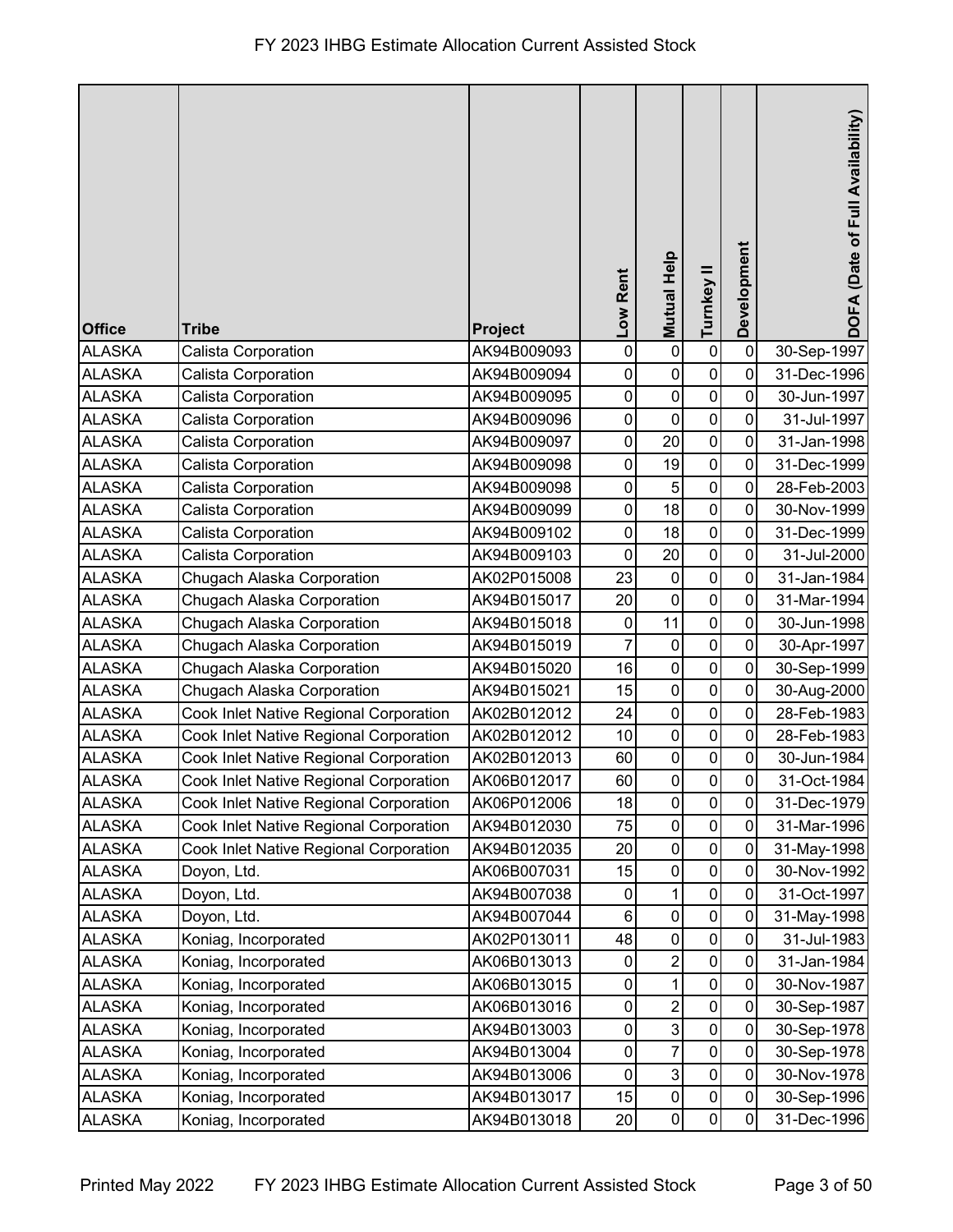| <b>Office</b> | <b>Tribe</b>                           | Project     | -ow Rent    | <b>Mutual Help</b>      | Turnkey II     | Development    | DOFA (Date of Full Availability) |
|---------------|----------------------------------------|-------------|-------------|-------------------------|----------------|----------------|----------------------------------|
| <b>ALASKA</b> | Koniag, Incorporated                   | AK94B013019 | 4           | $\mathbf 0$             | $\pmb{0}$      | $\mathbf 0$    | 30-Sep-1996                      |
| <b>ALASKA</b> | Koniag, Incorporated                   | AK94B013020 | 0           | 5                       | $\mathbf 0$    | 0              | 30-Sep-2001                      |
| <b>ALASKA</b> | Koniag, Incorporated                   | AK94B013020 | $\pmb{0}$   | $\overline{5}$          | $\pmb{0}$      | $\mathbf 0$    | 30-Sep-2001                      |
| <b>ALASKA</b> | Koniag, Incorporated                   | AK94B013021 | 3           | $\pmb{0}$               | $\pmb{0}$      | 0              | 30-Sep-2001                      |
| <b>ALASKA</b> | Metlakatla (Annette Island)            | AK02B002005 | $\mathbf 0$ | 1                       | $\pmb{0}$      | 0              | 30-Jun-1983                      |
| <b>ALASKA</b> | Metlakatla (Annette Island)            | AK06B002006 | 25          | $\mathbf 0$             | $\mathbf 0$    | $\mathbf 0$    | 30-Apr-1988                      |
| <b>ALASKA</b> | Metlakatla (Annette Island)            | AK06B002007 | $\mathbf 0$ | $\overline{\mathbf{4}}$ | $\mathbf 0$    | 0              | 30-Sep-1986                      |
| <b>ALASKA</b> | Metlakatla (Annette Island)            | AK06B002008 | 15          | $\pmb{0}$               | $\pmb{0}$      | $\mathbf 0$    | 31-Aug-1989                      |
| <b>ALASKA</b> | Metlakatla (Annette Island)            | AK94B002009 | $\pmb{0}$   | 9                       | $\pmb{0}$      | 0              | 30-Sep-1996                      |
| <b>ALASKA</b> | Metlakatla (Annette Island)            | AK94B002011 | 8           | $\mathbf 0$             | $\pmb{0}$      | $\mathbf 0$    | 01-Jun-1999                      |
| <b>ALASKA</b> | Metlakatla (Annette Island)            | AK94B002012 | 0           | $\pmb{0}$               | $\mathbf 0$    | 0              | 29-Aug-1997                      |
| <b>ALASKA</b> | <b>NANA Corporation</b>                | AK02P006017 | 43          | $\mathbf 0$             | $\mathbf 0$    | $\mathbf 0$    | 31-Mar-1983                      |
| <b>ALASKA</b> | <b>NANA Corporation</b>                | AK94B006040 | 20          | $\pmb{0}$               | $\mathbf 0$    | 0              | 01-Oct-1994                      |
| <b>ALASKA</b> | <b>NANA Corporation</b>                | AK94B006044 | 20          | $\mathbf 0$             | $\mathsf 0$    | 0              | 30-Sep-1994                      |
| <b>ALASKA</b> | <b>NANA Corporation</b>                | AK94B006049 | 0           | 17                      | $\pmb{0}$      | $\mathbf 0$    | 30-Apr-1998                      |
| <b>ALASKA</b> | <b>NANA Corporation</b>                | AK94B006050 | $\pmb{0}$   | 8                       | $\mathbf 0$    | 0              | 31-Mar-1998                      |
| <b>ALASKA</b> | <b>NANA Corporation</b>                | AK94B006051 | $\pmb{0}$   | $\overline{7}$          | $\pmb{0}$      | 0              | 31-Jan-2002                      |
| <b>ALASKA</b> | <b>NANA Corporation</b>                | AK94B006052 | 0           | 16                      | 0              | 0              | 04-Apr-1998                      |
| <b>ALASKA</b> | <b>NANA Corporation</b>                | AK94B006054 | $\pmb{0}$   | 10                      | $\mathsf 0$    | $\pmb{0}$      | 31-May-2002                      |
| ALASKA        | <b>NANA Corporation</b>                | AK94B006055 | $\mathbf 0$ | 15                      | $\overline{0}$ | $\overline{0}$ | 31-Aug-2002                      |
| <b>ALASKA</b> | Sitka Baranof Island Housing Authority | AK06B017001 | $\mathbf 0$ | $\mathbf{3}$            | $\mathsf 0$    | $\mathbf{0}$   | 30-Sep-1987                      |
| <b>ALASKA</b> | Tlingit-Haida Central Council          | AK06B004024 | 12          | $\pmb{0}$               | $\pmb{0}$      | $\mathbf 0$    | 31-Jan-1982                      |
| <b>ALASKA</b> | Tlingit-Haida Central Council          | AK06B004025 | 12          | $\pmb{0}$               | 0              | 0              | 31-Jan-1982                      |
| <b>ALASKA</b> | Tlingit-Haida Central Council          | AK06B004026 | 12          | $\pmb{0}$               | $\mathbf 0$    | 0              | 31-Jan-1982                      |
| <b>ALASKA</b> | Tlingit-Haida Central Council          | AK06B004027 | 9           | $\boldsymbol{0}$        | $\pmb{0}$      | 0              | 31-Jan-1982                      |
| <b>ALASKA</b> | Tlingit-Haida Central Council          | AK06B004028 | 12          | $\pmb{0}$               | $\pmb{0}$      | 0              | 31-Jan-1982                      |
| <b>ALASKA</b> | Tlingit-Haida Central Council          | AK06B004030 | 0           | $\pmb{0}$               | $\pmb{0}$      | 0              | 31-Jul-1988                      |
| <b>ALASKA</b> | Tlingit-Haida Central Council          | AK06B004032 | 10          | $\pmb{0}$               | $\pmb{0}$      | 0              | 30-Sep-1987                      |
| <b>ALASKA</b> | Tlingit-Haida Central Council          | AK06B004034 | 0           | $\pmb{0}$               | $\pmb{0}$      | 0              | 31-Jul-1991                      |
| <b>ALASKA</b> | Tlingit-Haida Central Council          | AK06B004040 | 0           | $\pmb{0}$               | $\pmb{0}$      | 0              | 29-Feb-1992                      |
| <b>ALASKA</b> | Tlingit-Haida Central Council          | AK94B004044 | 0           | $\boldsymbol{0}$        | $\pmb{0}$      | $\mathbf 0$    | 31-Jan-1994                      |
| <b>ALASKA</b> | Tlingit-Haida Central Council          | AK94B004045 | 0           | $\,6$                   | 0              | 0              | 22-Feb-1995                      |
| <b>ALASKA</b> | Tlingit-Haida Central Council          | AK94B004046 | 10          | $\boldsymbol{0}$        | $\pmb{0}$      | 0              | 22-Feb-1995                      |
| <b>ALASKA</b> | Tlingit-Haida Central Council          | AK94B004047 | $\pmb{0}$   | $\pmb{0}$               | $\pmb{0}$      | 0              | 29-Mar-1997                      |
| <b>ALASKA</b> | Tlingit-Haida Central Council          | AK94B004049 | 20          | $\pmb{0}$               | 0              | 0              | 29-Mar-1997                      |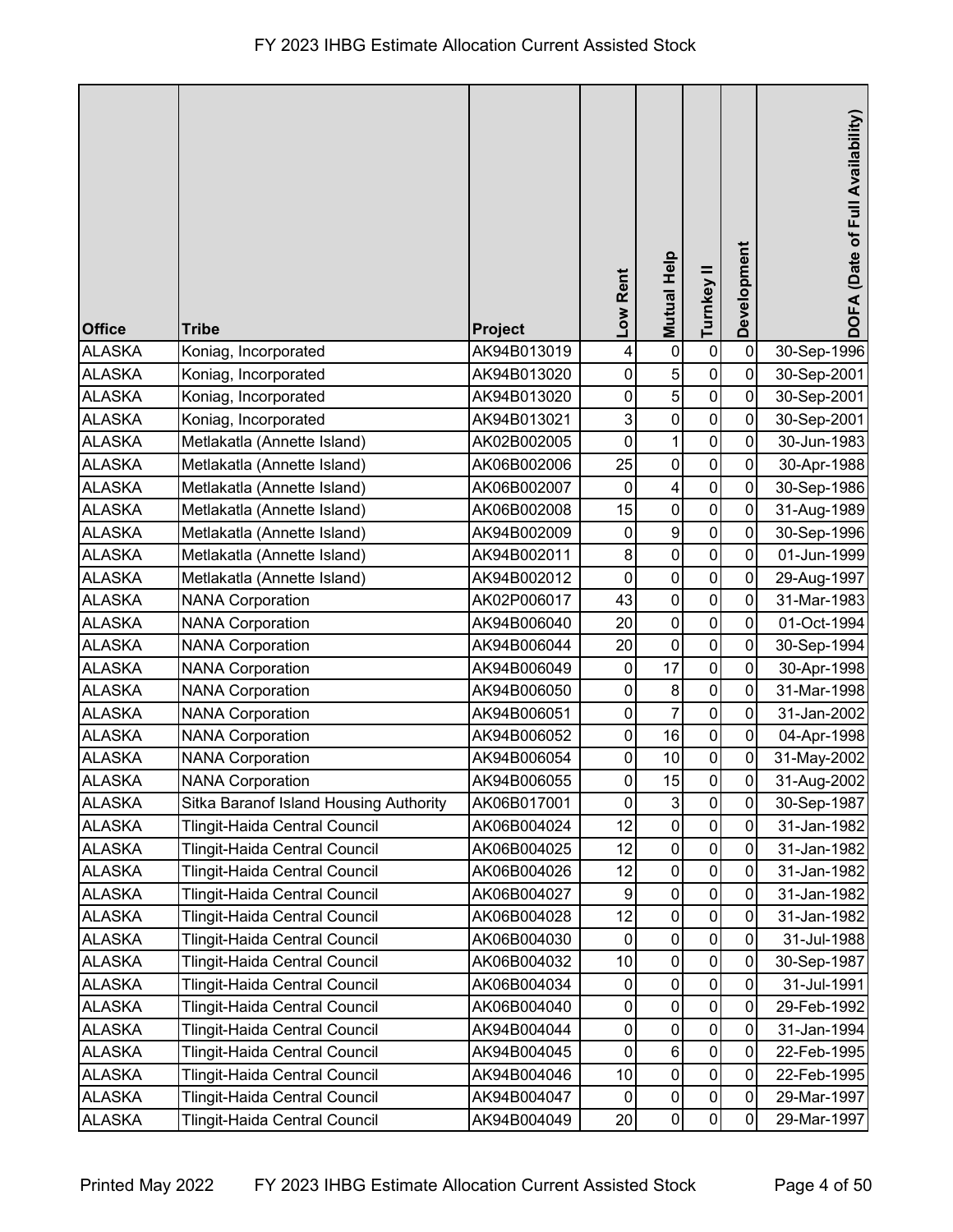## FY 2023 IHBG Estimate Allocation Current Assisted Stock

| <b>Office</b> | <b>Tribe</b>                  | Project     | -ow Rent | Mutual Help    | Turnkey     | Development    | Availability<br>Full<br>đ<br>(Date<br>$\mathbf{f}$<br>ā |
|---------------|-------------------------------|-------------|----------|----------------|-------------|----------------|---------------------------------------------------------|
| <b>ALASKA</b> | Tlingit-Haida Central Council | AK94B004057 | 0        | $\overline{0}$ | $\pmb{0}$   | $\overline{0}$ | 31-Oct-1975                                             |
| <b>ALASKA</b> | Tlingit-Haida Central Council | AK94B004065 | 0        | 17             | 0           | $\overline{0}$ | 28-Feb-1998                                             |
| <b>ALASKA</b> | Tlingit-Haida Central Council | AK94B004066 | 6        | $\mathbf 0$    | 0           | $\mathbf 0$    | 31-Aug-1997                                             |
| <b>ALASKA</b> | Tlingit-Haida Central Council | AK94B004067 | 0        | 18             | $\pmb{0}$   | $\overline{0}$ | 30-Apr-1998                                             |
| <b>ALASKA</b> | Tlingit-Haida Central Council | AK94B004068 | 16       | $\overline{0}$ | 0           | $\pmb{0}$      | 31-Aug-1997                                             |
| <b>ALASKA</b> | Tlingit-Haida Central Council | AK94B004069 | 17       | $\overline{0}$ | $\mathbf 0$ | $\mathbf{0}$   | 31-Jan-1999                                             |
| <b>ALASKA</b> | Tlingit-Haida Central Council | AK94B004070 | 20       | $\overline{0}$ | $\pmb{0}$   | $\overline{0}$ | 31-Aug-1999                                             |
| <b>ALASKA</b> | Tlingit-Haida Central Council | AK94B004071 | 3        | $\overline{0}$ | 0           | $\mathbf 0$    | 31-May-1975                                             |
| <b>ALASKA</b> | Tlingit-Haida Central Council | AK94B004072 | 20       | $\overline{0}$ | 0           | $\mathbf 0$    | 30-Jun-2000                                             |
| <b>ALASKA</b> | <b>TOTAL</b>                  |             | 1,153    | 420            | 0           | 4              |                                                         |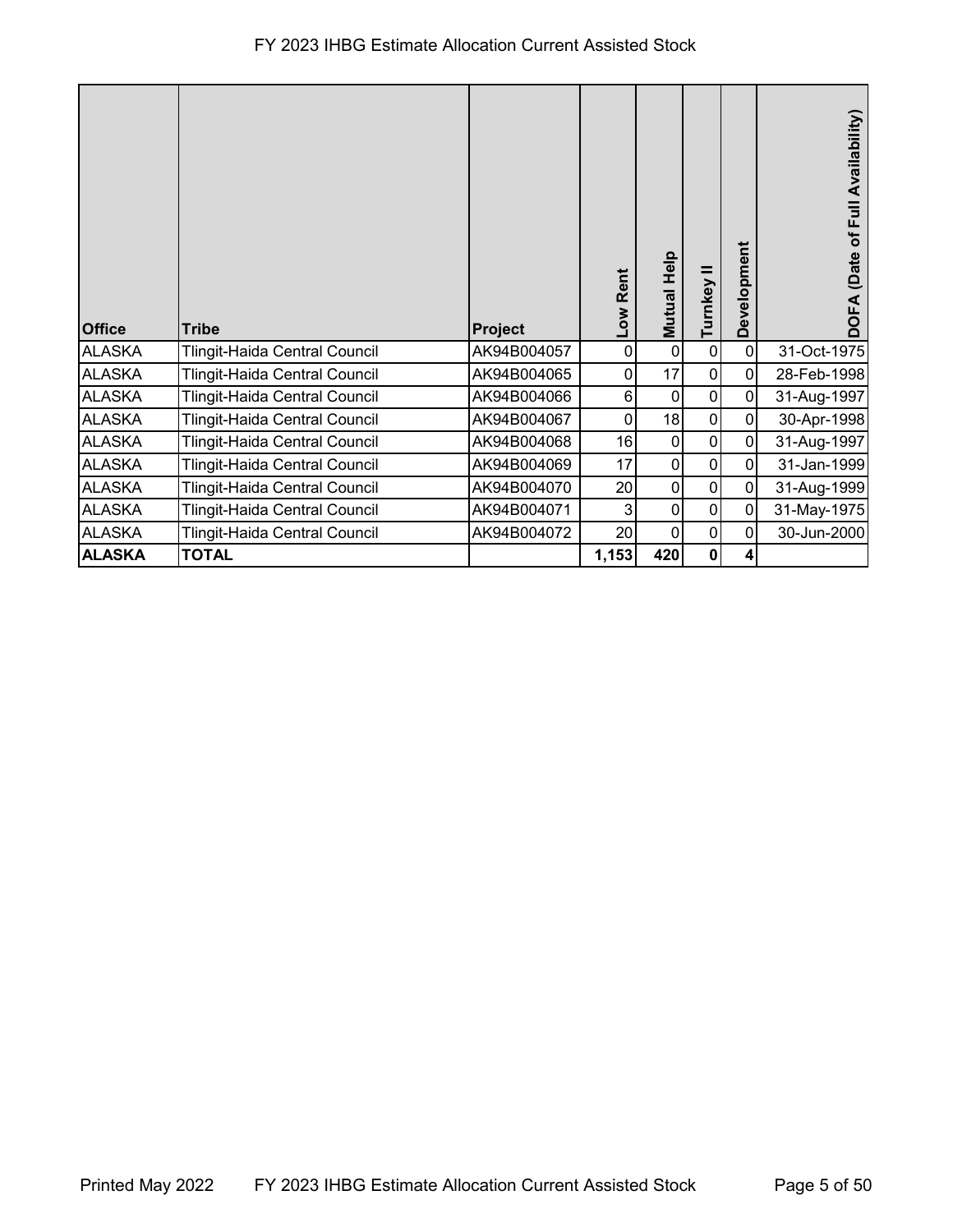|                |                                                    |             | Low Rent        | <b>Mutual Help</b>      | Turnkey II       | Development    | DOFA (Date of Full Availability) |
|----------------|----------------------------------------------------|-------------|-----------------|-------------------------|------------------|----------------|----------------------------------|
| <b>Office</b>  | <b>Tribe</b>                                       | Project     |                 |                         |                  |                |                                  |
| <b>CHICAGO</b> | Aroostook Band of Micmac                           | ME93B034001 | 66              | $\pmb{0}$               | $\pmb{0}$        | $\mathbf 0$    | 30-Mar-1997                      |
| <b>CHICAGO</b> | Aroostook Band of Micmac                           | ME93B034002 | $\mathbf 0$     | 1                       | $\pmb{0}$        | 0              | 30-Nov-2001                      |
| <b>CHICAGO</b> | Aroostook Band of Micmac                           | ME93B034002 | 0               | 5                       | $\pmb{0}$        | 0              | 31-Dec-2001                      |
| <b>CHICAGO</b> | Aroostook Band of Micmac                           | ME93B034002 | 0               | $\overline{\mathbf{4}}$ | $\mathbf 0$      | $\mathbf 0$    | 30-Sep-2002                      |
| <b>CHICAGO</b> | Aroostook Band of Micmac                           | ME93B034002 | $\mathbf 0$     | $\mathbf{1}$            | $\mathbf 0$      | $\overline{0}$ | 30-Nov-2002                      |
| <b>CHICAGO</b> | Aroostook Band of Micmac                           | ME93B034002 | 0               | 1                       | $\mathbf 0$      | $\mathbf 0$    | 30-Jun-2003                      |
| <b>CHICAGO</b> | Aroostook Band of Micmac                           | ME93B034002 | $\mathbf 0$     | $\overline{7}$          | $\mathbf 0$      | 0              | 30-Dec-2005                      |
| <b>CHICAGO</b> | <b>Bad River Band</b>                              | WI93B012001 | 14              | $\pmb{0}$               | $\pmb{0}$        | 0              | 28-Feb-1967                      |
| <b>CHICAGO</b> | <b>Bad River Band</b>                              | WI93B012004 | 40              | $\pmb{0}$               | 0                | 0              | 31-Oct-1978                      |
| <b>CHICAGO</b> | <b>Bad River Band</b>                              | WI93B012005 | 20              | $\pmb{0}$               | $\mathbf 0$      | $\overline{0}$ | 31-Oct-1985                      |
| <b>CHICAGO</b> | <b>Bad River Band</b>                              | WI93B012006 | 17              | $\pmb{0}$               | $\mathbf 0$      | 0              | 29-Jan-1988                      |
| <b>CHICAGO</b> | <b>Bad River Band</b>                              | WI93B012012 | 20              | $\mathbf 0$             | $\mathbf 0$      | $\mathbf 0$    | 31-Aug-1992                      |
| <b>CHICAGO</b> | <b>Bad River Band</b>                              | WI93B012013 | 17              | $\pmb{0}$               | $\pmb{0}$        | $\mathbf 0$    | 30-Nov-1995                      |
| <b>CHICAGO</b> | <b>Bad River Band</b>                              | WI93B012015 | 5               | $\pmb{0}$               | $\boldsymbol{0}$ | 0              | 30-Nov-1995                      |
| <b>CHICAGO</b> | <b>Bad River Band</b>                              | WI93B012016 | 16              | $\pmb{0}$               | $\mathbf 0$      | 0              | 31-Dec-1995                      |
| <b>CHICAGO</b> | <b>Bad River Band</b>                              | WI93B012017 | 18              | $\pmb{0}$               | $\mathbf 0$      | 0              | 28-Feb-1998                      |
| <b>CHICAGO</b> | <b>Bay Mills Indian Community</b>                  | MI93B062002 | 23              | $\pmb{0}$               | $\mathbf 0$      | 0              | 30-Sep-1982                      |
| <b>CHICAGO</b> | <b>Bay Mills Indian Community</b>                  | MI93B062004 | $\pmb{0}$       | 5                       | $\pmb{0}$        | $\mathbf 0$    | 28-Sep-1992                      |
| <b>CHICAGO</b> | <b>Bay Mills Indian Community</b>                  | MI93B062005 | $\pmb{0}$       | 1                       | $\pmb{0}$        | $\pmb{0}$      | 10-Oct-1993                      |
| <b>CHICAGO</b> | <b>Bay Mills Indian Community</b>                  | MI93B062006 | 10 <sub>1</sub> | $\pmb{0}$               | $\pmb{0}$        | $\pmb{0}$      | 30-Jun-1994                      |
| <b>CHICAGO</b> | <b>Bay Mills Indian Community</b>                  | MI93B062007 | $\mathbf 0$     | $\overline{c}$          | $\mathbf 0$      | 0              | 10-Oct-1994                      |
| <b>CHICAGO</b> | <b>Bay Mills Indian Community</b>                  | MI93B062009 | 20              | 0                       | $\pmb{0}$        | $\mathbf 0$    | 30-Apr-1997                      |
| <b>CHICAGO</b> | <b>Bay Mills Indian Community</b>                  | MI93B062010 | 0               | 14                      | $\mathbf 0$      | 0              | 01-Nov-1999                      |
| <b>CHICAGO</b> | <b>Bay Mills Indian Community</b>                  | MI93B062011 | 12              | $\mathbf 0$             | $\pmb{0}$        | 0              | 31-Dec-1997                      |
| <b>CHICAGO</b> | <b>Bay Mills Indian Community</b>                  | MI93B062012 | $\pmb{0}$       | 14                      | $\pmb{0}$        | 0              | 01-Nov-1999                      |
| <b>CHICAGO</b> | <b>Bay Mills Indian Community</b>                  | MI93B062013 | $\pmb{0}$       | 15                      | $\pmb{0}$        | 0              | 01-Nov-1999                      |
| <b>CHICAGO</b> | Boise Forte Band of Minnesota Chippewa MN93B081001 |             | 1               | 0                       | $\pmb{0}$        | 0              | 01-Sep-1972                      |
| CHICAGO        | Boise Forte Band of Minnesota Chippewa MN93B081002 |             | 8               | 0                       | 0                | 0              | 01-May-1974                      |
| <b>CHICAGO</b> | Boise Forte Band of Minnesota Chippewa MN93B081003 |             | 5               | $\pmb{0}$               | $\pmb{0}$        | 0              | 31-Oct-1974                      |
| <b>CHICAGO</b> | Boise Forte Band of Minnesota Chippewa             | MN93B081005 | 26              | $\pmb{0}$               | $\pmb{0}$        | 0              | 30-Nov-1979                      |
| <b>CHICAGO</b> | Boise Forte Band of Minnesota Chippewa MN93B081006 |             | $\bf 8$         | $\pmb{0}$               | $\pmb{0}$        | 0              | 30-Nov-1996                      |
| <b>CHICAGO</b> | Catawba Indian Nation                              | SC93B062001 | 23              | 0                       | $\pmb{0}$        | 0              | 31-Aug-1998                      |
| <b>CHICAGO</b> | Catawba Indian Nation                              | SC93B062002 | $\mathbf 0$     | 19                      | $\pmb{0}$        | 0              | 18-Jul-1998                      |
| <b>CHICAGO</b> | Catawba Indian Nation                              | SC93B062003 | 10              | 0                       | $\pmb{0}$        | 0              | 31-Aug-1998                      |
| <b>CHICAGO</b> | Catawba Indian Nation                              | SC93B062004 | $\mathbf 0$     | $\overline{7}$          | $\pmb{0}$        | 0              | 01-Jul-1998                      |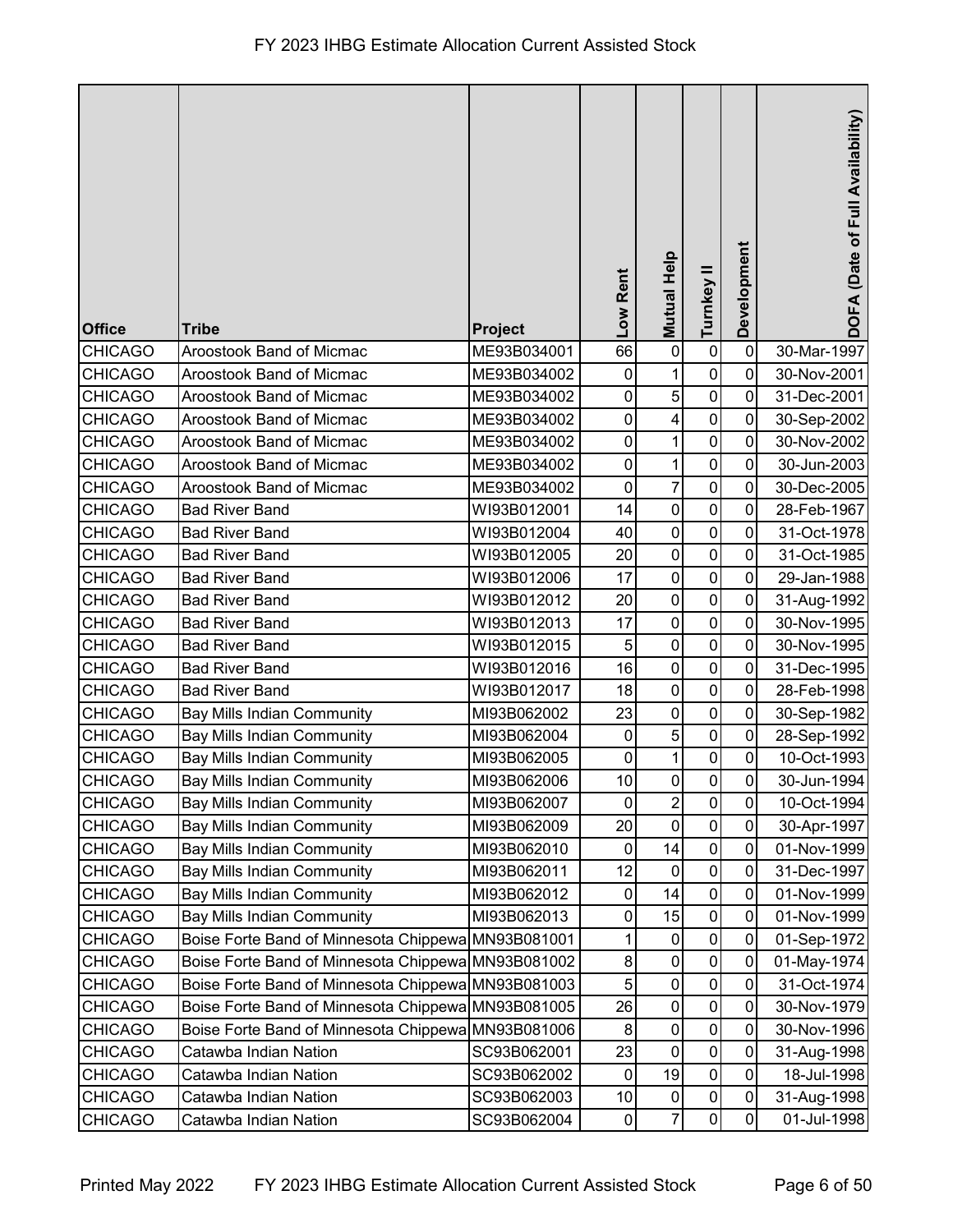| <b>Office</b>  | <b>Tribe</b>                                      | Project                    | Low Rent    | <b>Mutual Help</b>      | Turnkey II     | Development     | DOFA (Date of Full Availability) |
|----------------|---------------------------------------------------|----------------------------|-------------|-------------------------|----------------|-----------------|----------------------------------|
| <b>CHICAGO</b> | <b>Coharie State Tribe</b>                        | NC93B171003                | 20          | $\pmb{0}$               | $\pmb{0}$      | $\mathbf 0$     | 28-Apr-1993                      |
| <b>CHICAGO</b> | Eastern Band of Cherokee                          | NC93B041001                | 37          | $\pmb{0}$               | $\pmb{0}$      | $\mathbf 0$     | 31-Dec-1966                      |
| <b>CHICAGO</b> | Eastern Band of Cherokee                          | NC93B041008                | 25          | $\pmb{0}$               | $\mathbf 0$    | $\mathbf 0$     | 30-Sep-1978                      |
| <b>CHICAGO</b> | Eastern Band of Cherokee                          |                            | 63          | $\pmb{0}$               | $\pmb{0}$      | $\pmb{0}$       | 28-Feb-1983                      |
| <b>CHICAGO</b> | Eastern Band of Cherokee                          | NC93B041014<br>NC93B041026 | $\mathbf 0$ | 19                      | $\pmb{0}$      | $\mathbf 0$     |                                  |
| <b>CHICAGO</b> | Eastern Band of Cherokee                          | NC93B041027                | 15          | $\pmb{0}$               | $\pmb{0}$      | $6\phantom{1}6$ | 30-Apr-2001<br>31-Aug-2001       |
| <b>CHICAGO</b> | <b>Eastern Band of Cherokee</b>                   | NC93B041027                | 3           | $\mathbf 0$             | $\mathbf 0$    | $\mathbf 0$     | 06-Sep-2006                      |
| <b>CHICAGO</b> | Eastern Band of Cherokee                          | NC93B041027                | 1           | $\pmb{0}$               | $\pmb{0}$      | $\mathbf 0$     | 01-Sep-2007                      |
| <b>CHICAGO</b> | Eastern Band of Cherokee                          | NC93B041028                | $\mathbf 0$ | 21                      | $\pmb{0}$      | $\mathbf 0$     | 31-Aug-2001                      |
| <b>CHICAGO</b> | Eastern Band of Cherokee                          | NC93B041029                | $\pmb{0}$   | 20                      | $\pmb{0}$      | $\mathbf 0$     | 30-Nov-2001                      |
| <b>CHICAGO</b> | Eastern Band of Cherokee                          | NC93B041030                | 0           | 23                      | $\pmb{0}$      | 1               | 29-Oct-2003                      |
| <b>CHICAGO</b> | Eastern Band of Cherokee                          | NC93B041030                | $\mathbf 0$ | $\mathbf 1$             | $\pmb{0}$      | $\mathbf 0$     | 22-Dec-2004                      |
| <b>CHICAGO</b> | Eastern Band of Cherokee                          | NC93B041030                | $\pmb{0}$   | 7                       | $\pmb{0}$      | $\pmb{0}$       | 30-Dec-2005                      |
| <b>CHICAGO</b> | Eastern Band of Cherokee                          | NC93B041030                | $\mathbf 0$ | $\overline{\mathbf{c}}$ | $\pmb{0}$      | $\mathbf 0$     | 07-Jul-2006                      |
| <b>CHICAGO</b> | Eastern Band of Cherokee                          | NC93B041030                | $\mathbf 0$ | 1                       | $\pmb{0}$      | $\mathbf 0$     | 10-Oct-2006                      |
| <b>CHICAGO</b> | Eastern Band of Cherokee                          | NC93B041030                | 0           | $\overline{\mathbf{c}}$ | $\pmb{0}$      | $\mathbf 0$     | 31-Jan-2007                      |
| <b>CHICAGO</b> | Eastern Band of Cherokee                          | NC93B041030                | $\pmb{0}$   | $\mathbf{1}$            | $\pmb{0}$      | $\mathbf 0$     | 28-Feb-2007                      |
| <b>CHICAGO</b> | <b>Eastern Band of Cherokee</b>                   | NC93B041030                | $\mathbf 0$ | 1                       | $\mathbf 0$    | $\mathbf 0$     | 28-Sep-2007                      |
| <b>CHICAGO</b> | Fond Du Lac Band of Minnesota Chippew MN93B015001 |                            | 25          | $\pmb{0}$               | $\pmb{0}$      | $\pmb{0}$       | 31-Aug-1967                      |
| CHICAGO        | Fond Du Lac Band of Minnesota Chippew MN93B015003 |                            | 35          | $\pmb{0}$               | $\overline{0}$ | $\pmb{0}$       | 31-Dec-1982                      |
| <b>CHICAGO</b> | Fond Du Lac Band of Minnesota Chippew MN93B015005 |                            | 47          | $\pmb{0}$               | $\pmb{0}$      | $\mathbf 0$     | 30-Nov-1983                      |
| <b>CHICAGO</b> | Fond Du Lac Band of Minnesota Chippew MN93B015007 |                            | 11          | $\pmb{0}$               | $\pmb{0}$      | $\mathbf 0$     | 31-Aug-1984                      |
| <b>CHICAGO</b> | Fond Du Lac Band of Minnesota Chippew MN93B015008 |                            | 20          | $\boldsymbol{0}$        | $\pmb{0}$      | 0               | 31-Mar-1985                      |
| <b>CHICAGO</b> | Fond Du Lac Band of Minnesota Chippew MN93B015009 |                            | 23          | $\pmb{0}$               | $\pmb{0}$      | 0               | 31-Dec-1986                      |
| <b>CHICAGO</b> | Fond Du Lac Band of Minnesota Chippew MN93B015013 |                            | 15          | $\pmb{0}$               | $\pmb{0}$      | $\mathbf 0$     | 30-Apr-1987                      |
| <b>CHICAGO</b> | Fond Du Lac Band of Minnesota Chippew MN93B015015 |                            | 12          | $\pmb{0}$               | $\pmb{0}$      | $\pmb{0}$       | 31-Dec-1988                      |
| <b>CHICAGO</b> | Fond Du Lac Band of Minnesota Chippew MN93B015016 |                            | 15          | $\pmb{0}$               | $\pmb{0}$      | 0               | 31-Dec-1991                      |
| <b>CHICAGO</b> | Fond Du Lac Band of Minnesota Chippew MN93B015020 |                            | 0           | 3                       | $\pmb{0}$      | 0               | 31-Jan-1998                      |
| <b>CHICAGO</b> | Fond Du Lac Band of Minnesota Chippew MN93B015021 |                            | 12          | $\pmb{0}$               | $\pmb{0}$      | 0               | 31-Jan-1998                      |
| <b>CHICAGO</b> | Fond Du Lac Band of Minnesota Chippew MN93B015022 |                            | 16          | $\pmb{0}$               | $\pmb{0}$      | 0               | 16-Dec-1996                      |
| <b>CHICAGO</b> | Fond Du Lac Band of Minnesota Chippew MN93B015023 |                            | $\pmb{0}$   | $\pmb{0}$               | $\pmb{0}$      | 9               | 31-Dec-2000                      |
| <b>CHICAGO</b> | Fond Du Lac Band of Minnesota Chippew MN93B015023 |                            | $\pmb{0}$   | 5                       | $\pmb{0}$      | $\pmb{0}$       | 31-Dec-2001                      |
| <b>CHICAGO</b> | Forest County Potawatami                          | WI93B035001                | 7           | $\pmb{0}$               | $\pmb{0}$      | $\mathbf 0$     | 01-Jun-1971                      |
| <b>CHICAGO</b> | Forest County Potawatami                          | WI93B035006                | $\pmb{0}$   | $\pmb{0}$               | $\pmb{0}$      | 0               | 31-Jan-1997                      |
| <b>CHICAGO</b> | Forest County Potawatami                          | WI93B035007                | 8           | $\pmb{0}$               | $\pmb{0}$      | 0               | 31-Mar-1998                      |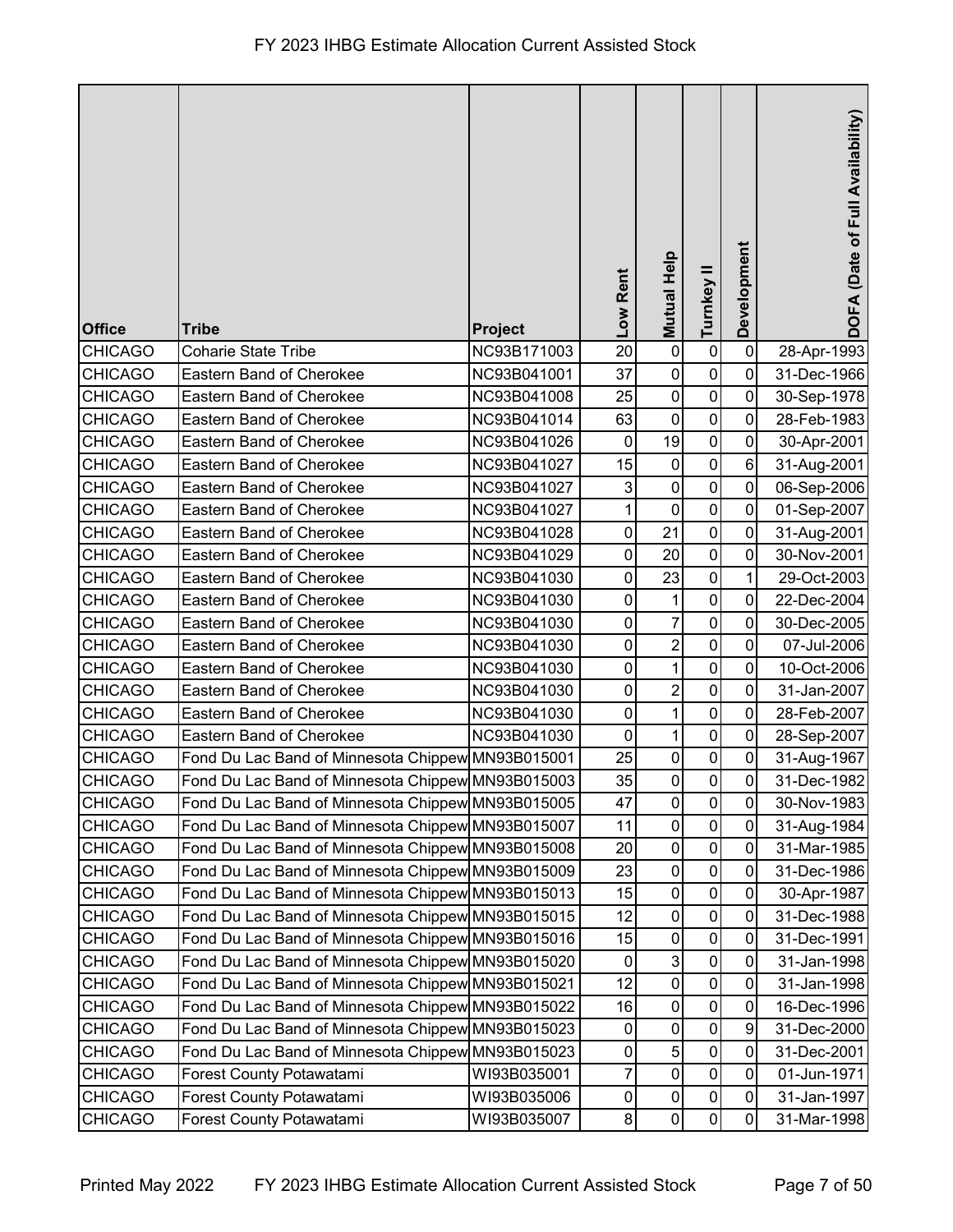| <b>Office</b>  | <b>Tribe</b>                         | <b>Project</b> | Low Rent       | <b>Mutual Help</b>      | Turnkey II     | Development    | DOFA (Date of Full Availability) |
|----------------|--------------------------------------|----------------|----------------|-------------------------|----------------|----------------|----------------------------------|
| <b>CHICAGO</b> | Forest County Potawatami             | WI93B035009    | $\mathbf 0$    | 4                       | $\pmb{0}$      | $\mathbf 0$    | 31-Jul-1999                      |
| <b>CHICAGO</b> | Grand Portage Band of Minn. Chippewa | MN93B175001    | 5              | $\mathbf 0$             | $\pmb{0}$      | $\mathbf 0$    | 31-Jan-1981                      |
| <b>CHICAGO</b> | Grand Portage Band of Minn. Chippewa | MN93B175003    | 3              | $\pmb{0}$               | $\mathbf 0$    | 0              | 31-Dec-1983                      |
| <b>CHICAGO</b> | Grand Portage Band of Minn. Chippewa | MN93B175004    | 4              | $\pmb{0}$               | $\pmb{0}$      | 0              | 30-Nov-1986                      |
| <b>CHICAGO</b> | Grand Portage Band of Minn. Chippewa | MN93B175005    | $\mathbf 0$    | $\bf 8$                 | $\pmb{0}$      | 0              | 11-Oct-1995                      |
| <b>CHICAGO</b> | <b>Grand Traverse Band</b>           | MI93B197001    | 30             | $\pmb{0}$               | $\pmb{0}$      | $\mathbf 0$    | 31-May-1989                      |
| <b>CHICAGO</b> | <b>Grand Traverse Band</b>           | MI93B197002    | 16             | $\mathbf 0$             | $\pmb{0}$      | $\mathbf 0$    | 31-Aug-1989                      |
| <b>CHICAGO</b> | <b>Grand Traverse Band</b>           | MI93B197003    | 14             | $\pmb{0}$               | $\pmb{0}$      | $\mathbf 0$    | 30-Apr-1995                      |
| <b>CHICAGO</b> | <b>Grand Traverse Band</b>           | MI93B197004    | $\mathbf 0$    | 5                       | $\pmb{0}$      | 0              | 31-Aug-1998                      |
| <b>CHICAGO</b> | <b>Grand Traverse Band</b>           | MI93B197005    | $\pmb{0}$      | 4                       | $\pmb{0}$      | 0              | 31-Aug-1998                      |
| <b>CHICAGO</b> | <b>Grand Traverse Band</b>           | MI93B197006    | $\mathbf 0$    | $\overline{\mathbf{4}}$ | $\pmb{0}$      | $\mathbf 0$    | 31-Aug-2000                      |
| <b>CHICAGO</b> | Haliwa-Saponi State Tribe            | NC93B171002    | 30             | $\mathbf 0$             | $\pmb{0}$      | $\overline{0}$ | 31-Mar-1991                      |
| <b>CHICAGO</b> | Hannahville Community                | MI93B075001    | 15             | $\pmb{0}$               | $\mathbf 0$    | $\mathbf 0$    | 01-Jan-1971                      |
| <b>CHICAGO</b> | Ho-Chunk Nation                      | WI93B238001    | 21             | $\pmb{0}$               | $\pmb{0}$      | $\mathbf 0$    | 31-May-1971                      |
| <b>CHICAGO</b> | Ho-Chunk Nation                      | WI93B238002    | 51             | $\pmb{0}$               | $\pmb{0}$      | $\mathbf 0$    | 30-Jun-1983                      |
| <b>CHICAGO</b> | Ho-Chunk Nation                      | WI93B238003    | 10             | $\pmb{0}$               | 0              | 0              | 31-Mar-1973                      |
| <b>CHICAGO</b> | Ho-Chunk Nation                      | WI93B238004    | 39             | $\boldsymbol{0}$        | $\pmb{0}$      | 0              | 31-Mar-1978                      |
| <b>CHICAGO</b> | Ho-Chunk Nation                      | WI93B238005    | 20             | $\pmb{0}$               | $\pmb{0}$      | 0              | 31-May-1973                      |
| <b>CHICAGO</b> | Ho-Chunk Nation                      | WI93B238008    | 10             | $\pmb{0}$               | $\pmb{0}$      | $\mathbf 0$    | 31-Jul-1971                      |
| CHICAGO        | Ho-Chunk Nation                      | WI93B238009    | $\overline{0}$ | 5                       | $\overline{0}$ | $\pmb{0}$      | 28-Feb-1999                      |
| <b>CHICAGO</b> | <b>Ho-Chunk Nation</b>               | WI93B238010    | $\mathbf 0$    | $\overline{3}$          | $\pmb{0}$      | 0              | 28-Feb-1999                      |
| <b>CHICAGO</b> | <b>Houlton Band of Maliseets</b>     | ME93B033001    | 40             | $\pmb{0}$               | $\pmb{0}$      | $\mathbf 0$    | 28-Feb-1994                      |
| <b>CHICAGO</b> | <b>Houlton Band of Maliseets</b>     | ME93B033002    | 10             | $\pmb{0}$               | $\pmb{0}$      | $\mathbf 0$    | 31-Jan-1994                      |
| <b>CHICAGO</b> | <b>Houlton Band of Maliseets</b>     | ME93B033003    | 15             | $\pmb{0}$               | $\pmb{0}$      | $\mathbf 0$    | 15-Sep-2003                      |
| <b>CHICAGO</b> | <b>Houlton Band of Maliseets</b>     | ME93B033004    | 3              | $\pmb{0}$               | $\pmb{0}$      | $\pmb{0}$      | 15-Sep-2003                      |
| <b>CHICAGO</b> | <b>Houlton Band of Maliseets</b>     | ME93B033005    | $\mathbf 0$    | 4                       | $\pmb{0}$      | $\mathbf 0$    | 15-Sep-2003                      |
| <b>CHICAGO</b> | Keweenaw Bay Indian Community        | MI93B065001    | 33             | $\pmb{0}$               | $\pmb{0}$      | $\mathbf 0$    | 01-Dec-1972                      |
| <b>CHICAGO</b> | Keweenaw Bay Indian Community        | MI93B065002    | 45             | $\pmb{0}$               | $\pmb{0}$      | $\mathbf 0$    | 30-Jun-1981                      |
| <b>CHICAGO</b> | Keweenaw Bay Indian Community        | MI93B065003    | 50             | $\pmb{0}$               | $\pmb{0}$      | $\mathbf 0$    | 28-Feb-1983                      |
| <b>CHICAGO</b> | Keweenaw Bay Indian Community        | MI93B065004    | 30             | $\pmb{0}$               | $\pmb{0}$      | 0              | 30-Nov-1985                      |
| <b>CHICAGO</b> | Keweenaw Bay Indian Community        | MI93B065005    | 50             | $\pmb{0}$               | $\pmb{0}$      | 0              | 30-Nov-1985                      |
| <b>CHICAGO</b> | Keweenaw Bay Indian Community        | MI93B065009    | 20             | $\pmb{0}$               | $\pmb{0}$      | $\mathbf 0$    | 31-Oct-1993                      |
| <b>CHICAGO</b> | Keweenaw Bay Indian Community        | MI93B065010    | 20             | $\pmb{0}$               | $\pmb{0}$      | $\mathbf 0$    | 31-Oct-1993                      |
| <b>CHICAGO</b> | Lac Courte Oreilles                  | WI93B054001    | 23             | $\pmb{0}$               | $\pmb{0}$      | 0              | 01-Oct-1970                      |
| <b>CHICAGO</b> | Lac Courte Oreilles                  | WI93B054003    | 15             | $\pmb{0}$               | $\pmb{0}$      | 0              | 31-Oct-1974                      |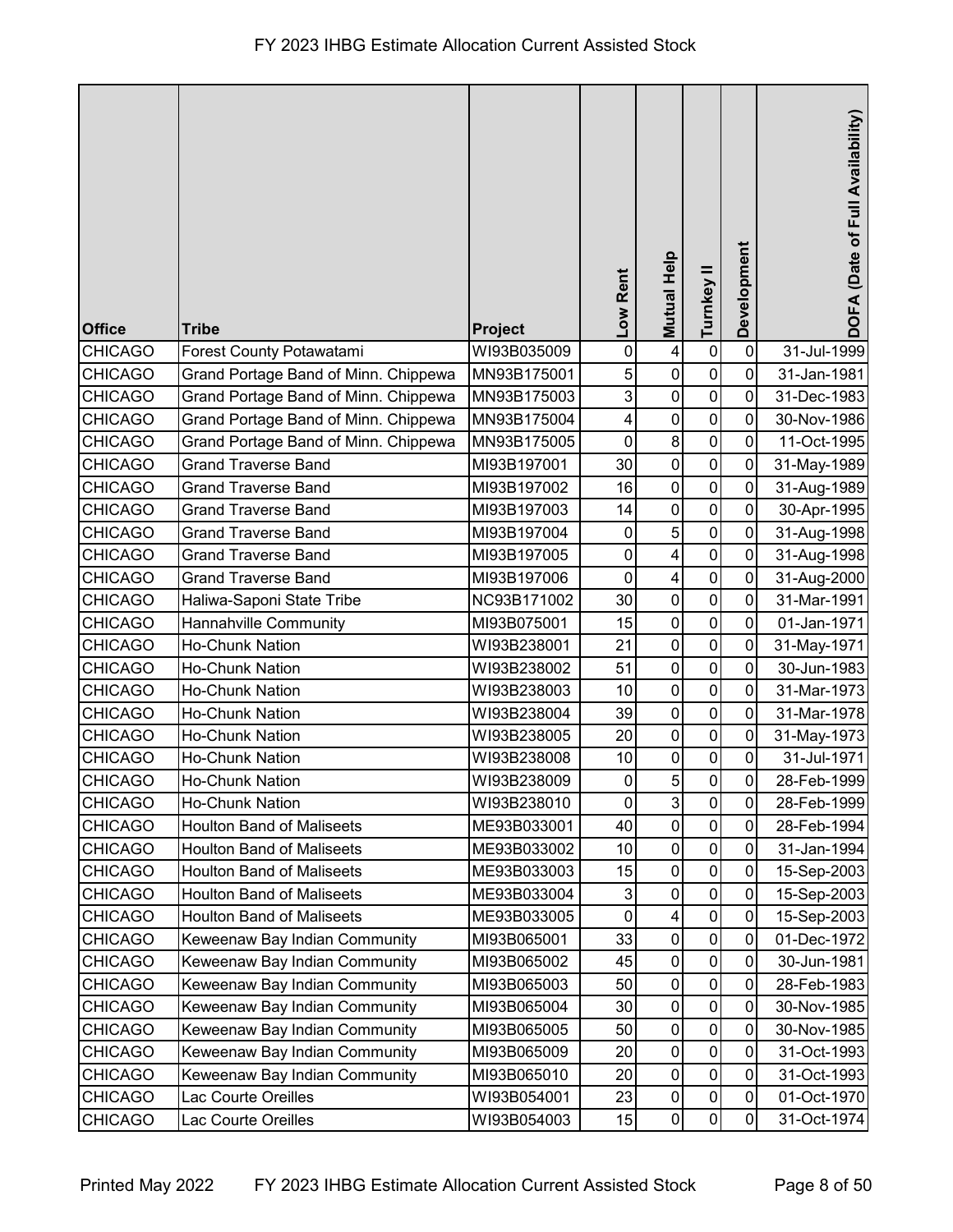| <b>Office</b>  | <b>Tribe</b>                                      | <b>Project</b> | Low Rent | Mutual Help | Turnkey II  | Development | DOFA (Date of Full Availability) |
|----------------|---------------------------------------------------|----------------|----------|-------------|-------------|-------------|----------------------------------|
| <b>CHICAGO</b> | Lac Courte Oreilles                               | WI93B054004    | 45       | $\mathbf 0$ | $\pmb{0}$   | 0           | 30-Jan-1979                      |
| <b>CHICAGO</b> | Lac Courte Oreilles                               | WI93B054005    | 49       | $\pmb{0}$   | $\pmb{0}$   | 0           | 30-Nov-1980                      |
| <b>CHICAGO</b> | Lac Courte Oreilles                               | WI93B054007    | 34       | $\mathbf 0$ | $\pmb{0}$   | 0           | 30-Nov-1982                      |
| <b>CHICAGO</b> | Lac Courte Oreilles                               | WI93B054008    | 24       | $\pmb{0}$   | 0           | 0           | 31-Jul-1984                      |
| <b>CHICAGO</b> | Lac Courte Oreilles                               | WI93B054009    | 20       | $\pmb{0}$   | $\mathbf 0$ | 0           | 28-Feb-1984                      |
| <b>CHICAGO</b> | <b>Lac Courte Oreilles</b>                        | WI93B054010    | 10       | $\mathbf 0$ | $\pmb{0}$   | 0           | 30-Sep-1985                      |
| <b>CHICAGO</b> | Lac Courte Oreilles                               | WI93B054011    | 40       | $\pmb{0}$   | $\pmb{0}$   | 0           | 31-Aug-1986                      |
| <b>CHICAGO</b> | Lac Courte Oreilles                               | WI93B054013    | 20       | $\mathbf 0$ | $\pmb{0}$   | 0           | 31-Dec-1988                      |
| <b>CHICAGO</b> | Lac Courte Oreilles                               | WI93B054016    | 16       | $\mathbf 0$ | 0           | 0           | 31-Dec-1996                      |
| <b>CHICAGO</b> | Lac Courte Oreilles                               | WI93B054019    | 20       | $\pmb{0}$   | $\pmb{0}$   | 0           | 31-Aug-2001                      |
| <b>CHICAGO</b> | <b>Lac Courte Oreilles</b>                        | WI93B054019    | 5        | $\pmb{0}$   | 0           | 0           | 31-Dec-2001                      |
| <b>CHICAGO</b> | Lac Courte Oreilles                               | WI93B054022    | 7        | $\pmb{0}$   | $\mathbf 0$ | 0           | 31-Jan-1975                      |
| <b>CHICAGO</b> | <b>Lac Courte Oreilles</b>                        | WI93B054023    | 12       | $\mathbf 0$ | $\pmb{0}$   | 0           | 11-Mar-1999                      |
| <b>CHICAGO</b> | Lac Du Flambeau Band                              | WI93B009001    | 14       | $\mathbf 0$ | $\pmb{0}$   | 0           | 01-Jul-1966                      |
| <b>CHICAGO</b> | Lac Du Flambeau Band                              | WI93B009004    | 16       | $\mathbf 0$ | $\pmb{0}$   | 0           | 30-Jan-1979                      |
| <b>CHICAGO</b> | Lac Du Flambeau Band                              | WI93B009005    | 20       | $\pmb{0}$   | 0           | 0           | 31-Jan-1980                      |
| <b>CHICAGO</b> | Lac Du Flambeau Band                              | WI93B009006    | 22       | $\pmb{0}$   | $\pmb{0}$   | 0           | 31-May-1982                      |
| <b>CHICAGO</b> | Lac Du Flambeau Band                              | WI93B009007    | 44       | $\mathbf 0$ | $\pmb{0}$   | 0           | 29-Feb-1984                      |
| <b>CHICAGO</b> | Lac Du Flambeau Band                              | WI93B009008    | 18       | $\pmb{0}$   | $\pmb{0}$   | 0           | 31-Jan-1985                      |
| CHICAGO        | Lac Du Flambeau Band                              | WI93B009009    | 16       | $\mathbf 0$ | $\pmb{0}$   | 0           | 28-Feb-1986                      |
| <b>CHICAGO</b> | Lac Du Flambeau Band                              | WI93B009015    | 13       | $\pmb{0}$   | $\mathbf 0$ | 0           | 30-Jun-1996                      |
| <b>CHICAGO</b> | Lac Du Flambeau Band                              | WI93B009019    | 1        | $\pmb{0}$   | $\pmb{0}$   | 0           | 31-Aug-1998                      |
| <b>CHICAGO</b> | Lac Vieux Desert Band                             | MI93B085001    | 15       | 0           | 0           | 0           | 01-Oct-1970                      |
| <b>CHICAGO</b> | Lac Vieux Desert Band                             | MI93B085002    | 20       | $\pmb{0}$   | $\pmb{0}$   | 0           | 31-Oct-1983                      |
| <b>CHICAGO</b> | Leech Lake Band of Minnesota Chippewa             | MN93B012002    | 49       | 0           | 0           | 0           | 01-May-1967                      |
| <b>CHICAGO</b> | Leech Lake Band of Minnesota Chippewa MN93B012005 |                | 13       | $\pmb{0}$   | $\pmb{0}$   | 0           | 01-Dec-1967                      |
| <b>CHICAGO</b> | Leech Lake Band of Minnesota Chippewa MN93B012007 |                | 44       | 0           | $\pmb{0}$   | 0           | 31-Oct-1978                      |
| <b>CHICAGO</b> | Leech Lake Band of Minnesota Chippewa             | MN93B012009    | 51       | 0           | 0           | 0           | 31-Mar-1983                      |
| <b>CHICAGO</b> | Leech Lake Band of Minnesota Chippewa MN93B012013 |                | 10       | 0           | $\pmb{0}$   | 0           | 30-Sep-1985                      |
| <b>CHICAGO</b> | Leech Lake Band of Minnesota Chippewa MN93B012015 |                | 30       | 0           | $\pmb{0}$   | 0           | 31-Dec-1987                      |
| <b>CHICAGO</b> | Leech Lake Band of Minnesota Chippewa MN93B012016 |                | 41       | $\pmb{0}$   | $\pmb{0}$   | 0           | 28-Feb-1989                      |
| <b>CHICAGO</b> | Leech Lake Band of Minnesota Chippewa MN93B012017 |                | 10       | $\pmb{0}$   | $\pmb{0}$   | 0           | 31-Jul-1993                      |
| <b>CHICAGO</b> | Leech Lake Band of Minnesota Chippewa MN93B012018 |                | 20       | $\pmb{0}$   | $\pmb{0}$   | 0           | 30-Jun-1994                      |
| <b>CHICAGO</b> | Leech Lake Band of Minnesota Chippewa MN93B012019 |                | 20       | 0           | 0           | 0           | 30-Apr-1996                      |
| <b>CHICAGO</b> | Leech Lake Band of Minnesota Chippewa MN93B012021 |                | 20       | $\pmb{0}$   | $\pmb{0}$   | 0           | 27-Feb-1998                      |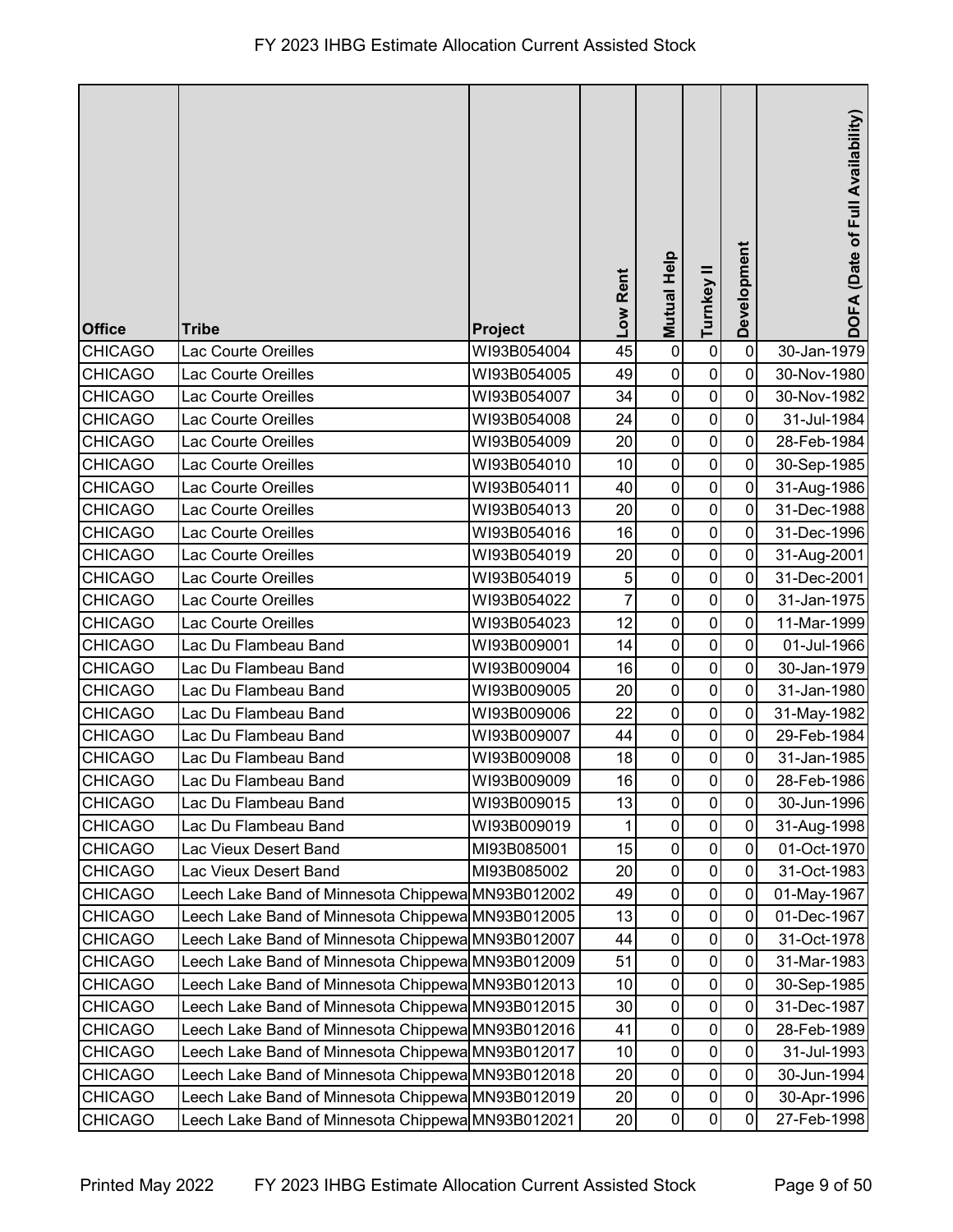| <b>Office</b>  | <b>Tribe</b>                                      | Project     | Low Rent    | Mutual Help         | Turnkey II   | Development    | DOFA (Date of Full Availability) |
|----------------|---------------------------------------------------|-------------|-------------|---------------------|--------------|----------------|----------------------------------|
| <b>CHICAGO</b> | Leech Lake Band of Minnesota Chippewa MN93B012022 |             | $\mathbf 0$ | 17                  | $\pmb{0}$    | $\mathbf 0$    | 29-May-1998                      |
| <b>CHICAGO</b> | Lumbee State Tribe                                | NC93B171001 | 112         | $\pmb{0}$           | $\mathbf 0$  | 0              | 29-Feb-1988                      |
| <b>CHICAGO</b> | Menominee Indian Tribe                            | WI93B243001 | 147         | $\pmb{0}$           | $\pmb{0}$    | 0              | 30-Sep-1984                      |
| <b>CHICAGO</b> | Menominee Indian Tribe                            | WI93B243009 | 12          | $\pmb{0}$           | $\mathbf 0$  | 0              | 31-Jul-1990                      |
| <b>CHICAGO</b> | Menominee Indian Tribe                            | WI93B243010 | 45          | $\pmb{0}$           | $\mathbf 0$  | $\overline{0}$ | 30-Apr-1969                      |
| <b>CHICAGO</b> | Menominee Indian Tribe                            | WI93B243011 | 60          | $\pmb{0}$           | $\pmb{0}$    | $\mathbf 0$    | 30-Apr-1974                      |
| <b>CHICAGO</b> | Menominee Indian Tribe                            | WI93B243014 | 14          | $\pmb{0}$           | $\mathbf 0$  | 0              | 31-May-1996                      |
| <b>CHICAGO</b> | Mille Lacs Band of Minnesota Chippewa             | MN93B204001 | 29          | $\pmb{0}$           | $\pmb{0}$    | 0              | 31-Mar-1983                      |
| <b>CHICAGO</b> | Mille Lacs Band of Minnesota Chippewa             | MN93B204003 | 19          | $\pmb{0}$           | $\mathbf 0$  | 0              | 31-Aug-1995                      |
| <b>CHICAGO</b> | Mille Lacs Band of Minnesota Chippewa             | MN93B204004 | 24          | $\pmb{0}$           | $\pmb{0}$    | 0              | 30-Jun-1996                      |
| <b>CHICAGO</b> | Mille Lacs Band of Minnesota Chippewa             | MN93B204005 | 37          | $\pmb{0}$           | $\mathbf 0$  | 0              | 30-Jun-1997                      |
| <b>CHICAGO</b> | Mississippi Choctaw Tribe                         | MS93B092001 | 29          | $\pmb{0}$           | $\mathbf 0$  | 0              | 01-Jun-1970                      |
| <b>CHICAGO</b> | Mississippi Choctaw Tribe                         | MS93B092005 | 23          | $\pmb{0}$           | $\pmb{0}$    | $\mathbf 0$    | 01-Apr-1975                      |
| <b>CHICAGO</b> | Mississippi Choctaw Tribe                         | MS93B092006 | 24          | $\pmb{0}$           | $\mathbf 0$  | $\mathbf 0$    | 30-Apr-1977                      |
| <b>CHICAGO</b> | Mississippi Choctaw Tribe                         | MS93B092007 | 57          | $\pmb{0}$           | $\pmb{0}$    | 0              | 31-Mar-1983                      |
| <b>CHICAGO</b> | Mississippi Choctaw Tribe                         | MS93B092020 | 30          | $\pmb{0}$           | $\mathbf 0$  | 0              | 31-Aug-1996                      |
| <b>CHICAGO</b> | Mississippi Choctaw Tribe                         | MS93B092023 | 22          | $\pmb{0}$           | $\pmb{0}$    | $\overline{0}$ | 30-Sep-1996                      |
| <b>CHICAGO</b> | Mississippi Choctaw Tribe                         | MS93B092024 | 0           | 16                  | 0            | $\mathbf 0$    | 31-May-1998                      |
| <b>CHICAGO</b> | Mississippi Choctaw Tribe                         | MS93B092025 | $\pmb{0}$   | 20                  | $\pmb{0}$    | $\pmb{0}$      | 30-Apr-2000                      |
| CHICAGO        | Mississippi Choctaw Tribe                         | MS93B092026 | 33          | $\mathsf{O}\xspace$ | $\mathbf{0}$ | $\pmb{0}$      | 29-Feb-2000                      |
| <b>CHICAGO</b> | <b>MOWA Band of Choctaw Indians</b>               | AL93B205001 | 30          | $\mathbf 0$         | $\mathbf 0$  | 0              | 31-Dec-1993                      |
| <b>CHICAGO</b> | <b>MOWA Band of Choctaw Indians</b>               | AL93B205002 | 18          | $\pmb{0}$           | $\mathbf 0$  | $\mathbf 0$    | 30-Oct-1994                      |
| <b>CHICAGO</b> | <b>MOWA Band of Choctaw Indians</b>               | AL93B205004 | 2           | 0                   | 0            | 0              | 09-Aug-1998                      |
| <b>CHICAGO</b> | Oneida Nation of New York                         | NY93B445001 | 30          | $\pmb{0}$           | $\pmb{0}$    | $\mathbf 0$    | 30-Sep-1994                      |
| <b>CHICAGO</b> | Oneida Tribe                                      | WI93B010001 | 24          | $\pmb{0}$           | $\pmb{0}$    | $\mathbf 0$    | 30-Apr-1967                      |
| <b>CHICAGO</b> | Oneida Tribe                                      | WI93B010003 | 40          | $\pmb{0}$           | $\pmb{0}$    | $\mathbf 0$    | 31-May-1973                      |
| <b>CHICAGO</b> | Oneida Tribe                                      | WI93B010004 | 25          | $\pmb{0}$           | $\pmb{0}$    | $\mathbf 0$    | 31-May-1976                      |
| <b>CHICAGO</b> | Oneida Tribe                                      | WI93B010006 | 30          | $\pmb{0}$           | $\mathbf 0$  | 0              | 30-Sep-1979                      |
| <b>CHICAGO</b> | Oneida Tribe                                      | WI93B010008 | 50          | $\pmb{0}$           | $\mathbf 0$  | 0              | 30-Apr-1986                      |
| <b>CHICAGO</b> | Oneida Tribe                                      | WI93B010014 | 20          | $\pmb{0}$           | $\mathbf 0$  | 0              | 31-Jan-1997                      |
| <b>CHICAGO</b> | Oneida Tribe                                      | WI93B010015 | $\mathbf 0$ | $\pmb{0}$           | $\pmb{0}$    | $\mathbf 0$    | 31-Jan-1997                      |
| <b>CHICAGO</b> | Oneida Tribe                                      | WI93B010016 | 5           | $\pmb{0}$           | $\pmb{0}$    | $\mathbf 0$    | 31-May-2000                      |
| <b>CHICAGO</b> | Passamaquody Indian Tribe                         | ME93B014003 | 16          | $\pmb{0}$           | $\pmb{0}$    | $\mathbf 0$    | 31-May-1979                      |
| <b>CHICAGO</b> | Passamaquody Indian Tribe                         | ME93B014004 | 22          | $\pmb{0}$           | $\pmb{0}$    | $\mathbf 0$    | 30-Sep-1981                      |
| <b>CHICAGO</b> | Passamaquody Indian Tribe                         | ME93B014005 | 27          | $\pmb{0}$           | $\mathbf 0$  | $\mathbf 0$    | 31-Jan-1983                      |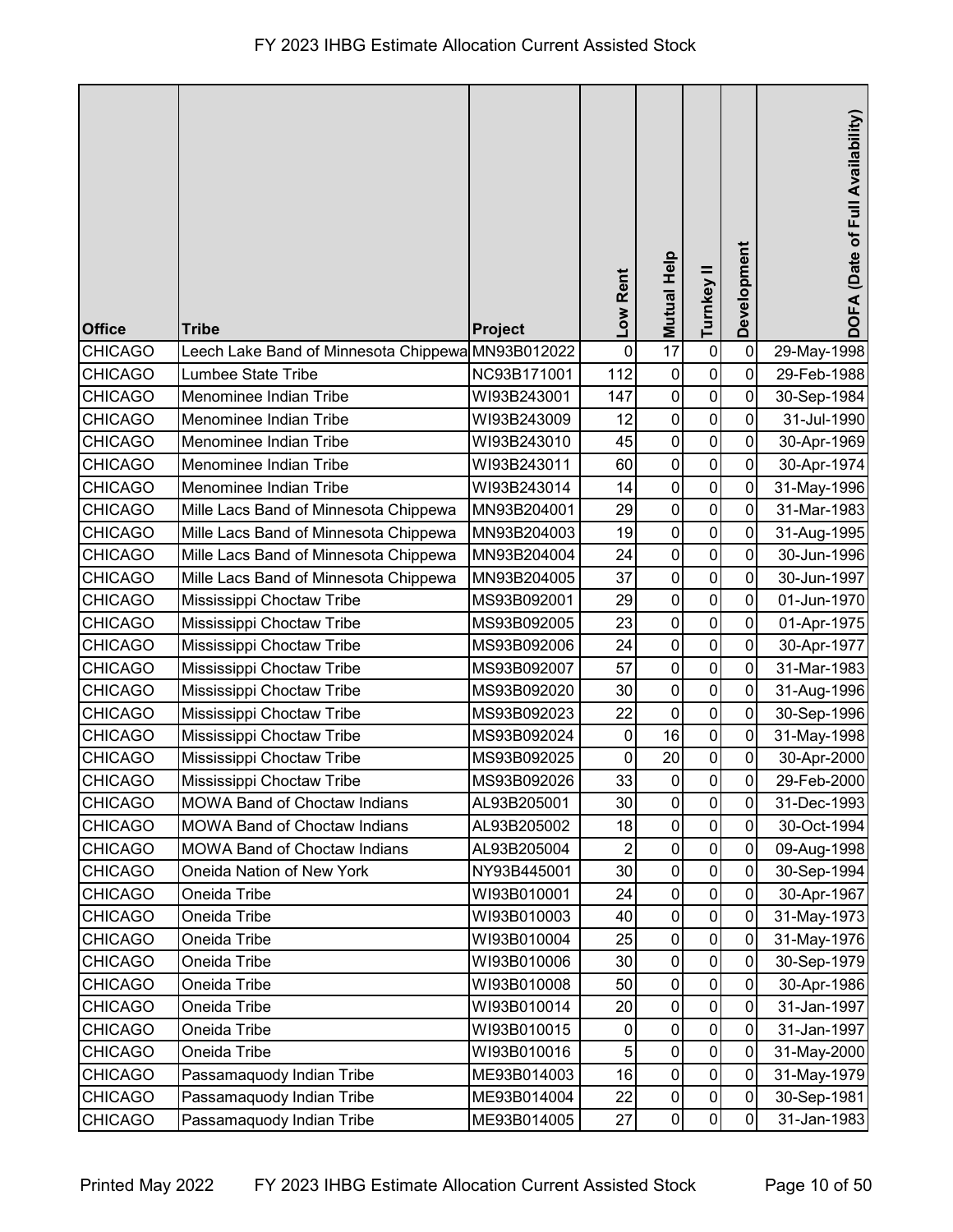| <b>Office</b>  | <b>Tribe</b>                           | Project     | Low Rent                  | Mutual Help | Turnkey II     | Development    | DOFA (Date of Full Availability) |
|----------------|----------------------------------------|-------------|---------------------------|-------------|----------------|----------------|----------------------------------|
| <b>CHICAGO</b> | Passamaquody Indian Tribe              | ME93B014008 | 10                        | $\mathbf 0$ | $\pmb{0}$      | $\mathbf 0$    | 30-Nov-1990                      |
| <b>CHICAGO</b> | Passamaquody Indian Tribe              | ME93B014011 | $\pmb{0}$                 | 12          | $\mathbf 0$    | 0              | 29-Jul-1999                      |
| <b>CHICAGO</b> | Penobscot Tribe                        | ME93B012001 | 4                         | $\pmb{0}$   | $\mathbf 0$    | $\mathbf 0$    | 31-Jul-1977                      |
| <b>CHICAGO</b> | Penobscot Tribe                        | ME93B012002 | 8                         | $\mathbf 0$ | $\mathbf 0$    | 0              | 30-Jun-1977                      |
| <b>CHICAGO</b> | Penobscot Tribe                        | ME93B012004 | 20                        | $\pmb{0}$   | $\mathbf 0$    | 0              | 31-Oct-1985                      |
| <b>CHICAGO</b> | Penobscot Tribe                        | ME93B012007 | 9                         | $\mathbf 0$ | $\mathbf 0$    | 0              | 30-Nov-1993                      |
| <b>CHICAGO</b> | Penobscot Tribe                        | ME93B012008 | 10                        | $\mathbf 0$ | $\mathbf 0$    | 0              | 31-Jul-1995                      |
| <b>CHICAGO</b> | <b>Pleasant Point</b>                  | ME93B013002 | 16                        | $\pmb{0}$   | $\pmb{0}$      | $\mathbf 0$    | 29-Feb-1976                      |
| <b>CHICAGO</b> | <b>Pleasant Point</b>                  | ME93B013009 | 15                        | $\mathbf 0$ | $\pmb{0}$      | 0              | 31-Jul-1996                      |
| <b>CHICAGO</b> | <b>Pleasant Point</b>                  | ME93B013011 | $\mathbf 0$               | $\sqrt{5}$  | $\pmb{0}$      | 0              | 30-Nov-1999                      |
| <b>CHICAGO</b> | <b>Pleasant Point</b>                  | ME93B013012 | 20                        | $\pmb{0}$   | $\mathbf 0$    | 0              | 31-Aug-1997                      |
| <b>CHICAGO</b> | <b>Pleasant Point</b>                  | ME93B013013 | $\mathbf 0$               | 12          | $\mathbf 0$    | 0              | 30-Nov-1999                      |
| <b>CHICAGO</b> | Poarch Band of Creek Indians           | AL93B204001 | 20                        | $\pmb{0}$   | $\mathbf 0$    | $\mathbf 0$    | 30-Sep-1987                      |
| <b>CHICAGO</b> | Poarch Band of Creek Indians           | AL93B204004 | 20                        | $\mathbf 0$ | $\pmb{0}$      | $\mathbf 0$    | 31-Aug-1989                      |
| <b>CHICAGO</b> | Poarch Band of Creek Indians           | AL93B204005 | 15                        | $\pmb{0}$   | $\pmb{0}$      | $\overline{0}$ | 27-Feb-1995                      |
| <b>CHICAGO</b> | Poarch Band of Creek Indians           | AL93B204006 | 10                        | $\mathbf 0$ | 0              | 0              | 27-Feb-1995                      |
| <b>CHICAGO</b> | Poarch Band of Creek Indians           | AL93B204011 | 0                         | 20          | $\pmb{0}$      | 0              | 01-Sep-1999                      |
| <b>CHICAGO</b> | Pokagon Band of Potawatomi             | MI93B200001 | $\mathbf 0$               | 15          | 0              | 0              | 31-Aug-2004                      |
| <b>CHICAGO</b> | Red Cliff Band of Lake Superior Chippe | WI93B013001 | 20                        | $\mathbf 0$ | $\mathsf 0$    | $\mathbf 0$    | 01-Dec-1967                      |
| CHICAGO        | Red Cliff Band of Lake Superior Chippe | WI93B013003 | $\ensuremath{\mathsf{3}}$ | $\pmb{0}$   | $\overline{0}$ | $\overline{0}$ | 30-Nov-1971                      |
| <b>CHICAGO</b> | Red Cliff Band of Lake Superior Chippe | WI93B013004 | 50                        | $\mathbf 0$ | $\mathsf 0$    | 0              | 31-Mar-1979                      |
| <b>CHICAGO</b> | Red Cliff Band of Lake Superior Chippe | WI93B013005 | 26                        | $\pmb{0}$   | 0              | 0              | 31-Oct-1984                      |
| <b>CHICAGO</b> | Red Cliff Band of Lake Superior Chippe | WI93B013009 | 18                        | $\pmb{0}$   | 0              | 0              | 31-Mar-1998                      |
| <b>CHICAGO</b> | Red Lake Band of Chippewa              | MN93B016001 | 12                        | $\pmb{0}$   | $\mathbf 0$    | 0              | 01-Sep-1967                      |
| <b>CHICAGO</b> | Red Lake Band of Chippewa              | MN93B016003 | 10                        | $\pmb{0}$   | $\pmb{0}$      | 0              | 01-Sep-1966                      |
| <b>CHICAGO</b> | Red Lake Band of Chippewa              | MN93B016004 | 10                        | $\pmb{0}$   | $\pmb{0}$      | 0              | 01-Mar-1969                      |
| <b>CHICAGO</b> | Red Lake Band of Chippewa              | MN93B016011 | 17                        | $\pmb{0}$   | 0              | 0              | 30-Apr-1980                      |
| <b>CHICAGO</b> | Red Lake Band of Chippewa              | MN93B016013 | 58                        | $\pmb{0}$   | 0              | 0              | 31-Oct-1983                      |
| <b>CHICAGO</b> | Red Lake Band of Chippewa              | MN93B016014 | 20                        | $\pmb{0}$   | $\pmb{0}$      | 0              | 30-Aug-1984                      |
| CHICAGO        | Red Lake Band of Chippewa              | MN93B016015 | 30                        | $\pmb{0}$   | 0              | 0              | 31-Dec-1984                      |
| <b>CHICAGO</b> | Red Lake Band of Chippewa              | MN93B016024 | 31                        | $\mathbf 0$ | $\pmb{0}$      | 0              | 30-Sep-1993                      |
| <b>CHICAGO</b> | Red Lake Band of Chippewa              | MN93B016025 | 10                        | $\pmb{0}$   | $\pmb{0}$      | $\mathbf 0$    | 28-Feb-1994                      |
| <b>CHICAGO</b> | Red Lake Band of Chippewa              | MN93B016026 | 12                        | $\mathbf 0$ | $\mathsf 0$    | 0              | 30-Sep-1994                      |
| <b>CHICAGO</b> | Red Lake Band of Chippewa              | MN93B016027 | 44                        | $\pmb{0}$   | $\pmb{0}$      | 0              | 30-Nov-1995                      |
| <b>CHICAGO</b> | Red Lake Band of Chippewa              | MN93B016028 | $\pmb{0}$                 | $\pmb{0}$   | 0              | 0              | 01-May-1997                      |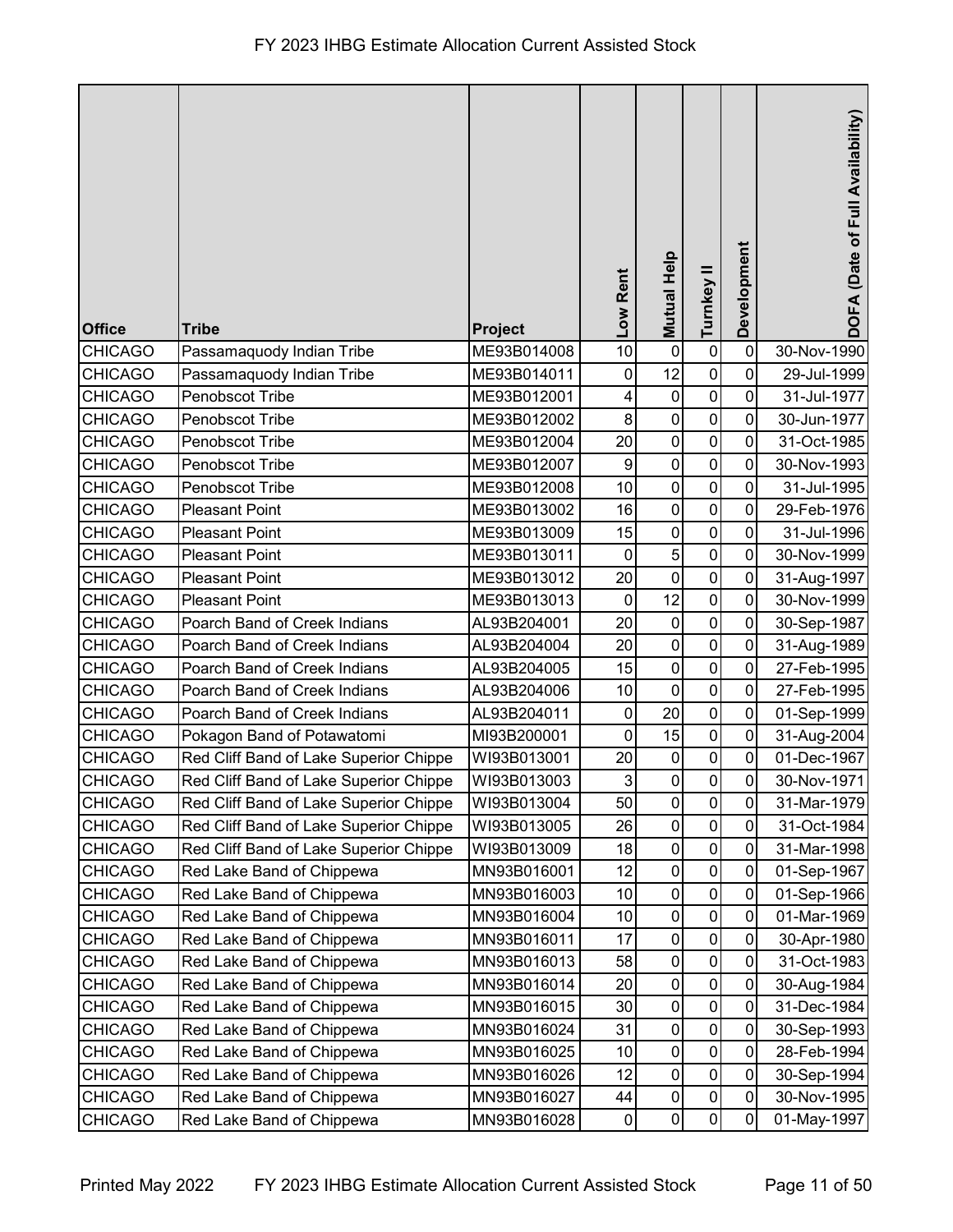| <b>Office</b>  | <b>Tribe</b>                           | Project     | Low Rent    | <b>Mutual Help</b> | Turnkey II       | Development    | DOFA (Date of Full Availability) |
|----------------|----------------------------------------|-------------|-------------|--------------------|------------------|----------------|----------------------------------|
| <b>CHICAGO</b> | Red Lake Band of Chippewa              | MN93B016029 | 40          | $\pmb{0}$          | $\pmb{0}$        | $\mathbf 0$    | 01-Oct-1997                      |
| <b>CHICAGO</b> | Sac & Fox Tribe of the Mississippi, IA | IA93B112001 | 18          | $\pmb{0}$          | $\boldsymbol{0}$ | 0              | 30-Jun-1981                      |
| <b>CHICAGO</b> | Saginaw Chippewa                       | MI93B043002 | 12          | $\pmb{0}$          | $\pmb{0}$        | $\mathbf 0$    | 30-Sep-1976                      |
| <b>CHICAGO</b> | Saginaw Chippewa                       | MI93B043003 | 19          | $\pmb{0}$          | $\mathbf 0$      | $\mathbf 0$    | 31-Aug-1980                      |
| <b>CHICAGO</b> | Saginaw Chippewa                       | MI93B043004 | 8           | $\mathbf 0$        | $\mathbf 0$      | $\mathbf 0$    | 22-Nov-1992                      |
| <b>CHICAGO</b> | Saginaw Chippewa                       | MI93B043007 | 9           | $\mathbf 0$        | $\mathbf 0$      | $\mathbf 0$    | 30-Jun-1999                      |
| <b>CHICAGO</b> | Saginaw Chippewa                       | MI93B043008 | 3           | $\mathbf 0$        | $\mathbf 0$      | $\mathbf 0$    | 30-Jun-1999                      |
| <b>CHICAGO</b> | Saint Croix Chippewa                   | WI93B062001 | 24          | $\pmb{0}$          | $\pmb{0}$        | 0              | 01-May-1973                      |
| <b>CHICAGO</b> | Saint Croix Chippewa                   | WI93B062003 | 30          | $\mathbf 0$        | $\pmb{0}$        | 0              | 30-Nov-1982                      |
| <b>CHICAGO</b> | Saint Croix Chippewa                   | WI93B062004 | 8           | $\pmb{0}$          | $\pmb{0}$        | 0              | 30-Jun-1984                      |
| <b>CHICAGO</b> | Saint Croix Chippewa                   | WI93B062005 | 10          | $\pmb{0}$          | $\pmb{0}$        | $\mathbf 0$    | 30-Jun-1984                      |
| <b>CHICAGO</b> | Saint Croix Chippewa                   | WI93B062006 | 10          | $\mathbf 0$        | $\mathbf 0$      | $\mathbf 0$    | 31-Aug-1986                      |
| <b>CHICAGO</b> | Saint Croix Chippewa                   | WI93B062009 | 20          | $\mathbf 0$        | $\pmb{0}$        | $\mathbf 0$    | 31-Jan-1992                      |
| <b>CHICAGO</b> | Saint Croix Chippewa                   | WI93B062010 | 37          | $\mathbf 0$        | $\pmb{0}$        | 0              | 01-Dec-1973                      |
| <b>CHICAGO</b> | Saint Croix Chippewa                   | WI93B062011 | 10          | $\mathbf 0$        | $\pmb{0}$        | 0              | 30-Apr-1994                      |
| <b>CHICAGO</b> | Saint Croix Chippewa                   | WI93B062012 | 0           | $\pmb{0}$          | $\pmb{0}$        | 0              | 30-Sep-1997                      |
| <b>CHICAGO</b> | Saint Croix Chippewa                   | WI93B062013 | 21          | $\mathbf 0$        | $\mathbf 0$      | $\mathbf 0$    | 30-Apr-1996                      |
| <b>CHICAGO</b> | Sault Ste. Marie Tribe                 | MI93B149001 | 47          | $\mathbf 0$        | $\pmb{0}$        | $\overline{0}$ | 31-Mar-1983                      |
| <b>CHICAGO</b> | Sault Ste. Marie Tribe                 | MI93B149003 | 40          | $\pmb{0}$          | $\pmb{0}$        | $\pmb{0}$      | 31-May-1983                      |
| CHICAGO        | Sault Ste. Marie Tribe                 | MI93B149005 | 85          | $\overline{0}$     | 0                | $\pmb{0}$      | 30-Sep-1984                      |
| <b>CHICAGO</b> | Sault Ste. Marie Tribe                 | MI93B149006 | 25          | $\mathbf 0$        | $\mathbf 0$      | 0              | 30-Nov-1984                      |
| <b>CHICAGO</b> | Sault Ste. Marie Tribe                 | MI93B149007 | 12          | 0                  | $\pmb{0}$        | $\mathbf 0$    | 31-Mar-1986                      |
| <b>CHICAGO</b> | Sault Ste. Marie Tribe                 | MI93B149008 | 9           | 0                  | $\mathbf 0$      | 0              | 31-Oct-1986                      |
| <b>CHICAGO</b> | Sault Ste. Marie Tribe                 | MI93B149009 | 11          | $\mathbf 0$        | $\mathbf 0$      | $\mathbf 0$    | 31-Oct-1986                      |
| <b>CHICAGO</b> | Sault Ste. Marie Tribe                 | MI93B149010 | 0           | $\pmb{0}$          | $\pmb{0}$        | $\mathbf 0$    | 31-Mar-1988                      |
| <b>CHICAGO</b> | Sault Ste. Marie Tribe                 | MI93B149012 | 20          | $\pmb{0}$          | $\pmb{0}$        | 0              | 30-Jun-1992                      |
| <b>CHICAGO</b> | Sault Ste. Marie Tribe                 | MI93B149013 | 9           | 0                  | $\pmb{0}$        | 0              | 30-Nov-1992                      |
| <b>CHICAGO</b> | Sault Ste. Marie Tribe                 | MI93B149014 | 51          | 0                  | 0                | $\mathbf 0$    | 30-Jun-1997                      |
| <b>CHICAGO</b> | Sault Ste. Marie Tribe                 | MI93B149015 | 37          | $\mathbf 0$        | $\mathbf 0$      | $\mathbf 0$    | 30-Jun-1997                      |
| <b>CHICAGO</b> | Sault Ste. Marie Tribe                 | MI93B149016 | 45          | 0                  | $\pmb{0}$        | 0              | 30-Aug-1998                      |
| <b>CHICAGO</b> | Sault Ste. Marie Tribe                 | MI93B149017 | $\mathbf 0$ | 7                  | $\pmb{0}$        | $\mathbf 0$    | 30-Sep-1996                      |
| <b>CHICAGO</b> | Sault Ste. Marie Tribe                 | MI93B149018 | $\mathbf 0$ | 1                  | $\pmb{0}$        | $\mathbf 0$    | 01-Jan-1998                      |
| <b>CHICAGO</b> | Sault Ste. Marie Tribe                 | MI93B149019 | $\pmb{0}$   | 11                 | $\pmb{0}$        | $\overline{0}$ | 31-Jul-2002                      |
| <b>CHICAGO</b> | Sault Ste. Marie Tribe                 | MI93B149019 | $\mathbf 0$ | 9                  | $\pmb{0}$        | $\mathbf 0$    | 31-Oct-2002                      |
| <b>CHICAGO</b> | Seneca Nation of New York              | NY93B040001 | 21          | $\pmb{0}$          | $\pmb{0}$        | 0              | 01-Dec-1964                      |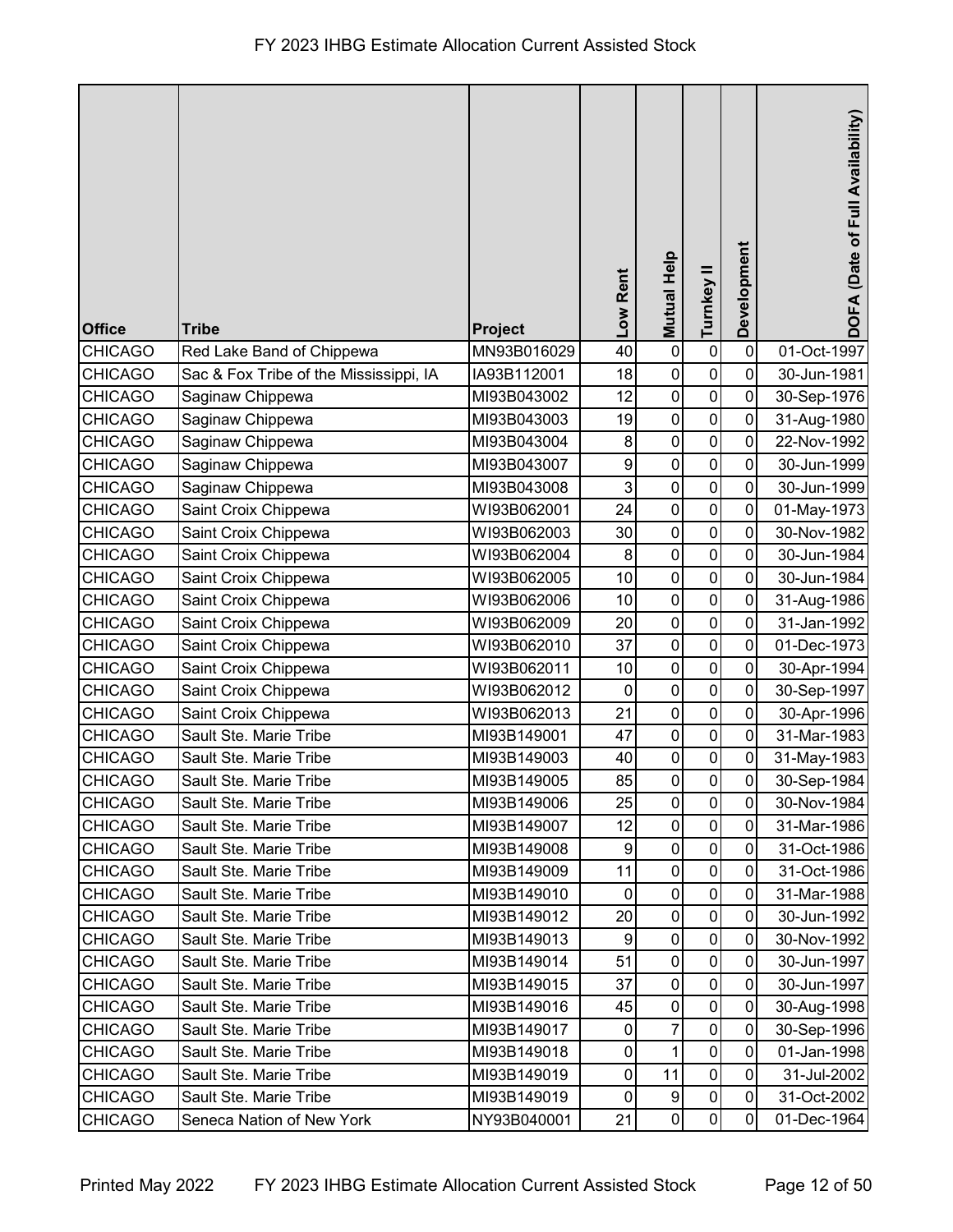| <b>Office</b>  | <b>Tribe</b>                                       | Project     | Low Rent       | <b>Mutual Help</b> | Turnkey II          | Development    | DOFA (Date of Full Availability) |
|----------------|----------------------------------------------------|-------------|----------------|--------------------|---------------------|----------------|----------------------------------|
| <b>CHICAGO</b> | Seneca Nation of New York                          | NY93B040002 | 17             | $\mathbf 0$        | $\pmb{0}$           | 0              | 01-May-1967                      |
| <b>CHICAGO</b> | Seneca Nation of New York                          | NY93B040005 | 34             | $\pmb{0}$          | $\mathbf 0$         | $\mathbf 0$    | 31-Oct-1981                      |
| <b>CHICAGO</b> | Seneca Nation of New York                          | NY93B040007 | 51             | $\pmb{0}$          | $\mathbf 0$         | $\mathbf 0$    | 31-Mar-1987                      |
| <b>CHICAGO</b> | Seneca Nation of New York                          | NY93B040009 | 28             | $\pmb{0}$          | $\mathbf 0$         | 0              | 31-Mar-1989                      |
| <b>CHICAGO</b> | Seneca Nation of New York                          | NY93B040010 | 12             | $\mathbf 0$        | $\mathbf 0$         | $\overline{0}$ | 31-Jul-1997                      |
| <b>CHICAGO</b> | Seneca Nation of New York                          | NY93B040011 | 7              | $\mathbf 0$        | $\mathbf 0$         | $\mathbf 0$    | 31-Jul-1997                      |
| <b>CHICAGO</b> | Seneca Nation of New York                          | NY93B040014 | 1              | $\mathbf 0$        | $\mathbf 0$         | $\overline{0}$ | 01-Jan-1997                      |
| <b>CHICAGO</b> | Seneca Nation of New York                          | NY93B040015 | $\mathbf 0$    | $\pmb{0}$          | $\pmb{0}$           | 25             |                                  |
| <b>CHICAGO</b> | Seneca Nation of New York                          | <b>SA16</b> | 10             | $\pmb{0}$          | 0                   | 0              | 22-Sep-1997                      |
| <b>CHICAGO</b> | Sokaogon Chippewa Tribe                            | WI93B036001 | 14             | $\pmb{0}$          | $\mathbf 0$         | 0              | 01-Dec-1972                      |
| <b>CHICAGO</b> | Sokaogon Chippewa Tribe                            | WI93B036002 | 20             | $\pmb{0}$          | $\mathbf 0$         | 0              | 30-Jun-1980                      |
| <b>CHICAGO</b> | Sokaogon Chippewa Tribe                            | WI93B036003 | 10             | $\mathbf 0$        | $\mathbf 0$         | $\mathbf 0$    | 28-Feb-1986                      |
| <b>CHICAGO</b> | Sokaogon Chippewa Tribe                            | WI93B036004 | 30             | $\mathbf 0$        | $\pmb{0}$           | $\mathbf 0$    | 30-Sep-1987                      |
| <b>CHICAGO</b> | Sokaogon Chippewa Tribe                            | WI93B036006 | 11             | $\pmb{0}$          | $\mathbf 0$         | 0              | 30-Nov-1989                      |
| <b>CHICAGO</b> | Sokaogon Chippewa Tribe                            | WI93B036008 | 10             | $\pmb{0}$          | $\mathbf 0$         | 0              | 30-Aug-1994                      |
| <b>CHICAGO</b> | Sokaogon Chippewa Tribe                            | WI93B036009 | 0              | $\pmb{0}$          | $\mathbf 0$         | 0              | 30-Jun-1997                      |
| <b>CHICAGO</b> | Sokaogon Chippewa Tribe                            | WI93B036010 | 15             | $\mathbf 0$        | $\mathbf 0$         | $\mathbf 0$    | 31-Aug-2000                      |
| <b>CHICAGO</b> | St. Regis Mohawk Tribe                             | NY93B436004 | 10             | $\pmb{0}$          | $\mathbf 0$         | $\overline{0}$ | 31-Mar-1990                      |
| <b>CHICAGO</b> | St. Regis Mohawk Tribe                             | NY93B436005 | 1              | $\pmb{0}$          | $\mathbf 0$         | $\pmb{0}$      | 28-Feb-1991                      |
| <b>CHICAGO</b> | St. Regis Mohawk Tribe                             | NY93B436011 | $\overline{0}$ | $\pmb{0}$          | $\mathsf{O}\xspace$ | $\pmb{0}$      | 31-Jan-1997                      |
| <b>CHICAGO</b> | St. Regis Mohawk Tribe                             | NY93B436012 | 17             | $\mathbf 0$        | $\mathbf 0$         | 0              | 31-Dec-1999                      |
| <b>CHICAGO</b> | St. Regis Mohawk Tribe                             | NY93B436013 | 23             | $\pmb{0}$          | $\pmb{0}$           | $\mathbf 0$    | 31-Dec-1999                      |
| <b>CHICAGO</b> | St. Regis Mohawk Tribe                             | NY93B436014 | 0              | $\pmb{0}$          | $\mathbf 0$         | 0              | 30-Apr-1997                      |
| <b>CHICAGO</b> | Stockbridge-Munsee Tribe                           | WI93B014001 | 17             | $\pmb{0}$          | $\pmb{0}$           | 0              | 01-Sep-1967                      |
| <b>CHICAGO</b> | Stockbridge-Munsee Tribe                           | WI93B014004 | 6              | $\pmb{0}$          | $\pmb{0}$           | 0              | 01-Dec-1972                      |
| <b>CHICAGO</b> | Stockbridge-Munsee Tribe                           | WI93B014010 | 10             | $\pmb{0}$          | $\pmb{0}$           | $\overline{2}$ | 01-Jul-1998                      |
| <b>CHICAGO</b> | <b>Upper Sioux Indian Community</b>                | MN93B207006 | $\pmb{0}$      | 3                  | $\pmb{0}$           | 0              | 01-Dec-1999                      |
| CHICAGO        | <b>Upper Sioux Indian Community</b>                | MN93B207006 | 0              | 4                  | $\pmb{0}$           | 0              | 01-Jan-2001                      |
| <b>CHICAGO</b> | Wampanoag Tribe of Gay Head                        | MA93B176001 | 16             | $\pmb{0}$          | $\pmb{0}$           | 0              | 31-Mar-1996                      |
| <b>CHICAGO</b> | Wampanoag Tribe of Gay Head                        | MA93B176003 | 6              | $\pmb{0}$          | $\pmb{0}$           | 0              | 30-Sep-1998                      |
| <b>CHICAGO</b> | Wampanoag Tribe of Gay Head                        | MA93B176003 | $\overline{2}$ | $\pmb{0}$          | $\pmb{0}$           | $\mathbf 0$    | 31-Oct-2003                      |
| <b>CHICAGO</b> | White Earth Band of Minnesota Chippewa MN93B013001 |             | 50             | $\pmb{0}$          | $\pmb{0}$           | $\pmb{0}$      | 01-Apr-1968                      |
| <b>CHICAGO</b> | White Earth Band of Minnesota Chippewa MN93B013005 |             | 14             | $\pmb{0}$          | $\pmb{0}$           | $\mathbf 0$    | 01-Jan-1968                      |
| <b>CHICAGO</b> | White Earth Band of Minnesota Chippewa MN93B013006 |             | 49             | 0                  | $\pmb{0}$           | 0              | 30-Jul-1979                      |
| <b>CHICAGO</b> | White Earth Band of Minnesota Chippewa MN93B013008 |             | 8 <sup>1</sup> | $\pmb{0}$          | $\pmb{0}$           | 0              | 31-Oct-1981                      |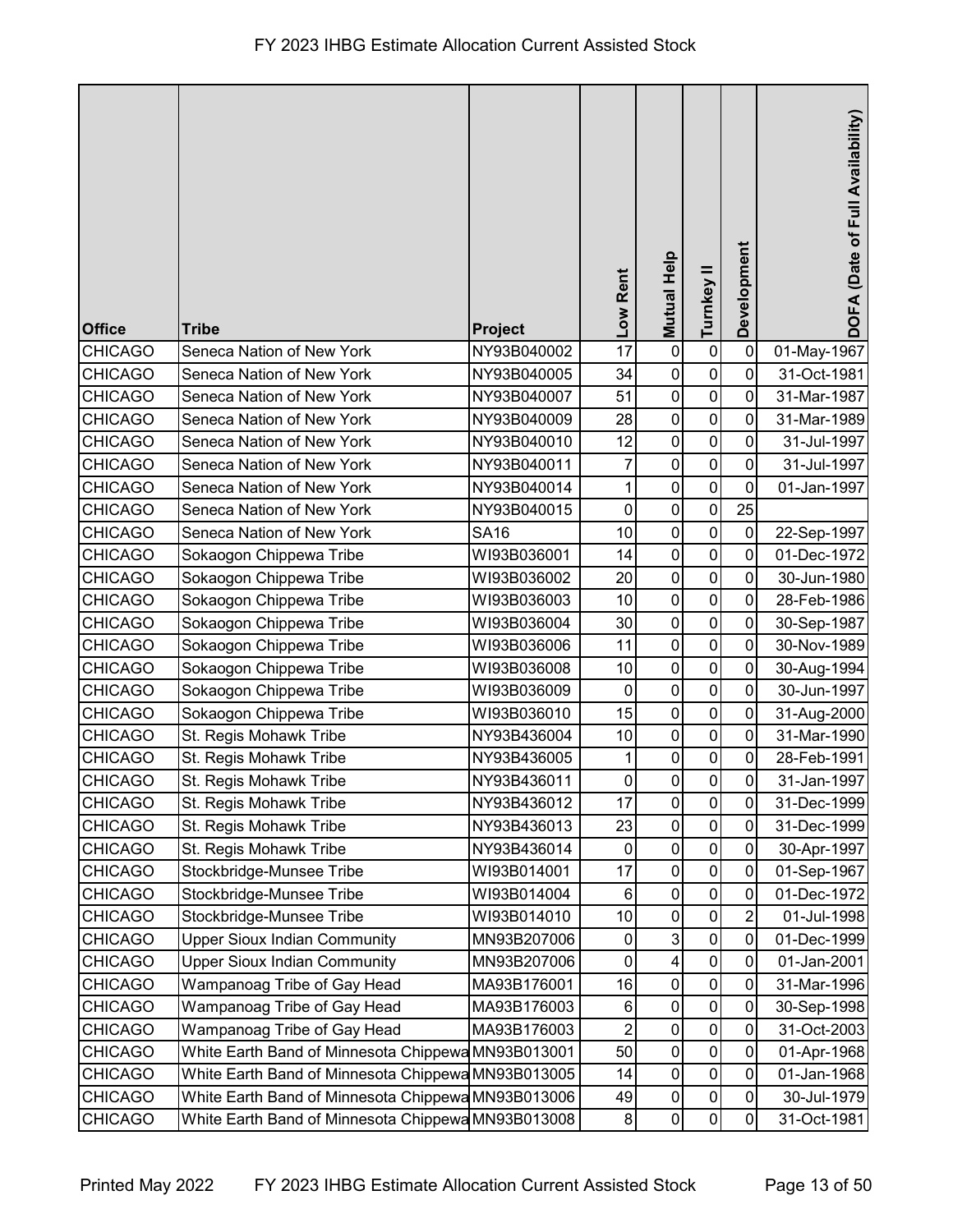## FY 2023 IHBG Estimate Allocation Current Assisted Stock

| <b>Office</b>  | <b>Tribe</b>                                       | Project | Rent<br><b>MOT</b> | Mutual Help | Turnkey      | pment<br>velop<br>ە | <b>Availability</b><br>⋾<br>щ<br>৳<br>(Date |
|----------------|----------------------------------------------------|---------|--------------------|-------------|--------------|---------------------|---------------------------------------------|
| <b>CHICAGO</b> | White Earth Band of Minnesota Chippewa MN93B013009 |         | 60                 | 0           | 0            | $\mathbf{0}$        | 30-Jun-1984                                 |
| <b>CHICAGO</b> | White Earth Band of Minnesota Chippewa MN93B013015 |         | 20                 | 0           | 0            | $\mathbf{0}$        | 31-Dec-1990                                 |
| <b>CHICAGO</b> | White Earth Band of Minnesota Chippewa MN93B013016 |         | 20                 | 0           | 0            | 0                   | 31-Jan-1992                                 |
| <b>CHICAGO</b> | White Earth Band of Minnesota Chippewa MN93B013019 |         | 20                 | 0           | 0            | $\mathbf{0}$        | 31-Dec-1995                                 |
| <b>CHICAGO</b> | White Earth Band of Minnesota Chippewa MN93B013021 |         | 13                 | 0           | 0            | 0                   | 31-Jul-1998                                 |
| <b>CHICAGO</b> | White Earth Band of Minnesota Chippewa MN93B013022 |         | 24                 | 0           | 0            | 0                   | 01-Jun-1999                                 |
| <b>CHICAGO</b> | <b>TOTAL</b>                                       |         | 5,171              | 391         | $\mathbf{0}$ | 43                  |                                             |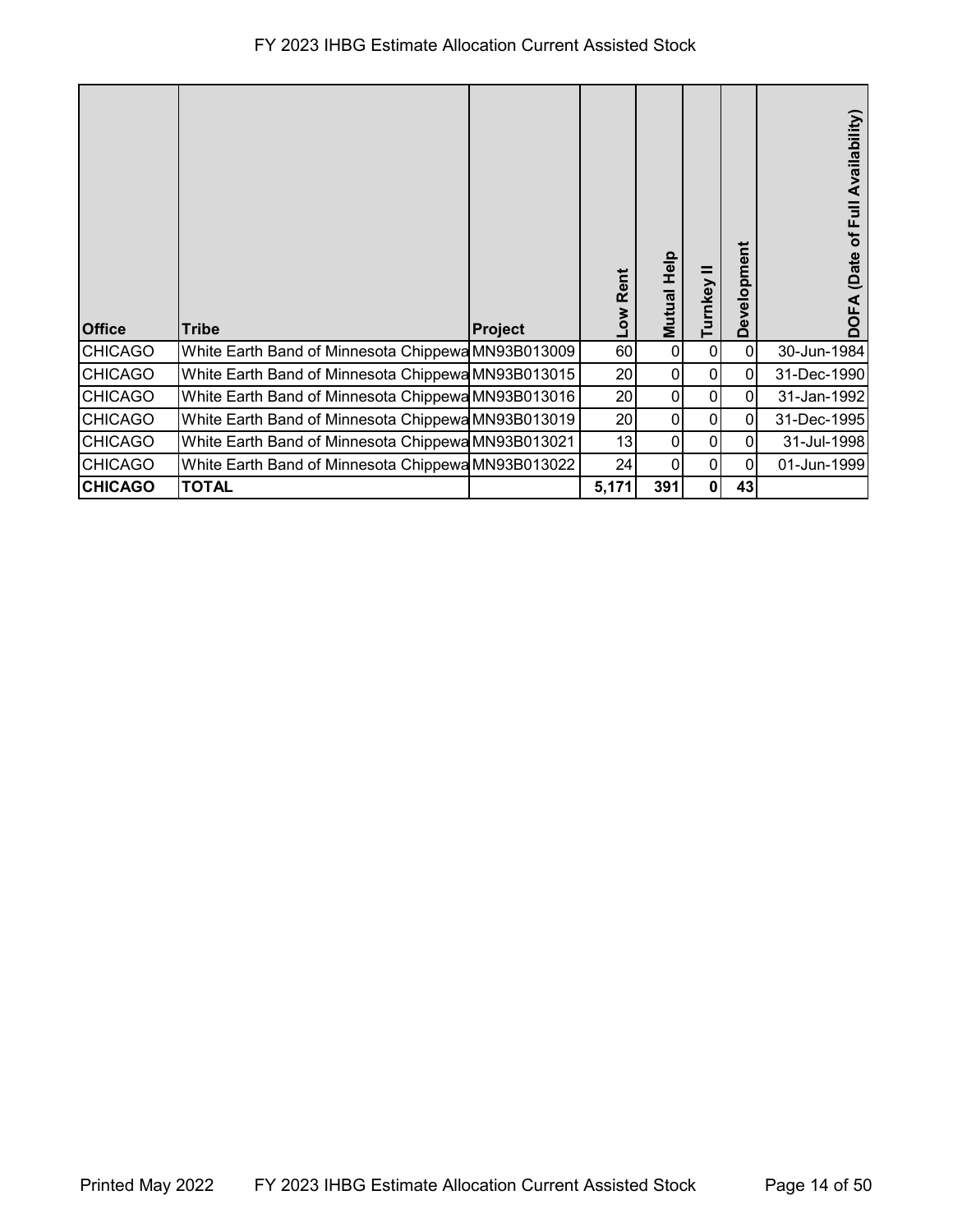| <b>Office</b> | <b>Tribe</b>                | Project     | Low Rent       | <b>Mutual Help</b> | Turnkey II     | Development | DOFA (Date of Full Availability) |
|---------------|-----------------------------|-------------|----------------|--------------------|----------------|-------------|----------------------------------|
| <b>DENVER</b> | <b>Blackfeet Tribe</b>      | MT10B008001 | 50             | $\pmb{0}$          | $\pmb{0}$      | $\mathbf 0$ | 31-Jan-1966                      |
| <b>DENVER</b> | <b>Blackfeet Tribe</b>      | MT10B008006 | 55             | $\pmb{0}$          | $\mathbf 0$    | $\mathbf 0$ | 31-Mar-1971                      |
| <b>DENVER</b> | <b>Blackfeet Tribe</b>      | MT10B008007 | 55             | $\pmb{0}$          | $\pmb{0}$      | $\mathbf 0$ | 31-Dec-1973                      |
| <b>DENVER</b> | <b>Blackfeet Tribe</b>      | MT10B008008 | $\,6$          | $\pmb{0}$          | $\mathbf 0$    | 0           | 30-Jun-1977                      |
| <b>DENVER</b> | <b>Blackfeet Tribe</b>      | MT10B008011 | 14             | $\pmb{0}$          | $\pmb{0}$      | 0           | 31-May-1977                      |
| <b>DENVER</b> | <b>Blackfeet Tribe</b>      | MT10B008012 | 25             | $\pmb{0}$          | $\mathbf 0$    | $\mathbf 0$ | 28-Feb-1975                      |
| <b>DENVER</b> | <b>Blackfeet Tribe</b>      | MT10B008013 | 10             | $\pmb{0}$          | $\mathbf 0$    | $\mathbf 0$ | 31-May-1975                      |
| <b>DENVER</b> | <b>Blackfeet Tribe</b>      | MT10B008014 | 43             | $\pmb{0}$          | $\pmb{0}$      | $\mathbf 0$ | 30-Sep-1975                      |
| <b>DENVER</b> | <b>Blackfeet Tribe</b>      | MT10B008018 | 50             | $\pmb{0}$          | $\pmb{0}$      | $\mathbf 0$ | 31-Aug-1981                      |
| <b>DENVER</b> | <b>Blackfeet Tribe</b>      | MT10B008020 | 50             | $\pmb{0}$          | $\pmb{0}$      | $\mathbf 0$ | 31-Jul-1982                      |
| <b>DENVER</b> | <b>Blackfeet Tribe</b>      | MT10B008022 | 20             | $\pmb{0}$          | $\pmb{0}$      | 0           | 31-Jan-1984                      |
| <b>DENVER</b> | <b>Blackfeet Tribe</b>      | MT10B008023 | 20             | $\mathbf 0$        | $\mathbf 0$    | $\mathbf 0$ | 31-Mar-1984                      |
| <b>DENVER</b> | <b>Blackfeet Tribe</b>      | MT10B008024 | 25             | $\pmb{0}$          | $\pmb{0}$      | 0           | 30-Nov-1981                      |
| <b>DENVER</b> | <b>Blackfeet Tribe</b>      | MT10B008036 | 11             | $\pmb{0}$          | $\pmb{0}$      | 0           | 31-Oct-1985                      |
| <b>DENVER</b> | <b>Blackfeet Tribe</b>      | MT10B008037 | 10             | $\pmb{0}$          | $\pmb{0}$      | $\mathbf 0$ | 30-Sep-1986                      |
| <b>DENVER</b> | <b>Blackfeet Tribe</b>      | MT10B008045 | 50             | $\pmb{0}$          | $\mathbf 0$    | $\mathbf 0$ | 31-Jul-1988                      |
| <b>DENVER</b> | <b>Blackfeet Tribe</b>      | MT10B008046 | 50             | $\pmb{0}$          | $\pmb{0}$      | 0           | 30-Sep-1988                      |
| <b>DENVER</b> | <b>Blackfeet Tribe</b>      | MT91B008049 | 10             | $\pmb{0}$          | $\pmb{0}$      | $\mathbf 0$ | 30-Apr-1992                      |
| <b>DENVER</b> | <b>Blackfeet Tribe</b>      | MT91B008050 | 50             | $\pmb{0}$          | $\pmb{0}$      | $\mathbf 0$ | 30-Nov-1994                      |
| <b>DENVER</b> | <b>Blackfeet Tribe</b>      | MT91B008051 | $\overline{0}$ | $\pmb{0}$          | $\overline{0}$ | $\pmb{0}$   | 30-Jun-1997                      |
| <b>DENVER</b> | <b>Blackfeet Tribe</b>      | MT91B008052 | 25             | $\pmb{0}$          | $\pmb{0}$      | $\mathbf 0$ | 30-Jun-1995                      |
| <b>DENVER</b> | <b>Blackfeet Tribe</b>      | MT91B008053 | $\mathbf 0$    | $\pmb{0}$          | $\pmb{0}$      | $\mathbf 0$ | 30-Jun-1997                      |
| <b>DENVER</b> | <b>Blackfeet Tribe</b>      | MT91B008055 | 20             | $\pmb{0}$          | $\mathbf 0$    | 0           | 31-Mar-2000                      |
| <b>DENVER</b> | <b>Cheyenne River Sioux</b> | SD10B005001 | 46             | $\pmb{0}$          | $\pmb{0}$      | $\mathbf 0$ | 28-Feb-1966                      |
| <b>DENVER</b> | <b>Cheyenne River Sioux</b> | SD10B005002 | 32             | $\pmb{0}$          | 0              | 0           | 31-Aug-1968                      |
| <b>DENVER</b> | <b>Cheyenne River Sioux</b> | SD10B005004 | 156            | $\pmb{0}$          | $\pmb{0}$      | $\mathbf 0$ | 31-Dec-1974                      |
| <b>DENVER</b> | <b>Cheyenne River Sioux</b> | SD10B005005 | 68             | $\pmb{0}$          | $\pmb{0}$      | $\mathbf 0$ | 31-May-1976                      |
| <b>DENVER</b> | <b>Cheyenne River Sioux</b> | SD10B005008 | 53             | $\pmb{0}$          | $\pmb{0}$      | $\mathbf 0$ | 30-Nov-1977                      |
| <b>DENVER</b> | <b>Cheyenne River Sioux</b> | SD10B005012 | 58             | $\pmb{0}$          | $\pmb{0}$      | 0           | 30-Sep-1981                      |
| <b>DENVER</b> | <b>Cheyenne River Sioux</b> | SD10B005014 | 56             | $\pmb{0}$          | $\pmb{0}$      | $\pmb{0}$   | 30-Sep-1980                      |
| <b>DENVER</b> | <b>Cheyenne River Sioux</b> | SD10B005016 | 94             | $\pmb{0}$          | $\pmb{0}$      | $\mathbf 0$ | 31-Dec-1986                      |
| <b>DENVER</b> | <b>Cheyenne River Sioux</b> | SD91B005021 | 15             | $\pmb{0}$          | $\pmb{0}$      | $\mathbf 0$ | 30-Jun-1994                      |
| <b>DENVER</b> | <b>Cheyenne River Sioux</b> | SD91B005023 | $\overline{2}$ | $\pmb{0}$          | $\pmb{0}$      | $\mathbf 0$ | 31-Aug-1976                      |
| <b>DENVER</b> | <b>Cheyenne River Sioux</b> | SD91B005024 | 91             | $\pmb{0}$          | $\pmb{0}$      | $\pmb{0}$   | 30-Sep-1998                      |
| <b>DENVER</b> | <b>Cheyenne River Sioux</b> | SD91B005026 | 27             | $\pmb{0}$          | $\pmb{0}$      | $\mathbf 0$ | 30-Apr-1999                      |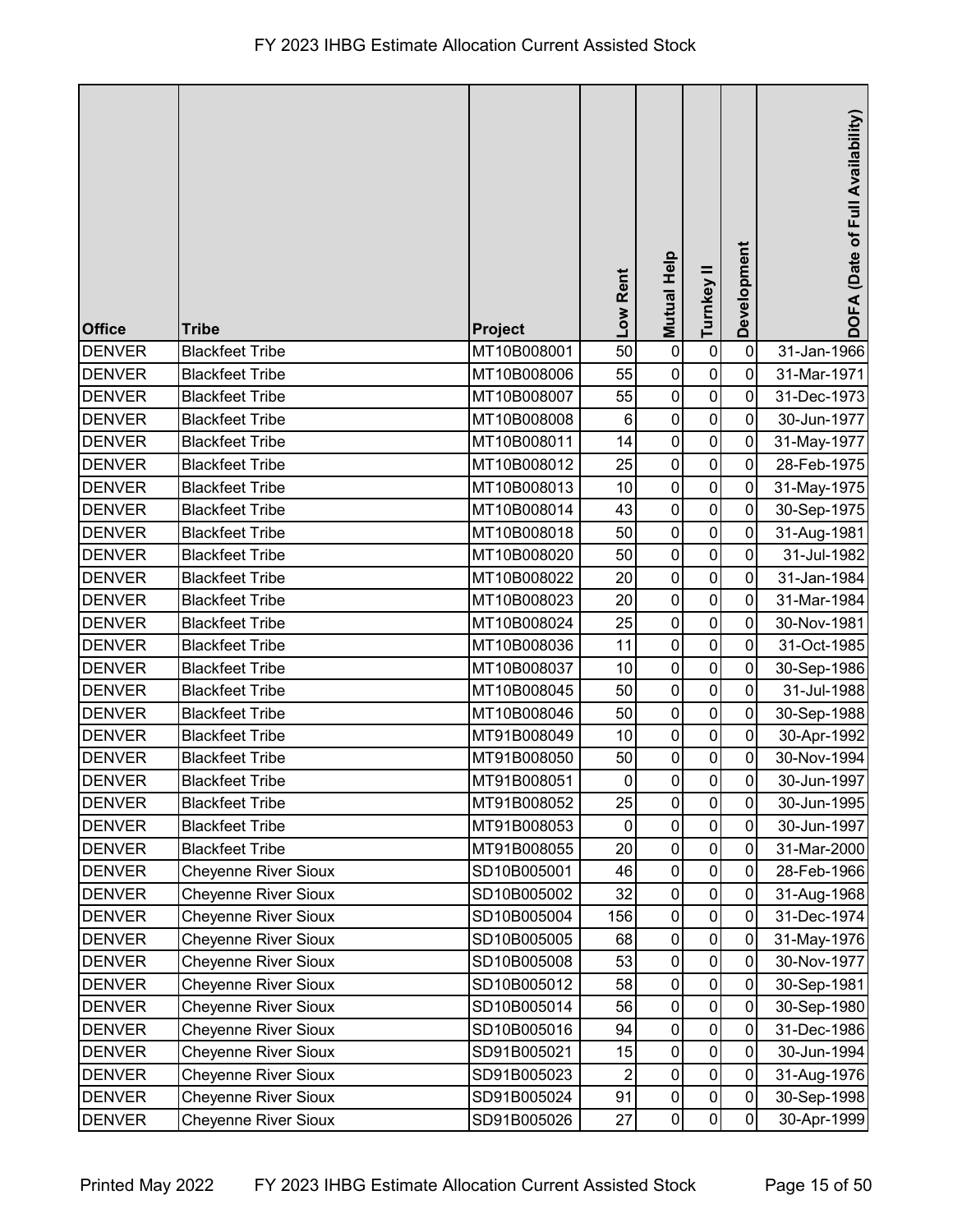| <b>Office</b> | <b>Tribe</b>                          | Project     | Low Rent       | Mutual Help         | Turnkey II   | Development    | DOFA (Date of Full Availability) |
|---------------|---------------------------------------|-------------|----------------|---------------------|--------------|----------------|----------------------------------|
| <b>DENVER</b> | Chippewa Cree of the Rocky Boy's Res. | MT10B011007 | 30             | $\pmb{0}$           | $\pmb{0}$    | $\mathbf 0$    | 31-Dec-1971                      |
| <b>DENVER</b> | Chippewa Cree of the Rocky Boy's Res. | MT10B011012 | 40             | $\pmb{0}$           | $\pmb{0}$    | 0              | 30-Jan-1980                      |
| <b>DENVER</b> | Chippewa Cree of the Rocky Boy's Res. | MT10B011013 | 36             | $\pmb{0}$           | $\pmb{0}$    | 0              | 31-May-1986                      |
| <b>DENVER</b> | Chippewa Cree of the Rocky Boy's Res. | MT91B011021 | 43             | $\pmb{0}$           | $\mathbf 0$  | $\mathbf 0$    | 30-Sep-1990                      |
| <b>DENVER</b> | Chippewa Cree of the Rocky Boy's Res. | MT91B011023 | 15             | $\pmb{0}$           | $\mathbf 0$  | $\mathbf 0$    | 30-Aug-1994                      |
| <b>DENVER</b> | Chippewa Cree of the Rocky Boy's Res. | MT91B011024 | 45             | $\pmb{0}$           | $\pmb{0}$    | $\mathbf 0$    | 31-Oct-1995                      |
| <b>DENVER</b> | Chippewa Cree of the Rocky Boy's Res. | MT91B011025 | 20             | $\pmb{0}$           | $\pmb{0}$    | 0              | 31-Oct-1995                      |
| <b>DENVER</b> | Chippewa Cree of the Rocky Boy's Res. | MT91B011026 | 40             | $\pmb{0}$           | $\pmb{0}$    | $\mathbf 0$    | 31-Dec-1996                      |
| <b>DENVER</b> | Chippewa Cree of the Rocky Boy's Res. | MT91B011027 | 5              | $\mathbf 0$         | $\pmb{0}$    | 0              | 30-Aug-1994                      |
| <b>DENVER</b> | Chippewa Cree of the Rocky Boy's Res. | MT91B011028 | 22             | $\pmb{0}$           | $\pmb{0}$    | 0              | 31-Mar-1999                      |
| <b>DENVER</b> | <b>Crow Creek Sioux</b>               | SD10B004001 | 50             | $\pmb{0}$           | $\mathbf 0$  | 0              | 30-Apr-1966                      |
| <b>DENVER</b> | <b>Crow Creek Sioux</b>               | SD10B004003 | 20             | $\pmb{0}$           | $\pmb{0}$    | $\mathbf 0$    | 30-Sep-1969                      |
| <b>DENVER</b> | <b>Crow Creek Sioux</b>               | SD10B004004 | $6\phantom{1}$ | $\pmb{0}$           | $\pmb{0}$    | $\mathbf 0$    | 31-Aug-1972                      |
| <b>DENVER</b> | <b>Crow Creek Sioux</b>               | SD10B004006 | 36             | $\pmb{0}$           | $\pmb{0}$    | $\mathbf 0$    | 31-Dec-1973                      |
| <b>DENVER</b> | <b>Crow Creek Sioux</b>               | SD10B004008 | 15             | $\pmb{0}$           | $\pmb{0}$    | $\mathbf 0$    | 30-Nov-1976                      |
| <b>DENVER</b> | <b>Crow Creek Sioux</b>               | SD10B004010 | 31             | $\pmb{0}$           | $\mathbf 0$  | 0              | 31-Jan-1981                      |
| <b>DENVER</b> | <b>Crow Creek Sioux</b>               | SD91B004013 | 10             | $\pmb{0}$           | $\pmb{0}$    | $\overline{0}$ | 30-Nov-1994                      |
| <b>DENVER</b> | <b>Crow Creek Sioux</b>               | SD91B004016 | 10             | $\pmb{0}$           | $\pmb{0}$    | $\mathbf 0$    | 31-Mar-1997                      |
| <b>DENVER</b> | <b>Crow Creek Sioux</b>               | SD91B004017 | 20             | $\pmb{0}$           | $\pmb{0}$    | $\pmb{0}$      | 30-Jun-1998                      |
| <b>DENVER</b> | Crow Tribe                            | MT10B014004 | 37             | $\mathsf{O}\xspace$ | $\mathbf{0}$ | $\pmb{0}$      | 31-Dec-1973                      |
| <b>DENVER</b> | Crow Tribe                            | MT10B014006 | 5              | $\mathbf 0$         | $\mathbf 0$  | 0              | 31-Dec-1973                      |
| <b>DENVER</b> | <b>Crow Tribe</b>                     | MT10B014008 | 40             | $\pmb{0}$           | $\mathbf 0$  | $\mathbf 0$    | 30-Nov-1979                      |
| <b>DENVER</b> | Crow Tribe                            | MT10B014009 | 14             | 0                   | 0            | 0              | 31-Aug-1981                      |
| <b>DENVER</b> | <b>Crow Tribe</b>                     | MT10B014010 | 44             | $\pmb{0}$           | $\pmb{0}$    | $\mathbf 0$    | 31-Jul-1981                      |
| <b>DENVER</b> | Crow Tribe                            | MT10B014012 |                | $\pmb{0}$           | $\pmb{0}$    | $\mathbf 0$    | 30-Sep-1980                      |
| <b>DENVER</b> | Crow Tribe                            | MT10B014019 | 39             | $\pmb{0}$           | $\pmb{0}$    | $\mathbf 0$    | 31-Oct-1985                      |
| <b>DENVER</b> | Eastern Shoshone                      | WY91B019010 | 21             | $\pmb{0}$           | $\pmb{0}$    | $\mathbf 0$    | 31-Aug-1972                      |
| <b>DENVER</b> | Eastern Shoshone                      | WY91B019011 | 28             | $\pmb{0}$           | $\pmb{0}$    | $\mathbf 0$    | 31-Aug-1978                      |
| <b>DENVER</b> | Eastern Shoshone                      | WY91B019012 | 22             | $\pmb{0}$           | $\mathbf 0$  | $\mathbf 0$    | 31-Oct-1983                      |
| <b>DENVER</b> | Eastern Shoshone                      | WY91B019013 | 35             | $\pmb{0}$           | $\mathbf 0$  | 0              | 31-Mar-1986                      |
| <b>DENVER</b> | Eastern Shoshone                      | WY91B019014 | 10             | $\mathbf 0$         | $\pmb{0}$    | $\mathbf 0$    | 30-Sep-1991                      |
| <b>DENVER</b> | Eastern Shoshone                      | WY91B019015 | $\pmb{0}$      | 26                  | $\pmb{0}$    | $\mathbf 0$    | 31-Aug-2000                      |
| <b>DENVER</b> | Eastern Shoshone                      | WY91B019016 | $\pmb{0}$      | 15                  | $\pmb{0}$    | $\mathbf 0$    | 30-Apr-2002                      |
| <b>DENVER</b> | <b>Flandreau Santee Sioux</b>         | SD10B049002 | 10             | $\pmb{0}$           | $\pmb{0}$    | $\mathbf 0$    | 31-Dec-1979                      |
| <b>DENVER</b> | <b>Flandreau Santee Sioux</b>         | SD10B049003 | 10             | $\pmb{0}$           | $\pmb{0}$    | $\mathbf{0}$   | 31-Dec-1980                      |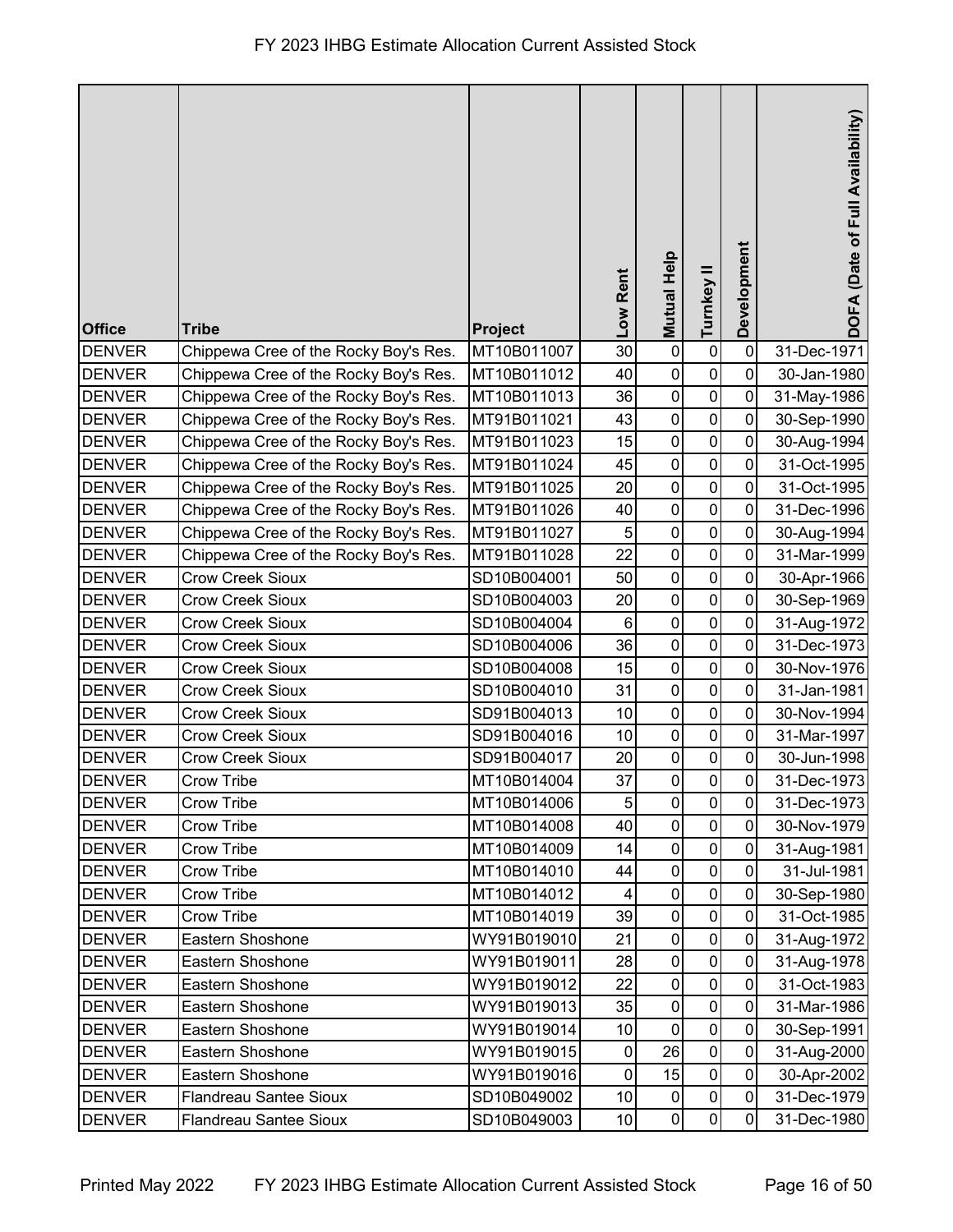|               |                                 |                | Low Rent     | <b>Mutual Help</b>  | Turnkey II     | Development | DOFA (Date of Full Availability) |
|---------------|---------------------------------|----------------|--------------|---------------------|----------------|-------------|----------------------------------|
| <b>Office</b> | <b>Tribe</b>                    | <b>Project</b> |              |                     |                |             |                                  |
| <b>DENVER</b> | <b>Flandreau Santee Sioux</b>   | SD10B049005    | 15           | $\pmb{0}$           | $\pmb{0}$      | $\pmb{0}$   | 30-Sep-1985                      |
| <b>DENVER</b> | <b>Flandreau Santee Sioux</b>   | SD91B049007    | 15           | $\pmb{0}$           | $\pmb{0}$      | 0           | 24-Feb-1993                      |
| <b>DENVER</b> | Fort Belknap Indian Community   | MT10B010005    | 47           | $\pmb{0}$           | $\pmb{0}$      | 0           | 31-Aug-1971                      |
| <b>DENVER</b> | Fort Belknap Indian Community   | MT10B010009    | 47           | $\mathbf 0$         | 0              | 0           | 31-Dec-1976                      |
| <b>DENVER</b> | Fort Belknap Indian Community   | MT10B010012    | 15           | $\pmb{0}$           | $\pmb{0}$      | 0           | 30-Nov-1979                      |
| <b>DENVER</b> | Fort Belknap Indian Community   | MT10B010014    | 20           | $\pmb{0}$           | $\pmb{0}$      | 0           | 30-Sep-1981                      |
| <b>DENVER</b> | Fort Belknap Indian Community   | MT10B010015    | 10           | $\pmb{0}$           | $\mathbf 0$    | 0           | 30-Jun-1982                      |
| <b>DENVER</b> | Fort Belknap Indian Community   | MT10B010016    | 10           | $\mathbf 0$         | $\pmb{0}$      | 0           | 30-Jun-1982                      |
| <b>DENVER</b> | Fort Belknap Indian Community   | MT10B010019    | 14           | $\mathbf 0$         | $\pmb{0}$      | 0           | 30-Nov-1984                      |
| <b>DENVER</b> | Fort Belknap Indian Community   | MT10B010020    | 9            | $\pmb{0}$           | $\pmb{0}$      | 0           | 30-Nov-1984                      |
| <b>DENVER</b> | Fort Belknap Indian Community   | MT10B010023    | 24           | $\mathbf 0$         | 0              | 0           | 31-Oct-1987                      |
| <b>DENVER</b> | Fort Belknap Indian Community   | MT91B010026    | 25           | $\pmb{0}$           | $\mathbf 0$    | 0           | 31-Dec-1995                      |
| <b>DENVER</b> | Fort Belknap Indian Community   | MT91B010027    | 20           | $\mathbf 0$         | $\pmb{0}$      | 0           | 31-Jan-1996                      |
| <b>DENVER</b> | Fort Belknap Indian Community   | MT91B010030    | 1            | $\pmb{0}$           | $\mathbf 0$    | 0           | 26-Mar-2002                      |
| <b>DENVER</b> | Fort Peck Assiniboine and Sioux | MT10B009001    | 30           | $\mathbf 0$         | $\pmb{0}$      | 0           | 31-Jul-1964                      |
| <b>DENVER</b> | Fort Peck Assiniboine and Sioux | MT10B009002    | 26           | $\mathbf 0$         | $\pmb{0}$      | 0           | 30-Sep-1964                      |
| <b>DENVER</b> | Fort Peck Assiniboine and Sioux | MT10B009006    | 46           | $\pmb{0}$           | $\pmb{0}$      | 0           | 30-Jun-1970                      |
| <b>DENVER</b> | Fort Peck Assiniboine and Sioux | MT10B009010    | 10           | $\mathbf 0$         | $\pmb{0}$      | 0           | 30-Nov-1975                      |
| <b>DENVER</b> | Fort Peck Assiniboine and Sioux | MT10B009011    | 17           | $\mathsf{O}\xspace$ | $\pmb{0}$      | 0           | 30-Jun-1978                      |
| <b>DENVER</b> | Fort Peck Assiniboine and Sioux | MT10B009014    | 47           | $\overline{0}$      | $\overline{0}$ | $\pmb{0}$   | 31-May-1979                      |
| <b>DENVER</b> | Fort Peck Assiniboine and Sioux | MT10B009015    | 46           | $\pmb{0}$           | $\mathbf 0$    | 0           | 31-Mar-1981                      |
| <b>DENVER</b> | Fort Peck Assiniboine and Sioux | MT10B009016    | 0            | 1                   | $\pmb{0}$      | 0           | 30-May-1980                      |
| <b>DENVER</b> | Fort Peck Assiniboine and Sioux | MT10B009018    | 16           | $\pmb{0}$           | $\pmb{0}$      | 0           | 28-Feb-1982                      |
| <b>DENVER</b> | Fort Peck Assiniboine and Sioux | MT10B009020    | 15           | $\pmb{0}$           | $\pmb{0}$      | 0           | 31-Mar-1983                      |
| <b>DENVER</b> | Fort Peck Assiniboine and Sioux | MT10B009021    | 60           | $\pmb{0}$           | $\pmb{0}$      | 0           | 30-Jun-1983                      |
| <b>DENVER</b> | Fort Peck Assiniboine and Sioux | MT10B009022    | $\mathbf 0$  | $\overline{2}$      | $\pmb{0}$      | 0           | 30-Sep-1983                      |
| <b>DENVER</b> | Fort Peck Assiniboine and Sioux | MT10B009025    | 39           | 0                   | 0              | 0           | 31-Dec-1985                      |
| <b>DENVER</b> | Fort Peck Assiniboine and Sioux | MT10B009031    | $\mathbf{0}$ | $\,6$               | $\pmb{0}$      | 0           | 30-Jun-1989                      |
| <b>DENVER</b> | Fort Peck Assiniboine and Sioux | MT10B009032    | 42           | $\pmb{0}$           | $\pmb{0}$      | 0           | 31-Jul-1988                      |
| <b>DENVER</b> | Fort Peck Assiniboine and Sioux | MT91B009033    | 44           | 0                   | $\pmb{0}$      | 0           | 31-Dec-1989                      |
| <b>DENVER</b> | Fort Peck Assiniboine and Sioux | MT91B009034    | $\mathbf 0$  | $\overline{2}$      | $\pmb{0}$      | 0           | 30-Jun-1991                      |
| <b>DENVER</b> | Fort Peck Assiniboine and Sioux | MT91B009035    | 16           | $\pmb{0}$           | 0              | 0           | 30-Jun-1993                      |
| <b>DENVER</b> | Fort Peck Assiniboine and Sioux | MT91B009036    | 22           | $\pmb{0}$           | $\pmb{0}$      | 0           | 30-Apr-1994                      |
| <b>DENVER</b> | Fort Peck Assiniboine and Sioux | MT91B009037    | 10           | $\pmb{0}$           | $\pmb{0}$      | 0           | 30-Jun-1995                      |
| <b>DENVER</b> | Fort Peck Assiniboine and Sioux | MT91B009039    | 22           | $\pmb{0}$           | 0              | 0           | 30-Jun-1995                      |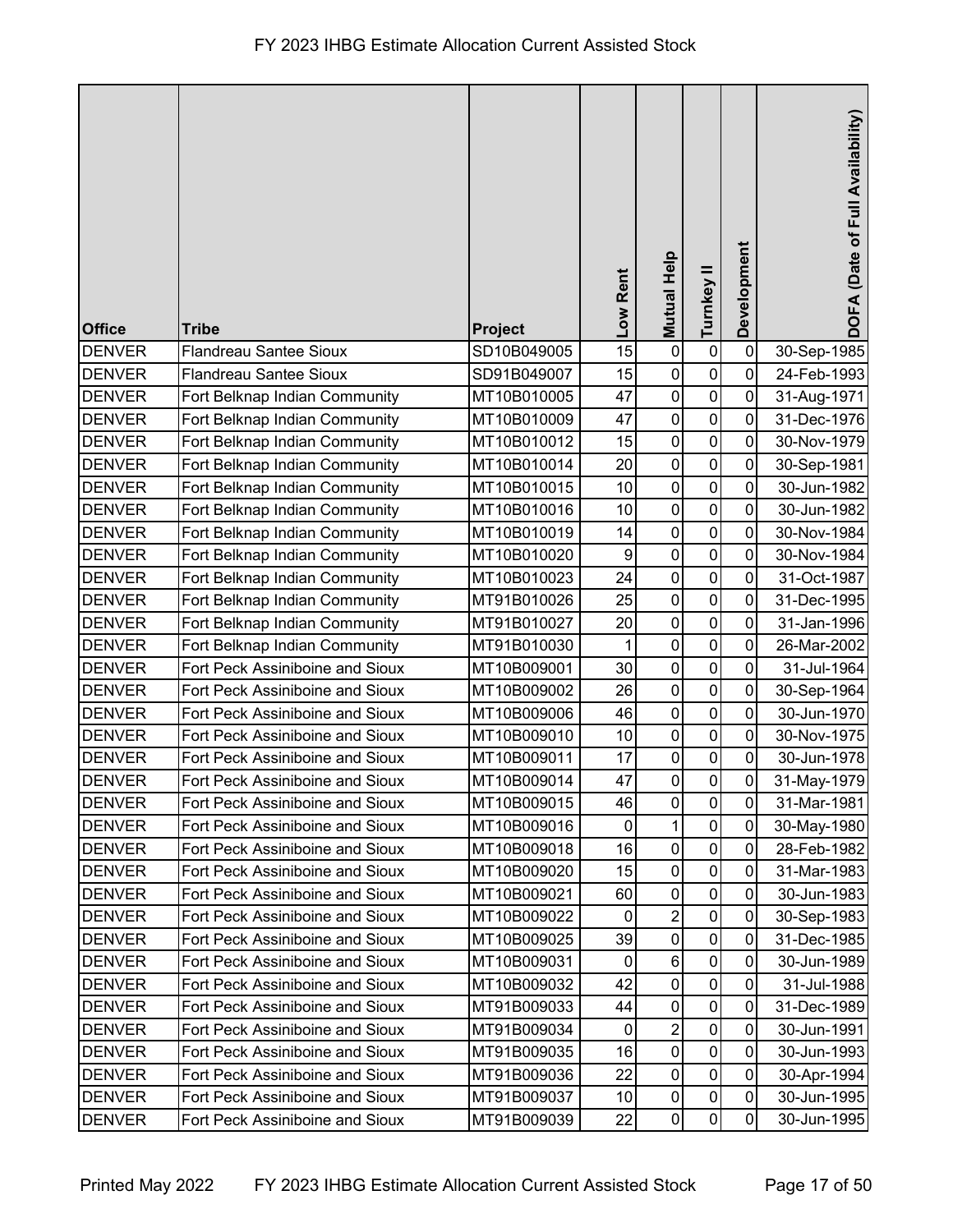|               |                                 |                | Low Rent       | <b>Mutual Help</b>      | Turnkey II       | Development | DOFA (Date of Full Availability) |
|---------------|---------------------------------|----------------|----------------|-------------------------|------------------|-------------|----------------------------------|
| <b>Office</b> | <b>Tribe</b>                    | <b>Project</b> |                |                         |                  |             |                                  |
| <b>DENVER</b> | Fort Peck Assiniboine and Sioux | MT91B009041    | $\pmb{0}$      | 1                       | $\pmb{0}$        | $\pmb{0}$   | 30-Jun-1978                      |
| <b>DENVER</b> | Fort Peck Assiniboine and Sioux | MT91B009042    | $\pmb{0}$      | $\mathbf{1}$            | $\pmb{0}$        | $\mathbf 0$ | 31-Aug-1972                      |
| <b>DENVER</b> | Fort Peck Assiniboine and Sioux | MT91B009046    | $\pmb{0}$      | $\overline{\mathbf{4}}$ | $\mathbf 0$      | 0           | 30-Jun-1970                      |
| <b>DENVER</b> | Fort Peck Assiniboine and Sioux | MT91B009047    | 3              | $\pmb{0}$               | $\pmb{0}$        | 0           | 31-Aug-1972                      |
| <b>DENVER</b> | Fort Peck Assiniboine and Sioux | MT91B009048    | $\mathbf 0$    | $\,6$                   | $\pmb{0}$        | $\mathbf 0$ | 30-Jun-1970                      |
| <b>DENVER</b> | Fort Peck Assiniboine and Sioux | MT91B009049    | 20             | $\pmb{0}$               | $\pmb{0}$        | $\mathbf 0$ | 31-Dec-1999                      |
| <b>DENVER</b> | <b>Goshute Reservation</b>      | NV99B015012    | $\,8\,$        | $\mathbf 0$             | $\mathbf 0$      | $\mathbf 0$ | 31-May-1986                      |
| <b>DENVER</b> | <b>Goshute Reservation</b>      | NV99B015016    | 4              | $\mathbf 0$             | $\pmb{0}$        | $\pmb{0}$   | 30-Jun-1995                      |
| <b>DENVER</b> | <b>Goshute Reservation</b>      | UT91B034001    | 15             | $\mathbf 0$             | $\pmb{0}$        | 0           | 31-Dec-2000                      |
| <b>DENVER</b> | Lower Brule Sioux               | SD10B003003    | 20             | $\pmb{0}$               | $\pmb{0}$        | 0           | 31-Dec-1970                      |
| <b>DENVER</b> | Lower Brule Sioux               | SD10B003005    | 10             | $\pmb{0}$               | $\pmb{0}$        | 0           | 31-Dec-1974                      |
| <b>DENVER</b> | Lower Brule Sioux               | SD10B003007    | 19             | $\mathbf 0$             | $\mathbf 0$      | $\mathbf 0$ | 31-Mar-1977                      |
| <b>DENVER</b> | Lower Brule Sioux               | SD10B003009    | 24             | $\mathbf 0$             | $\pmb{0}$        | 0           | 28-Feb-1980                      |
| <b>DENVER</b> | Lower Brule Sioux               | SD10B003011    | 10             | $\mathbf 0$             | $\pmb{0}$        | $\mathbf 0$ | 30-Sep-1981                      |
| <b>DENVER</b> | Lower Brule Sioux               | SD10B003014    | 12             | $\pmb{0}$               | $\pmb{0}$        | $\mathbf 0$ | 31-Oct-1985                      |
| <b>DENVER</b> | Lower Brule Sioux               | SD91B003018    | 10             | $\mathbf 0$             | $\pmb{0}$        | $\mathbf 0$ | 31-Jul-1990                      |
| <b>DENVER</b> | Lower Brule Sioux               | SD91B003019    | 29             | $\pmb{0}$               | $\pmb{0}$        | 0           | 30-Nov-1995                      |
| <b>DENVER</b> | Lower Brule Sioux               | SD91B003020    | 19             | $\pmb{0}$               | $\boldsymbol{0}$ | 0           | 30-Nov-1996                      |
| <b>DENVER</b> | Lower Brule Sioux               | SD91B003021    | $\pmb{0}$      | 16                      | $\pmb{0}$        | $\pmb{0}$   | 31-Dec-1999                      |
| <b>DENVER</b> | Lower Brule Sioux               | SD91B003022    | $\overline{7}$ | $\pmb{0}$               | $\overline{0}$   | $\mathbf 0$ | 30-Jun-2000                      |
| <b>DENVER</b> | Northern Arapahoe               | WY91B018004    | 42             | $\pmb{0}$               | $\mathbf 0$      | $\mathbf 0$ | 31-Aug-1972                      |
| <b>DENVER</b> | Northern Arapahoe               | WY91B018014    | 28             | $\pmb{0}$               | $\pmb{0}$        | $\mathbf 0$ | 31-Aug-1978                      |
| <b>DENVER</b> | Northern Arapahoe               | WY91B018015    | 23             | 0                       | $\pmb{0}$        | 0           | 30-Nov-1983                      |
| <b>DENVER</b> | Northern Arapahoe               | WY91B018016    | 23             | $\pmb{0}$               | $\pmb{0}$        | 0           | 31-Dec-1984                      |
| <b>DENVER</b> | Northern Arapahoe               | WY91B018017    | 40             | $\pmb{0}$               | $\pmb{0}$        | 0           | 31-Mar-1986                      |
| <b>DENVER</b> | Northern Arapahoe               | WY91B018018    | 10             | $\pmb{0}$               | $\pmb{0}$        | $\mathbf 0$ | 30-Sep-1991                      |
| <b>DENVER</b> | Northern Cheyenne               | MT10B012005    | 40             | $\pmb{0}$               | $\pmb{0}$        | $\mathbf 0$ | 30-Jun-1973                      |
| <b>DENVER</b> | Northern Cheyenne               | MT10B012013    | 14             | 0                       | $\pmb{0}$        | 0           | 31-May-1981                      |
| <b>DENVER</b> | Northern Cheyenne               | MT10B012020    | 96             | $\pmb{0}$               | $\pmb{0}$        | 0           | 31-Mar-1984                      |
| <b>DENVER</b> | Northern Cheyenne               | MT91B012009    | 35             | $\pmb{0}$               | $\pmb{0}$        | $\pmb{0}$   | 31-Aug-1978                      |
| <b>DENVER</b> | Northern Cheyenne               | MT91B012026    | 45             | $\pmb{0}$               | $\pmb{0}$        | $\mathbf 0$ | 30-Nov-1990                      |
| <b>DENVER</b> | Northern Cheyenne               | MT91B012028    | 36             | $\pmb{0}$               | $\pmb{0}$        | $\mathbf 0$ | 31-Dec-1991                      |
| <b>DENVER</b> | Northern Cheyenne               | MT91B012029    | 18             | $\pmb{0}$               | $\pmb{0}$        | $\mathbf 0$ | 31-May-2001                      |
| <b>DENVER</b> | NW Band of Shoshoni Nation      | UT91B033001    | 15             | 0                       | $\pmb{0}$        | 0           | 30-Nov-1999                      |
| <b>DENVER</b> | Oglala Lakota Sioux Tribe       | SD10B001001    | 51             | $\pmb{0}$               | $\pmb{0}$        | 0           | 30-Sep-1963                      |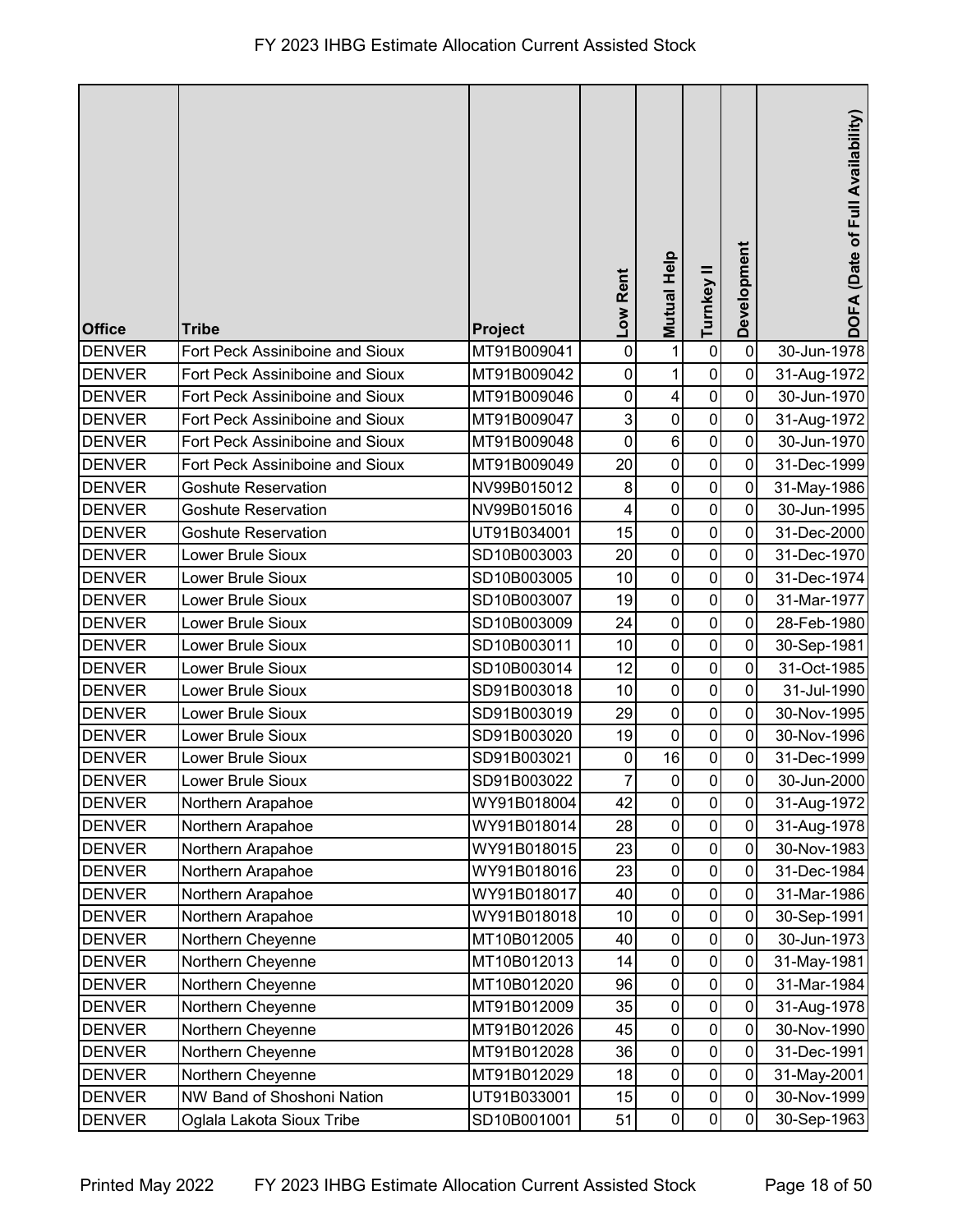|               |                             |                |             |                    |                  | Development    | DOFA (Date of Full Availability) |
|---------------|-----------------------------|----------------|-------------|--------------------|------------------|----------------|----------------------------------|
|               |                             |                | Low Rent    | <b>Mutual Help</b> | Turnkey II       |                |                                  |
| <b>Office</b> | <b>Tribe</b>                | <b>Project</b> |             |                    |                  |                |                                  |
| <b>DENVER</b> | Oglala Lakota Sioux Tribe   | SD10B001002    | 23          | $\pmb{0}$          | $\pmb{0}$        | $\pmb{0}$      | 30-Sep-1964                      |
| <b>DENVER</b> | Oglala Lakota Sioux Tribe   | SD10B001003    | 76          | $\pmb{0}$          | $\pmb{0}$        | $\mathbf 0$    | 30-Jun-1966                      |
| <b>DENVER</b> | Oglala Lakota Sioux Tribe   | SD10B001004    | 50          | $\pmb{0}$          | $\mathbf 0$      | 0              | 30-Sep-1970                      |
| <b>DENVER</b> | Oglala Lakota Sioux Tribe   | SD10B001005    | 243         | $\pmb{0}$          | $\boldsymbol{0}$ | $\mathbf 0$    | 31-Mar-1974                      |
| <b>DENVER</b> | Oglala Lakota Sioux Tribe   | SD10B001006    | 99          | $\pmb{0}$          | $\mathbf 0$      | 0              | 31-Dec-1974                      |
| <b>DENVER</b> | Oglala Lakota Sioux Tribe   | SD10B001008    | 195         | $\pmb{0}$          | $\pmb{0}$        | $\mathbf 0$    | 31-May-1973                      |
| <b>DENVER</b> | Oglala Lakota Sioux Tribe   | SD10B001015    | 20          | $\pmb{0}$          | $\mathbf 0$      | $\mathbf 0$    | 31-Mar-1981                      |
| <b>DENVER</b> | Oglala Lakota Sioux Tribe   | SD10B001016    | 50          | $\mathbf 0$        | $\pmb{0}$        | $\pmb{0}$      | 31-Dec-1979                      |
| <b>DENVER</b> | Oglala Lakota Sioux Tribe   | SD10B001019    | 25          | $\pmb{0}$          | $\pmb{0}$        | 0              | 31-Oct-1987                      |
| <b>DENVER</b> | Oglala Lakota Sioux Tribe   | SD10B001020    | 30          | $\pmb{0}$          | $\mathbf 0$      | 0              | 31-May-1988                      |
| <b>DENVER</b> | Oglala Lakota Sioux Tribe   | SD10B001023    | 30          | $\pmb{0}$          | $\pmb{0}$        | $\pmb{0}$      | 31-May-1988                      |
| <b>DENVER</b> | Oglala Lakota Sioux Tribe   | SD10B001024    | 13          | $\pmb{0}$          | $\pmb{0}$        | $\overline{0}$ | 31-Oct-1978                      |
| <b>DENVER</b> | Oglala Lakota Sioux Tribe   | SD10B001027    | 24          | $\mathbf 0$        | $\pmb{0}$        | $\mathbf 0$    | 31-Dec-1981                      |
| <b>DENVER</b> | Oglala Lakota Sioux Tribe   | SD91B001029    | 30          | $\pmb{0}$          | $\pmb{0}$        | $\mathbf 0$    | 30-Apr-1991                      |
| <b>DENVER</b> | Oglala Lakota Sioux Tribe   | SD91B001030    | 40          | $\pmb{0}$          | $\pmb{0}$        | $\mathbf 0$    | 30-Jun-1994                      |
| <b>DENVER</b> | Oglala Lakota Sioux Tribe   | SD91B001032    | 45          | $\pmb{0}$          | $\pmb{0}$        | 0              | 31-Mar-1995                      |
| <b>DENVER</b> | Oglala Lakota Sioux Tribe   | SD91B001034    | $\pmb{0}$   | 40                 | $\pmb{0}$        | 0              | 30-Sep-1998                      |
| <b>DENVER</b> | Oglala Lakota Sioux Tribe   | SD91B001035    | 40          | $\pmb{0}$          | $\pmb{0}$        | $\mathbf 0$    | 30-Jun-1997                      |
| <b>DENVER</b> | Oglala Lakota Sioux Tribe   | SD91B001036    | $\pmb{0}$   | 25                 | $\pmb{0}$        | $\pmb{0}$      | 31-Aug-1998                      |
| <b>DENVER</b> | Oglala Lakota Sioux Tribe   | SD91B001037    | 20          | $\overline{0}$     | 0                | $\overline{0}$ | 30-Jun-1997                      |
| <b>DENVER</b> | Oglala Lakota Sioux Tribe   | SD91B001038    | $\mathbf 0$ | 18                 | $\pmb{0}$        | 0              | 20-Feb-2001                      |
| <b>DENVER</b> | Oglala Lakota Sioux Tribe   | SD91B001039    | 54          | 0                  | $\pmb{0}$        | 6              | 31-Dec-2001                      |
| <b>DENVER</b> | Omaha Tribe                 | NE10B013001    | 21          | 0                  | $\mathbf 0$      | 0              | 30-Jun-1965                      |
| <b>DENVER</b> | Omaha Tribe                 | NE10B013002    | 30          | $\pmb{0}$          | $\pmb{0}$        | 0              | 31-May-1971                      |
| <b>DENVER</b> | Omaha Tribe                 | NE10B013003    | 75          | $\pmb{0}$          | $\pmb{0}$        | $\mathbf 0$    | 31-Jul-1974                      |
| <b>DENVER</b> | Omaha Tribe                 | NE10B013004    | 37          | $\pmb{0}$          | $\pmb{0}$        | $\mathbf 0$    | 30-Sep-1980                      |
| <b>DENVER</b> | Paiute Indian Tribe of Utah | UT10B010006    | 24          | $\pmb{0}$          | $\pmb{0}$        | $\mathbf 0$    | 31-Dec-1988                      |
| <b>DENVER</b> | Paiute Indian Tribe of Utah | UT91B010007    | 32          | 0                  | $\pmb{0}$        | 0              | 31-Jul-1988                      |
| <b>DENVER</b> | Paiute Indian Tribe of Utah | UT91B010008    | 20          | $\pmb{0}$          | $\pmb{0}$        | 0              | 30-Nov-1992                      |
| <b>DENVER</b> | Paiute Indian Tribe of Utah | UT91B010010    | 18          | $\pmb{0}$          | $\boldsymbol{0}$ | $\mathbf 0$    | 30-Sep-1993                      |
| <b>DENVER</b> | Paiute Indian Tribe of Utah | UT91B010011    | 14          | $\mathsf 0$        | $\pmb{0}$        | $\mathbf 0$    | 30-Sep-1995                      |
| <b>DENVER</b> | Paiute Indian Tribe of Utah | UT91B010012    | 13          | $\pmb{0}$          | $\pmb{0}$        | $\mathbf 0$    | 01-Dec-1996                      |
| <b>DENVER</b> | Paiute Indian Tribe of Utah | UT91B010013    | 1           | $\pmb{0}$          | $\pmb{0}$        | $\mathbf 0$    | 31-Dec-1980                      |
| <b>DENVER</b> | Paiute Indian Tribe of Utah | UT91B010015    | 1           | 0                  | $\pmb{0}$        | 0              | 31-Oct-1976                      |
| <b>DENVER</b> | Paiute Indian Tribe of Utah | UT91B010017    | 11          | $\pmb{0}$          | $\pmb{0}$        | 0              | 30-Sep-1997                      |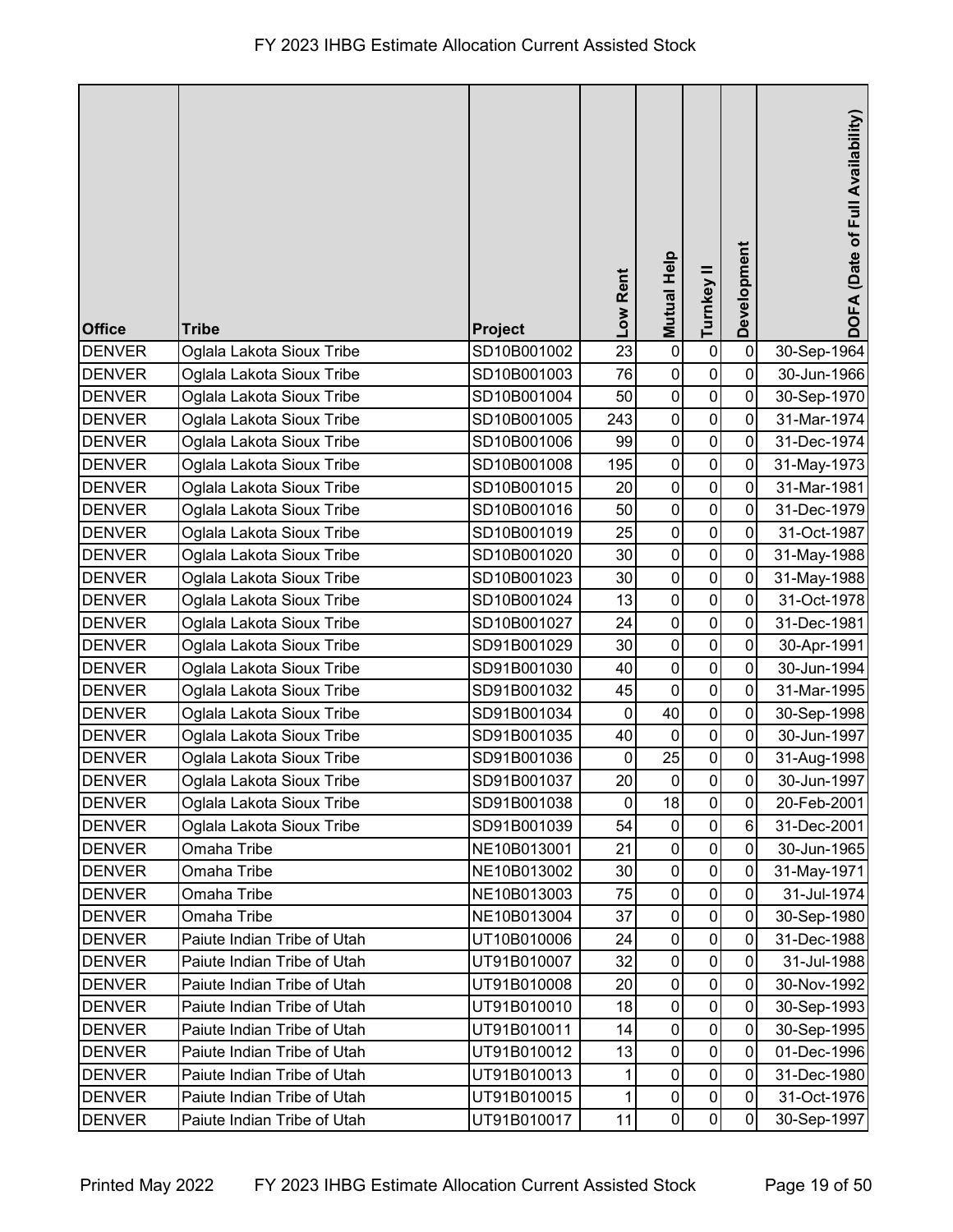| <b>Office</b> | <b>Tribe</b>                | Project     | -ow Rent         | <b>Mutual Help</b> | Turnkey II          | Development    | DOFA (Date of Full Availability) |
|---------------|-----------------------------|-------------|------------------|--------------------|---------------------|----------------|----------------------------------|
| <b>DENVER</b> | Paiute Indian Tribe of Utah | UT91B010017 | 5                | $\pmb{0}$          | $\pmb{0}$           | $\mathbf 0$    | 31-Oct-1999                      |
| <b>DENVER</b> | Paiute Indian Tribe of Utah | UT91B010020 | 1                | $\mathbf 0$        | $\mathbf 0$         | $\overline{0}$ | 31-Jul-1988                      |
| <b>DENVER</b> | Paiute Indian Tribe of Utah | UT91B010021 | 20               | $\pmb{0}$          | $\pmb{0}$           | $\mathbf 0$    | 30-Sep-2002                      |
| <b>DENVER</b> | Ponca Tribe of Nebraska     | NE91B183001 | 12               | $\mathbf 0$        | $\mathbf 0$         | 0              | 30-Jun-1997                      |
| <b>DENVER</b> | Ponca Tribe of Nebraska     | NE91B183002 | $\mathbf 0$      | $\pmb{0}$          | $\pmb{0}$           | 0              | 31-Dec-1996                      |
| <b>DENVER</b> | Ponca Tribe of Nebraska     | NE91B183003 | 4                | $\mathbf 0$        | $\mathbf 0$         | $\mathbf 0$    | 30-Jun-1997                      |
| <b>DENVER</b> | Ponca Tribe of Nebraska     | NE91B183004 | $\mathbf 0$      | $\mathbf 0$        | $\mathbf 0$         | 0              | 31-Dec-1996                      |
| <b>DENVER</b> | Ponca Tribe of Nebraska     | NE91B183005 | 22               | $\pmb{0}$          | $\pmb{0}$           | $\mathbf 0$    | 31-Dec-1996                      |
| <b>DENVER</b> | Ponca Tribe of Nebraska     | NE91B183006 | $\mathbf 0$      | $\mathbf 0$        | $\pmb{0}$           | 0              | 31-Dec-1996                      |
| <b>DENVER</b> | Rosebud Sioux               | SD10B002001 | 38               | $\pmb{0}$          | $\pmb{0}$           | 0              | 31-Dec-1966                      |
| <b>DENVER</b> | Rosebud Sioux               | SD10B002002 | 14               | $\pmb{0}$          | $\mathbf 0$         | 0              | 31-Dec-1966                      |
| <b>DENVER</b> | Rosebud Sioux               | SD10B002003 | 26               | $\mathbf 0$        | $\mathbf 0$         | 0              | 31-Dec-1966                      |
| <b>DENVER</b> | Rosebud Sioux               | SD10B002004 | 14               | $\pmb{0}$          | $\pmb{0}$           | 0              | 31-Dec-1966                      |
| <b>DENVER</b> | Rosebud Sioux               | SD10B002007 | 62               | $\mathbf 0$        | $\pmb{0}$           | 0              | 30-Nov-1978                      |
| <b>DENVER</b> | Rosebud Sioux               | SD10B002009 | 85               | $\pmb{0}$          | $\pmb{0}$           | 0              | 30-Sep-1978                      |
| <b>DENVER</b> | Rosebud Sioux               | SD10B002011 | 80               | $\pmb{0}$          | 0                   | $\mathbf 0$    | 30-Sep-1979                      |
| <b>DENVER</b> | Rosebud Sioux               | SD10B002013 | 60               | $\pmb{0}$          | $\pmb{0}$           | 0              | 30-Sep-1980                      |
| <b>DENVER</b> | Rosebud Sioux               | SD10B002014 | 116              | $\pmb{0}$          | 0                   | 0              | 31-Dec-1979                      |
| <b>DENVER</b> | Rosebud Sioux               | SD10B002016 | 31               | $\mathbf 0$        | $\mathsf 0$         | $\mathbf 0$    | 31-Aug-1985                      |
| <b>DENVER</b> | Rosebud Sioux               | SD10B002017 | 48               | $\pmb{0}$          | 0                   | $\overline{0}$ | 30-Sep-1985                      |
| <b>DENVER</b> | <b>Rosebud Sioux</b>        | SD10B002019 | $\mathbf 0$      | $\mathbf 0$        | $\mathsf{O}\xspace$ | $\mathbf{0}$   | 31-Aug-1986                      |
| <b>DENVER</b> | Rosebud Sioux               | SD10B002020 | 130              | $\pmb{0}$          | $\pmb{0}$           | $\mathbf 0$    | 28-Feb-1986                      |
| <b>DENVER</b> | Rosebud Sioux               | SD10B002021 | 0                | $\pmb{0}$          | 0                   | 0              | 30-Sep-1986                      |
| <b>DENVER</b> | Rosebud Sioux               | SD91B002026 | 0                | $\pmb{0}$          | $\mathbf 0$         | $\mathbf 0$    | 30-Sep-1989                      |
| <b>DENVER</b> | Rosebud Sioux               | SD91B002027 | 69               | $\mathbf 0$        | $\pmb{0}$           | $\mathbf 0$    | 31-Mar-1990                      |
| <b>DENVER</b> | Rosebud Sioux               | SD91B002028 | $\pmb{0}$        | $\mathbf 0$        | $\pmb{0}$           | $\mathbf 0$    | 31-Jan-1990                      |
| <b>DENVER</b> | Rosebud Sioux               | SD91B002030 | 20               | $\pmb{0}$          | $\pmb{0}$           | $\mathbf 0$    | 31-May-1992                      |
| <b>DENVER</b> | Rosebud Sioux               | SD91B002032 | $\pmb{0}$        | 10                 | $\pmb{0}$           | 0              | 31-Aug-1999                      |
| <b>DENVER</b> | Rosebud Sioux               | SD91B002033 | 7                | $\pmb{0}$          | $\pmb{0}$           | $\mathbf 0$    | 30-Sep-1999                      |
| <b>DENVER</b> | Rosebud Sioux               | SD91B002034 | 0                | 1                  | $\mathbf 0$         | $\mathbf 0$    | 30-Sep-1999                      |
| <b>DENVER</b> | Salish and Kootenai Tribes  | MT10B013003 | 40               | $\mathbf 0$        | $\pmb{0}$           | $\mathbf 0$    | 30-Nov-1974                      |
| <b>DENVER</b> | Salish and Kootenai Tribes  | MT10B013005 | 7                | $\mathbf 0$        | $\pmb{0}$           | $\mathbf 0$    | 30-Jun-1976                      |
| <b>DENVER</b> | Salish and Kootenai Tribes  | MT10B013006 | 7                | $\mathbf 0$        | $\pmb{0}$           | $\mathbf 0$    | 31-Aug-1976                      |
| <b>DENVER</b> | Salish and Kootenai Tribes  | MT10B013007 | 22               | $\pmb{0}$          | $\pmb{0}$           | $\mathbf 0$    | 31-Oct-1976                      |
| <b>DENVER</b> | Salish and Kootenai Tribes  | MT10B013008 | $\boldsymbol{9}$ | $\pmb{0}$          | $\pmb{0}$           | 0              | 30-Jun-1977                      |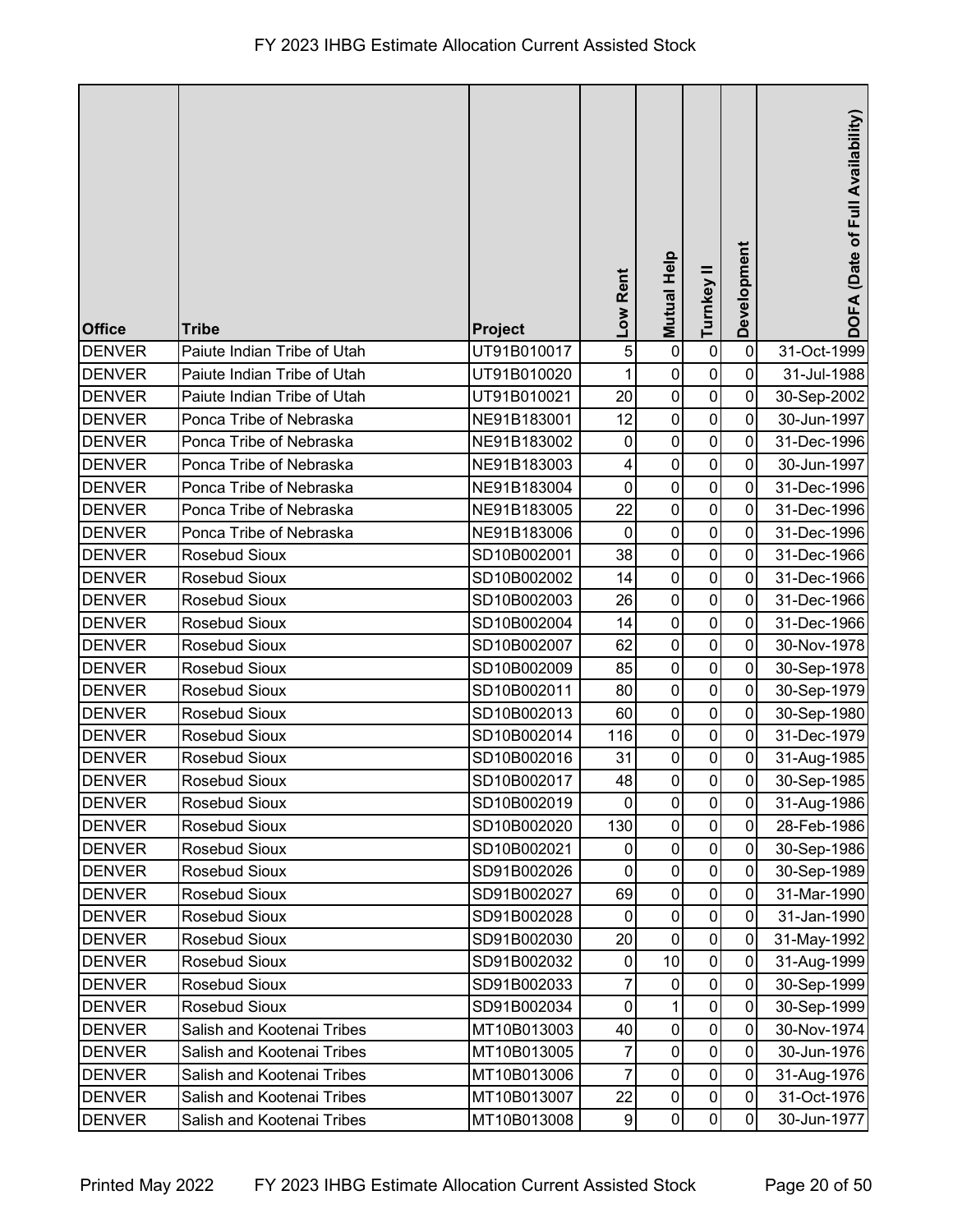| <b>Office</b> | <b>Tribe</b>                   | <b>Project</b> | Low Rent       | Mutual Help | Turnkey II       | Development    | DOFA (Date of Full Availability) |
|---------------|--------------------------------|----------------|----------------|-------------|------------------|----------------|----------------------------------|
| <b>DENVER</b> | Salish and Kootenai Tribes     | MT10B013009    | 20             | $\pmb{0}$   | $\pmb{0}$        | $\mathbf 0$    | 30-Sep-1977                      |
| <b>DENVER</b> | Salish and Kootenai Tribes     | MT10B013010    | 35             | $\pmb{0}$   | $\pmb{0}$        | 0              | 31-Aug-1978                      |
| <b>DENVER</b> | Salish and Kootenai Tribes     | MT10B013014    | 10             | $\pmb{0}$   | $\pmb{0}$        | $\pmb{0}$      | 30-May-1979                      |
| <b>DENVER</b> | Salish and Kootenai Tribes     | MT10B013018    | 40             | $\pmb{0}$   | $\mathbf 0$      | $\pmb{0}$      | 28-Feb-1981                      |
| <b>DENVER</b> | Salish and Kootenai Tribes     | MT10B013019    | $\,6\,$        | $\pmb{0}$   | $\pmb{0}$        | $\overline{0}$ | 30-Jun-1981                      |
| <b>DENVER</b> | Salish and Kootenai Tribes     | MT10B013020    | 27             | $\pmb{0}$   | $\pmb{0}$        | $\mathbf 0$    | 30-Nov-1981                      |
| <b>DENVER</b> | Salish and Kootenai Tribes     | MT10B013022    | 4              | $\pmb{0}$   | $\pmb{0}$        | $\mathbf 0$    | 31-Aug-1982                      |
| <b>DENVER</b> | Salish and Kootenai Tribes     | MT10B013023    | 57             | $\pmb{0}$   | $\pmb{0}$        | $\pmb{0}$      | 30-Nov-1983                      |
| <b>DENVER</b> | Salish and Kootenai Tribes     | MT10B013025    | 20             | $\pmb{0}$   | $\boldsymbol{0}$ | 0              | 31-Oct-1984                      |
| <b>DENVER</b> | Salish and Kootenai Tribes     | MT10B013027    | 5              | $\pmb{0}$   | $\mathbf 0$      | $\mathbf 0$    | 30-Apr-1987                      |
| <b>DENVER</b> | Salish and Kootenai Tribes     | MT10B013028    | 31             | $\pmb{0}$   | $\mathbf 0$      | $\mathbf 0$    | 30-Jun-1986                      |
| <b>DENVER</b> | Salish and Kootenai Tribes     | MT91B013030    | 28             | $\mathbf 0$ | $\mathbf 0$      | $\mathbf 0$    | 30-Jun-1989                      |
| <b>DENVER</b> | Salish and Kootenai Tribes     | MT91B013031    | 36             | $\mathbf 0$ | $\pmb{0}$        | $\pmb{0}$      | 30-Jun-1990                      |
| <b>DENVER</b> | Salish and Kootenai Tribes     | MT91B013038    | 10             | $\mathsf 0$ | $\pmb{0}$        | $\mathbf 0$    | 30-Sep-1998                      |
| <b>DENVER</b> | Santee Sioux Tribe             | NE10B105001    | 36             | $\mathsf 0$ | $\pmb{0}$        | $\mathbf 0$    | 31-Oct-1971                      |
| <b>DENVER</b> | Santee Sioux Tribe             | NE10B105002    | 30             | $\pmb{0}$   | $\pmb{0}$        | $\mathbf 0$    | 31-Jan-1974                      |
| <b>DENVER</b> | Santee Sioux Tribe             | NE10B105003    | 10             | $\mathsf 0$ | $\pmb{0}$        | $\mathbf 0$    | 30-Sep-1977                      |
| <b>DENVER</b> | <b>Santee Sioux Tribe</b>      | NE10B105005    | 10             | $\mathbf 0$ | $\mathbf 0$      | $\pmb{0}$      | 31-Oct-1984                      |
| <b>DENVER</b> | Santee Sioux Tribe             | NE91B105006    | 15             | $\pmb{0}$   | $\pmb{0}$        | $\pmb{0}$      | 30-Jun-1994                      |
| <b>DENVER</b> | Santee Sioux Tribe             | NE91B105008    | $\overline{0}$ | 1           | ${\bf 0}$        | $\pmb{0}$      | 30-Jun-1999                      |
| <b>DENVER</b> | Sisseton-Wahpeton Sioux        | SD10B015001    | 100            | $\pmb{0}$   | $\mathbf 0$      | $\mathbf 0$    | 30-Jun-1971                      |
| <b>DENVER</b> | Sisseton-Wahpeton Sioux        | SD10B015002    | 80             | $\pmb{0}$   | $\pmb{0}$        | $\mathbf 0$    | 31-Jul-1972                      |
| <b>DENVER</b> | Sisseton-Wahpeton Sioux        | SD10B015003    | 60             | 0           | $\mathbf 0$      | 0              | 31-Jul-1973                      |
| <b>DENVER</b> | Sisseton-Wahpeton Sioux        | SD10B015004    | 35             | $\pmb{0}$   | $\mathbf 0$      | $\mathbf 0$    | 31-Mar-1976                      |
| <b>DENVER</b> | Sisseton-Wahpeton Sioux        | SD10B015007    | 90             | $\pmb{0}$   | $\pmb{0}$        | $\pmb{0}$      | 31-Oct-1978                      |
| <b>DENVER</b> | Sisseton-Wahpeton Sioux        | SD10B015008    | 55             | $\pmb{0}$   | $\pmb{0}$        | $\pmb{0}$      | 30-Sep-1979                      |
| <b>DENVER</b> | Sisseton-Wahpeton Sioux        | SD10B015010    | 58             | 0           | $\pmb{0}$        | $\mathbf 0$    | 30-Oct-1980                      |
| <b>DENVER</b> | Sisseton-Wahpeton Sioux        | SD91B015019    | 0              | 0           | $\pmb{0}$        | 3              | 31-May-1997                      |
| <b>DENVER</b> | Southern Ute Tribe             | CO10B010003    | 25             | $\pmb{0}$   | $\pmb{0}$        | $\mathbf 0$    | 31-Aug-1970                      |
| <b>DENVER</b> | Southern Ute Tribe             | CO10B010004    | 40             | $\pmb{0}$   | $\pmb{0}$        | $\pmb{0}$      | 28-Feb-1977                      |
| <b>DENVER</b> | Southern Ute Tribe             | CO10B010006    | 16             | $\pmb{0}$   | $\pmb{0}$        | $\mathbf 0$    | 30-Jun-1978                      |
| <b>DENVER</b> | Southern Ute Tribe             | CO10B010008    | 20             | $\pmb{0}$   | $\pmb{0}$        | $\pmb{0}$      | 31-Oct-1981                      |
| <b>DENVER</b> | Southern Ute Tribe             | CO91B010011    | 10             | $\pmb{0}$   | $\pmb{0}$        | $\mathbf 0$    | 31-Oct-1990                      |
| <b>DENVER</b> | <b>Spirit Lake Sioux Tribe</b> | ND10B008001    | 60             | $\pmb{0}$   | $\pmb{0}$        | $\mathbf 0$    | 31-Oct-1968                      |
| <b>DENVER</b> | Spirit Lake Sioux Tribe        | ND10B008004    | 48             | $\pmb{0}$   | $\pmb{0}$        | 0              | 31-Aug-1974                      |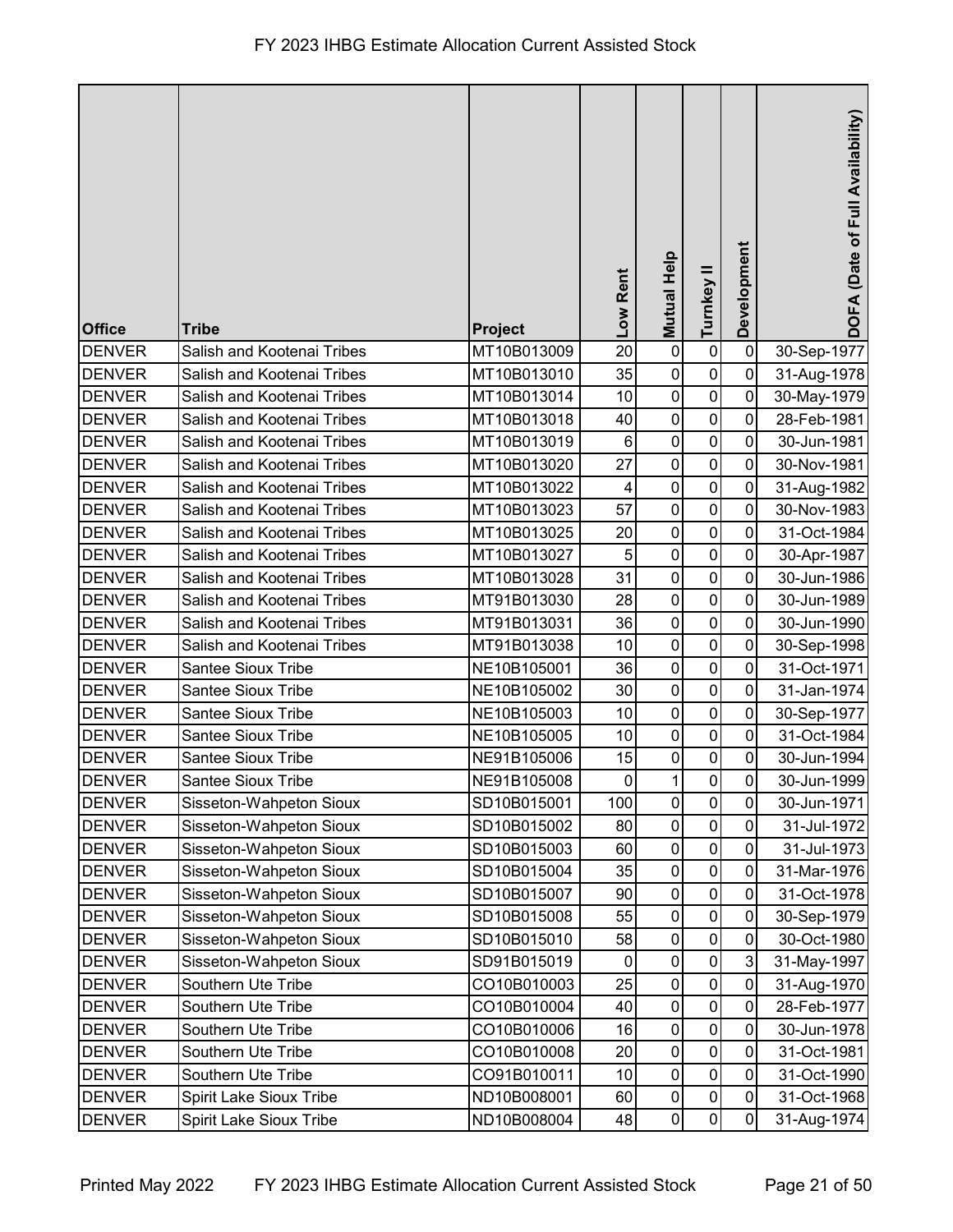| <b>Office</b> | <b>Tribe</b>                                 | Project     | Low Rent       | <b>Mutual Help</b>  | Turnkey II     | Development    | DOFA (Date of Full Availability) |
|---------------|----------------------------------------------|-------------|----------------|---------------------|----------------|----------------|----------------------------------|
| <b>DENVER</b> | <b>Spirit Lake Sioux Tribe</b>               | ND10B008005 | 27             | $\pmb{0}$           | $\pmb{0}$      | $\mathbf 0$    | 31-May-1972                      |
| <b>DENVER</b> | <b>Spirit Lake Sioux Tribe</b>               | ND10B008007 | 20             | $\mathbf 0$         | $\mathbf 0$    | 0              | 30-Nov-1977                      |
| <b>DENVER</b> | <b>Spirit Lake Sioux Tribe</b>               | ND10B008008 | 50             | $\mathbf 0$         | $\pmb{0}$      | $\mathbf 0$    | 31-Aug-1979                      |
| <b>DENVER</b> | <b>Spirit Lake Sioux Tribe</b>               | ND10B008009 | 42             | $\pmb{0}$           | $\pmb{0}$      | 0              | 30-Jun-1981                      |
| <b>DENVER</b> | Spirit Lake Sioux Tribe                      | ND10B008010 | 14             | $\pmb{0}$           | $\pmb{0}$      | 0              | 31-Jan-1985                      |
| <b>DENVER</b> | Spirit Lake Sioux Tribe                      | ND10B008011 | 14             | $\mathbf 0$         | $\mathbf 0$    | $\mathbf 0$    | 31-Jan-1985                      |
| <b>DENVER</b> | <b>Spirit Lake Sioux Tribe</b>               | ND10B008012 | 25             | $\mathbf 0$         | $\pmb{0}$      | 0              | 31-Jul-1987                      |
| <b>DENVER</b> | Spirit Lake Sioux Tribe                      | ND91B008014 | 20             | $\pmb{0}$           | $\pmb{0}$      | $\mathbf 0$    | 31-Jan-1993                      |
| <b>DENVER</b> | Spirit Lake Sioux Tribe                      | ND91B008015 | $\mathbf 0$    | $\boldsymbol{0}$    | $\pmb{0}$      | 1              | 29-Sep-1997                      |
| <b>DENVER</b> | <b>Standing Rock Sioux</b>                   | SD10B006001 | 56             | $\pmb{0}$           | $\pmb{0}$      | $\mathbf 0$    | 31-Jan-1965                      |
| <b>DENVER</b> | <b>Standing Rock Sioux</b>                   | SD10B006002 | 109            | $\pmb{0}$           | $\pmb{0}$      | 0              | 31-Aug-1971                      |
| <b>DENVER</b> | <b>Standing Rock Sioux</b>                   | SD10B006003 | 10             | $\mathbf 0$         | $\mathbf 0$    | $\mathbf 0$    | 31-Aug-1974                      |
| <b>DENVER</b> | <b>Standing Rock Sioux</b>                   | SD10B006005 | 85             | $\pmb{0}$           | $\mathbf 0$    | $\mathbf 0$    | 30-Nov-1974                      |
| <b>DENVER</b> | <b>Standing Rock Sioux</b>                   | SD10B006007 | 64             | $\boldsymbol{0}$    | $\pmb{0}$      | 0              | 31-Dec-1975                      |
| <b>DENVER</b> | <b>Standing Rock Sioux</b>                   | SD10B006008 | 84             | $\pmb{0}$           | $\pmb{0}$      | $\mathbf 0$    | 30-Sep-1973                      |
| <b>DENVER</b> | <b>Standing Rock Sioux</b>                   | SD10B006009 | 10             | $\pmb{0}$           | $\pmb{0}$      | 0              | 28-Feb-1977                      |
| <b>DENVER</b> | <b>Standing Rock Sioux</b>                   | SD10B006012 | 50             | $\pmb{0}$           | $\pmb{0}$      | 0              | 31-May-1979                      |
| <b>DENVER</b> | <b>Standing Rock Sioux</b>                   | SD10B006013 | 15             | $\pmb{0}$           | $\pmb{0}$      | $\mathbf 0$    | 30-Oct-1981                      |
| <b>DENVER</b> | <b>Standing Rock Sioux</b>                   | SD10B006014 | 19             | $\mathbf 0$         | $\pmb{0}$      | $\pmb{0}$      | 31-Dec-1980                      |
| <b>DENVER</b> | Standing Rock Sioux                          | SD10B006016 | $\overline{5}$ | $\mathbf 0$         | $\overline{0}$ | $\overline{0}$ | 30-Jun-1985                      |
| <b>DENVER</b> | <b>Standing Rock Sioux</b>                   | SD10B006021 | 39             | $\mathsf{O}\xspace$ | $\pmb{0}$      | $\mathbf{0}$   | 30-Sep-1986                      |
| <b>DENVER</b> | <b>Standing Rock Sioux</b>                   | SD10B006022 | 26             | $\pmb{0}$           | $\pmb{0}$      | $\mathbf 0$    | 31-Jul-1987                      |
| <b>DENVER</b> | <b>Standing Rock Sioux</b>                   | SD91B006026 | 0              | 39                  | 0              | 0              | 31-Dec-1999                      |
| <b>DENVER</b> | <b>Standing Rock Sioux</b>                   | SD91B006028 | $\mathbf 0$    | $\boldsymbol{0}$    | $\pmb{0}$      | 24             |                                  |
| <b>DENVER</b> | <b>Standing Rock Sioux</b>                   | SD91B006029 | 24             | 0                   | 0              | $\pmb{0}$      | 31-Oct-1997                      |
| <b>DENVER</b> | <b>Standing Rock Sioux</b>                   | SD91B006030 | $\pmb{0}$      | 20                  | $\pmb{0}$      | 0              | 31-Dec-1999                      |
| <b>DENVER</b> | <b>Standing Rock Sioux</b>                   | SD91B006031 |                | $\pmb{0}$           | $\pmb{0}$      | 0              | 31-Jan-1997                      |
| <b>DENVER</b> | <b>Standing Rock Sioux</b>                   | SD91B006032 | 0              | 39                  | $\pmb{0}$      | 0              | 31-Dec-1997                      |
| <b>DENVER</b> | <b>Standing Rock Sioux</b>                   | SD91B006033 | 0              | 17                  | $\pmb{0}$      | 0              | 30-Mar-1999                      |
| <b>DENVER</b> | <b>Standing Rock Sioux</b>                   | SD91B006034 | 0              | $\pmb{0}$           | 0              | 6              |                                  |
| <b>DENVER</b> | <b>Standing Rock Sioux</b>                   | SD91B006035 | 0              | $\mathbf 0$         | $\pmb{0}$      | 16             | 30-Jun-1999                      |
| <b>DENVER</b> | <b>Standing Rock Sioux</b>                   | SD91B006036 | 0              | $\pmb{0}$           | 0              | 33             |                                  |
| <b>DENVER</b> | <b>Three Affiliated Tribes Fort Berthold</b> | ND10B005001 | 60             | $\pmb{0}$           | $\pmb{0}$      | $\mathbf 0$    | 31-Dec-1967                      |
| <b>DENVER</b> | <b>Three Affiliated Tribes Fort Berthold</b> | ND10B005003 | 20             | $\pmb{0}$           | $\pmb{0}$      | $\mathbf 0$    | 30-Sep-1969                      |
| <b>DENVER</b> | Three Affiliated Tribes Fort Berthold        | ND10B005004 | 120            | $\pmb{0}$           | 0              | 0              | 30-Dec-1971                      |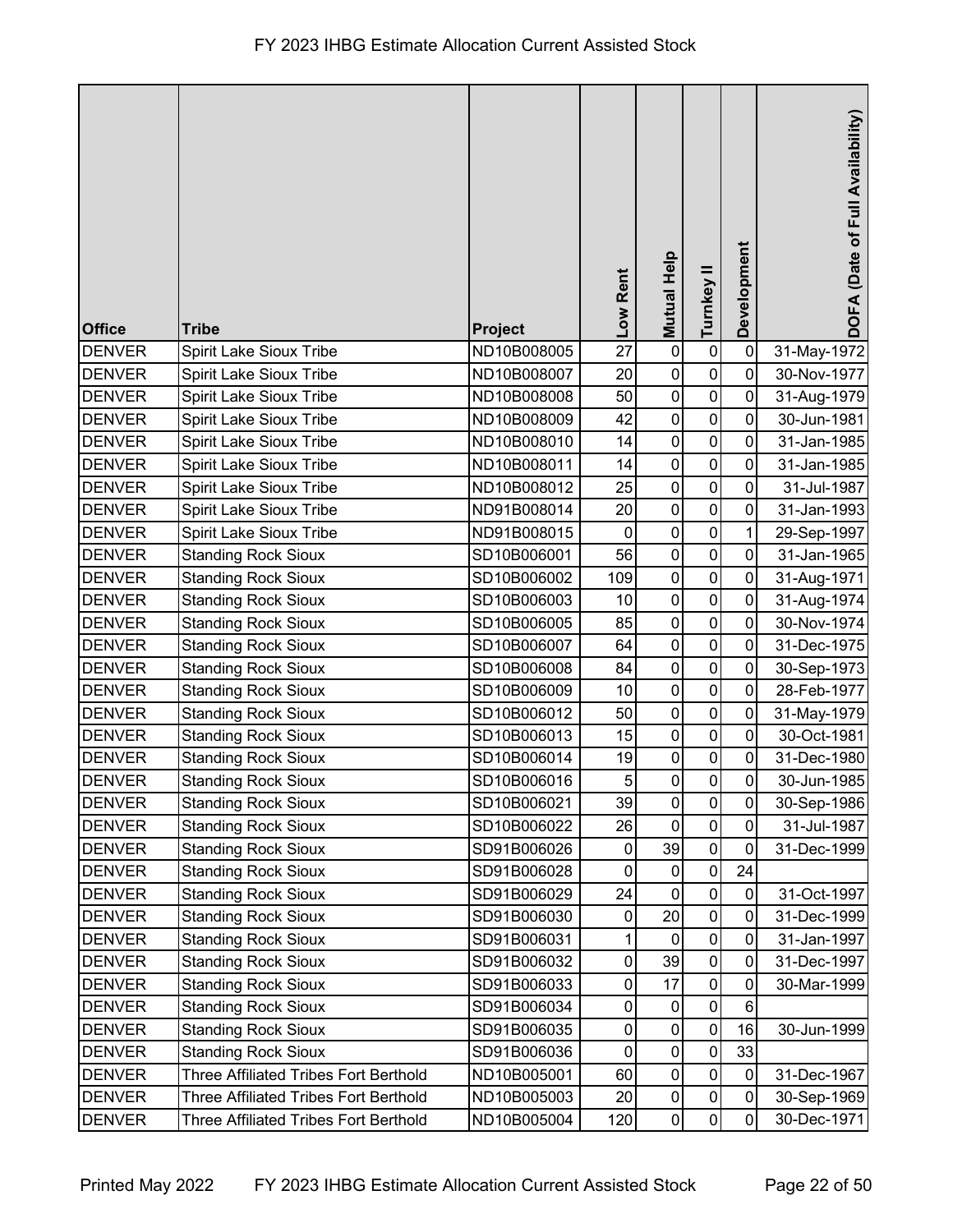|               |                                              |             | Low Rent       | <b>Mutual Help</b> | Turnkey II  | Development    | DOFA (Date of Full Availability) |
|---------------|----------------------------------------------|-------------|----------------|--------------------|-------------|----------------|----------------------------------|
| <b>Office</b> | <b>Tribe</b>                                 | Project     |                |                    |             |                |                                  |
| <b>DENVER</b> | <b>Three Affiliated Tribes Fort Berthold</b> | ND10B005009 | 64             | $\pmb{0}$          | $\pmb{0}$   | $\mathbf 0$    | 30-Jun-1980                      |
| <b>DENVER</b> | <b>Three Affiliated Tribes Fort Berthold</b> | ND10B005011 | 39             | $\pmb{0}$          | $\pmb{0}$   | 0              | 31-Dec-1981                      |
| <b>DENVER</b> | <b>Three Affiliated Tribes Fort Berthold</b> | ND10B005015 | 54             | $\pmb{0}$          | $\pmb{0}$   | 0              | 30-Jul-1987                      |
| <b>DENVER</b> | <b>Three Affiliated Tribes Fort Berthold</b> | ND10B005019 | 9              | $\pmb{0}$          | $\pmb{0}$   | $\mathbf 0$    | 31-Jan-1987                      |
| <b>DENVER</b> | <b>Three Affiliated Tribes Fort Berthold</b> | ND91B005023 | 52             | $\mathbf 0$        | $\pmb{0}$   | $\overline{0}$ | 31-Jan-1992                      |
| <b>DENVER</b> | <b>Three Affiliated Tribes Fort Berthold</b> | ND91B005026 | $\mathbf 0$    | $\,6$              | $\pmb{0}$   | $\mathbf 0$    | 31-Mar-1998                      |
| <b>DENVER</b> | <b>Three Affiliated Tribes Fort Berthold</b> | ND91B005027 | $\mathbf 0$    | 13                 | $\mathbf 0$ | 0              | 31-Mar-1998                      |
| <b>DENVER</b> | <b>Three Affiliated Tribes Fort Berthold</b> | ND91B005028 | $\pmb{0}$      | 10                 | $\pmb{0}$   | $\mathbf 0$    | 31-Mar-1998                      |
| <b>DENVER</b> | Turtle Mountain Band of Chippewa             | ND10B006001 | 37             | $\pmb{0}$          | $\pmb{0}$   | $\pmb{0}$      | 31-Aug-1967                      |
| <b>DENVER</b> | Turtle Mountain Band of Chippewa             | ND10B006002 | 23             | $\pmb{0}$          | $\pmb{0}$   | $\mathbf 0$    | 31-Oct-1967                      |
| <b>DENVER</b> | Turtle Mountain Band of Chippewa             | ND10B006003 | 27             | $\pmb{0}$          | $\mathbf 0$ | 0              | 31-Dec-1968                      |
| <b>DENVER</b> | Turtle Mountain Band of Chippewa             | ND10B006006 | 70             | $\mathbf 0$        | $\pmb{0}$   | $\mathbf 0$    | 30-Nov-1974                      |
| <b>DENVER</b> | Turtle Mountain Band of Chippewa             | ND10B006008 | 44             | $\pmb{0}$          | $\pmb{0}$   | $\pmb{0}$      | 30-Apr-1977                      |
| <b>DENVER</b> | Turtle Mountain Band of Chippewa             | ND10B006010 | 41             | $\pmb{0}$          | $\pmb{0}$   | $\pmb{0}$      | 30-Sep-1978                      |
| <b>DENVER</b> | Turtle Mountain Band of Chippewa             | ND10B006012 | 35             | $\pmb{0}$          | $\pmb{0}$   | 0              | 31-Mar-1980                      |
| <b>DENVER</b> | Turtle Mountain Band of Chippewa             | ND10B006013 | 47             | $\pmb{0}$          | $\pmb{0}$   | $\mathbf 0$    | 31-Jul-1981                      |
| <b>DENVER</b> | Turtle Mountain Band of Chippewa             | ND10B006014 | 18             | $\pmb{0}$          | $\pmb{0}$   | $\mathbf 0$    | 30-Apr-1982                      |
| <b>DENVER</b> | Turtle Mountain Band of Chippewa             | ND10B006015 | 30             | $\pmb{0}$          | $\pmb{0}$   | $\overline{0}$ | 31-Dec-1983                      |
| <b>DENVER</b> | Turtle Mountain Band of Chippewa             | ND10B006017 | 68             | $\pmb{0}$          | $\pmb{0}$   | $\pmb{0}$      | 30-Sep-1983                      |
| <b>DENVER</b> | Turtle Mountain Band of Chippewa             | ND10B006022 | 36             | 0                  | $\pmb{0}$   | 0              | 30-Sep-1985                      |
| <b>DENVER</b> | Turtle Mountain Band of Chippewa             | ND10B006024 | 22             | $\pmb{0}$          | $\pmb{0}$   | $\mathbf 0$    | 31-Oct-1986                      |
| <b>DENVER</b> | Turtle Mountain Band of Chippewa             | ND10B006028 | 80             | $\pmb{0}$          | $\pmb{0}$   | $\mathbf 0$    | 31-Dec-1987                      |
| <b>DENVER</b> | Turtle Mountain Band of Chippewa             | ND10B006031 | 40             | $\boldsymbol{0}$   | $\pmb{0}$   | 0              | 31-Jan-1989                      |
| <b>DENVER</b> | Turtle Mountain Band of Chippewa             | ND10B042001 | $\overline{2}$ | $\pmb{0}$          | $\pmb{0}$   | 0              | 30-Sep-1976                      |
| <b>DENVER</b> | Turtle Mountain Band of Chippewa             | ND10B042003 | 4              | $\pmb{0}$          | $\pmb{0}$   | $\pmb{0}$      | 30-Jun-1977                      |
| <b>DENVER</b> | Turtle Mountain Band of Chippewa             | ND10B068001 | 7              | $\pmb{0}$          | $\pmb{0}$   | $\mathbf 0$    | 31-Jul-1980                      |
| <b>DENVER</b> | Turtle Mountain Band of Chippewa             | ND10B068003 | 10             | $\pmb{0}$          | $\pmb{0}$   | $\mathbf 0$    | 31-Jul-1980                      |
| <b>DENVER</b> | Turtle Mountain Band of Chippewa             | ND10B068005 | 5              | $\pmb{0}$          | $\pmb{0}$   | $\pmb{0}$      | 30-Sep-1981                      |
| <b>DENVER</b> | Turtle Mountain Band of Chippewa             | ND10B068007 | 20             | $\pmb{0}$          | $\pmb{0}$   | $\mathbf 0$    | 28-Feb-1985                      |
| <b>DENVER</b> | Turtle Mountain Band of Chippewa             | ND91B006036 | 8              | $\pmb{0}$          | $\pmb{0}$   | 0              | 30-Sep-1993                      |
| <b>DENVER</b> | Turtle Mountain Band of Chippewa             | ND91B006038 | 22             | $\pmb{0}$          | $\pmb{0}$   | 0              | 31-May-1996                      |
| <b>DENVER</b> | Turtle Mountain Band of Chippewa             | ND91B006041 |                | $\pmb{0}$          | $\pmb{0}$   | $\pmb{0}$      | 30-Sep-1978                      |
| <b>DENVER</b> | Turtle Mountain Band of Chippewa             | ND91B006042 | 3              | $\pmb{0}$          | $\pmb{0}$   | $\mathbf 0$    | 31-Jul-1997                      |
| <b>DENVER</b> | Turtle Mountain Band of Chippewa             | ND91B006045 | $\pmb{0}$      | 16                 | $\pmb{0}$   | 1              | 30-Jun-2001                      |
| <b>DENVER</b> | Ute Indian Tribe Uintah & Ouray Res          | UT10B001006 | 40             | $\pmb{0}$          | $\pmb{0}$   | $\mathbf 0$    | 30-Nov-1974                      |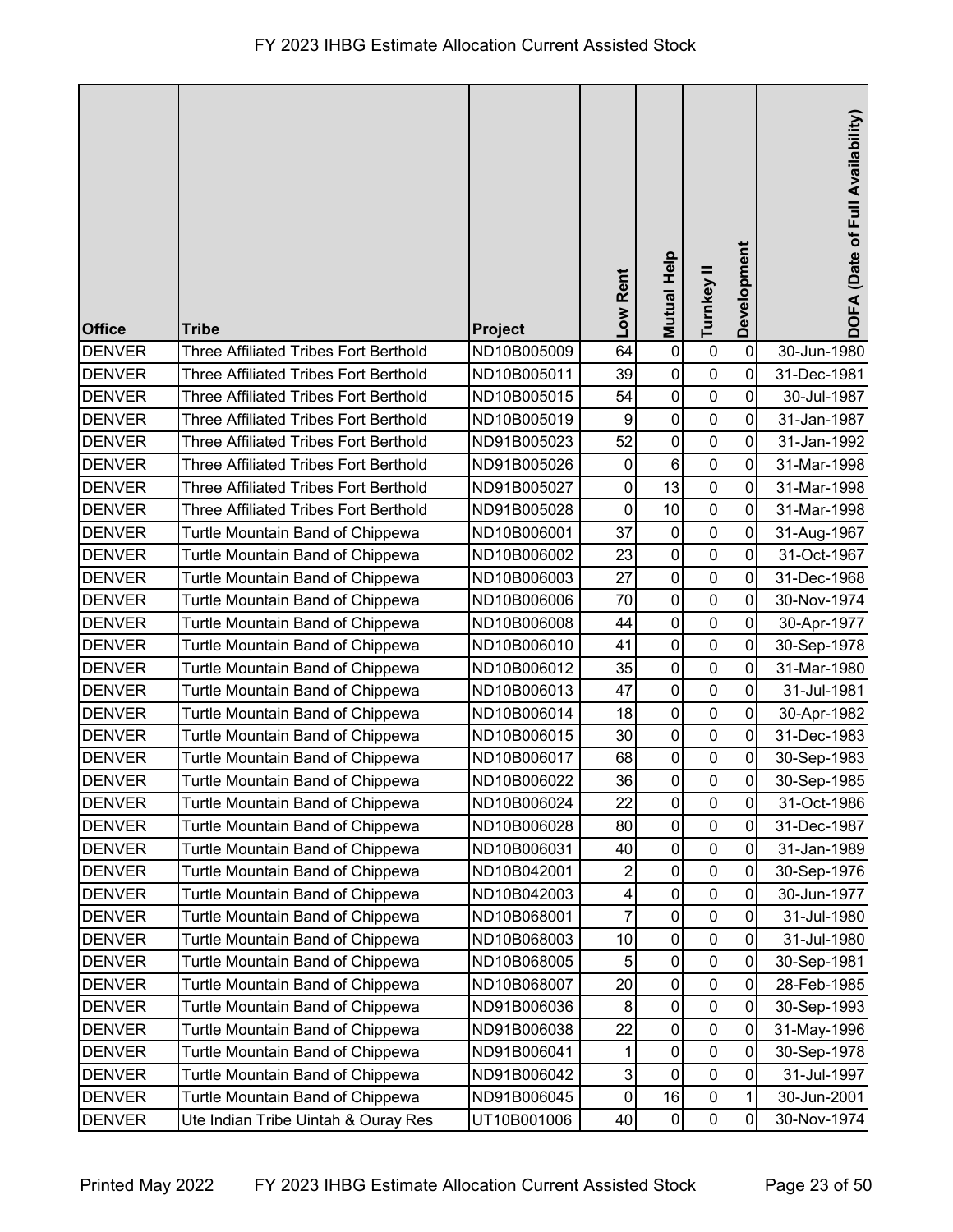| <b>Office</b> | <b>Tribe</b>                        | Project     | Low Rent       | Mutual Help         | Turnkey II   | Development    | DOFA (Date of Full Availability) |
|---------------|-------------------------------------|-------------|----------------|---------------------|--------------|----------------|----------------------------------|
| <b>DENVER</b> | Ute Indian Tribe Uintah & Ouray Res | UT10B001008 | 30             | $\mathbf 0$         | $\pmb{0}$    | $\mathbf 0$    | 30-Sep-1978                      |
| <b>DENVER</b> | Ute Indian Tribe Uintah & Ouray Res | UT10B001010 | 20             | $\pmb{0}$           | $\pmb{0}$    | 0              | 30-Sep-1982                      |
| <b>DENVER</b> | Ute Indian Tribe Uintah & Ouray Res | UT91B001016 | 19             | $\mathbf 0$         | $\mathbf 0$  | 0              | 30-Sep-1995                      |
| <b>DENVER</b> | <b>Ute Mountain Tribe</b>           | CO10B047003 | 16             | $\pmb{0}$           | $\mathbf 0$  | 0              | 31-Oct-1978                      |
| <b>DENVER</b> | Ute Mountain Tribe                  | CO10B047004 | 15             | $\mathbf 0$         | $\mathbf 0$  | 0              | 30-Jun-1979                      |
| <b>DENVER</b> | <b>Ute Mountain Tribe</b>           | CO91B047009 | 10             | $\mathbf 0$         | $\mathsf 0$  | $\mathbf 0$    | 31-Jul-1990                      |
| <b>DENVER</b> | Ute Mountain Tribe                  | CO91B047010 | 20             | $\mathbf 0$         | $\mathbf 0$  | 0              | 31-Jul-1990                      |
| <b>DENVER</b> | <b>Ute Mountain Tribe</b>           | CO91B047012 | 16             | $\pmb{0}$           | $\pmb{0}$    | $\mathbf 0$    | 31-Oct-1991                      |
| <b>DENVER</b> | <b>Ute Mountain Tribe</b>           | CO91B047013 | 20             | $\pmb{0}$           | $\pmb{0}$    | 0              | 31-Dec-1992                      |
| <b>DENVER</b> | <b>Ute Mountain Tribe</b>           | CO91B047014 | 20             | $\mathbf 0$         | $\pmb{0}$    | 0              | 30-Nov-1993                      |
| <b>DENVER</b> | <b>Ute Mountain Tribe</b>           | CO91B047016 | 13             | $\mathbf 0$         | $\mathbf 0$  | 0              | 30-Nov-1994                      |
| <b>DENVER</b> | Ute Mountain Tribe                  | CO91B047017 | 20             | $\mathbf 0$         | $\mathbf 0$  | 0              | 31-Jul-1996                      |
| <b>DENVER</b> | Winnebago Tribe                     | NE10B045001 | 30             | $\pmb{0}$           | $\pmb{0}$    | $\mathbf 0$    | 28-Feb-1966                      |
| <b>DENVER</b> | Winnebago Tribe                     | NE10B045003 | 77             | $\pmb{0}$           | $\pmb{0}$    | 0              | 31-Jan-1974                      |
| <b>DENVER</b> | Winnebago Tribe                     | NE10B045008 | 35             | $\mathbf 0$         | $\pmb{0}$    | $\mathbf 0$    | 31-Aug-1980                      |
| <b>DENVER</b> | Winnebago Tribe                     | NE10B045011 | 21             | $\pmb{0}$           | $\mathbf 0$  | 0              | 31-May-1989                      |
| <b>DENVER</b> | Winnebago Tribe                     | NE91B045013 | $\overline{7}$ | $\mathbf 0$         | $\pmb{0}$    | 0              | 31-Jan-1991                      |
| <b>DENVER</b> | Winnebago Tribe                     | NE91B045015 | 15             | $\mathbf 0$         | $\mathbf 0$  | $\mathbf 0$    | 31-Jan-1999                      |
| <b>DENVER</b> | <b>Yankton Sioux</b>                | SD10B012001 | 100            | $\mathbf 0$         | $\pmb{0}$    | $\pmb{0}$      | 31-Dec-1971                      |
| <b>DENVER</b> | Yankton Sioux                       | SD10B012002 | 30             | $\mathsf{O}\xspace$ | $\mathbf{0}$ | $\overline{0}$ | 31-Jul-1976                      |
| <b>DENVER</b> | <b>Yankton Sioux</b>                | SD10B012004 | 21             | $\mathbf 0$         | $\mathbf 0$  | 0              | 30-Sep-1979                      |
| <b>DENVER</b> | <b>Yankton Sioux</b>                | SD10B012007 | 24             | $\pmb{0}$           | $\pmb{0}$    | 0              | 31-Dec-1980                      |
| <b>DENVER</b> | <b>Yankton Sioux</b>                | SD10B012008 | 17             | $\pmb{0}$           | 0            | 0              | 31-Jul-1981                      |
| <b>DENVER</b> | <b>Yankton Sioux</b>                | SD91B012013 | 18             | $\mathbf 0$         | $\pmb{0}$    | $\mathbf 0$    | 31-Mar-1993                      |
| <b>DENVER</b> | <b>Yankton Sioux</b>                | SD91B012014 | 18             | $\pmb{0}$           | 0            | 0              | 31-Jul-1994                      |
| <b>DENVER</b> | <b>Yankton Sioux</b>                | SD91B012016 | $\pmb{0}$      | $\pmb{0}$           | $\pmb{0}$    | $\mathbf 0$    | 08-Sep-1997                      |
| <b>DENVER</b> | <b>Yankton Sioux</b>                | SD91B012017 | 23             | $\pmb{0}$           | $\pmb{0}$    | $\mathbf 0$    | 10-Nov-1997                      |
| <b>DENVER</b> | <b>Yankton Sioux</b>                | SD91B012018 | $\overline{0}$ | $\pmb{0}$           | $\pmb{0}$    | 0              | 08-Sep-1997                      |
| <b>DENVER</b> | <b>TOTAL</b>                        |             | 9,768          | 335                 | $\mathbf{0}$ | 90             |                                  |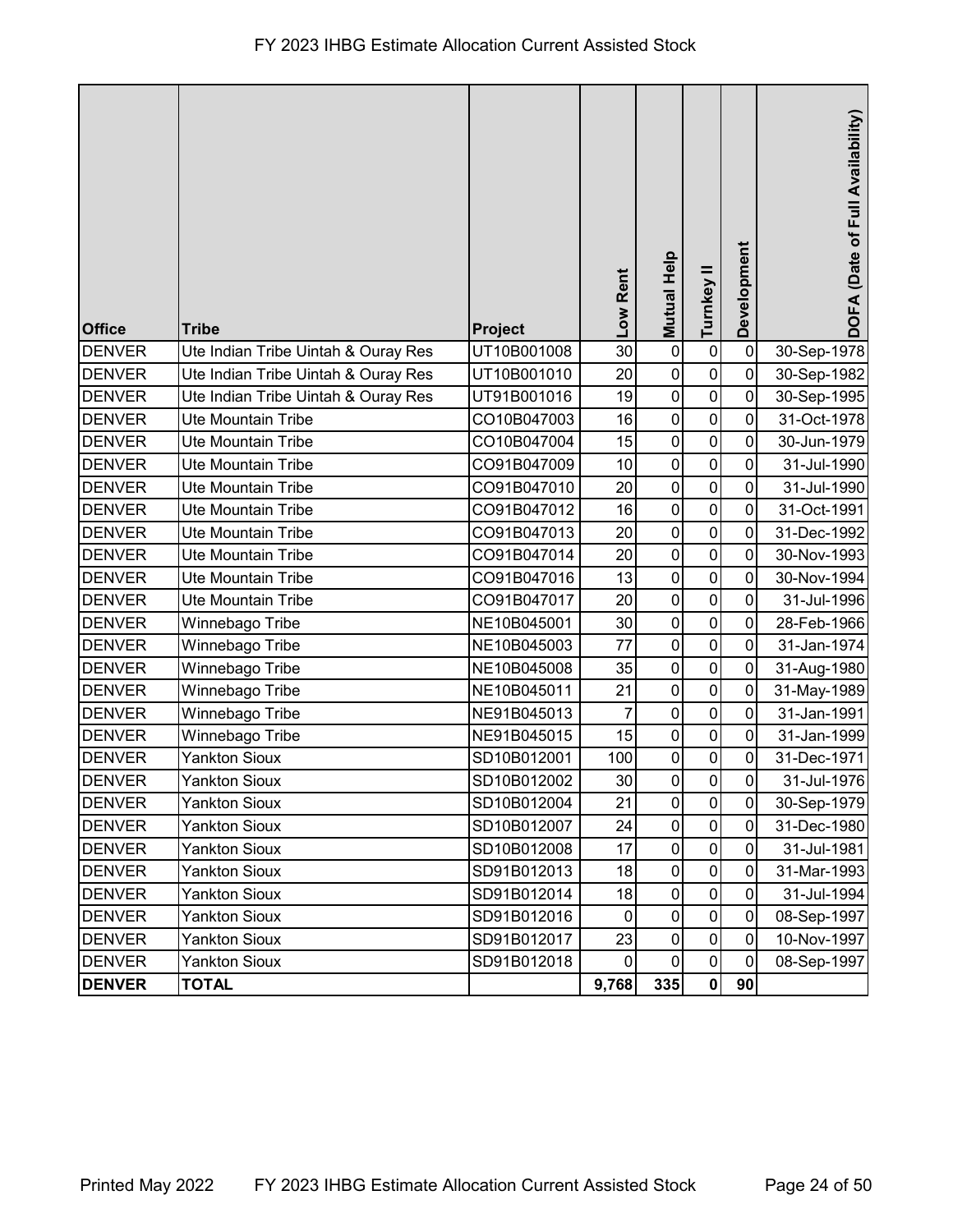| <b>Office</b>         | <b>Tribe</b>              | <b>Project</b> | Low Rent         | <b>Mutual Help</b>      | Turnkey II     | Development             | DOFA (Date of Full Availability) |
|-----------------------|---------------------------|----------------|------------------|-------------------------|----------------|-------------------------|----------------------------------|
| <b>OKLAHOMA</b>       | Absentee-Shawnee          | OK56B091012    | 25               | $\pmb{0}$               | $\pmb{0}$      | $\mathbf 0$             | 30-Jun-1981                      |
| <b>OKLAHOMA</b>       | Absentee-Shawnee          | OK56B091015    | 25               | $\pmb{0}$               | $\pmb{0}$      | $\mathbf 0$             | 30-Apr-1982                      |
| <b>OKLAHOMA</b>       | Absentee-Shawnee          | OK95B091006    | 74               | $\pmb{0}$               | $\pmb{0}$      | $\mathbf 0$             | 31-Mar-1979                      |
| <b>OKLAHOMA</b>       | Absentee-Shawnee          | OK95B091010    | 19               | $\pmb{0}$               | $\pmb{0}$      | $\mathbf 0$             | 30-Sep-1979                      |
|                       | OKLAHOMA Absentee-Shawnee | OK95B091014    | 25               | $\mathbf 0$             | $\pmb{0}$      | $\mathbf 0$             | 31-Aug-1982                      |
| <b>OKLAHOMA</b>       | Absentee-Shawnee          | OK95B091032    | 20               | $\pmb{0}$               | $\pmb{0}$      | $\mathbf 0$             | 30-Nov-1995                      |
| <b>OKLAHOMA</b>       | Absentee-Shawnee          | OK95B091033    | $\boldsymbol{0}$ | $\mathbf 0$             | $\mathbf 0$    | 0                       | 30-Nov-1996                      |
| <b>OKLAHOMA</b>       | Absentee-Shawnee          | OK95B091036    | $\pmb{0}$        | $\bf 8$                 | $\pmb{0}$      | $\mathbf 0$             | 30-Jan-1999                      |
| <b>OKLAHOMA</b>       | Absentee-Shawnee          | OK95B091037    | $\pmb{0}$        | 12                      | $\pmb{0}$      | $\mathbf 0$             | 31-Mar-2000                      |
|                       | OKLAHOMA Absentee-Shawnee | OK95B091038    | 0                | 10                      | $\pmb{0}$      | $\mathbf 0$             | 30-Apr-1999                      |
| <b>OKLAHOMA</b>       | Absentee-Shawnee          | OK95B091039    | 0                | 10                      | $\pmb{0}$      | $\mathbf 0$             | 30-Apr-2001                      |
|                       | OKLAHOMA Absentee-Shawnee | OK95B091040    | $\mathbf 0$      | $\overline{9}$          | $\pmb{0}$      | $\mathbf 0$             | 30-Apr-1999                      |
| <b>OKLAHOMA</b>       | Alabama-Coushatta         | TX95B338006    | $\pmb{0}$        | $\mathbf 1$             | $\pmb{0}$      | $\mathbf 0$             | 30-Jun-1995                      |
| <b>OKLAHOMA</b>       | Alabama-Coushatta         | TX95B338007    | $\mathbf 0$      | 22                      | $\pmb{0}$      | $\mathbf 0$             | 31-Dec-1998                      |
| <b>OKLAHOMA</b>       | Apache Tribe              | OK95B128006    | $\pmb{0}$        | $\pmb{0}$               | $\pmb{0}$      | $\mathbf 0$             | 30-Sep-1994                      |
|                       | OKLAHOMA Apache Tribe     | OK95B128010    | 0                | 16                      | $\pmb{0}$      | $\mathbf 0$             | 31-Mar-1998                      |
| OKLAHOMA Apache Tribe |                           | OK95B128011    | $\mathbf 0$      | $\pmb{0}$               | $\pmb{0}$      | $\mathbf 0$             | 30-Nov-1996                      |
| <b>OKLAHOMA</b>       | Caddo Tribe               | OK95B077002    | 20               | $\pmb{0}$               | $\pmb{0}$      | 0                       | 31-May-1972                      |
| OKLAHOMA Caddo Tribe  |                           | OK95B077010    | $\pmb{0}$        | $\pmb{0}$               | $\pmb{0}$      |                         | $9$ #NULL!                       |
|                       | OKLAHOMA Cherokee Nation  | OK56B045041    | 51               | $\pmb{0}$               | $\overline{0}$ | $\overline{\mathbf{0}}$ | 31-Jul-1982                      |
| <b>OKLAHOMA</b>       | <b>Cherokee Nation</b>    | OK56B045047    | 35               | $\mathbf 0$             | $\pmb{0}$      | $\mathbf 0$             | 31-Mar-1981                      |
| <b>OKLAHOMA</b>       | <b>Cherokee Nation</b>    | OK56B045048    | 40               | $\pmb{0}$               | $\pmb{0}$      | $\mathbf 0$             | 31-Dec-1981                      |
| <b>OKLAHOMA</b>       | <b>Cherokee Nation</b>    | OK56B045050    | 0                | $\pmb{0}$               | 0              | 0                       | 31-Mar-1983                      |
| <b>OKLAHOMA</b>       | <b>Cherokee Nation</b>    | OK56B045052    | 25               | $\pmb{0}$               | $\pmb{0}$      | $\mathbf 0$             | 30-Nov-1981                      |
| <b>OKLAHOMA</b>       | <b>Cherokee Nation</b>    | OK56B045054    | 50               | $\pmb{0}$               | $\pmb{0}$      | 0                       | 31-Jan-1983                      |
| <b>OKLAHOMA</b>       | <b>Cherokee Nation</b>    | OK56B045055    | 50               | $\pmb{0}$               | $\pmb{0}$      | $\mathbf 0$             | 31-Oct-1981                      |
| <b>OKLAHOMA</b>       | <b>Cherokee Nation</b>    | OK56B045056    | 0                | $\pmb{0}$               | $\pmb{0}$      | $\mathbf 0$             | 31-Jan-1983                      |
| <b>OKLAHOMA</b>       | <b>Cherokee Nation</b>    | OK56B045057    | $\pmb{0}$        | $\pmb{0}$               | $\pmb{0}$      | $\mathbf 0$             | 31-Jan-1983                      |
| <b>OKLAHOMA</b>       | <b>Cherokee Nation</b>    | OK56B045058    | $\mathbf 0$      | $\overline{\mathbf{4}}$ | $\pmb{0}$      | $\mathbf 0$             | 30-Sep-1982                      |
| <b>OKLAHOMA</b>       | <b>Cherokee Nation</b>    | OK95B045001    | 25               | $\pmb{0}$               | 0              | $\mathbf 0$             | 30-Jun-1968                      |
| <b>OKLAHOMA</b>       | <b>Cherokee Nation</b>    | OK95B045002    | 16               | $\pmb{0}$               | $\pmb{0}$      | $\mathbf 0$             | 31-Aug-1969                      |
| <b>OKLAHOMA</b>       | <b>Cherokee Nation</b>    | OK95B045005    | 40               | $\pmb{0}$               | 0              | $\mathbf 0$             | 30-Jun-1971                      |
| <b>OKLAHOMA</b>       | <b>Cherokee Nation</b>    | OK95B045016    | 84               | $\pmb{0}$               | $\pmb{0}$      | $\mathbf 0$             | 31-Aug-1972                      |
| <b>OKLAHOMA</b>       | <b>Cherokee Nation</b>    | OK95B045024    | 29               | $\pmb{0}$               | $\pmb{0}$      | $\mathbf 0$             | 31-Jul-1974                      |
| <b>OKLAHOMA</b>       | <b>Cherokee Nation</b>    | OK95B045025    | 19               | $\pmb{0}$               | $\overline{0}$ | $\mathbf 0$             | 30-Nov-1974                      |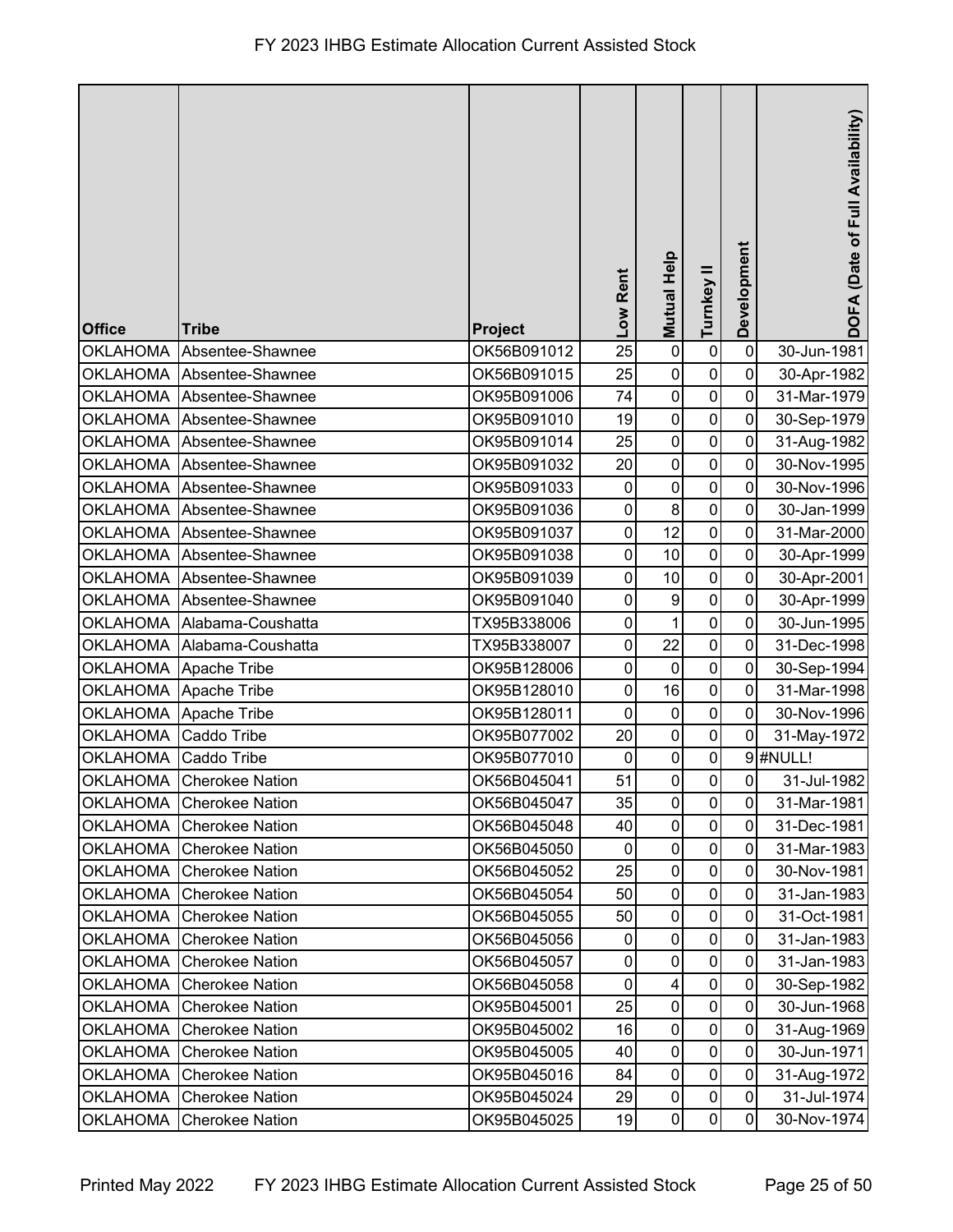| <b>Office</b>   | <b>Tribe</b>             | Project     | Low Rent       | <b>Mutual Help</b> | Turnkey II     | Development    | DOFA (Date of Full Availability) |
|-----------------|--------------------------|-------------|----------------|--------------------|----------------|----------------|----------------------------------|
| <b>OKLAHOMA</b> | <b>Cherokee Nation</b>   | OK95B045026 | 19             | $\pmb{0}$          | $\pmb{0}$      | $\mathbf 0$    | 30-Nov-1974                      |
| <b>OKLAHOMA</b> | <b>Cherokee Nation</b>   | OK95B045030 | 46             | $\mathbf 0$        | $\pmb{0}$      | 0              | 30-Sep-1977                      |
| <b>OKLAHOMA</b> | <b>Cherokee Nation</b>   | OK95B045032 | 20             | $\pmb{0}$          | $\pmb{0}$      | $\mathbf 0$    | 31-Jan-1978                      |
| <b>OKLAHOMA</b> | <b>Cherokee Nation</b>   | OK95B045033 | 0              | $\overline{c}$     | $\pmb{0}$      | 0              | 31-Dec-1977                      |
| <b>OKLAHOMA</b> | <b>Cherokee Nation</b>   | OK95B045035 | 50             | $\pmb{0}$          | $\pmb{0}$      | 0              | 30-Sep-1977                      |
| <b>OKLAHOMA</b> | <b>Cherokee Nation</b>   | OK95B045037 | 25             | $\mathbf 0$        | $\mathbf 0$    | $\mathbf 0$    | 31-Dec-1978                      |
| <b>OKLAHOMA</b> | <b>Cherokee Nation</b>   | OK95B045038 | 25             | $\mathbf 0$        | $\mathbf 0$    | 0              | 31-Dec-1979                      |
| <b>OKLAHOMA</b> | <b>Cherokee Nation</b>   | OK95B045039 | 30             | $\pmb{0}$          | $\pmb{0}$      | $\mathbf 0$    | 31-Jan-1981                      |
| <b>OKLAHOMA</b> | <b>Cherokee Nation</b>   | OK95B045040 | 46             | $\mathbf 0$        | $\pmb{0}$      | 0              | 31-Mar-1981                      |
| <b>OKLAHOMA</b> | <b>Cherokee Nation</b>   | OK95B045042 | 25             | $\mathbf 0$        | $\pmb{0}$      | $\mathbf 0$    | 31-Oct-1980                      |
| <b>OKLAHOMA</b> | <b>Cherokee Nation</b>   | OK95B045043 | 50             | $\pmb{0}$          | $\mathbf 0$    | 0              | 31-Aug-1980                      |
| <b>OKLAHOMA</b> | <b>Cherokee Nation</b>   | OK95B045044 | 50             | $\mathbf 0$        | $\mathbf 0$    | 0              | 30-Nov-1980                      |
| <b>OKLAHOMA</b> | <b>Cherokee Nation</b>   | OK95B045045 | 25             | $\pmb{0}$          | $\mathbf 0$    | $\mathbf 0$    | 31-Aug-1980                      |
| <b>OKLAHOMA</b> | <b>Cherokee Nation</b>   | OK95B045046 | 60             | $\mathbf 0$        | $\pmb{0}$      | $\mathbf 0$    | 31-Jan-1981                      |
| <b>OKLAHOMA</b> | <b>Cherokee Nation</b>   | OK95B045053 | $\pmb{0}$      | $\boldsymbol{9}$   | $\pmb{0}$      | 0              | 30-Sep-1981                      |
| <b>OKLAHOMA</b> | <b>Cherokee Nation</b>   | OK95B045059 | 0              | 5                  | $\pmb{0}$      | $\mathbf 0$    | 31-Oct-1984                      |
| <b>OKLAHOMA</b> | <b>Cherokee Nation</b>   | OK95B045060 | 0              | 1                  | $\pmb{0}$      | 0              | 28-Feb-1986                      |
| <b>OKLAHOMA</b> | <b>Cherokee Nation</b>   | OK95B045061 | 0              | 1                  | $\pmb{0}$      | 0              | 30-Sep-1986                      |
| <b>OKLAHOMA</b> | <b>Cherokee Nation</b>   | OK95B045062 | $\pmb{0}$      | $\overline{c}$     | $\pmb{0}$      | $\mathbf 0$    | 30-Nov-1986                      |
|                 | OKLAHOMA Cherokee Nation | OK95B045064 | $\overline{0}$ | $\overline{A}$     | $\overline{0}$ | $\overline{0}$ | 31-Oct-1987                      |
| <b>OKLAHOMA</b> | <b>Cherokee Nation</b>   | OK95B045065 | $\pmb{0}$      | 1                  | $\pmb{0}$      | $\mathbf 0$    | 31-Oct-1984                      |
| <b>OKLAHOMA</b> | <b>Cherokee Nation</b>   | OK95B045066 | $\pmb{0}$      | 1                  | $\pmb{0}$      | $\mathbf 0$    | 28-Feb-1987                      |
| <b>OKLAHOMA</b> | <b>Cherokee Nation</b>   | OK95B045067 | 0              | $\mathbf{3}$       | $\mathbf 0$    | 0              | 29-Feb-1988                      |
| <b>OKLAHOMA</b> | <b>Cherokee Nation</b>   | OK95B045068 | 0              | $\mathbf{3}$       | $\mathbf 0$    | 0              | 31-Mar-1988                      |
| <b>OKLAHOMA</b> | <b>Cherokee Nation</b>   | OK95B045069 | 0              | $\overline{c}$     | 0              | 0              | 31-Mar-1988                      |
| <b>OKLAHOMA</b> | <b>Cherokee Nation</b>   | OK95B045072 | $\pmb{0}$      | 1                  | $\pmb{0}$      | 0              | 30-Sep-1988                      |
| <b>OKLAHOMA</b> | <b>Cherokee Nation</b>   | OK95B045073 | $\pmb{0}$      | 1                  | $\pmb{0}$      | $\mathbf 0$    | 30-Sep-1988                      |
| <b>OKLAHOMA</b> | <b>Cherokee Nation</b>   | OK95B045075 | 0              | 1                  | $\pmb{0}$      | 0              | 30-Sep-1989                      |
| <b>OKLAHOMA</b> | <b>Cherokee Nation</b>   | OK95B045076 | $\pmb{0}$      | 10                 | $\pmb{0}$      | 0              | 30-Apr-1992                      |
| <b>OKLAHOMA</b> | <b>Cherokee Nation</b>   | OK95B045078 | 0              | 4                  | $\mathbf 0$    | 0              | 31-Dec-1993                      |
| <b>OKLAHOMA</b> | <b>Cherokee Nation</b>   | OK95B045079 | 0              | $\overline{2}$     | $\pmb{0}$      | $\mathbf 0$    | 31-Oct-1993                      |
| <b>OKLAHOMA</b> | <b>Cherokee Nation</b>   | OK95B045080 | 0              | $\mathbf{3}$       | $\pmb{0}$      | $\mathbf 0$    | 30-Apr-1994                      |
| <b>OKLAHOMA</b> | <b>Cherokee Nation</b>   | OK95B045081 | $\pmb{0}$      | $\overline{7}$     | $\pmb{0}$      | $\overline{0}$ | 31-May-1994                      |
| <b>OKLAHOMA</b> | <b>Cherokee Nation</b>   | OK95B045082 | $\pmb{0}$      | 13                 | $\pmb{0}$      | $\mathbf 0$    | 30-Apr-1995                      |
| <b>OKLAHOMA</b> | <b>Cherokee Nation</b>   | OK95B045083 | 35             | $\pmb{0}$          | 0              | 0              | 30-Nov-1995                      |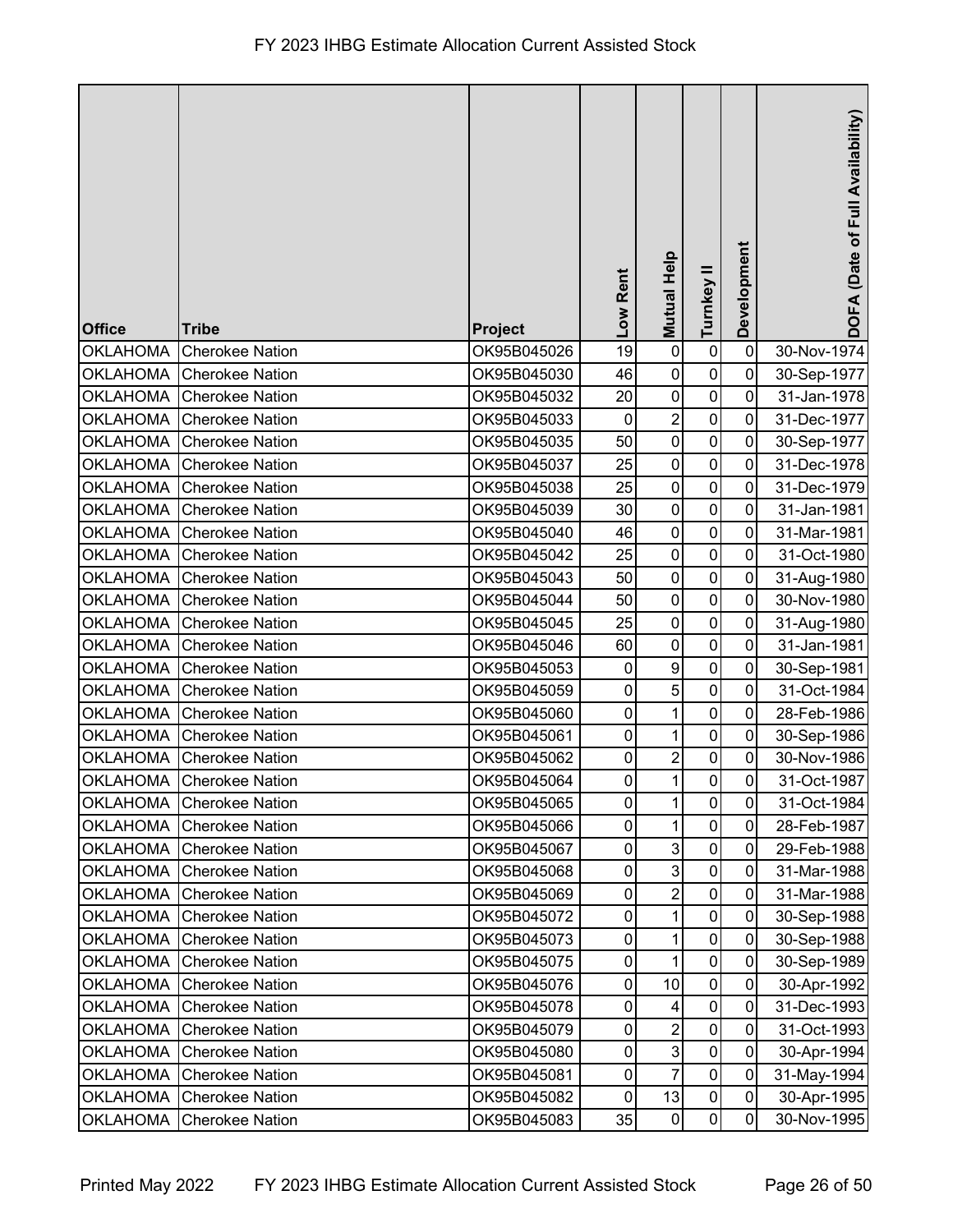| <b>Office</b>      | <b>Tribe</b>            | Project     | Low Rent       | Mutual Help         | Turnkey II     | Development    | DOFA (Date of Full Availability) |
|--------------------|-------------------------|-------------|----------------|---------------------|----------------|----------------|----------------------------------|
| <b>OKLAHOMA</b>    | <b>Cherokee Nation</b>  | OK95B045085 | $\pmb{0}$      | 17                  | $\pmb{0}$      | $\mathbf 0$    | 30-Apr-1996                      |
| <b>OKLAHOMA</b>    | <b>Cherokee Nation</b>  | OK95B045086 | 0              | 34                  | $\pmb{0}$      | $\mathbf 0$    | 25-Mar-1998                      |
| <b>OKLAHOMA</b>    | <b>Cherokee Nation</b>  | OK95B045087 | 0              | $\sqrt{5}$          | $\pmb{0}$      | 0              | 31-Dec-1999                      |
| <b>OKLAHOMA</b>    | <b>Cherokee Nation</b>  | OK95B045088 | 0              | 27                  | $\mathbf 0$    | 0              | 31-Dec-2000                      |
| <b>OKLAHOMA</b>    | Cheyenne-Arapaho Tribes | OK95B100005 | $\mathbf 0$    | $\pmb{0}$           | $\mathbf 0$    | $\overline{0}$ | 30-Oct-1987                      |
| <b>OKLAHOMA</b>    | Cheyenne-Arapaho Tribes | OK95B100008 | 0              | $\pmb{0}$           | $\pmb{0}$      | 0              | 31-Jul-1993                      |
| <b>OKLAHOMA</b>    | Cheyenne-Arapaho Tribes | OK95B100010 | $\mathbf 0$    | 12                  | $\pmb{0}$      | 0              | 30-Dec-1997                      |
| <b>OKLAHOMA</b>    | Cheyenne-Arapaho Tribes | OK95B100012 | $\pmb{0}$      | 26                  | $\pmb{0}$      | $\mathbf 0$    | 28-Feb-1999                      |
| <b>OKLAHOMA</b>    | Chickasaw               | OK95B047002 | 24             | $\pmb{0}$           | $\pmb{0}$      | 0              | 30-Nov-1970                      |
| <b>OKLAHOMA</b>    | Chickasaw               | OK95B047004 | 64             | $\pmb{0}$           | $\pmb{0}$      | 0              | 31-Dec-1971                      |
| <b>OKLAHOMA</b>    | Chickasaw               | OK95B047006 | 100            | $\pmb{0}$           | $\mathbf 0$    | 0              | 31-Oct-1971                      |
| <b>OKLAHOMA</b>    | Chickasaw               | OK95B047010 | 100            | $\pmb{0}$           | $\mathbf 0$    | 0              | 28-Feb-1973                      |
| <b>OKLAHOMA</b>    | Chickasaw               | OK95B047011 | 25             | $\pmb{0}$           | $\pmb{0}$      | $\mathbf 0$    | 30-Jun-1973                      |
| <b>OKLAHOMA</b>    | Chickasaw               | OK95B047013 | 30             | $\pmb{0}$           | $\pmb{0}$      | 0              | 31-Oct-1972                      |
| <b>OKLAHOMA</b>    | Chickasaw               | OK95B047014 | 22             | $\pmb{0}$           | $\pmb{0}$      | $\overline{0}$ | 31-Oct-1972                      |
| <b>OKLAHOMA</b>    | Chickasaw               | OK95B047029 | $\mathbf 0$    | $\pmb{0}$           | $\mathbf 0$    | 0              | 31-Dec-1980                      |
| <b>OKLAHOMA</b>    | Chickasaw               | OK95B047033 | 40             | $\pmb{0}$           | $\mathbf 0$    | 0              | 31-May-1979                      |
| <b>OKLAHOMA</b>    | Chickasaw               | OK95B047035 | 0              | $\pmb{0}$           | 0              | $\mathbf 0$    | 31-Dec-1980                      |
| OKLAHOMA           | Chickasaw               | OK95B047036 | 90             | $\pmb{0}$           | $\pmb{0}$      | $\pmb{0}$      | 30-Sep-1981                      |
| OKLAHOMA Chickasaw |                         | OK95B047037 | 60             | $\mathsf{O}\xspace$ | $\overline{0}$ | $\pmb{0}$      | 30-Sep-1980                      |
| <b>OKLAHOMA</b>    | Chickasaw               | OK95B047038 | 50             | $\mathbf 0$         | $\mathbf 0$    | 0              | 30-Jun-1983                      |
| <b>OKLAHOMA</b>    | Chickasaw               | OK95B047052 | 0              | $\pmb{0}$           | $\pmb{0}$      | 0              | 31-Aug-1984                      |
| <b>OKLAHOMA</b>    | Chickasaw               | OK95B047055 | 0              | 0                   | 0              | 0              | 31-Aug-1987                      |
| <b>OKLAHOMA</b>    | Chickasaw               | OK95B047058 | $\pmb{0}$      | $\pmb{0}$           | $\pmb{0}$      | $\mathbf 0$    | 30-Sep-1988                      |
| <b>OKLAHOMA</b>    | Chickasaw               | OK95B047060 | 0              | $\pmb{0}$           | $\pmb{0}$      | $\mathbf 0$    | 30-Apr-1990                      |
| <b>OKLAHOMA</b>    | Chickasaw               | OK95B047061 | $\pmb{0}$      | $\pmb{0}$           | $\pmb{0}$      | $\mathbf 0$    | 31-Mar-1991                      |
| <b>OKLAHOMA</b>    | Chickasaw               | OK95B047062 | 0              | $\pmb{0}$           | $\pmb{0}$      | $\mathbf 0$    | 31-Dec-1989                      |
| <b>OKLAHOMA</b>    | Chickasaw               | OK95B047063 | 0              | 4                   | $\mathbf 0$    | 0              | 31-Jan-1992                      |
| <b>OKLAHOMA</b>    | Chickasaw               | OK95B047065 | 0              | $\mathbf 3$         | $\mathbf 0$    | 0              | 30-Apr-1992                      |
| <b>OKLAHOMA</b>    | Chickasaw               | OK95B047066 | 0              | 1                   | $\mathbf 0$    | $\mathbf 0$    | 30-Jun-1995                      |
| <b>OKLAHOMA</b>    | Chickasaw               | OK95B047067 | $\mathbf 0$    | $\pmb{0}$           | $\pmb{0}$      | $\mathbf 0$    | 31-Mar-1993                      |
| <b>OKLAHOMA</b>    | Chickasaw               | OK95B047073 | $\pmb{0}$      | $\pmb{0}$           | $\pmb{0}$      | $\mathbf 0$    | 30-Jun-1997                      |
| <b>OKLAHOMA</b>    | Chickasaw               | OK95B047074 | $\pmb{0}$      | $\pmb{0}$           | $\pmb{0}$      | 0              | 30-Nov-1996                      |
| <b>OKLAHOMA</b>    | Chickasaw               | OK95B047075 | $\pmb{0}$      | $\pmb{0}$           | $\pmb{0}$      | 0              | 28-Feb-1997                      |
| <b>OKLAHOMA</b>    | Chickasaw               | OK95B047077 | $\overline{0}$ | 3                   | $\pmb{0}$      | 0              | 31-Mar-1998                      |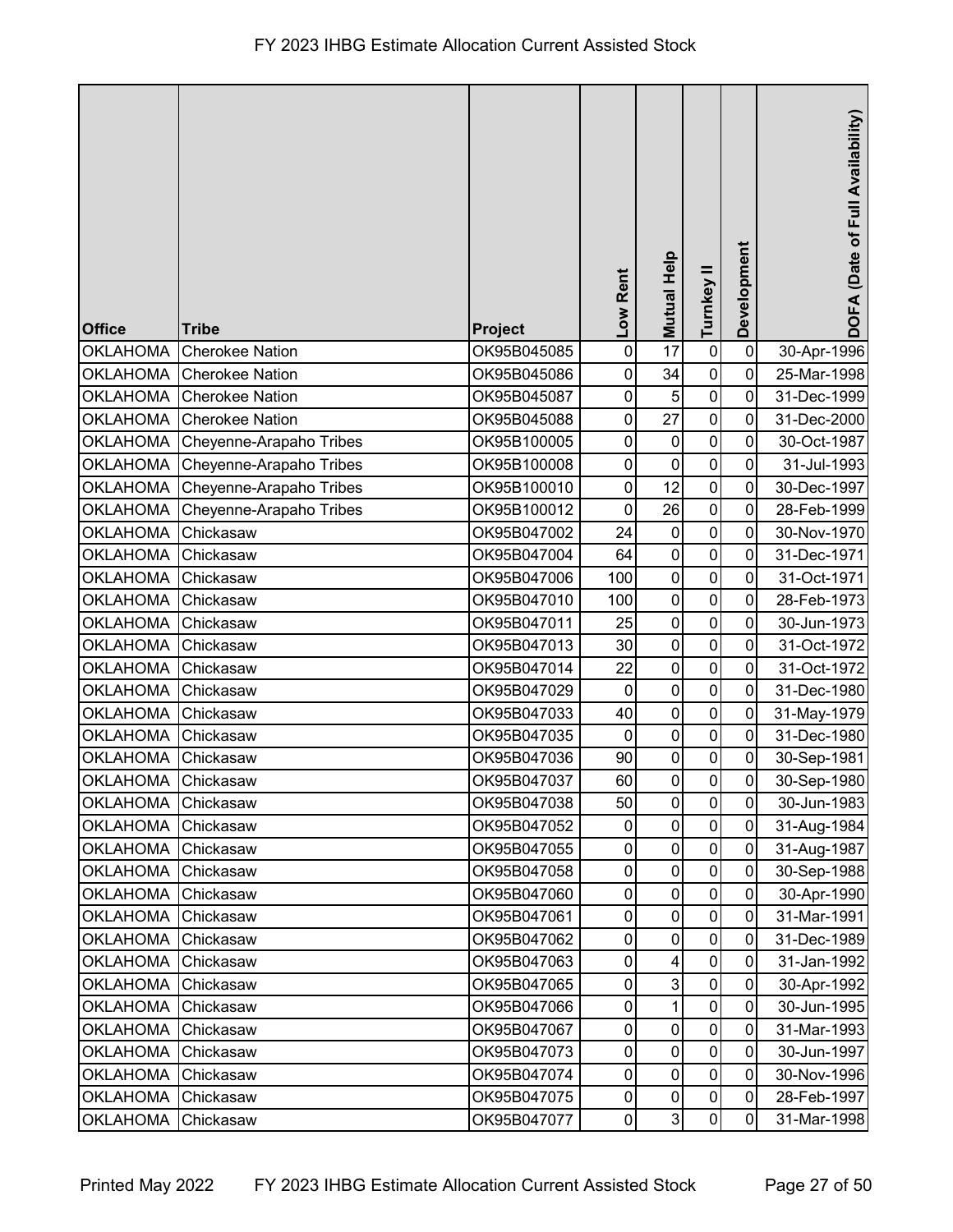| <b>Office</b>   | <b>Tribe</b>            | Project     | -ow Rent       | <b>Mutual Help</b>      | Turnkey II     | Development    | DOFA (Date of Full Availability) |
|-----------------|-------------------------|-------------|----------------|-------------------------|----------------|----------------|----------------------------------|
| <b>OKLAHOMA</b> | <b>Choctaw Nation</b>   | OK56B049050 | $\mathbf 0$    | 1                       | $\pmb{0}$      | $\mathbf 0$    | 31-Mar-1983                      |
| <b>OKLAHOMA</b> | <b>Choctaw Nation</b>   | OK56B049055 | 0              | 3                       | $\pmb{0}$      | 0              | 30-Sep-1983                      |
| <b>OKLAHOMA</b> | <b>Choctaw Nation</b>   | OK56B049057 | $\pmb{0}$      | $\overline{\mathbf{4}}$ | $\pmb{0}$      | $\mathbf 0$    | 31-May-1984                      |
| <b>OKLAHOMA</b> | <b>Choctaw Nation</b>   | OK56B049058 | 0              | $\mathbf 1$             | $\pmb{0}$      | 0              | 30-Jun-1983                      |
| <b>OKLAHOMA</b> | <b>Choctaw Nation</b>   | OK95B049002 | 30             | $\pmb{0}$               | $\pmb{0}$      | 0              | 31-Dec-1969                      |
| <b>OKLAHOMA</b> | <b>Choctaw Nation</b>   | OK95B049009 | 14             | $\mathbf 0$             | $\mathbf 0$    | 0              | 28-Feb-1971                      |
| <b>OKLAHOMA</b> | <b>Choctaw Nation</b>   | OK95B049010 | 20             | $\mathbf 0$             | $\mathbf 0$    | 0              | 31-Aug-1971                      |
| <b>OKLAHOMA</b> | <b>Choctaw Nation</b>   | OK95B049011 | 12             | $\pmb{0}$               | $\pmb{0}$      | $\mathbf 0$    | 31-Dec-1971                      |
| <b>OKLAHOMA</b> | <b>Choctaw Nation</b>   | OK95B049014 | 24             | $\mathbf 0$             | $\pmb{0}$      | 0              | 31-Jul-1971                      |
| <b>OKLAHOMA</b> | <b>Choctaw Nation</b>   | OK95B049016 | 16             | $\pmb{0}$               | $\pmb{0}$      | 0              | 31-Dec-1971                      |
| <b>OKLAHOMA</b> | <b>Choctaw Nation</b>   | OK95B049020 | 30             | $\pmb{0}$               | $\mathbf 0$    | $\mathbf 0$    | 30-Apr-1974                      |
| <b>OKLAHOMA</b> | <b>Choctaw Nation</b>   | OK95B049059 | $\mathbf 0$    | $\overline{2}$          | $\mathbf 0$    | 0              | 31-May-1985                      |
| <b>OKLAHOMA</b> | <b>Choctaw Nation</b>   | OK95B049060 | 0              | $\mathbf 1$             | $\pmb{0}$      | $\mathbf 0$    | 30-Sep-1986                      |
| <b>OKLAHOMA</b> | <b>Choctaw Nation</b>   | OK95B049061 | 0              | 5                       | $\pmb{0}$      | 0              | 31-Dec-1986                      |
| <b>OKLAHOMA</b> | <b>Choctaw Nation</b>   | OK95B049062 | 0              | $\overline{c}$          | $\pmb{0}$      | 0              | 31-Jul-1985                      |
| <b>OKLAHOMA</b> | <b>Choctaw Nation</b>   | OK95B049064 | 0              | $\mathbf 1$             | 0              | 0              | 31-Jan-1987                      |
| <b>OKLAHOMA</b> | <b>Choctaw Nation</b>   | OK95B049069 | 0              | $\pmb{0}$               | $\pmb{0}$      | 0              | 31-Jul-1988                      |
| <b>OKLAHOMA</b> | <b>Choctaw Nation</b>   | OK95B049071 | 0              | $\mathbf 0$             | $\pmb{0}$      | 0              | 30-Sep-1988                      |
| <b>OKLAHOMA</b> | <b>Choctaw Nation</b>   | OK95B049076 | 0              | 1                       | $\mathsf 0$    | $\mathbf 0$    | 30-Sep-1989                      |
|                 | OKLAHOMA Choctaw Nation | OK95B049077 | $\mathbf{0}$   | $\overline{A}$          | $\overline{0}$ | $\overline{0}$ | 31-Dec-1989                      |
| <b>OKLAHOMA</b> | <b>Choctaw Nation</b>   | OK95B049079 | $\pmb{0}$      | $\overline{2}$          | $\pmb{0}$      | $\mathbf{0}$   | 30-Jun-1990                      |
| <b>OKLAHOMA</b> | <b>Choctaw Nation</b>   | OK95B049080 | $\pmb{0}$      | $\pmb{0}$               | $\pmb{0}$      | 0              | 30-Nov-1990                      |
| <b>OKLAHOMA</b> | <b>Choctaw Nation</b>   | OK95B049081 | 0              | $\pmb{0}$               | 0              | 0              | 31-May-1991                      |
| <b>OKLAHOMA</b> | <b>Choctaw Nation</b>   | OK95B049083 | 0              | 1                       | $\mathbf 0$    | 0              | 31-May-1992                      |
| <b>OKLAHOMA</b> | <b>Choctaw Nation</b>   | OK95B049084 | 0              | $\overline{c}$          | 0              | 0              | 31-Mar-1993                      |
| <b>OKLAHOMA</b> | <b>Choctaw Nation</b>   | OK95B049085 | 0              | $\overline{7}$          | $\pmb{0}$      | 0              | 30-Apr-1995                      |
| <b>OKLAHOMA</b> | <b>Choctaw Nation</b>   | OK95B049086 | $\pmb{0}$      | $\,6$                   | $\pmb{0}$      | 0              | 31-Aug-1996                      |
| <b>OKLAHOMA</b> | <b>Choctaw Nation</b>   | OK95B049087 | 0              | $\pmb{0}$               | 0              | 0              | 31-Mar-1997                      |
| <b>OKLAHOMA</b> | <b>Choctaw Nation</b>   | OK95B049088 | 0              | $\pmb{0}$               | $\mathsf 0$    | 0              | 31-Jul-1997                      |
| <b>OKLAHOMA</b> | <b>Choctaw Nation</b>   | OK95B049089 | 0              | $\pmb{0}$               | 0              | 0              | 30-Sep-1997                      |
| <b>OKLAHOMA</b> | <b>Choctaw Nation</b>   | OK95B049090 | 0              | 12                      | $\pmb{0}$      | $\mathbf 0$    | 31-Mar-1998                      |
| <b>OKLAHOMA</b> | <b>Choctaw Nation</b>   | OK95B049091 | 0              | 12                      | 0              | 0              | 28-Feb-1999                      |
| <b>OKLAHOMA</b> | <b>Choctaw Nation</b>   | OK95B049092 | $\pmb{0}$      | 16                      | $\pmb{0}$      | 0              | 28-Feb-1999                      |
| <b>OKLAHOMA</b> | <b>Choctaw Nation</b>   | OK95B049093 | $\pmb{0}$      | 22                      | 0              | 0              | 31-Dec-1999                      |
| <b>OKLAHOMA</b> | <b>Choctaw Nation</b>   | OK95B049094 | $\overline{0}$ | 26                      | 0              | 0              | 30-Apr-2000                      |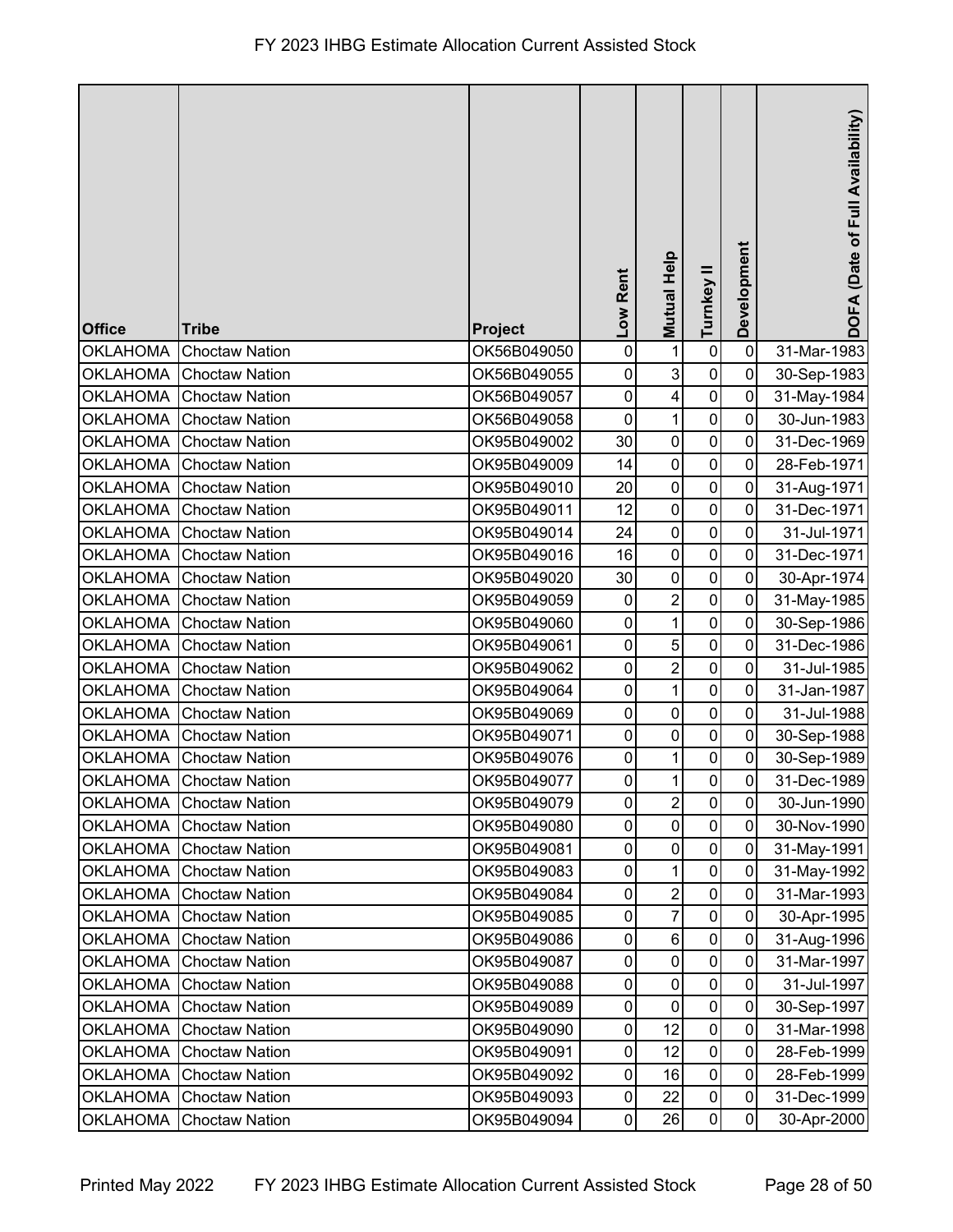| <b>Office</b>   | <b>Tribe</b>                        | Project     | Low Rent       | <b>Mutual Help</b>      | Turnkey II   | Development    | DOFA (Date of Full Availability) |
|-----------------|-------------------------------------|-------------|----------------|-------------------------|--------------|----------------|----------------------------------|
| <b>OKLAHOMA</b> | <b>Choctaw Nation</b>               | OK95B049095 | $\mathbf 0$    | 17                      | $\pmb{0}$    | $\mathbf 0$    | 31-Aug-2000                      |
| <b>OKLAHOMA</b> | Citizen Potawatomi Nation           | OK95B091022 | 25             | $\pmb{0}$               | $\mathbf 0$  | 0              | 31-Jul-1987                      |
| <b>OKLAHOMA</b> | Comanche Tribe                      | OK95B110006 | $\pmb{0}$      | $\mathbf{1}$            | $\pmb{0}$    | 0              | 30-Apr-1980                      |
| <b>OKLAHOMA</b> | <b>Comanche Tribe</b>               | OK95B110007 | 0              | $\bf 8$                 | $\mathbf 0$  | 0              | 30-Nov-1982                      |
| <b>OKLAHOMA</b> | <b>Comanche Tribe</b>               | OK95B110008 | $\mathbf 0$    | $\overline{2}$          | $\mathbf 0$  | $\mathbf 0$    | 31-Jul-1983                      |
| <b>OKLAHOMA</b> | <b>Comanche Tribe</b>               | OK95B110009 | 0              | $\overline{\mathbf{4}}$ | $\pmb{0}$    | 0              | 30-Jun-1982                      |
| <b>OKLAHOMA</b> | <b>Comanche Tribe</b>               | OK95B110011 | $\mathbf 0$    | $\overline{2}$          | $\mathbf 0$  | 0              | 30-Nov-1987                      |
| <b>OKLAHOMA</b> | <b>Comanche Tribe</b>               | OK95B110012 | 0              | $\overline{2}$          | $\pmb{0}$    | 0              | 30-Jun-1990                      |
| <b>OKLAHOMA</b> | <b>Comanche Tribe</b>               | OK95B110013 | 0              | $\mathbf 0$             | $\pmb{0}$    | 0              | 31-Jul-1991                      |
| <b>OKLAHOMA</b> | <b>Comanche Tribe</b>               | OK95B110014 | 55             | $\pmb{0}$               | $\pmb{0}$    | 0              | 30-Apr-1997                      |
| <b>OKLAHOMA</b> | <b>Comanche Tribe</b>               | OK95B110015 | $\mathbf 0$    | 15                      | $\mathbf 0$  | 0              | 31-Dec-1998                      |
| <b>OKLAHOMA</b> | Comanche Tribe                      | OK95B110016 | $\mathbf 0$    | 16                      | $\pmb{0}$    | $\mathbf{1}$   | 30-Sep-1998                      |
| <b>OKLAHOMA</b> | Comanche Tribe                      | OK95B110017 | 44             | $\pmb{0}$               | $\pmb{0}$    | $\mathbf 0$    | 30-Jun-1999                      |
| <b>OKLAHOMA</b> | <b>Comanche Tribe</b>               | OK95B110018 | 40             | $\pmb{0}$               | $\pmb{0}$    | 0              | 30-Jun-1999                      |
| <b>OKLAHOMA</b> | Delaware Nation of West Oklahoma    | OK95B170001 | $\mathbf 0$    | 12                      | $\pmb{0}$    | $\mathbf 0$    | 09-Sep-2004                      |
| <b>OKLAHOMA</b> | Delaware Tribe (eastern)            | OK95B144001 | 21             | $\pmb{0}$               | $\mathbf 0$  | $\mathbf 0$    | 30-Sep-1980                      |
| <b>OKLAHOMA</b> | Delaware Tribe (eastern)            | OK95B144010 | $\pmb{0}$      | $\boldsymbol{0}$        | $\pmb{0}$    | $\mathbf 0$    | 20-Jul-1997                      |
| <b>OKLAHOMA</b> | Delaware Tribe (eastern)            | OK95B144011 | $6\phantom{1}$ | $\mathbf 0$             | $\mathbf 0$  | $\overline{0}$ | 20-Nov-1997                      |
|                 | OKLAHOMA Delaware Tribe (eastern)   | OK95B144012 | 30             | $\pmb{0}$               | $\pmb{0}$    | $\pmb{0}$      | 30-Sep-1998                      |
|                 | OKLAHOMA Eastern Shawnee Tribe      | OK95B167001 | $\pmb{0}$      | $\overline{5}$          | $\mathbf{0}$ | $\overline{0}$ | 30-Mar-2000                      |
| <b>OKLAHOMA</b> | Fort Sill Apache Tribe              | OK95B159001 | $\overline{0}$ | $\infty$                | $\mathbf 0$  | 0              | 31-Aug-2000                      |
| <b>OKLAHOMA</b> | Iowa Tribe of Kansas and Nebraska   | KS95B067003 | 46             | $\pmb{0}$               | $\pmb{0}$    | $\mathbf 0$    | 31-Mar-1980                      |
| <b>OKLAHOMA</b> | Iowa Tribe of Kansas and Nebraska   | KS95B067006 | 0              | 9                       | $\mathbf 0$  | 0              | 29-Feb-2000                      |
| <b>OKLAHOMA</b> | Iowa Tribe of Oklahoma              | OK95B161001 | $\mathbf 0$    | $\pmb{0}$               | $\pmb{0}$    | $\mathbf 0$    | 15-Jul-1997                      |
| <b>OKLAHOMA</b> | <b>Kaw Nation</b>                   | OK95B145002 | 0              | $\pmb{0}$               | $\pmb{0}$    | $\mathbf 0$    | 30-Sep-1988                      |
| <b>OKLAHOMA</b> | <b>Kaw Nation</b>                   | OK95B145007 | $\pmb{0}$      | $\mathbf 1$             | $\pmb{0}$    | $\mathbf 0$    | 31-Mar-1999                      |
| <b>OKLAHOMA</b> | Kickapoo Traditional Tribe of Texas | TX95B558001 | 20             | $\pmb{0}$               | $\pmb{0}$    | $\mathbf 0$    | 31-Dec-1995                      |
| <b>OKLAHOMA</b> | Kickapoo Tribe of Kansas            | KS95B048003 | 19             | $\pmb{0}$               | 0            | 0              | 30-Jun-1980                      |
| <b>OKLAHOMA</b> | Kickapoo Tribe of Kansas            | KS95B048004 | 25             | $\pmb{0}$               | $\mathbf 0$  | 0              | 30-Jun-1980                      |
| <b>OKLAHOMA</b> | Kickapoo Tribe of Oklahoma          | OK95B158001 | 9              | $\pmb{0}$               | $\mathbf 0$  | $6\phantom{1}$ | 01-Sep-2004                      |
| <b>OKLAHOMA</b> | Kickapoo Tribe of Oklahoma          | OK95B158002 | 9              | $\pmb{0}$               | $\pmb{0}$    | $\mathbf 0$    | 01-Sep-2004                      |
| <b>OKLAHOMA</b> | Kiowa Tribe                         | OK95B098012 | 21             | $\pmb{0}$               | $\pmb{0}$    | $\mathbf 0$    | 30-Apr-1997                      |
| <b>OKLAHOMA</b> | Modoc Tribe                         | OK95B165001 | 15             | $\pmb{0}$               | $\pmb{0}$    | $\mathbf 0$    | 30-Sep-1998                      |
| <b>OKLAHOMA</b> | Muscogee (Creek) Nation             | OK95B051001 | 20             | $\pmb{0}$               | $\pmb{0}$    | $\mathbf 0$    | 30-May-1969                      |
| <b>OKLAHOMA</b> | Muscogee (Creek) Nation             | OK95B051006 | 28             | $\pmb{0}$               | 0            | $\mathbf 0$    | 30-Jun-1971                      |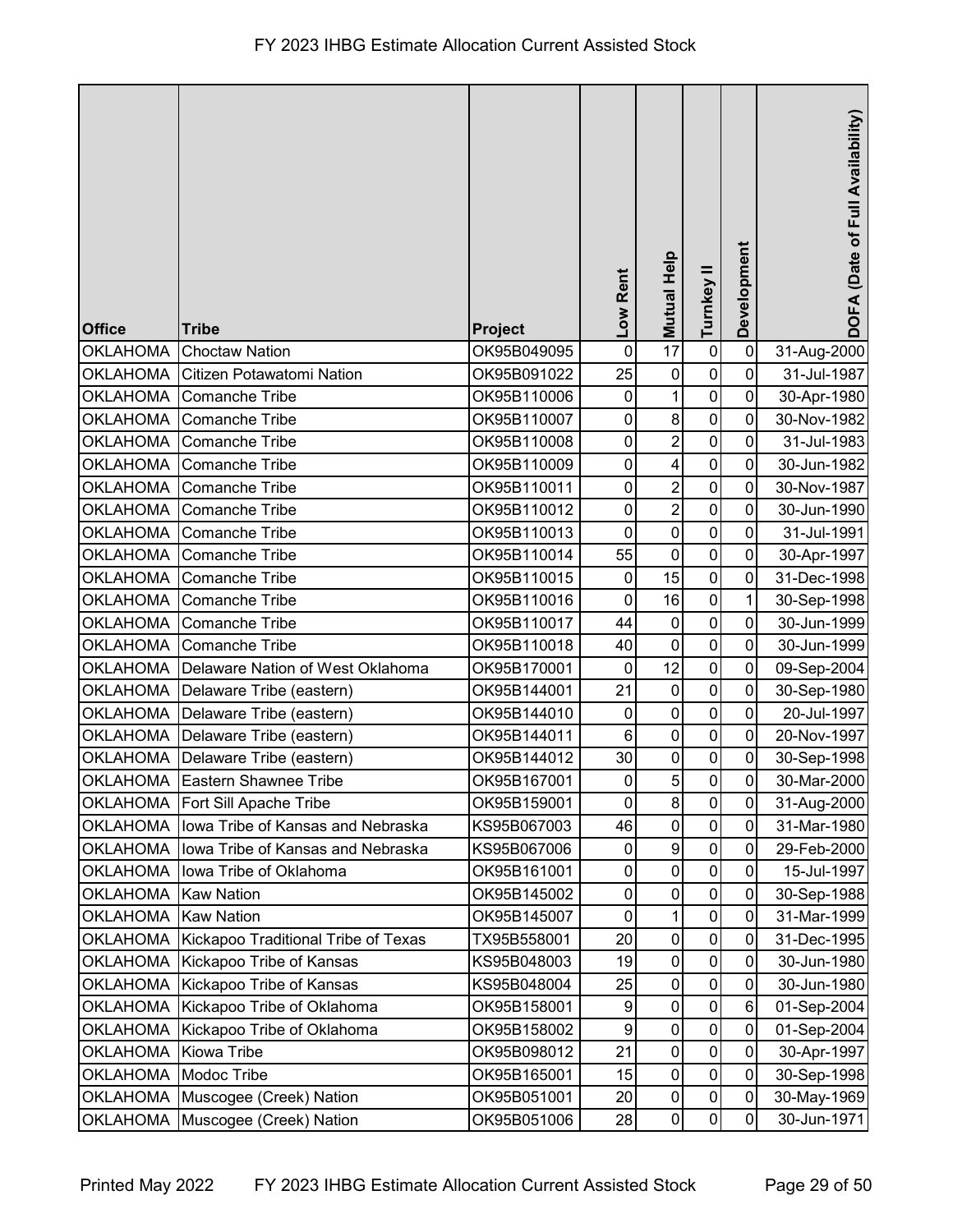| <b>Office</b>         | <b>Tribe</b>                     | <b>Project</b> | Low Rent    | <b>Mutual Help</b> | Turnkey II     | Development    | DOFA (Date of Full Availability) |
|-----------------------|----------------------------------|----------------|-------------|--------------------|----------------|----------------|----------------------------------|
|                       | OKLAHOMA Muscogee (Creek) Nation | OK95B051007    | 30          | $\pmb{0}$          | $\pmb{0}$      | $\pmb{0}$      | 30-Apr-1973                      |
|                       | OKLAHOMA Muscogee (Creek) Nation | OK95B051008    | 69          | $\pmb{0}$          | $\pmb{0}$      | $\mathbf 0$    | 30-Apr-1973                      |
|                       | OKLAHOMA Muscogee (Creek) Nation | OK95B051012    | 70          | $\pmb{0}$          | $\pmb{0}$      | $\mathbf 0$    | 31-Jul-1974                      |
| <b>OKLAHOMA</b>       | Muscogee (Creek) Nation          | OK95B051019    | 50          | $\pmb{0}$          | $\pmb{0}$      | 0              | 31-Jan-1980                      |
|                       | OKLAHOMA Muscogee (Creek) Nation | OK95B051023    | 50          | $\pmb{0}$          | $\pmb{0}$      | 0              | 30-Jun-1980                      |
| <b>OKLAHOMA</b>       | Muscogee (Creek) Nation          | OK95B051049    | $\mathbf 0$ | $\pmb{0}$          | $\pmb{0}$      | 0              | 31-Jan-1988                      |
|                       | OKLAHOMA Muscogee (Creek) Nation | OK95B051050    | $\pmb{0}$   | $\pmb{0}$          | $\pmb{0}$      | 0              | 31-Mar-1988                      |
| <b>OKLAHOMA</b>       | Muscogee (Creek) Nation          | OK95B051054    | $\pmb{0}$   | $\mathbf 1$        | $\pmb{0}$      | $\mathbf 0$    | 31-Jul-1989                      |
| <b>OKLAHOMA</b>       | Muscogee (Creek) Nation          | OK95B051055    | $\pmb{0}$   | $\mathbf 1$        | $\pmb{0}$      | 0              | 31-Jan-1989                      |
|                       | OKLAHOMA Muscogee (Creek) Nation | OK95B051058    | $\pmb{0}$   | $\pmb{0}$          | $\pmb{0}$      | 0              | 31-Mar-1991                      |
| <b>OKLAHOMA</b>       | Muscogee (Creek) Nation          | OK95B051059    | $\pmb{0}$   | $\mathbf{1}$       | $\pmb{0}$      | 0              | 30-Sep-1989                      |
|                       | OKLAHOMA Muscogee (Creek) Nation | OK95B051064    | $\pmb{0}$   | $\mathbf 0$        | $\mathbf 0$    | $\mathbf 0$    | 31-Jan-1991                      |
| OKLAHOMA              | Muscogee (Creek) Nation          | OK95B051065    | $\pmb{0}$   | $\pmb{0}$          | $\pmb{0}$      | 0              | 30-Jun-1994                      |
| <b>OKLAHOMA</b>       | Muscogee (Creek) Nation          | OK95B051066    | $\mathbf 0$ | 8                  | $\pmb{0}$      | 0              | 30-Jun-1995                      |
| <b>OKLAHOMA</b>       | Muscogee (Creek) Nation          | OK95B051068    | $\pmb{0}$   | $\pmb{0}$          | $\pmb{0}$      | 0              | 30-Sep-1997                      |
| <b>OKLAHOMA</b>       | Muscogee (Creek) Nation          | OK95B051070    | $\mathbf 0$ | $\boldsymbol{9}$   | $\pmb{0}$      | 0              | 30-Sep-1999                      |
| <b>OKLAHOMA</b>       | Otoe-Missouria Tribe             | OK95B114002    | 48          | $\pmb{0}$          | $\pmb{0}$      | 0              | 30-Apr-1981                      |
| <b>OKLAHOMA</b>       | <b>Pawnee Nation</b>             | OK56B094004    | 25          | $\pmb{0}$          | $\pmb{0}$      | 0              | 30-Jun-1982                      |
| OKLAHOMA Peoria Tribe |                                  | OK56B143004    | $\pmb{0}$   | $\mathbf{3}$       | $\pmb{0}$      | $\mathbf 0$    | 31-Mar-1984                      |
| OKLAHOMA Peoria Tribe |                                  | OK95B143001    | 123         | $\pmb{0}$          | $\overline{0}$ | $\overline{0}$ | 29-Feb-1980                      |
| <b>OKLAHOMA</b>       | Peoria Tribe                     | OK95B143002    | $\mathbf 0$ | $\overline{7}$     | $\mathbf 0$    | 0              | 28-Feb-1981                      |
| <b>OKLAHOMA</b>       | Peoria Tribe                     | OK95B143005    | 0           | $\mathbf{3}$       | $\pmb{0}$      | $\mathbf 0$    | 30-Apr-1986                      |
| <b>OKLAHOMA</b>       | Peoria Tribe                     | OK95B143006    | 0           | 1                  | 0              | 0              | 30-Jun-1987                      |
| <b>OKLAHOMA</b>       | Peoria Tribe                     | OK95B143007    | $\pmb{0}$   | 1                  | $\mathbf 0$    | 0              | 30-Sep-1987                      |
| <b>OKLAHOMA</b>       | Peoria Tribe                     | OK95B143008    | 0           | $\overline{2}$     | 0              | $\mathbf 0$    | 31-Mar-1989                      |
| <b>OKLAHOMA</b>       | Peoria Tribe                     | OK95B143009    | 0           | $\overline{2}$     | $\pmb{0}$      | $\mathbf 0$    | 30-Apr-1990                      |
| <b>OKLAHOMA</b>       | Peoria Tribe                     | OK95B143010    | $\mathbf 0$ | $\overline{2}$     | $\pmb{0}$      | $\mathbf 0$    | 29-Feb-1992                      |
| <b>OKLAHOMA</b>       | Peoria Tribe                     | OK95B143011    | 0           | $\overline{2}$     | $\mathbf 0$    | $\mathbf 0$    | 30-Apr-1990                      |
| <b>OKLAHOMA</b>       | Peoria Tribe                     | OK95B143012    | 0           | $\boldsymbol{2}$   | $\pmb{0}$      | 0              | 31-Jul-1993                      |
| <b>OKLAHOMA</b>       | Peoria Tribe                     | OK95B143014    | 0           | $\mathbf{3}$       | $\mathbf 0$    | 0              | 30-Jun-1995                      |
| <b>OKLAHOMA</b>       | Peoria Tribe                     | OK95B143015    | 0           | $\,6$              | $\pmb{0}$      | $\mathbf 0$    | 28-Feb-1996                      |
| <b>OKLAHOMA</b>       | Peoria Tribe                     | OK95B143016    | 0           | $\bf 8$            | $\pmb{0}$      | $\mathbf 0$    | 30-Sep-1998                      |
| <b>OKLAHOMA</b>       | Peoria Tribe                     | OK95B143016    | $\mathbf 0$ | $\mathbf{1}$       | $\pmb{0}$      | $\mathbf 0$    | 28-Feb-1999                      |
| <b>OKLAHOMA</b>       | Ponca Tribe                      | OK95B054002    | 10          | $\pmb{0}$          | $\pmb{0}$      | $\mathbf 0$    | 30-Sep-1971                      |
| <b>OKLAHOMA</b>       | Ponca Tribe                      | OK95B054005    | 25          | $\pmb{0}$          | $\pmb{0}$      | $\mathbf 0$    | 31-Jul-1974                      |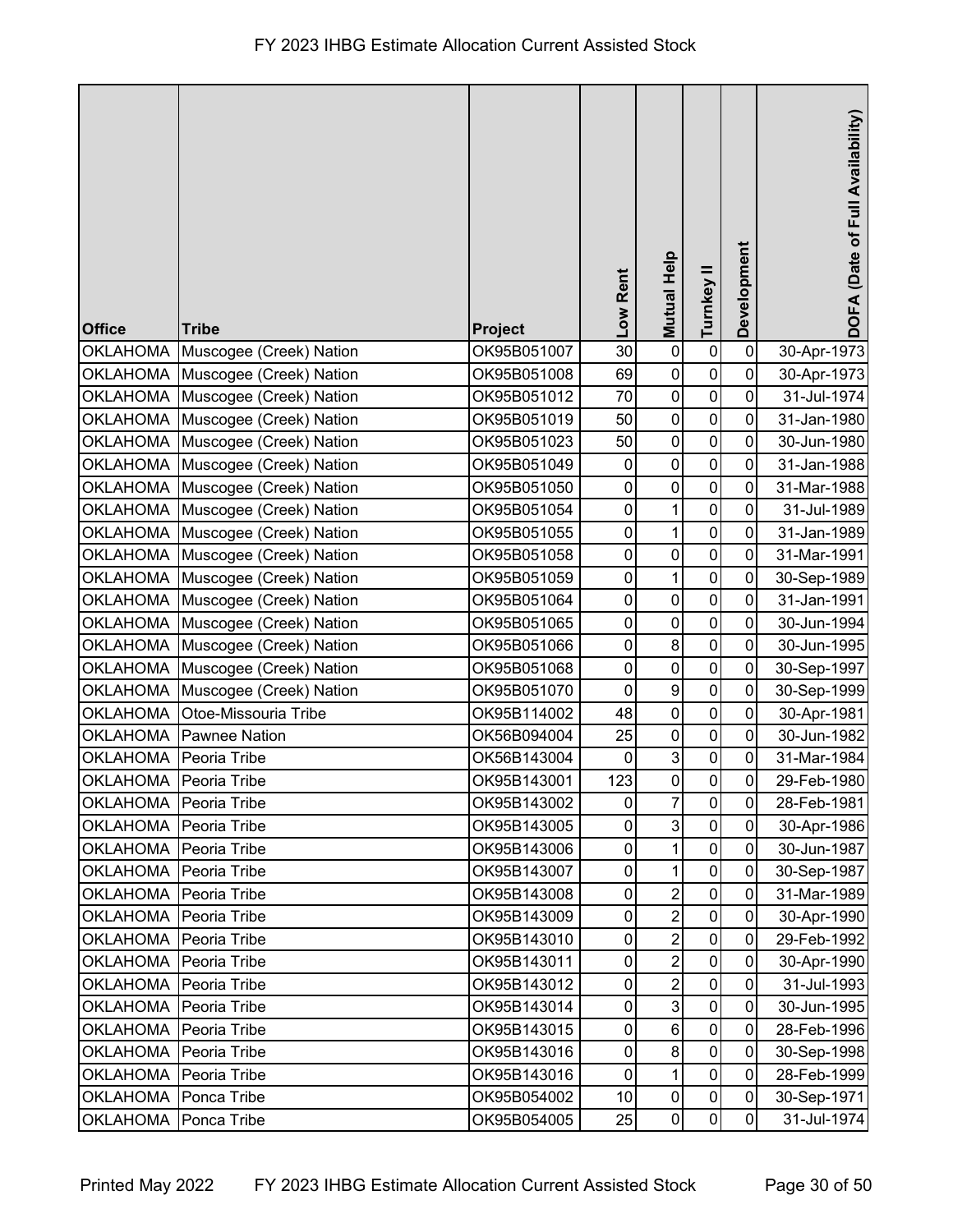| <b>Office</b>         | <b>Tribe</b>                   | Project     | Low Rent    | Mutual Help      | Turnkey II     | Development    | DOFA (Date of Full Availability) |
|-----------------------|--------------------------------|-------------|-------------|------------------|----------------|----------------|----------------------------------|
| <b>OKLAHOMA</b>       | Prairie Band Potawatomi Nation | KS95B084003 | 17          | $\mathbf 0$      | $\pmb{0}$      | $\mathbf 0$    | 31-Aug-1984                      |
| <b>OKLAHOMA</b>       | Sac and Fox Nation of Missouri | KS16B151001 | 18          | $\pmb{0}$        | $\pmb{0}$      | $\mathbf 0$    | 30-Jun-1986                      |
| <b>OKLAHOMA</b>       | Sac and Fox Nation of Missouri | KS95B151003 | $\mathbf 0$ | 5                | $\pmb{0}$      | $\overline{0}$ | 31-Jul-1999                      |
| <b>OKLAHOMA</b>       | Sac and Fox Nation of Missouri | KS95B151004 | 5           | $\pmb{0}$        | $\mathbf 0$    | 0              | 31-Jan-2007                      |
| <b>OKLAHOMA</b>       | Sac and Fox Nation, Oklahoma   | OK95B090002 | 20          | $\mathbf 0$      | $\mathbf 0$    | $\mathbf 0$    | 31-Jul-1975                      |
| <b>OKLAHOMA</b>       | Sac and Fox Nation, Oklahoma   | OK95B090011 | 21          | $\mathbf 0$      | $\pmb{0}$      | 0              | 31-Jul-1979                      |
| <b>OKLAHOMA</b>       | Sac and Fox Nation, Oklahoma   | OK95B090014 | $\mathbf 0$ | 1                | $\pmb{0}$      | 0              | 31-Aug-1986                      |
| <b>OKLAHOMA</b>       | Sac and Fox Nation, Oklahoma   | OK95B090015 | $\mathbf 0$ | 3                | $\pmb{0}$      | $\mathbf 0$    | 30-Sep-1988                      |
| <b>OKLAHOMA</b>       | Sac and Fox Nation, Oklahoma   | OK95B090017 | $\pmb{0}$   | $\overline{2}$   | $\pmb{0}$      | $\mathbf 0$    | 31-Jul-1990                      |
| <b>OKLAHOMA</b>       | Sac and Fox Nation, Oklahoma   | OK95B090018 | 0           | $\overline{c}$   | $\mathbf 0$    | $\mathbf 0$    | 29-Feb-1992                      |
| <b>OKLAHOMA</b>       | Sac and Fox Nation, Oklahoma   | OK95B090019 | $\mathbf 0$ | $\mathbf 1$      | $\overline{0}$ | $\mathbf 0$    | 31-Dec-1991                      |
| <b>OKLAHOMA</b>       | Sac and Fox Nation, Oklahoma   | OK95B090021 | $\mathbf 0$ | $\mathbf{1}$     | $\pmb{0}$      | 0              | 31-Jan-1995                      |
| <b>OKLAHOMA</b>       | Sac and Fox Nation, Oklahoma   | OK95B090022 | 22          | $\mathbf 0$      | $\pmb{0}$      | 0              | 31-Dec-1997                      |
| <b>OKLAHOMA</b>       | Seminole Nation                | OK95B093005 | 24          | $\pmb{0}$        | $\pmb{0}$      | $\mathbf 0$    | 31-May-1981                      |
| <b>OKLAHOMA</b>       | Seminole Nation                | OK95B093011 | 8           | $\boldsymbol{0}$ | $\pmb{0}$      | $\mathbf 0$    | 31-Oct-1997                      |
| <b>OKLAHOMA</b>       | <b>Seminole Nation</b>         | OK95B093013 | 0           | $\overline{2}$   | $\pmb{0}$      | $\mathbf 0$    | 30-Dec-1998                      |
| <b>OKLAHOMA</b>       | <b>Tonkawa Tribe</b>           | OK95B141001 | 50          | $\boldsymbol{0}$ | 0              | $\mathbf 0$    | 31-Mar-1980                      |
| <b>OKLAHOMA</b>       | Tonkawa Tribe                  | OK95B141004 | $\pmb{0}$   | 12               | $\pmb{0}$      | 0              | 30-Jul-2002                      |
| <b>OKLAHOMA</b>       | Wichita Tribe                  | OK95B157001 | $\mathbf 0$ | $\mathbf 0$      | $\mathbf 0$    | 0              | 30-Jun-1997                      |
| <b>OKLAHOMA</b>       | Wichita Tribe                  | OK95B157002 | $\mathbf 0$ | 13               | $\pmb{0}$      | $\mathbf 0$    | 30-Jul-1998                      |
| <b>OKLAHOMA</b>       | Wichita Tribe                  | OK95B157003 | 40          | $\pmb{0}$        | $\mathbf 0$    | $\mathbf 0$    | 31-Mar-1998                      |
| <b>OKLAHOMA</b>       | <b>Wyandotte Tribe</b>         | OK95B162001 | $\mathbf 0$ | 14               | $\mathbf 0$    | $\mathbf 0$    | 31-Jul-2000                      |
| <b>OKLAHOMA TOTAL</b> |                                |             | 3,087       | 646              | $\mathbf 0$    | 16             |                                  |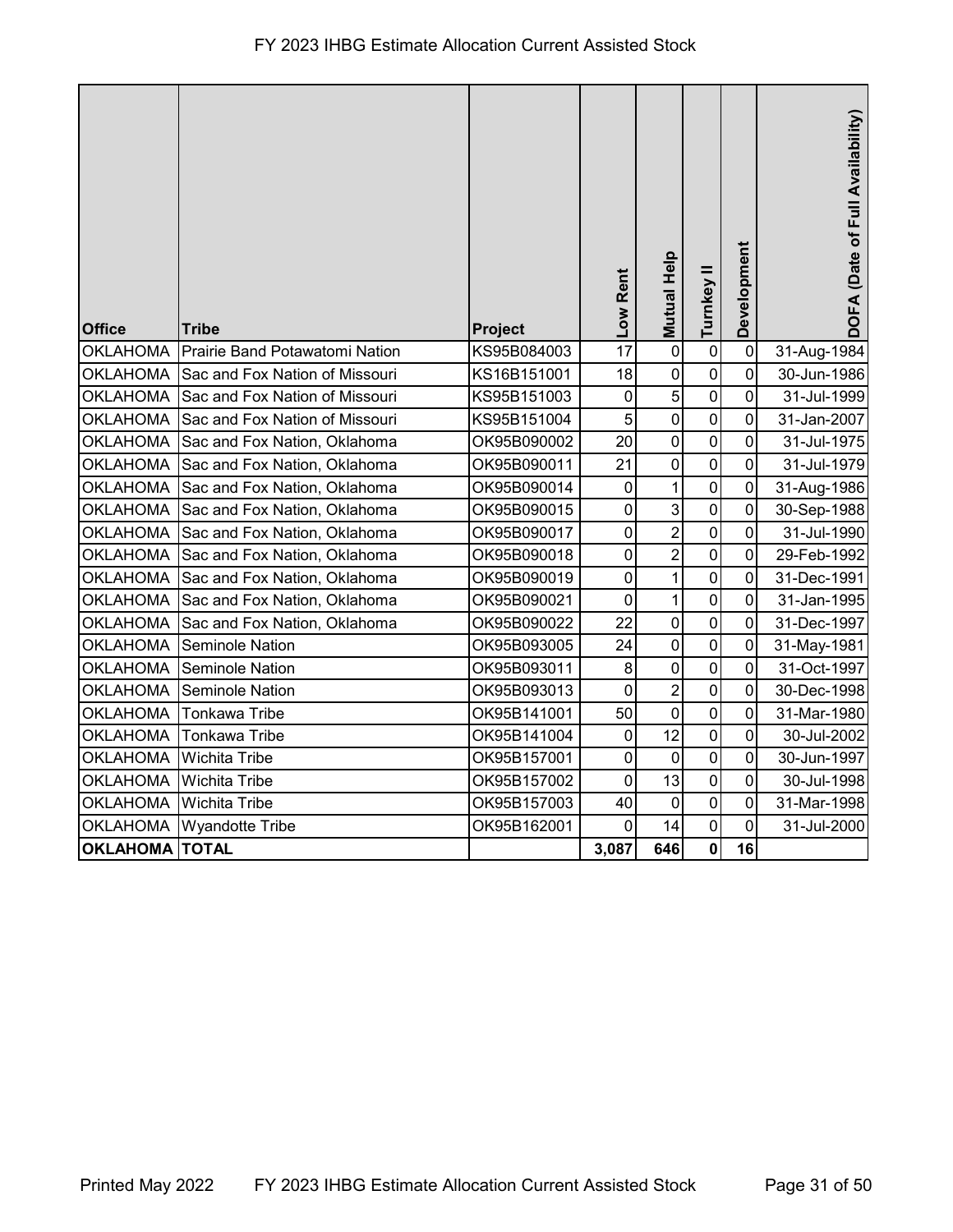| <b>Office</b>  | <b>Tribe</b>                           | Project     | Low Rent        | Mutual Help             | Turnkey II          | Development    | DOFA (Date of Full Availability) |
|----------------|----------------------------------------|-------------|-----------------|-------------------------|---------------------|----------------|----------------------------------|
| <b>PHOENIX</b> | Acoma Pueblo                           | NM99B079007 | $\pmb{0}$       | 19                      | $\pmb{0}$           | $\mathbf 0$    | 31-Oct-1999                      |
| <b>PHOENIX</b> | Acoma Pueblo                           | NM99B079008 | 14              | $\pmb{0}$               | $\mathbf 0$         | $\mathbf 0$    | 30-Apr-2002                      |
| <b>PHOENIX</b> | Acoma Pueblo                           | NM99B079009 |                 | $\mathbf 0$             | $\pmb{0}$           | $\mathbf 0$    | 30-Nov-2002                      |
| <b>PHOENIX</b> | Acoma Pueblo                           | NM99B079010 | 0               | $\mathbf{3}$            | $\pmb{0}$           | 0              | 30-Apr-2002                      |
| <b>PHOENIX</b> | Acoma Pueblo                           | NM99B079011 | $\mathbf 0$     | $\overline{\mathbf{4}}$ | $\pmb{0}$           | $\mathbf 0$    | 30-Apr-2002                      |
| <b>PHOENIX</b> | Acoma Pueblo                           | NM99B079012 | 0               | 20                      | $\pmb{0}$           | $\mathbf 0$    | 30-Apr-2002                      |
| <b>PHOENIX</b> | Acoma Pueblo                           | NM99B079013 | 20              | $\mathbf 0$             | $\pmb{0}$           | $\mathbf 0$    | 30-Apr-2002                      |
| <b>PHOENIX</b> | Ak-Chin                                | AZ99B042001 | 19              | $\pmb{0}$               | $\pmb{0}$           | $\mathbf 0$    | 29-Feb-1992                      |
| <b>PHOENIX</b> | Ak-Chin                                | AZ99B042002 | 12              | $\mathbf 0$             | $\pmb{0}$           | 0              | 30-Jun-1992                      |
| <b>PHOENIX</b> | Berry Creek Rancheria                  | CA99B130017 | 9               | $\mathbf 0$             | $\pmb{0}$           | $\mathbf 0$    | 31-Oct-1992                      |
| <b>PHOENIX</b> | Berry Creek Rancheria                  | CA99B130018 |                 | $\pmb{0}$               | $\mathbf 0$         | $\mathbf 0$    | 31-Oct-1992                      |
| <b>PHOENIX</b> | Berry Creek Rancheria                  | CA99B130023 | 4               | $\mathbf 0$             | $\mathbf 0$         | 0              | 31-Dec-1995                      |
| <b>PHOENIX</b> | <b>Big Pine Paiute Tribe</b>           | CA99B098004 | 4               | $\pmb{0}$               | $\pmb{0}$           | $\mathbf 0$    | 31-Mar-1982                      |
| <b>PHOENIX</b> | <b>Big Pine Paiute Tribe</b>           | CA99B098005 | 4               | $\mathbf 0$             | $\pmb{0}$           | 0              | 31-Mar-1979                      |
| <b>PHOENIX</b> | <b>Big Pine Paiute Tribe</b>           | CA99B098008 | $\overline{2}$  | $\pmb{0}$               | $\pmb{0}$           | $\mathbf 0$    | 29-Feb-1984                      |
| <b>PHOENIX</b> | <b>Big Pine Paiute Tribe</b>           | CA99B098010 | $\overline{2}$  | $\mathbf 0$             | $\mathsf 0$         | 0              | 30-Nov-1987                      |
| <b>PHOENIX</b> | <b>Big Pine Paiute Tribe</b>           | CA99B098014 | $\pmb{0}$       | 12                      | $\pmb{0}$           | 0              | 31-May-2001                      |
| <b>PHOENIX</b> | <b>Bishop Paiute Tribe</b>             | CA99B098004 | 8               | $\pmb{0}$               | $\mathbf 0$         | $\mathbf 0$    | 31-Mar-1982                      |
| <b>PHOENIX</b> | <b>Bishop Paiute Tribe</b>             | CA99B098005 | 6               | $\mathbf 0$             | $\pmb{0}$           | $\mathbf 0$    | 31-Mar-1979                      |
| PHOENIX        | <b>Bishop Paiute Tribe</b>             | CA99B098008 | $\mathbf{3}$    | $\pmb{0}$               | $\overline{0}$      | $\overline{0}$ | 29-Feb-1984                      |
| <b>PHOENIX</b> | <b>Bishop Paiute Tribe</b>             | CA99B098009 | $\pmb{0}$       | $\mathbf{1}$            | $\mathsf{O}\xspace$ | 0              | 30-Nov-1987                      |
| <b>PHOENIX</b> | <b>Bishop Paiute Tribe</b>             | CA99B098010 | 3               | $\pmb{0}$               | $\pmb{0}$           | $\mathbf 0$    | 30-Nov-1987                      |
| <b>PHOENIX</b> | <b>Bishop Paiute Tribe</b>             | CA99B098011 | 4               | $\pmb{0}$               | 0                   | 0              | 30-Sep-1991                      |
| <b>PHOENIX</b> | <b>Bishop Paiute Tribe</b>             | CA99B098013 | 0               | 1                       | $\mathbf 0$         | $\mathbf 0$    | 30-Apr-1993                      |
| <b>PHOENIX</b> | <b>Bishop Paiute Tribe</b>             | CA99B605001 | 0               | 3                       | 0                   | $\mathbf 0$    | 30-Sep-2002                      |
| <b>PHOENIX</b> | <b>Bishop Paiute Tribe</b>             | CA99B605001 | $\pmb{0}$       | $\,6$                   | $\pmb{0}$           | $\mathbf 0$    | 30-Apr-2005                      |
| <b>PHOENIX</b> | <b>Bridgeport Paiute Indian Colony</b> | CA99B098006 | 20              | $\pmb{0}$               | $\pmb{0}$           | $\mathbf 0$    | 31-Oct-1980                      |
| <b>PHOENIX</b> | Cahto Tribe (Laytonville)              | CA99B130001 | 33              | $\pmb{0}$               | $\mathbf 0$         | 0              | 31-Jul-1985                      |
| <b>PHOENIX</b> | Campo Band                             | CA99B150001 | 15              | $\pmb{0}$               | $\pmb{0}$           | $\mathbf 0$    | 30-Sep-1991                      |
| <b>PHOENIX</b> | Chemehuevi                             | CA99B133001 | 25              | $\pmb{0}$               | $\mathbf 0$         | 0              | 30-Nov-1988                      |
| <b>PHOENIX</b> | Chemehuevi                             | CA99B133003 | 10              | $\mathbf 0$             | $\pmb{0}$           | $\mathbf 0$    | 30-Sep-1980                      |
| <b>PHOENIX</b> | Chemehuevi                             | CA99B133005 | 10              | $\mathbf 0$             | $\pmb{0}$           | $\mathbf 0$    | 31-Oct-1988                      |
| <b>PHOENIX</b> | Chemehuevi                             | CA99B133008 | 10              | $\mathbf 0$             | $\pmb{0}$           | 10             | 31-May-2002                      |
| <b>PHOENIX</b> | Cochiti Pueblo                         | NM99B084004 | $\pmb{0}$       | 14                      | $\pmb{0}$           | $\mathbf 0$    | 31-May-1998                      |
| <b>PHOENIX</b> | Cochiti Pueblo                         | NM99B084005 | 10 <sup>1</sup> | $\pmb{0}$               | 0                   | 0              | 31-May-1998                      |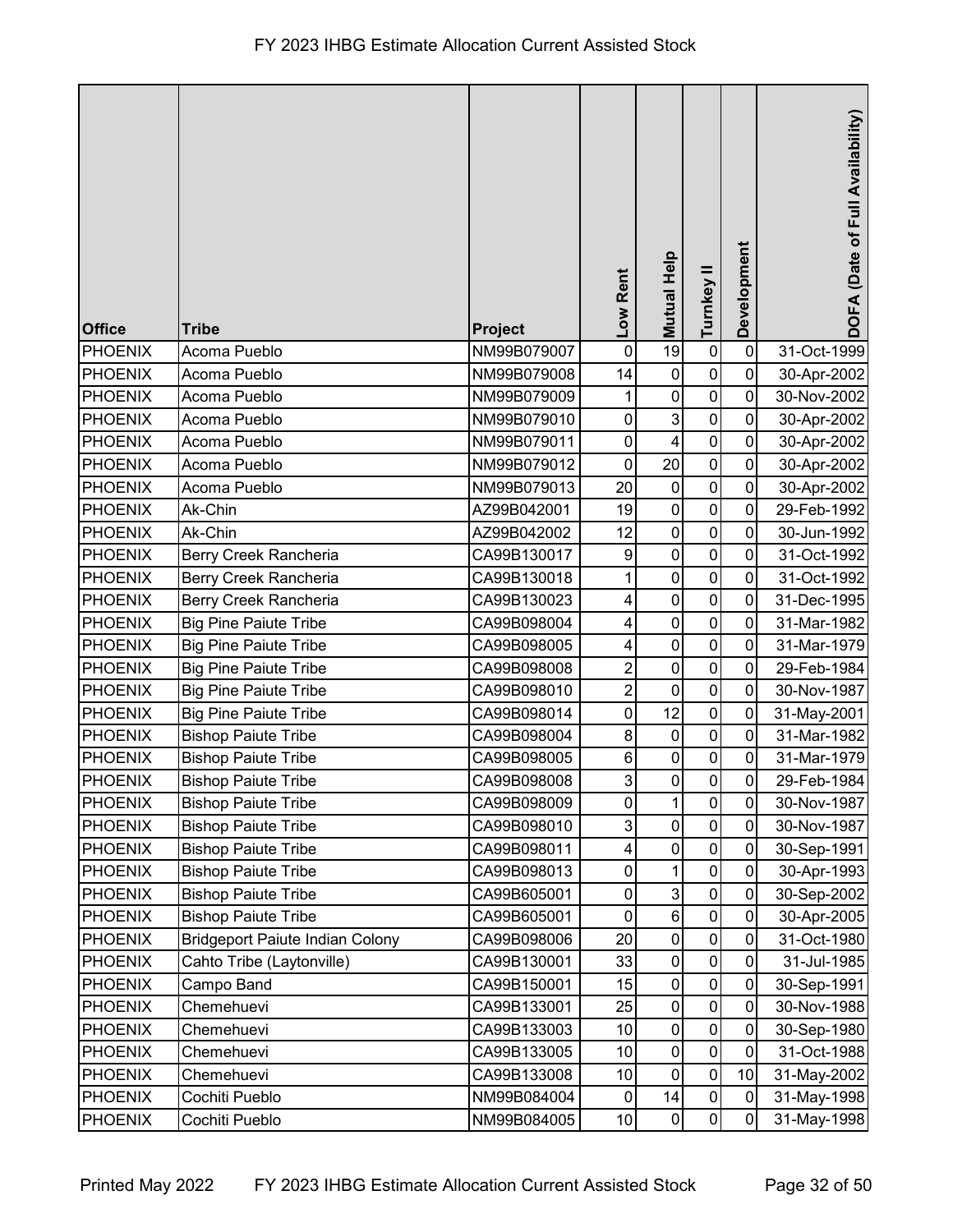| <b>Office</b>  | <b>Tribe</b>                        | Project     | Low Rent     | Mutual Help    | Turnkey II  | Development    | DOFA (Date of Full Availability) |
|----------------|-------------------------------------|-------------|--------------|----------------|-------------|----------------|----------------------------------|
| <b>PHOENIX</b> | Cochiti Pueblo                      | NM99B084006 | $\pmb{0}$    | $\mathbf{3}$   | $\pmb{0}$   | $\mathbf 0$    | 31-May-1998                      |
| <b>PHOENIX</b> | Cochiti Pueblo                      | NM99B084007 |              | $\mathbf 0$    | $\mathbf 0$ | 0              | 31-May-1998                      |
| <b>PHOENIX</b> | Cocopah Tribe                       | AZ99B020003 | 32           | $\mathbf 0$    | $\mathbf 0$ | $\mathbf 0$    | 31-Oct-1980                      |
| <b>PHOENIX</b> | Cocopah Tribe                       | AZ99B020004 | 15           | $\pmb{0}$      | $\mathbf 0$ | 0              | 31-Jul-1992                      |
| <b>PHOENIX</b> | Cocopah Tribe                       | AZ99B020005 | 28           | $\mathbf 0$    | $\mathbf 0$ | $\overline{0}$ | 31-Oct-1998                      |
| <b>PHOENIX</b> | Cold Springs Rancheria              | CA99B129004 | 11           | $\mathbf 0$    | $\pmb{0}$   | $\mathbf 0$    | 30-Sep-1982                      |
| <b>PHOENIX</b> | Cold Springs Rancheria              | CA99B129009 | 8            | $\mathbf 0$    | $\mathbf 0$ | 0              | 31-Dec-1987                      |
| <b>PHOENIX</b> | Cold Springs Rancheria              | CA99B129011 | 10           | $\pmb{0}$      | $\pmb{0}$   | 0              | 31-Dec-1987                      |
| <b>PHOENIX</b> | Cold Springs Rancheria              | CA99B129019 |              | $\mathbf 0$    | $\pmb{0}$   | 0              | 30-Sep-1982                      |
| <b>PHOENIX</b> | Cold Springs Rancheria              | CA99B129021 | $\pmb{0}$    | 12             | $\pmb{0}$   | $\mathbf 0$    | 30-Nov-2001                      |
| <b>PHOENIX</b> | Cold Springs Rancheria              | CA99B129022 | 2            | $\pmb{0}$      | $\mathbf 0$ | 18             | 22-Apr-2005                      |
| <b>PHOENIX</b> | Colorado River Indian Tribes        | AZ99B018005 | 50           | $\mathbf 0$    | $\pmb{0}$   | $\mathbf 0$    | 31-Aug-1972                      |
| <b>PHOENIX</b> | Colorado River Indian Tribes        | AZ99B018006 | 99           | $\pmb{0}$      | $\pmb{0}$   | $\pmb{0}$      | 30-Nov-1973                      |
| <b>PHOENIX</b> | Colorado River Indian Tribes        | AZ99B018007 | 25           | $\pmb{0}$      | $\pmb{0}$   | 0              | 31-Oct-1975                      |
| <b>PHOENIX</b> | Colorado River Indian Tribes        | AZ99B018009 | $\pmb{0}$    | $\overline{c}$ | $\pmb{0}$   | $\mathbf 0$    | 30-Jun-1980                      |
| <b>PHOENIX</b> | Colorado River Indian Tribes        | AZ99B018010 | 50           | $\pmb{0}$      | $\mathbf 0$ | 0              | 31-Oct-1982                      |
| <b>PHOENIX</b> | Colorado River Indian Tribes        | AZ99B018011 | $\pmb{0}$    | $\mathbf{3}$   | $\pmb{0}$   | 0              | 28-Feb-1982                      |
| <b>PHOENIX</b> | Colorado River Indian Tribes        | AZ99B018013 | 0            | 10             | $\mathsf 0$ | 0              | 31-Dec-1986                      |
| <b>PHOENIX</b> | Colorado River Indian Tribes        | AZ99B018014 | $\pmb{0}$    | 5              | $\pmb{0}$   | $\pmb{0}$      | 31-Mar-1990                      |
| PHOENIX        | Colorado River Indian Tribes        | AZ99B018015 | $\mathbf{0}$ | 6              | $\mathbf 0$ | $\pmb{0}$      | 31-Jan-1992                      |
| <b>PHOENIX</b> | <b>Colorado River Indian Tribes</b> | AZ99B018016 | $\mathbf 0$  | $\mathbf{1}$   | $\mathbf 0$ | 0              | 30-Apr-1993                      |
| <b>PHOENIX</b> | Coyote Valley Band                  | CA99B097007 | 15           | $\pmb{0}$      | $\pmb{0}$   | 0              | 28-Feb-1987                      |
| <b>PHOENIX</b> | Coyote Valley Band                  | CA99B097009 | 15           | $\pmb{0}$      | 0           | 0              | 28-Feb-1987                      |
| <b>PHOENIX</b> | Duck Valley Shoshone-Paiute         | NV99B006008 | 20           | $\mathbf 0$    | $\pmb{0}$   | 0              | 30-Sep-1982                      |
| <b>PHOENIX</b> | Duck Valley Shoshone-Paiute         | NV99B006011 | 19           | $\mathbf 0$    | $\pmb{0}$   | 0              | 01-Jul-1986                      |
| <b>PHOENIX</b> | Duck Valley Shoshone-Paiute         | NV99B006013 | 25           | $\pmb{0}$      | $\pmb{0}$   | $\mathbf 0$    | 18-Mar-1996                      |
| <b>PHOENIX</b> | <b>Duck Valley Shoshone-Paiute</b>  | NV99B006014 | 0            | $\pmb{0}$      | $\pmb{0}$   | $\mathbf 0$    | 09-Jun-1997                      |
| <b>PHOENIX</b> | Duck Valley Shoshone-Paiute         | NV99B006015 | 12           | $\pmb{0}$      | 0           | 0              | 02-Dec-1998                      |
| <b>PHOENIX</b> | Duckwater Shoshone                  | NV99B015010 | 8            | $\pmb{0}$      | $\mathbf 0$ | 0              | 31-Dec-1985                      |
| <b>PHOENIX</b> | Duckwater Shoshone                  | NV99B015015 | 9            | $\mathbf 0$    | $\mathbf 0$ | 0              | 31-Dec-1986                      |
| <b>PHOENIX</b> | Ely Shoshone                        | NV99B015008 | 10           | $\mathbf 0$    | $\pmb{0}$   | $\mathbf 0$    | 31-Oct-1985                      |
| <b>PHOENIX</b> | <b>Ely Shoshone</b>                 | NV99B015014 | 18           | $\pmb{0}$      | $\pmb{0}$   | $\mathbf 0$    | 31-Oct-1985                      |
| <b>PHOENIX</b> | <b>Ely Shoshone</b>                 | NV99B015016 | 1            | $\pmb{0}$      | $\pmb{0}$   | 0              | 30-Sep-2000                      |
| <b>PHOENIX</b> | Enterprise Rancheria                | CA99B160001 | $\pmb{0}$    | 16             | $\pmb{0}$   | $\pmb{0}$      | 09-Oct-2009                      |
| <b>PHOENIX</b> | <b>Fallon Paiute-Shoshone</b>       | NV99B011006 | 20           | $\pmb{0}$      | $\pmb{0}$   | $\mathbf 0$    | 30-Apr-1989                      |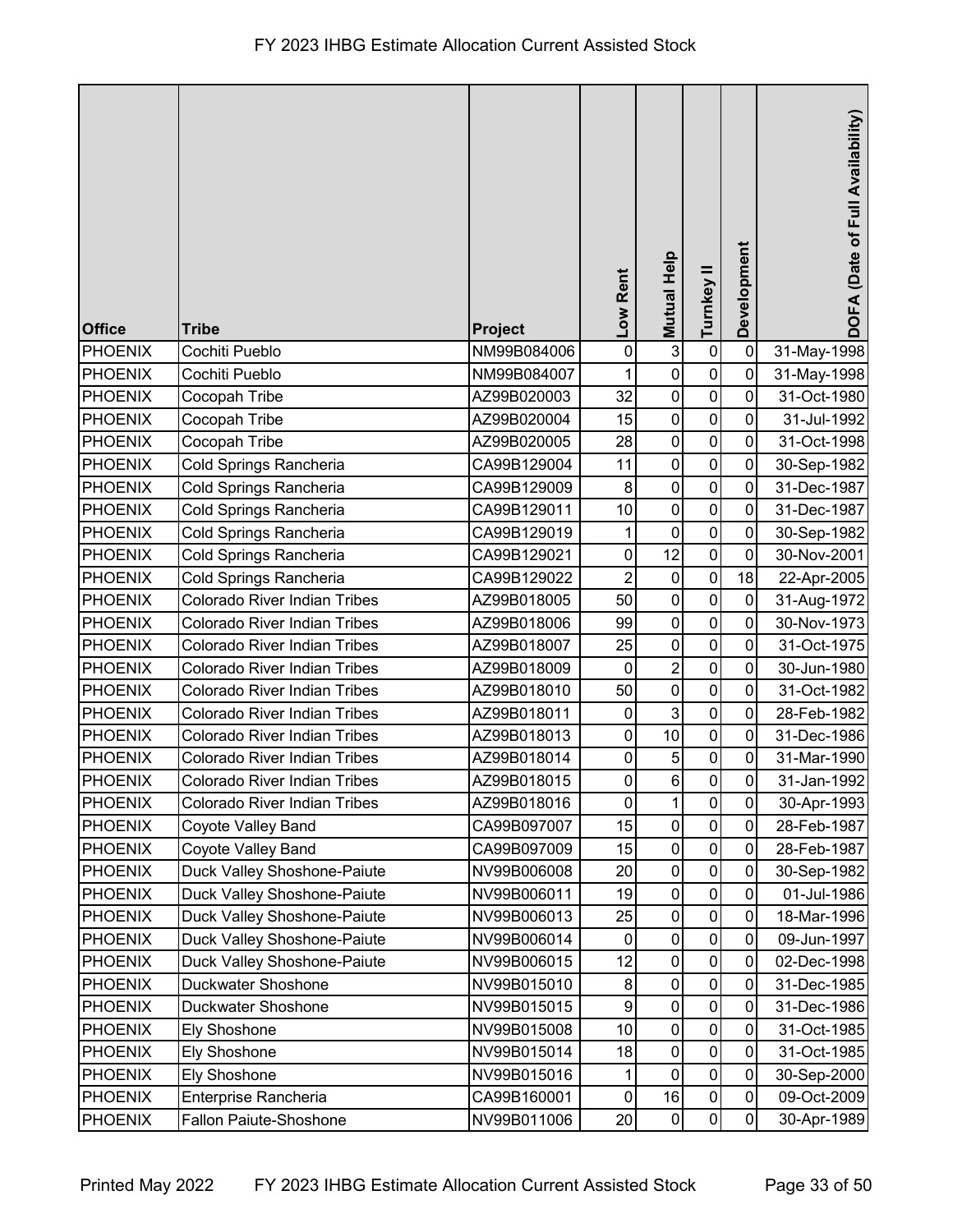| <b>Office</b>  | <b>Tribe</b>                  | Project     | Low Rent                  | Mutual Help      | Turnkey II     | Development | DOFA (Date of Full Availability) |
|----------------|-------------------------------|-------------|---------------------------|------------------|----------------|-------------|----------------------------------|
| <b>PHOENIX</b> | <b>Fallon Paiute-Shoshone</b> | NV99B011009 | 15                        | $\mathbf 0$      | $\pmb{0}$      | $\mathbf 0$ | 31-May-1992                      |
| <b>PHOENIX</b> | <b>Fallon Paiute-Shoshone</b> | NV99B011010 | $\mathbf 0$               | $\pmb{0}$        | $\pmb{0}$      | $\mathbf 0$ | 31-May-1992                      |
| <b>PHOENIX</b> | <b>Fallon Paiute-Shoshone</b> | NV99B011011 | 20                        | $\pmb{0}$        | $\pmb{0}$      | 0           | 31-Jan-1995                      |
| <b>PHOENIX</b> | Fort Bidwell                  | CA99B083001 | 2                         | $\pmb{0}$        | $\mathbf 0$    | 0           | 31-Oct-1975                      |
| <b>PHOENIX</b> | <b>Fort Bidwell</b>           | CA99B083005 | $6\phantom{1}6$           | $\mathbf 0$      | $\mathbf 0$    | 0           | 31-Oct-1982                      |
| <b>PHOENIX</b> | <b>Fort Bidwell</b>           | CA99B603004 | 10                        | $\pmb{0}$        | $\pmb{0}$      | $\mathbf 0$ | 28-Oct-1999                      |
| <b>PHOENIX</b> | Fort Mojave Tribe             | CA99B100003 | 10                        | $\pmb{0}$        | $\pmb{0}$      | $\mathbf 0$ | 30-Apr-1982                      |
| <b>PHOENIX</b> | Fort Mojave Tribe             | CA99B100004 | 49                        | $\pmb{0}$        | $\pmb{0}$      | $\mathbf 0$ | 31-May-1987                      |
| <b>PHOENIX</b> | Fort Mojave Tribe             | CA99B100006 | $\overline{2}$            | $\mathbf 0$      | $\pmb{0}$      | 0           | 30-Jun-1985                      |
| <b>PHOENIX</b> | Fort Mojave Tribe             | CA99B100007 | 19                        | $\pmb{0}$        | $\pmb{0}$      | 0           | 31-Jul-1987                      |
| <b>PHOENIX</b> | Fort Mojave Tribe             | CA99B100008 | 25                        | $\pmb{0}$        | $\pmb{0}$      | 0           | 30-Apr-1987                      |
| <b>PHOENIX</b> | Fort Mojave Tribe             | CA99B100009 | $\overline{4}$            | $\pmb{0}$        | $\mathbf 0$    | 0           | 31-Aug-1978                      |
| <b>PHOENIX</b> | Gila River                    | AZ99B015005 | 10                        | $\pmb{0}$        | $\pmb{0}$      | $\pmb{0}$   | 30-Jun-1973                      |
| PHOENIX        | Gila River                    | AZ99B015006 | 80                        | $\pmb{0}$        | $\pmb{0}$      | $\mathbf 0$ | 28-Feb-1974                      |
| <b>PHOENIX</b> | Gila River                    | AZ99B015007 | 10                        | $\pmb{0}$        | $\pmb{0}$      | $\mathbf 0$ | 02-Oct-1973                      |
| PHOENIX        | Gila River                    | AZ99B015010 | 20                        | $\pmb{0}$        | $\pmb{0}$      | 0           | 31-Jul-1980                      |
| <b>PHOENIX</b> | <b>Gila River</b>             | AZ99B015011 | 30                        | $\boldsymbol{0}$ | $\pmb{0}$      | $\mathbf 0$ | 30-Sep-1978                      |
| <b>PHOENIX</b> | Gila River                    | AZ99B015013 | 20                        | $\mathbf 0$      | $\pmb{0}$      | $\mathbf 0$ | 31-Jan-1981                      |
| <b>PHOENIX</b> | <b>Gila River</b>             | AZ99B015014 | 30                        | $\pmb{0}$        | $\pmb{0}$      | $\pmb{0}$   | 31-Jul-1979                      |
| PHOENIX        | Gila River                    | AZ99B015015 | 50                        | $\pmb{0}$        | $\overline{0}$ | $\pmb{0}$   | 30-Jun-1980                      |
| PHOENIX        | Gila River                    | AZ99B015016 | 30                        | $\mathbf 0$      | $\overline{0}$ | 0           | 31-Aug-1980                      |
| PHOENIX        | Gila River                    | AZ99B015017 | 20                        | $\pmb{0}$        | $\mathbf 0$    | $\mathbf 0$ | 31-Jan-1980                      |
| PHOENIX        | Gila River                    | AZ99B015019 | 20                        | 0                | 0              | 0           | 31-Aug-1982                      |
| <b>PHOENIX</b> | Gila River                    | AZ99B015020 | 71                        | $\mathbf 0$      | $\mathbf 0$    | $\mathbf 0$ | 31-Oct-1986                      |
| <b>PHOENIX</b> | Gila River                    | AZ99B015021 | 35                        | $\pmb{0}$        | $\pmb{0}$      | $\mathbf 0$ | 30-Apr-1987                      |
| <b>PHOENIX</b> | <b>Gila River</b>             | AZ99B015023 | $\boldsymbol{9}$          | $\pmb{0}$        | $\pmb{0}$      | $\mathbf 0$ | 31-Jan-1987                      |
| <b>PHOENIX</b> | Gila River                    | AZ99B015024 | 64                        | $\pmb{0}$        | $\mathbf 0$    | $\mathbf 0$ | 31-Dec-1987                      |
| PHOENIX        | Gila River                    | AZ99B015030 | 38                        | $\pmb{0}$        | $\pmb{0}$      | 0           | 31-Mar-1988                      |
| <b>PHOENIX</b> | Gila River                    | AZ99B015032 | 20                        | $\pmb{0}$        | $\mathbf 0$    | 0           | 31-Jul-1993                      |
| PHOENIX        | Gila River                    | AZ99B015033 | 94                        | $\pmb{0}$        | $\mathbf 0$    | $\mathbf 0$ | 31-Jan-1991                      |
| <b>PHOENIX</b> | Gila River                    | AZ99B015034 | 10                        | $\pmb{0}$        | $\pmb{0}$      | $\mathbf 0$ | 31-Jul-1993                      |
| PHOENIX        | Grindstone Rancheria          | CA99B083009 | 12                        | $\pmb{0}$        | $\pmb{0}$      | $\mathbf 0$ | 30-Jun-1995                      |
| <b>PHOENIX</b> | Grindstone Rancheria          | CA99B083013 | 16                        | $\pmb{0}$        | $\pmb{0}$      | 0           | 31-Mar-1997                      |
| <b>PHOENIX</b> | Grindstone Rancheria          | CA99B083015 | $\ensuremath{\mathsf{3}}$ | $\pmb{0}$        | 0              | $\mathbf 0$ | 31-Mar-1997                      |
| <b>PHOENIX</b> | Guidiville Rancheria          | CA99B130026 | 14                        | $\pmb{0}$        | $\pmb{0}$      | 0           | 01-Jan-2001                      |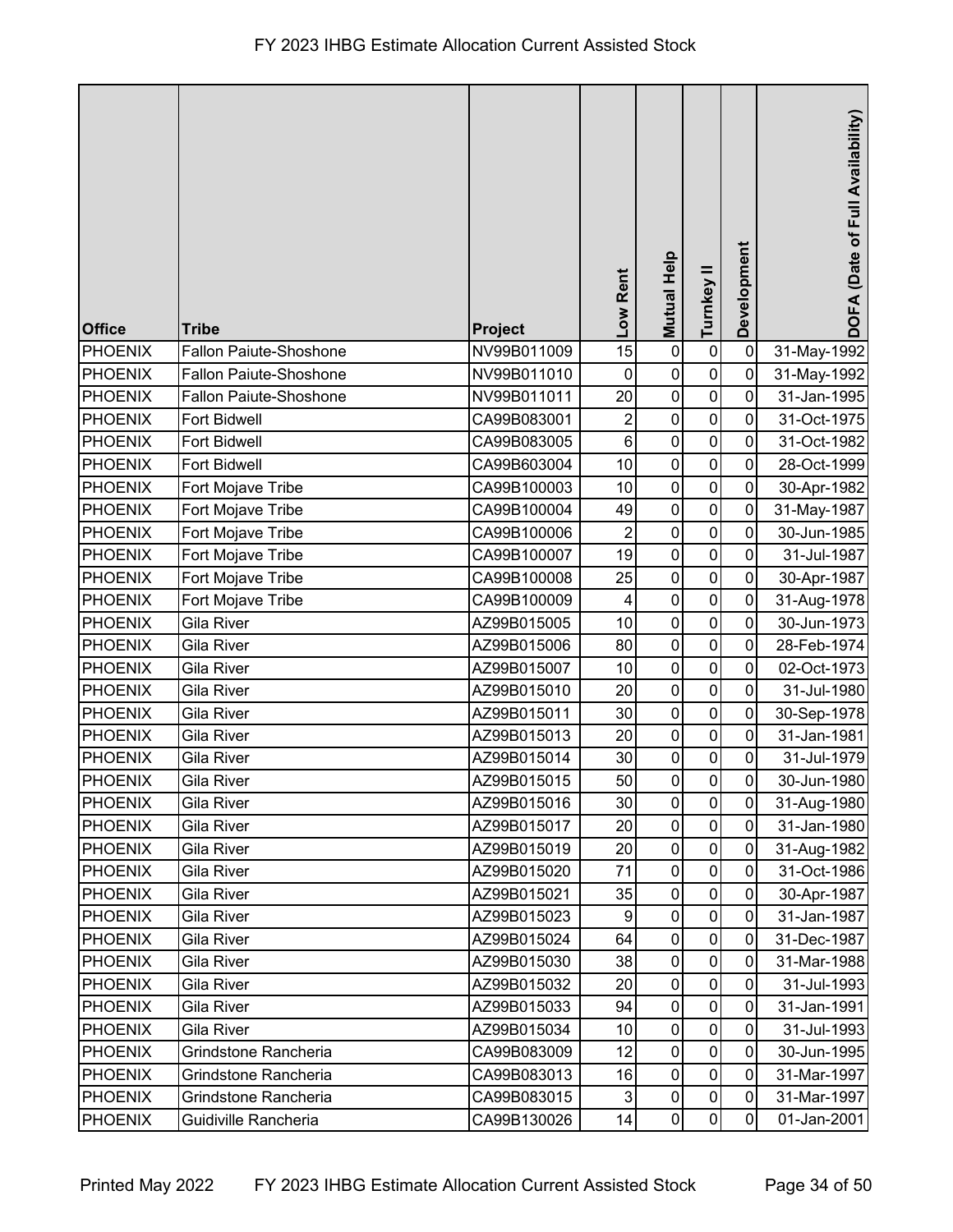| <b>Office</b>  | <b>Tribe</b>                 | Project     | Low Rent         | <b>Mutual Help</b> | Turnkey II          | Development    | DOFA (Date of Full Availability) |
|----------------|------------------------------|-------------|------------------|--------------------|---------------------|----------------|----------------------------------|
| <b>PHOENIX</b> | Guidiville Rancheria         | CA99B130026 | $\overline{2}$   | $\pmb{0}$          | $\pmb{0}$           | $\mathbf 0$    | 01-Jul-2011                      |
| <b>PHOENIX</b> | Hoopa Valley                 | CA99B090002 | 30               | $\mathbf 0$        | $\mathbf 0$         | $\mathbf 0$    | 31-May-1980                      |
| <b>PHOENIX</b> | Hoopa Valley                 | CA99B090004 | 0                | $\overline{c}$     | $\pmb{0}$           | $\mathbf 0$    | 31-Oct-1985                      |
| <b>PHOENIX</b> | Hoopa Valley                 | CA99B090008 | 0                | $\mathbf 1$        | $\pmb{0}$           | 0              | 31-May-1992                      |
| <b>PHOENIX</b> | Hoopa Valley                 | CA99B090009 | $\pmb{0}$        | $\mathbf{1}$       | $\pmb{0}$           | 0              | 28-Feb-1993                      |
| <b>PHOENIX</b> | Hoopa Valley                 | CA99B090010 | $\mathbf 0$      | $\pmb{0}$          | $\pmb{0}$           | 0              | 30-Sep-1994                      |
| <b>PHOENIX</b> | Hoopa Valley                 | CA99B090011 | $\mathbf 0$      | $\mathbf 1$        | $\mathbf 0$         | $\mathbf 0$    | 01-Apr-1998                      |
| <b>PHOENIX</b> | Hoopa Valley                 | CA99B090012 | 20               | $\pmb{0}$          | $\pmb{0}$           | $\mathbf 0$    | 30-Sep-1997                      |
| <b>PHOENIX</b> | Hoopa Valley                 | CA99B090013 | $\mathbf 0$      | $\mathbf 0$        | $\mathbf 0$         | $\mathbf 0$    | 30-Sep-1997                      |
| <b>PHOENIX</b> | Hopi                         | AZ99B027016 | 20               | $\mathbf 0$        | $\mathbf 0$         | $\mathbf 0$    | 31-Mar-1993                      |
| <b>PHOENIX</b> | Hopi                         | AZ99B027017 | $\mathbf 0$      | $\pmb{0}$          | $\mathbf 0$         | 0              | 31-Mar-1997                      |
| <b>PHOENIX</b> | Hopi                         | AZ99B027018 | 13               | $\overline{0}$     | $\mathbf 0$         | 0              | 31-Dec-1997                      |
| <b>PHOENIX</b> | Hopland Band of Pomo Indians | CA99B130008 | 10               | $\pmb{0}$          | $\pmb{0}$           | 0              | 31-Mar-1988                      |
| <b>PHOENIX</b> | Hopland Band of Pomo Indians | CA99B130010 | 10               | $\mathbf 0$        | $\pmb{0}$           | 0              | 29-Feb-1988                      |
| <b>PHOENIX</b> | Hualapai                     | AZ99B017004 | 30               | $\pmb{0}$          | $\pmb{0}$           | $\mathbf 0$    | 31-Jul-1981                      |
| <b>PHOENIX</b> | Hualapai                     | AZ99B017007 | 20               | $\pmb{0}$          | 0                   | 0              | 30-Apr-1987                      |
| <b>PHOENIX</b> | Hualapai                     | AZ99B017008 | 10               | $\mathbf 0$        | $\pmb{0}$           | 0              | 31-Mar-1988                      |
| <b>PHOENIX</b> | Hualapai                     | AZ99B017010 | 20               | $\pmb{0}$          | 0                   | 0              | 31-Jul-1989                      |
| <b>PHOENIX</b> | Hualapai                     | AZ99B017012 | 25               | $\mathbf 0$        | $\pmb{0}$           | $\pmb{0}$      | 30-Aug-1991                      |
| PHOENIX        | Hualapai                     | AZ99B017013 | $30\,$           | $\pmb{0}$          | $\overline{0}$      | $\overline{0}$ | 30-Sep-1994                      |
| <b>PHOENIX</b> | Isleta Pueblo                | NM99B081008 | 3                | 23                 | $\mathsf{O}\xspace$ | 0              | 30-Nov-1998                      |
| <b>PHOENIX</b> | Isleta Pueblo                | NM99B081009 | 24               | $\pmb{0}$          | $\pmb{0}$           | $\mathbf 0$    | 30-Nov-1998                      |
| <b>PHOENIX</b> | Isleta Pueblo                | NM99B081010 | 2                | $\pmb{0}$          | 0                   | 0              | 30-Nov-1998                      |
| <b>PHOENIX</b> | Isleta Pueblo                | NM99B081011 | 0                | $\overline{2}$     | $\mathbf 0$         | 0              | 30-Nov-1998                      |
| <b>PHOENIX</b> | Jemez Pueblo                 | NM99B080003 | 0                | $\pmb{0}$          | 0                   | 0              | 31-Oct-1996                      |
| <b>PHOENIX</b> | Jemez Pueblo                 | NM99B080004 | $\pmb{0}$        | $\overline{c}$     | $\pmb{0}$           | 0              | 31-Dec-1998                      |
| <b>PHOENIX</b> | Jicarilla Apache Nation      | NM99B014001 | 22               | $\mathbf{3}$       | $\pmb{0}$           | $\mathbf 0$    | 31-Jul-1966                      |
| <b>PHOENIX</b> | Jicarilla Apache Nation      | NM99B014008 | 30               | $\pmb{0}$          | 0                   | 0              | 30-Sep-1981                      |
| <b>PHOENIX</b> | Jicarilla Apache Nation      | NM99B014009 | 55               | $\mathbf 1$        | $\mathsf 0$         | $\mathbf 0$    | 30-Nov-1981                      |
| <b>PHOENIX</b> | Jicarilla Apache Nation      | NM99B014015 | 32               | $\pmb{0}$          | $\mathbf 0$         | 0              | 31-Oct-1996                      |
| <b>PHOENIX</b> | Jicarilla Apache Nation      | NM99B014016 | $\boldsymbol{0}$ | $\mathbf 1$        | $\pmb{0}$           | $\mathbf 0$    | 30-Nov-1986                      |
| <b>PHOENIX</b> | Kaibab Band of Paiute        | AZ99B024003 | 13               | $\pmb{0}$          | $\pmb{0}$           | $\mathbf 0$    | 30-Sep-1982                      |
| <b>PHOENIX</b> | Kaibab Band of Paiute        | AZ99B024004 | 8                | $\mathbf 0$        | $\pmb{0}$           | $\mathbf 0$    | 31-Jan-1987                      |
| <b>PHOENIX</b> | Kaibab Band of Paiute        | AZ99B024006 | 4                | $\pmb{0}$          | $\pmb{0}$           | $\mathbf 0$    | 31-Dec-1986                      |
| <b>PHOENIX</b> | Kaibab Band of Paiute        | AZ99B024008 | 13               | $\pmb{0}$          | 0                   | 0              | 30-Sep-1997                      |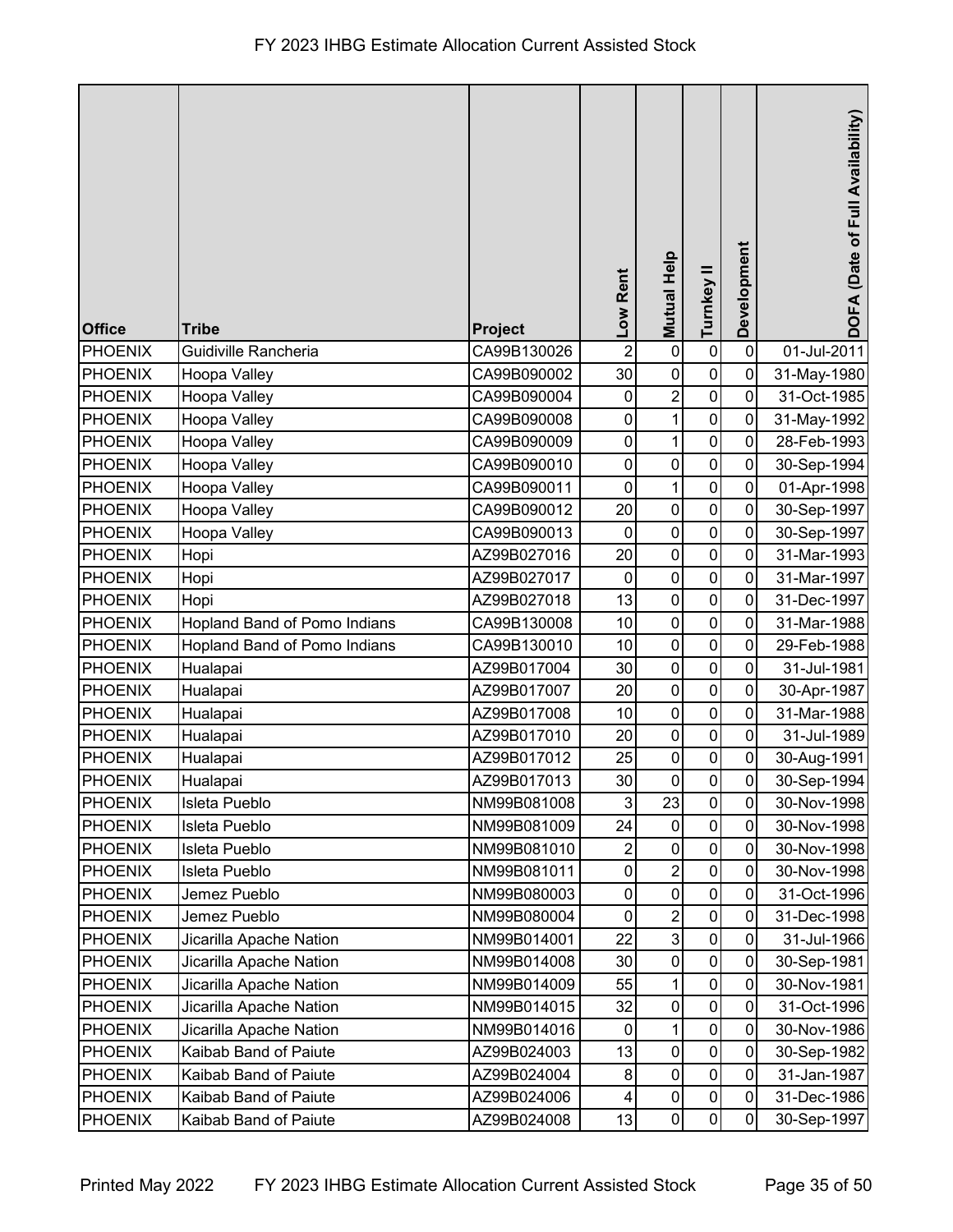| <b>Office</b>  | <b>Tribe</b>                     | Project     | Low Rent         | Mutual Help             | Turnkey II   | Development | DOFA (Date of Full Availability) |
|----------------|----------------------------------|-------------|------------------|-------------------------|--------------|-------------|----------------------------------|
| <b>PHOENIX</b> | Karuk                            | CA99B134003 | 63               | $\pmb{0}$               | $\pmb{0}$    | $\mathbf 0$ | 31-May-1992                      |
| <b>PHOENIX</b> | Karuk                            | CA99B134004 | 17               | $\pmb{0}$               | $\pmb{0}$    | $\mathbf 0$ | 31-May-1993                      |
| <b>PHOENIX</b> | Karuk                            | CA99B134005 | 15               | $\pmb{0}$               | $\pmb{0}$    | 0           | 31-Mar-1997                      |
| PHOENIX        | Karuk                            | CA99B134006 | $\boldsymbol{0}$ | $\pmb{0}$               | $\mathbf 0$  | 0           | 31-Mar-1997                      |
| <b>PHOENIX</b> | Karuk                            | CA99B134007 | $\boldsymbol{0}$ | 16                      | $\pmb{0}$    | $\mathbf 0$ | 31-May-2001                      |
| <b>PHOENIX</b> | Karuk                            | CA99B134008 | 7                | $\pmb{0}$               | $\pmb{0}$    | $\mathbf 0$ | 30-Sep-2003                      |
| <b>PHOENIX</b> | Karuk                            | CA99B134009 | 18               | $\pmb{0}$               | $\pmb{0}$    | $\mathbf 0$ | 31-May-2001                      |
| <b>PHOENIX</b> | Karuk                            | CA99B134010 | 10               | $\pmb{0}$               | $\pmb{0}$    | $\mathbf 0$ | 01-Aug-2004                      |
| <b>PHOENIX</b> | Karuk                            | CA99B134010 | 14               | $\mathbf 0$             | $\pmb{0}$    | 0           | 01-Sep-2005                      |
| <b>PHOENIX</b> | La Jolla Band                    | CA99B080057 | $\overline{2}$   | $\pmb{0}$               | $\pmb{0}$    | 0           | 31-Oct-1995                      |
| PHOENIX        | La Jolla Band                    | CA99B080071 | 11               | $\pmb{0}$               | $\mathbf 0$  | 0           | 17-Mar-1999                      |
| <b>PHOENIX</b> | Laguna Pueblo                    | NM99B012001 | 10               | $\pmb{0}$               | $\mathbf 0$  | 0           | 28-Feb-1967                      |
| <b>PHOENIX</b> | Laguna Pueblo                    | NM99B012002 | 29               | $\pmb{0}$               | $\pmb{0}$    | $\mathbf 0$ | 28-Feb-1967                      |
| <b>PHOENIX</b> | Laguna Pueblo                    | NM99B012009 | 10               | $\pmb{0}$               | $\pmb{0}$    | $\mathbf 0$ | 31-Dec-2004                      |
| <b>PHOENIX</b> | Laguna Pueblo                    | NM99B012010 | $\mathbf 0$      | $\overline{\mathbf{4}}$ | $\pmb{0}$    | $\mathbf 0$ | 30-Sep-1999                      |
| <b>PHOENIX</b> | Laguna Pueblo                    | NM99B012011 | 30               | $\pmb{0}$               | $\mathbf 0$  | 0           | 31-Dec-2004                      |
| <b>PHOENIX</b> | Lone Pine Paiute-Shoshone        | CA99B098003 | 5                | $\pmb{0}$               | $\pmb{0}$    | 0           | 30-Sep-1997                      |
| <b>PHOENIX</b> | Lone Pine Paiute-Shoshone        | CA99B098004 | 5                | $\pmb{0}$               | $\mathbf 0$  | $\mathbf 0$ | 31-Mar-1982                      |
| PHOENIX        | Lone Pine Paiute-Shoshone        | CA99B098005 | 3                | $\pmb{0}$               | $\pmb{0}$    | $\pmb{0}$   | 31-Mar-1979                      |
| PHOENIX        | Lone Pine Paiute-Shoshone        | CA99B098010 | $\overline{2}$   | $\mathsf{O}\xspace$     | $\mathbf{0}$ | $\pmb{0}$   | 30-Nov-1987                      |
| PHOENIX        | Lone Pine Paiute-Shoshone        | CA99B098019 | 4                | $\mathbf 0$             | $\mathbf 0$  | 0           | 04-Sep-2020                      |
| <b>PHOENIX</b> | Manchester Point Arena Rancheria | CA99B130004 | 29               | $\pmb{0}$               | $\pmb{0}$    | $\mathbf 0$ | 29-Feb-1988                      |
| PHOENIX        | Manchester Point Arena Rancheria | CA99B130016 |                  | $\pmb{0}$               | $\mathbf 0$  | 0           | 30-Jun-1992                      |
| <b>PHOENIX</b> | Mesa Grande Band                 | CA99B148001 | 14               | $\pmb{0}$               | $\pmb{0}$    | $\mathbf 0$ | 01-Mar-1996                      |
| <b>PHOENIX</b> | Mesa Grande Band                 | CA99B148002 | 8                | $\pmb{0}$               | $\pmb{0}$    | 0           | 31-Aug-1999                      |
| <b>PHOENIX</b> | Mescalero Apache Tribe           | NM99B013003 | 35               | $\pmb{0}$               | $\pmb{0}$    | $\mathbf 0$ | 31-Mar-1977                      |
| <b>PHOENIX</b> | Mescalero Apache Tribe           | NM99B013004 | 55               | $\pmb{0}$               | $\pmb{0}$    | $\mathbf 0$ | 31-Mar-1979                      |
| <b>PHOENIX</b> | Mescalero Apache Tribe           | NM99B013005 |                  | $\pmb{0}$               | $\mathbf 0$  | 0           | 30-Apr-1979                      |
| <b>PHOENIX</b> | Mescalero Apache Tribe           | NM99B013007 | 25               | $\pmb{0}$               | $\mathbf 0$  | 0           | 30-Nov-1981                      |
| <b>PHOENIX</b> | Mescalero Apache Tribe           | NM99B013008 | 25               | $\mathbf 0$             | $\mathbf 0$  | $\mathbf 0$ | 31-Mar-1984                      |
| <b>PHOENIX</b> | Mescalero Apache Tribe           | NM99B013011 | 25               | $\pmb{0}$               | $\pmb{0}$    | $\mathbf 0$ | 31-May-1988                      |
| <b>PHOENIX</b> | Mescalero Apache Tribe           | NM99B013012 | 25               | $\pmb{0}$               | $\pmb{0}$    | $\mathbf 0$ | 31-May-1988                      |
| <b>PHOENIX</b> | Mescalero Apache Tribe           | NM99B013014 | 40               | $\pmb{0}$               | $\pmb{0}$    | $\mathbf 0$ | 31-May-1993                      |
| <b>PHOENIX</b> | Moapa Band of Paiute             | NV99B014004 | 39               | $\pmb{0}$               | $\pmb{0}$    | $\mathbf 0$ | 31-May-1982                      |
| <b>PHOENIX</b> | Mooretown Rancheria              | CA99B130019 | 12               | $\pmb{0}$               | $\pmb{0}$    | $\mathbf 0$ | 31-Aug-1996                      |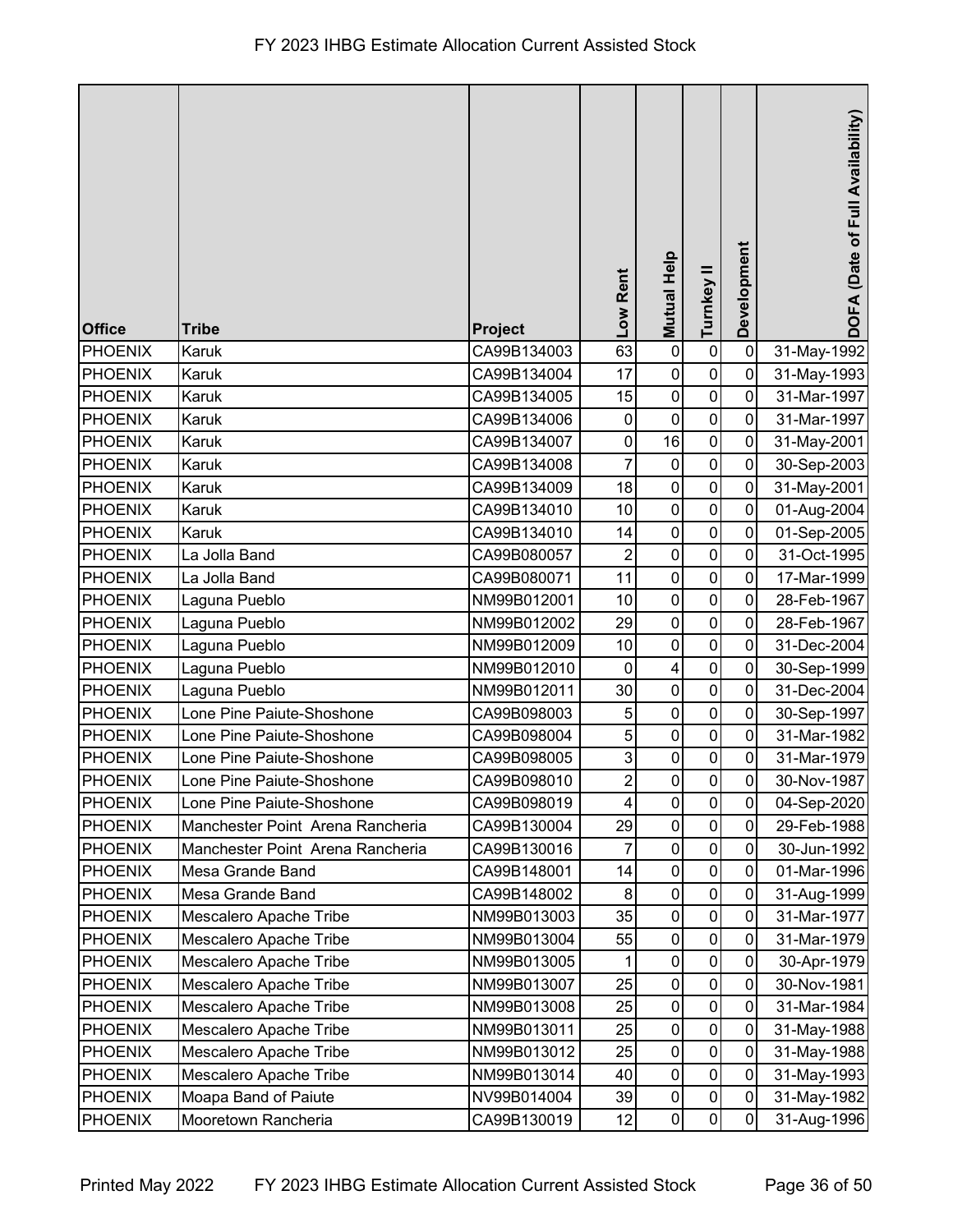|                |                     |                |                 |                    |             |                | (Date of Full Availability) |
|----------------|---------------------|----------------|-----------------|--------------------|-------------|----------------|-----------------------------|
|                |                     |                | Low Rent        | <b>Mutual Help</b> | Turnkey II  | Development    |                             |
|                |                     |                |                 |                    |             |                | <b>DOFA</b>                 |
| <b>Office</b>  | <b>Tribe</b>        | <b>Project</b> |                 |                    |             |                |                             |
| <b>PHOENIX</b> | Mooretown Rancheria | CA99B130020    | 3               | $\pmb{0}$          | $\pmb{0}$   | $\mathbf 0$    | 31-Aug-1996                 |
| <b>PHOENIX</b> | Mooretown Rancheria | CA99B130022    | $\,6$           | $\pmb{0}$          | $\pmb{0}$   | $\mathbf 0$    | 31-Aug-1996                 |
| <b>PHOENIX</b> | Nambe Pueblo        | NM99B040030    | 20              | $\pmb{0}$          | $\pmb{0}$   | $\mathbf 0$    | 31-Jul-1999                 |
| <b>PHOENIX</b> | Navajo Nation       | AZ99B012001    | 60              | $\pmb{0}$          | $\pmb{0}$   | $\mathbf 0$    | 31-Dec-1968                 |
| <b>PHOENIX</b> | Navajo Nation       | AZ99B012002    | 49              | $\pmb{0}$          | $\pmb{0}$   | $\mathbf 0$    | 30-Apr-1968                 |
| <b>PHOENIX</b> | Navajo Nation       | AZ99B012003    | 107             | $\pmb{0}$          | $\mathbf 0$ | $\mathbf 0$    | 30-Apr-1968                 |
| <b>PHOENIX</b> | Navajo Nation       | AZ99B012004    | 40              | $\pmb{0}$          | $\pmb{0}$   | $\mathbf 0$    | 30-Nov-1967                 |
| <b>PHOENIX</b> | Navajo Nation       | AZ99B012005    | 50              | $\pmb{0}$          | $\pmb{0}$   | $\mathbf 0$    | 31-Jan-1967                 |
| <b>PHOENIX</b> | Navajo Nation       | AZ99B012012    | 50              | $\pmb{0}$          | $\pmb{0}$   | 0              | 31-Jan-1971                 |
| <b>PHOENIX</b> | Navajo Nation       | AZ99B012038    | 10              | $\pmb{0}$          | $\mathbf 0$ | $\mathbf 0$    | 30-Dec-1974                 |
| <b>PHOENIX</b> | Navajo Nation       | AZ99B012039    | 10              | $\pmb{0}$          | $\pmb{0}$   | $\pmb{0}$      | 31-Dec-1975                 |
| <b>PHOENIX</b> | Navajo Nation       | AZ99B012040    | 10              | $\pmb{0}$          | $\pmb{0}$   | $\overline{0}$ | 30-Jun-1976                 |
| <b>PHOENIX</b> | Navajo Nation       | AZ99B012043    | 45              | $\pmb{0}$          | $\mathbf 0$ | $\mathbf 0$    | 30-Apr-1979                 |
| <b>PHOENIX</b> | Navajo Nation       | AZ99B012048    | 10              | $\pmb{0}$          | $\mathbf 0$ | $\mathbf 0$    | 31-Oct-1978                 |
| <b>PHOENIX</b> | Navajo Nation       | AZ99B012050    | 40              | $\pmb{0}$          | $\pmb{0}$   | $\mathbf 0$    | 31-Aug-1983                 |
| <b>PHOENIX</b> | Navajo Nation       | AZ99B012057    | 150             | $\pmb{0}$          | $\mathbf 0$ | $\mathbf 0$    | 30-Apr-1987                 |
| <b>PHOENIX</b> | Navajo Nation       | AZ99B012058    | 37              | $\pmb{0}$          | $\pmb{0}$   | $\mathbf 0$    | 31-May-1983                 |
| <b>PHOENIX</b> | Navajo Nation       | AZ99B012059    | 30              | $\pmb{0}$          | $\pmb{0}$   | $\mathbf 0$    | 31-Dec-1982                 |
| <b>PHOENIX</b> | Navajo Nation       | AZ99B012060    | 10              | $\pmb{0}$          | $\pmb{0}$   | $\pmb{0}$      | 30-Nov-1982                 |
| PHOENIX        | Navajo Nation       | AZ99B012061    | $6 \mid$        | $\pmb{0}$          | 0           | $\mathbf 0$    | 31-Aug-1982                 |
| <b>PHOENIX</b> | Navajo Nation       | AZ99B012062    | 119             | $\pmb{0}$          | $\pmb{0}$   | 0              | 30-Nov-1983                 |
| <b>PHOENIX</b> | Navajo Nation       | AZ99B012063    | 88              | $\pmb{0}$          | $\pmb{0}$   | $\mathbf 0$    | 31-Mar-1984                 |
| <b>PHOENIX</b> | Navajo Nation       | AZ99B012067    | 65              | $\pmb{0}$          | $\pmb{0}$   | $\mathbf 0$    | 30-Nov-1982                 |
| <b>PHOENIX</b> | Navajo Nation       | AZ99B012073    | 15              | $\pmb{0}$          | $\pmb{0}$   | $\mathbf 0$    | 31-Oct-1983                 |
| <b>PHOENIX</b> | Navajo Nation       | AZ99B012082    | 50              | $\pmb{0}$          | $\pmb{0}$   | $\pmb{0}$      | 30-Sep-1986                 |
| <b>PHOENIX</b> | Navajo Nation       | AZ99B012083    | 70              | $\pmb{0}$          | $\pmb{0}$   | $\mathbf 0$    | 31-Aug-1985                 |
| <b>PHOENIX</b> | Navajo Nation       | AZ99B012085    | 50              | $\pmb{0}$          | $\pmb{0}$   | $\mathbf 0$    | 31-Aug-1986                 |
| <b>PHOENIX</b> | Navajo Nation       | AZ99B012086    | 50              | $\pmb{0}$          | $\pmb{0}$   | $\mathbf 0$    | 31-Aug-1986                 |
| <b>PHOENIX</b> | Navajo Nation       | AZ99B012087    | 50              | $\pmb{0}$          | $\pmb{0}$   | $\mathbf 0$    | 30-Sep-1986                 |
| <b>PHOENIX</b> | Navajo Nation       | AZ99B012093    | 40              | $\pmb{0}$          | $\pmb{0}$   | $\mathbf 0$    | 31-Aug-1985                 |
| <b>PHOENIX</b> | Navajo Nation       | AZ99B012098    | 33              | $\pmb{0}$          | $\pmb{0}$   | $\mathbf 0$    | 31-Oct-1987                 |
| <b>PHOENIX</b> | Navajo Nation       | AZ99B012103    | 65              | $\pmb{0}$          | $\pmb{0}$   | $\mathbf 0$    | 31-May-1991                 |
| <b>PHOENIX</b> | Navajo Nation       | AZ99B012113    | 25              | $\pmb{0}$          | $\pmb{0}$   | $\mathbf 0$    | 31-May-1992                 |
| <b>PHOENIX</b> | Navajo Nation       | AZ99B012118    | 15              | $\pmb{0}$          | $\pmb{0}$   | 0              | 30-Nov-1991                 |
| <b>PHOENIX</b> | Navajo Nation       | AZ99B012122    | 10 <sub>1</sub> | $\pmb{0}$          | $\pmb{0}$   | 0              | 31-Mar-1992                 |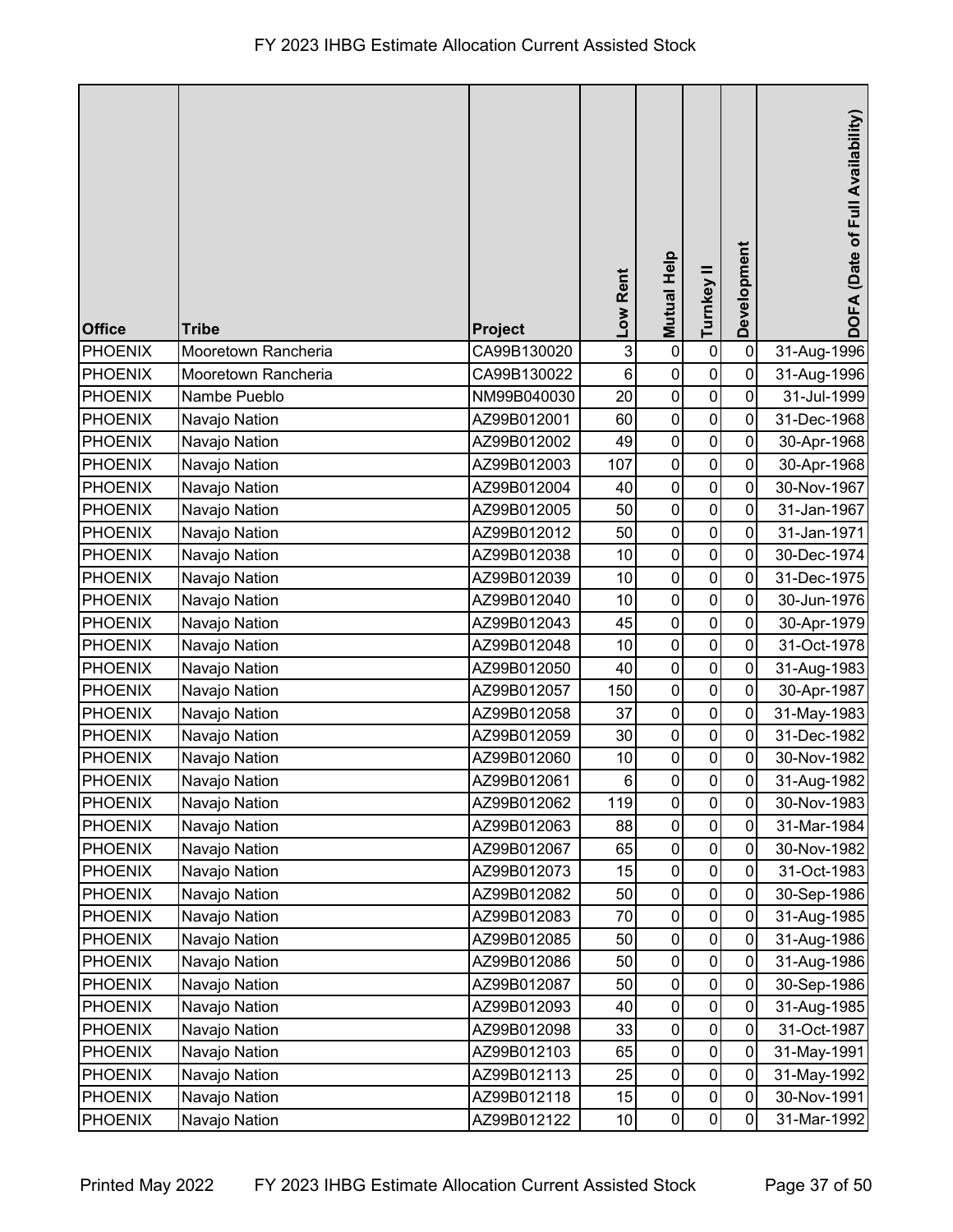| <b>Office</b>  | <b>Tribe</b>  | Project     | Low Rent     | Mutual Help             | Turnkey II   | Development      | DOFA (Date of Full Availability) |
|----------------|---------------|-------------|--------------|-------------------------|--------------|------------------|----------------------------------|
| <b>PHOENIX</b> | Navajo Nation | AZ99B012124 | 10           | $\pmb{0}$               | $\pmb{0}$    | $\mathbf 0$      | 31-Dec-1991                      |
| <b>PHOENIX</b> | Navajo Nation | AZ99B012126 | 29           | $\pmb{0}$               | $\pmb{0}$    | 0                | 30-Nov-1992                      |
| <b>PHOENIX</b> | Navajo Nation | AZ99B012132 | 20           | $\pmb{0}$               | $\pmb{0}$    | 0                | 31-May-1995                      |
| PHOENIX        | Navajo Nation | AZ99B012133 | 19           | $\pmb{0}$               | $\mathbf 0$  | 0                | 31-Oct-1994                      |
| <b>PHOENIX</b> | Navajo Nation | AZ99B012134 | 19           | $\pmb{0}$               | $\mathbf 0$  | 0                | 31-Jul-1994                      |
| <b>PHOENIX</b> | Navajo Nation | AZ99B012135 | 19           | $\pmb{0}$               | $\pmb{0}$    | 0                | 31-Jul-1994                      |
| <b>PHOENIX</b> | Navajo Nation | AZ99B012137 | $\mathbf 0$  | $\pmb{0}$               | $\pmb{0}$    | $\mathbf 0$      | 31-Oct-1996                      |
| <b>PHOENIX</b> | Navajo Nation | AZ99B012138 | 16           | $\pmb{0}$               | $\pmb{0}$    | $\mathbf 0$      | 31-Oct-1996                      |
| PHOENIX        | Navajo Nation | AZ99B012139 | $\pmb{0}$    | $\mathbf 0$             | $\pmb{0}$    | 0                | 31-Oct-1996                      |
| <b>PHOENIX</b> | Navajo Nation | AZ99B012141 | $\mathbf 0$  | $\pmb{0}$               | $\pmb{0}$    | 0                | 31-May-1997                      |
| PHOENIX        | Navajo Nation | AZ99B012142 | $\mathbf 0$  | $\overline{\mathbf{4}}$ | $\mathbf 0$  | 0                | 30-Nov-1998                      |
| <b>PHOENIX</b> | Navajo Nation | AZ99B012144 | 15           | $\pmb{0}$               | $\pmb{0}$    | 0                | 31-May-1997                      |
| <b>PHOENIX</b> | Navajo Nation | AZ99B012145 | $\,6$        | $\pmb{0}$               | $\pmb{0}$    | $\mathbf 0$      | 30-Nov-1998                      |
| PHOENIX        | Navajo Nation | AZ99B012147 | 15           | $\pmb{0}$               | $\pmb{0}$    | $\mathbf 0$      | 31-May-1997                      |
| <b>PHOENIX</b> | Navajo Nation | AZ99B012148 | $\mathbf 0$  | $\,6\,$                 | $\pmb{0}$    | $\mathbf 0$      | 31-May-1998                      |
| PHOENIX        | Navajo Nation | AZ99B012149 | 20           | $\pmb{0}$               | $\pmb{0}$    | $\mathbf 0$      | 31-May-1998                      |
| <b>PHOENIX</b> | Navajo Nation | AZ99B012150 | 40           | $\pmb{0}$               | $\pmb{0}$    | $\mathbf 0$      | 31-May-1998                      |
| PHOENIX        | Navajo Nation | AZ99B012151 | 40           | $\mathbf 0$             | $\pmb{0}$    | $\mathbf 0$      | 30-Sep-1997                      |
| <b>PHOENIX</b> | Navajo Nation | AZ99B012152 | $\pmb{0}$    | $\overline{\mathbf{4}}$ | $\pmb{0}$    | $\pmb{0}$        | 30-Apr-1999                      |
| PHOENIX        | Navajo Nation | AZ99B012153 | $\mathsf{O}$ | 5 <sup>1</sup>          | $\mathbf{0}$ | $\mathbf 0$      | 31-Jan-1999                      |
| <b>PHOENIX</b> | Navajo Nation | AZ99B012154 | 0            | 28                      | $\mathbf 0$  | 0                | 31-Mar-1999                      |
| <b>PHOENIX</b> | Navajo Nation | AZ99B012155 | 0            | 7                       | $\pmb{0}$    | $\mathbf 0$      | 28-Feb-2000                      |
| <b>PHOENIX</b> | Navajo Nation | AZ99B012156 | 0            | 17                      | $\mathbf 0$  | $\mathbf 0$      | 28-Feb-2000                      |
| <b>PHOENIX</b> | Navajo Nation | AZ99B012158 | $\pmb{0}$    | $\overline{5}$          | $\pmb{0}$    | $\mathbf 0$      | 28-Feb-2000                      |
| <b>PHOENIX</b> | Navajo Nation | AZ99B012160 | 10           | $\pmb{0}$               | $\pmb{0}$    | 0                | 31-Mar-2001                      |
| <b>PHOENIX</b> | Navajo Nation | AZ99B012161 | 54           | $\pmb{0}$               | $\pmb{0}$    | $\mathbf 0$      | 31-Mar-1997                      |
| <b>PHOENIX</b> | Navajo Nation | AZ99B012162 | $\pmb{0}$    | $\overline{2}$          | $\pmb{0}$    | $\mathbf 0$      | 31-Oct-2001                      |
| <b>PHOENIX</b> | Navajo Nation | AZ99B012163 | 0            | $\boldsymbol{9}$        | $\pmb{0}$    | $\boldsymbol{2}$ | 30-Jun-2001                      |
| <b>PHOENIX</b> | Navajo Nation | AZ99B012164 | 0            | 19                      | 0            | 0                | 30-Jun-2001                      |
| <b>PHOENIX</b> | Navajo Nation | AZ99B012165 | 0            | $\boldsymbol{9}$        | $\mathbf 0$  | $\pmb{0}$        | 30-Jun-2001                      |
| <b>PHOENIX</b> | Navajo Nation | AZ99B012166 | $\mathbf 0$  | $\overline{7}$          | $\pmb{0}$    | $\mathbf 0$      | 30-Nov-1998                      |
| <b>PHOENIX</b> | Navajo Nation | NM99B015001 | 60           | $\pmb{0}$               | $\pmb{0}$    | $\mathbf 0$      | 30-Nov-1965                      |
| <b>PHOENIX</b> | Navajo Nation | NM99B015002 | 59           | $\pmb{0}$               | $\pmb{0}$    | 0                | 30-Sep-1976                      |
| <b>PHOENIX</b> | Navajo Nation | NM99B015003 | 19           | $\pmb{0}$               | $\pmb{0}$    | $\pmb{0}$        | 31-Oct-1966                      |
| <b>PHOENIX</b> | Navajo Nation | NM99B015004 | 30           | $\pmb{0}$               | $\pmb{0}$    | $\mathbf 0$      | 31-Oct-1966                      |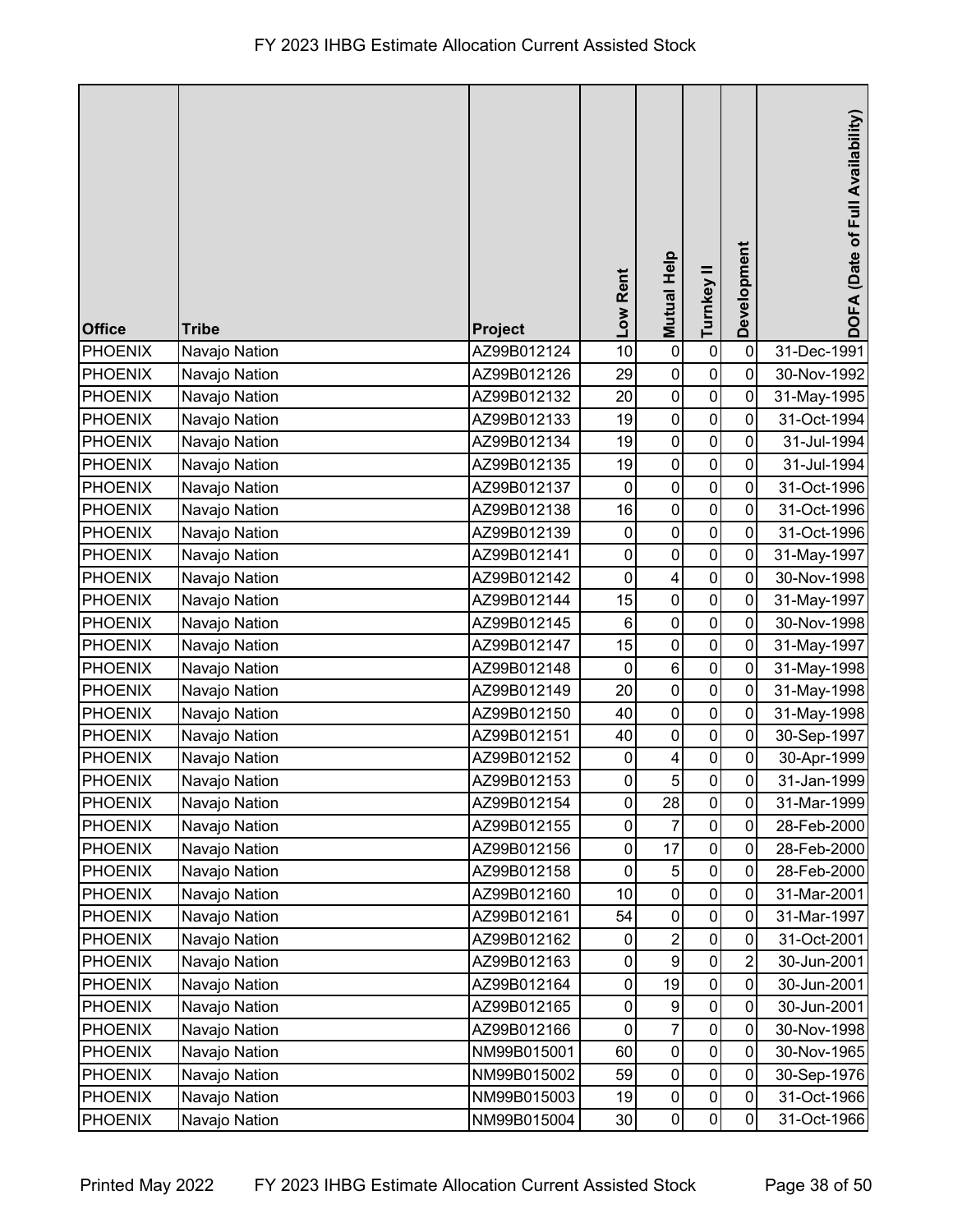| <b>Office</b>  | <b>Tribe</b>  | Project     | Low Rent | <b>Mutual Help</b> | Turnkey II          | Development | DOFA (Date of Full Availability) |
|----------------|---------------|-------------|----------|--------------------|---------------------|-------------|----------------------------------|
| <b>PHOENIX</b> | Navajo Nation | NM99B015005 | 19       | $\pmb{0}$          | $\pmb{0}$           | $\pmb{0}$   | 31-Jan-1967                      |
| <b>PHOENIX</b> | Navajo Nation | NM99B015006 | 100      | $\mathbf 0$        | $\pmb{0}$           | $\mathbf 0$ | 30-Apr-1968                      |
| <b>PHOENIX</b> | Navajo Nation | NM99B015012 | 50       | $\pmb{0}$          | $\pmb{0}$           | $\mathbf 0$ | 30-Apr-1971                      |
| <b>PHOENIX</b> | Navajo Nation | NM99B015013 | 60       | $\pmb{0}$          | $\pmb{0}$           | 0           | 30-Jun-1973                      |
| <b>PHOENIX</b> | Navajo Nation | NM99B015014 | 20       | $\mathbf 0$        | $\pmb{0}$           | 0           | 31-Oct-1972                      |
| <b>PHOENIX</b> | Navajo Nation | NM99B015024 | 10       | $\pmb{0}$          | $\pmb{0}$           | 0           | 28-Feb-1975                      |
| <b>PHOENIX</b> | Navajo Nation | NM99B015028 | 20       | $\mathbf 0$        | $\mathbf 0$         | 0           | 30-Sep-1975                      |
| <b>PHOENIX</b> | Navajo Nation | NM99B015030 | 30       | $\pmb{0}$          | $\pmb{0}$           | $\pmb{0}$   | 30-Jun-1975                      |
| <b>PHOENIX</b> | Navajo Nation | NM99B015032 | 150      | $\pmb{0}$          | $\pmb{0}$           | 0           | 31-Jul-1979                      |
| <b>PHOENIX</b> | Navajo Nation | NM99B015036 | 105      | $\pmb{0}$          | $\pmb{0}$           | 0           | 31-Aug-1979                      |
| <b>PHOENIX</b> | Navajo Nation | NM99B015039 | 90       | $\pmb{0}$          | $\mathbf 0$         | 0           | 30-Sep-1980                      |
| <b>PHOENIX</b> | Navajo Nation | NM99B015040 | 74       | $\mathbf 0$        | $\mathbf 0$         | $\mathbf 0$ | 30-Apr-1983                      |
| <b>PHOENIX</b> | Navajo Nation | NM99B015041 | 100      | $\pmb{0}$          | $\pmb{0}$           | $\pmb{0}$   | 30-Apr-1984                      |
| <b>PHOENIX</b> | Navajo Nation | NM99B015042 | 20       | $\mathbf 0$        | $\pmb{0}$           | 0           | 28-Feb-1983                      |
| <b>PHOENIX</b> | Navajo Nation | NM99B015044 | 20       | $\pmb{0}$          | $\pmb{0}$           | $\mathbf 0$ | 30-Jun-1983                      |
| <b>PHOENIX</b> | Navajo Nation | NM99B015045 | 10       | $\pmb{0}$          | 0                   | 0           | 30-Nov-1983                      |
| <b>PHOENIX</b> | Navajo Nation | NM99B015046 | 25       | $\pmb{0}$          | $\pmb{0}$           | 0           | 31-Jan-1983                      |
| <b>PHOENIX</b> | Navajo Nation | NM99B015047 | 50       | $\pmb{0}$          | 0                   | 0           | 31-Dec-1983                      |
| <b>PHOENIX</b> | Navajo Nation | NM99B015048 | 100      | $\pmb{0}$          | $\mathbf 0$         | $\pmb{0}$   | 31-Jan-1984                      |
| PHOENIX        | Navajo Nation | NM99B015049 | 51       | $\mathbf 0$        | $\overline{0}$      | $\pmb{0}$   | 29-Feb-1984                      |
| <b>PHOENIX</b> | Navajo Nation | NM99B015052 | 4        | $\mathbf 0$        | $\mathsf{O}\xspace$ | 0           | 30-Apr-1984                      |
| <b>PHOENIX</b> | Navajo Nation | NM99B015055 | 59       | $\pmb{0}$          | $\pmb{0}$           | $\mathbf 0$ | 31-Jan-1986                      |
| <b>PHOENIX</b> | Navajo Nation | NM99B015071 | 0        | $\pmb{0}$          | 0                   | 0           | 31-Oct-1990                      |
| <b>PHOENIX</b> | Navajo Nation | NM99B015073 | 10       | $\pmb{0}$          | $\pmb{0}$           | 0           | 31-Dec-1991                      |
| <b>PHOENIX</b> | Navajo Nation | NM99B015075 | 10       | $\pmb{0}$          | 0                   | 0           | 30-Nov-1991                      |
| <b>PHOENIX</b> | Navajo Nation | NM99B015077 | 35       | $\pmb{0}$          | $\pmb{0}$           | 0           | 31-Dec-1991                      |
| <b>PHOENIX</b> | Navajo Nation | NM99B015079 | 20       | $\pmb{0}$          | $\pmb{0}$           | $\mathbf 0$ | 31-Mar-1992                      |
| <b>PHOENIX</b> | Navajo Nation | NM99B015080 | 20       | $\pmb{0}$          | $\pmb{0}$           | 0           | 31-Aug-1991                      |
| <b>PHOENIX</b> | Navajo Nation | NM99B015082 | 10       | $\pmb{0}$          | $\pmb{0}$           | 0           | 30-Nov-1991                      |
| <b>PHOENIX</b> | Navajo Nation | NM99B015085 | 10       | $\pmb{0}$          | $\mathbf 0$         | 0           | 30-Nov-1991                      |
| <b>PHOENIX</b> | Navajo Nation | NM99B015087 | 20       | $\mathbf 0$        | $\pmb{0}$           | $\mathbf 0$ | 31-Dec-1993                      |
| <b>PHOENIX</b> | Navajo Nation | NM99B015089 | 18       | $\pmb{0}$          | $\pmb{0}$           | $\mathbf 0$ | 31-Aug-1992                      |
| <b>PHOENIX</b> | Navajo Nation | NM99B015094 | 18       | $\mathbf 0$        | $\pmb{0}$           | $\mathbf 0$ | 31-Jan-1994                      |
| <b>PHOENIX</b> | Navajo Nation | NM99B015095 | 17       | $\pmb{0}$          | $\pmb{0}$           | $\pmb{0}$   | 31-Mar-1994                      |
| <b>PHOENIX</b> | Navajo Nation | NM99B015096 | 20       | $\pmb{0}$          | 0                   | 0           | 31-Dec-1993                      |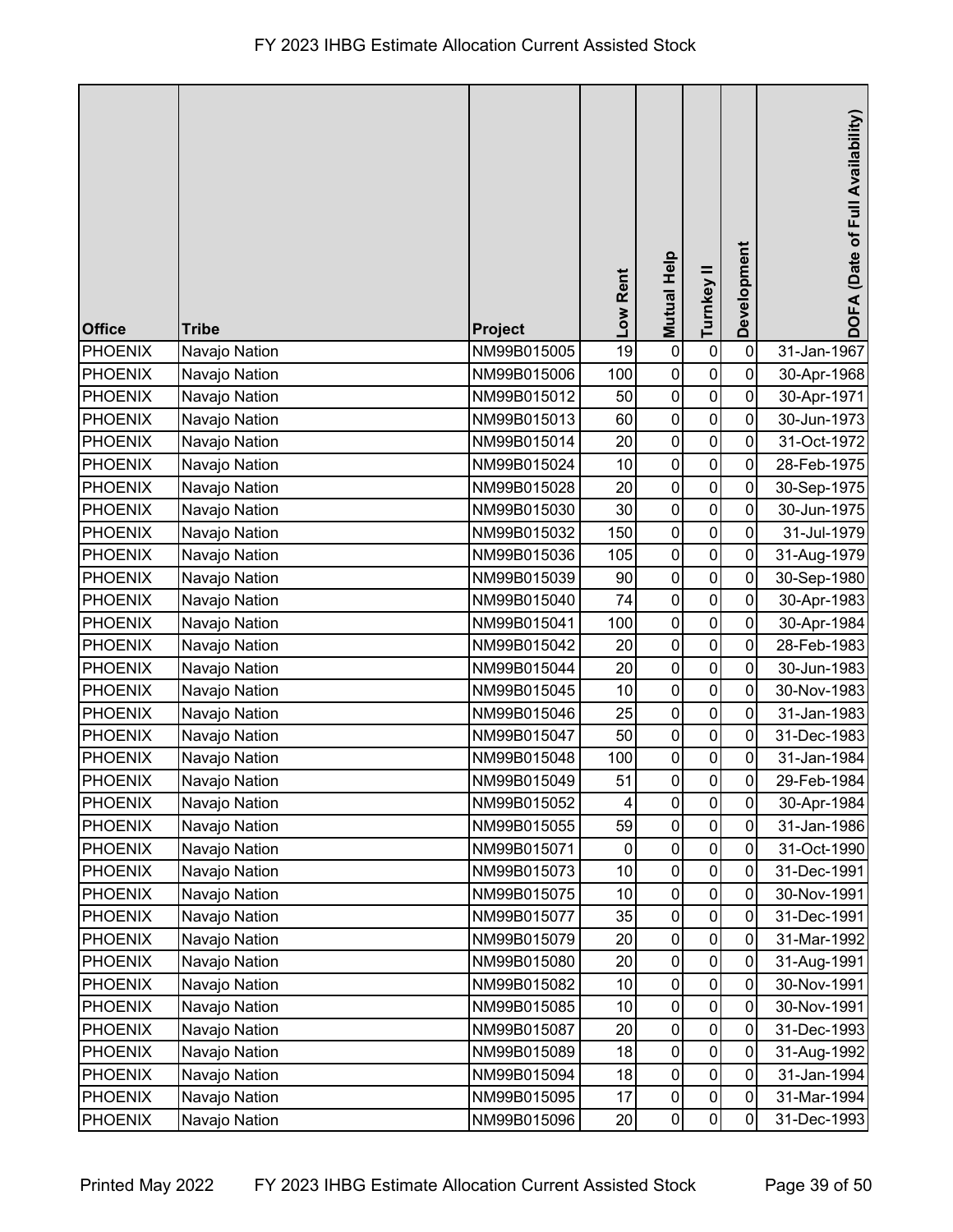| <b>Office</b>  | <b>Tribe</b>                    | <b>Project</b> | Low Rent         | <b>Mutual Help</b>      | Turnkey II          | Development | DOFA (Date of Full Availability) |
|----------------|---------------------------------|----------------|------------------|-------------------------|---------------------|-------------|----------------------------------|
| <b>PHOENIX</b> | Navajo Nation                   | NM99B015099    | $\pmb{0}$        | $\pmb{0}$               | $\pmb{0}$           | $\pmb{0}$   | 28-Feb-1997                      |
| <b>PHOENIX</b> | Navajo Nation                   | NM99B015100    | $\pmb{0}$        | $\pmb{0}$               | $\pmb{0}$           | 0           | 31-Oct-1996                      |
| <b>PHOENIX</b> | Navajo Nation                   | NM99B015101    | 0                | $\pmb{0}$               | $\pmb{0}$           | $\mathbf 0$ | 31-Oct-1996                      |
| <b>PHOENIX</b> | Navajo Nation                   | NM99B015104    | 11               | $\mathbf 0$             | $\pmb{0}$           | 0           | 31-Oct-1996                      |
| <b>PHOENIX</b> | Navajo Nation                   | NM99B015105    | $\boldsymbol{9}$ | $\pmb{0}$               | $\pmb{0}$           | 0           | 31-Oct-1996                      |
| <b>PHOENIX</b> | Navajo Nation                   | NM99B015106    | 20               | $\pmb{0}$               | $\mathbf 0$         | 0           | 31-May-1996                      |
| PHOENIX        | Navajo Nation                   | NM99B015107    | 14               | $\pmb{0}$               | $\mathbf 0$         | $\mathbf 0$ | 30-Sep-1996                      |
| <b>PHOENIX</b> | Navajo Nation                   | NM99B015109    | 14               | $\pmb{0}$               | $\pmb{0}$           | $\pmb{0}$   | 30-Jun-1996                      |
| PHOENIX        | Navajo Nation                   | NM99B015110    | 10               | $\pmb{0}$               | $\pmb{0}$           | $\mathbf 0$ | 30-Apr-1996                      |
| <b>PHOENIX</b> | Navajo Nation                   | NM99B015112    | $\boldsymbol{0}$ | $\bf 8$                 | $\pmb{0}$           | 0           | 31-May-1998                      |
| PHOENIX        | Navajo Nation                   | NM99B015113    | $\mathbf 0$      | 33                      | $\mathbf 0$         | $\mathbf 0$ | 30-Sep-1998                      |
| <b>PHOENIX</b> | Navajo Nation                   | NM99B015114    | 14               | $\pmb{0}$               | $\mathbf 0$         | $\mathbf 0$ | 30-Sep-1980                      |
| <b>PHOENIX</b> | Navajo Nation                   | NM99B015115    | $\pmb{0}$        | $\,8\,$                 | $\pmb{0}$           | 0           | 31-Dec-1999                      |
| <b>PHOENIX</b> | Navajo Nation                   | NM99B015116    | $\pmb{0}$        | $\,6\,$                 | $\pmb{0}$           | $\mathbf 0$ | 30-Nov-1999                      |
| <b>PHOENIX</b> | Navajo Nation                   | NM99B015117    | $\pmb{0}$        | $\mathbf{3}$            | $\pmb{0}$           | $\mathbf 0$ | 30-Nov-1999                      |
| PHOENIX        | Navajo Nation                   | NM99B015118    | 0                | $\overline{5}$          | 0                   | $\mathbf 0$ | 28-Feb-1999                      |
| <b>PHOENIX</b> | Navajo Nation                   | NM99B015119    | $\pmb{0}$        | $\sqrt{5}$              | $\mathbf 0$         | 0           | 28-Feb-1999                      |
| <b>PHOENIX</b> | Navajo Nation                   | NM99B015120    | 0                | $\overline{\mathbf{4}}$ | $\mathbf 0$         | 0           | 30-Sep-2000                      |
| <b>PHOENIX</b> | Navajo Nation                   | NM99B015121    | 0                | $\overline{5}$          | $\pmb{0}$           | $\pmb{0}$   | 31-Dec-1999                      |
| PHOENIX        | Navajo Nation                   | NM99B015122    | $\mathbf{0}$     | 11                      | $\overline{0}$      | $\pmb{0}$   | 30-Nov-2000                      |
| <b>PHOENIX</b> | Navajo Nation                   | NM99B015123    | 0                | 24                      | $\mathsf{O}\xspace$ | 0           | 31-Dec-2000                      |
| <b>PHOENIX</b> | Navajo Nation                   | NM99B015124    | $\pmb{0}$        | $\boldsymbol{9}$        | $\pmb{0}$           | $\mathbf 0$ | 30-Nov-2000                      |
| <b>PHOENIX</b> | Navajo Nation                   | NM99B015125    | 20               | 0                       | 0                   | 0           | 31-Mar-2002                      |
| <b>PHOENIX</b> | Navajo Nation                   | NM99B015127    | 18               | $\mathbf 0$             | $\pmb{0}$           | 0           | 30-Jun-2001                      |
| <b>PHOENIX</b> | Navajo Nation                   | NM99B015128    | 0                | 18                      | 0                   | 0           | 30-Jun-2001                      |
| <b>PHOENIX</b> | Ohkay Owingeh (San Juan Pueblo) | NM99B083009    | 22               | $\pmb{0}$               | $\pmb{0}$           | $\mathbf 0$ | 31-Dec-1997                      |
| <b>PHOENIX</b> | Ohkay Owingeh (San Juan Pueblo) | NM99B083010    | 3                | $\pmb{0}$               | $\pmb{0}$           | $\mathbf 0$ | 30-Nov-2005                      |
| PHOENIX        | Pala Band                       | CA99B080053    | 9                | $\pmb{0}$               | $\mathbf 0$         | $\mathbf 0$ | 30-Nov-1994                      |
| <b>PHOENIX</b> | Pascua Yaqui Tribe              | AZ99B040001    | 43               | $\pmb{0}$               | $\pmb{0}$           | 0           | 31-Oct-1981                      |
| <b>PHOENIX</b> | Pascua Yaqui Tribe              | AZ99B040003    | 40               | $\pmb{0}$               | $\mathbf 0$         | $\mathbf 0$ | 30-Apr-1986                      |
| <b>PHOENIX</b> | Pascua Yaqui Tribe              | AZ99B040004    | 50               | $\pmb{0}$               | $\pmb{0}$           | $\mathbf 0$ | 31-Dec-1986                      |
| <b>PHOENIX</b> | Pascua Yaqui Tribe              | AZ99B040006    | 50               | $\pmb{0}$               | 0                   | $\mathbf 0$ | 30-Jun-1987                      |
| <b>PHOENIX</b> | Pascua Yaqui Tribe              | AZ99B040007    | 79               | $\pmb{0}$               | $\pmb{0}$           | $\mathbf 0$ | 31-Dec-1987                      |
| <b>PHOENIX</b> | Pascua Yaqui Tribe              | AZ99B040011    | 43               | $\pmb{0}$               | $\pmb{0}$           | $\mathbf 0$ | 30-Apr-1992                      |
| <b>PHOENIX</b> | Pascua Yaqui Tribe              | AZ99B040013    | 20               | $\pmb{0}$               | $\pmb{0}$           | $\mathbf 0$ | 31-Mar-1995                      |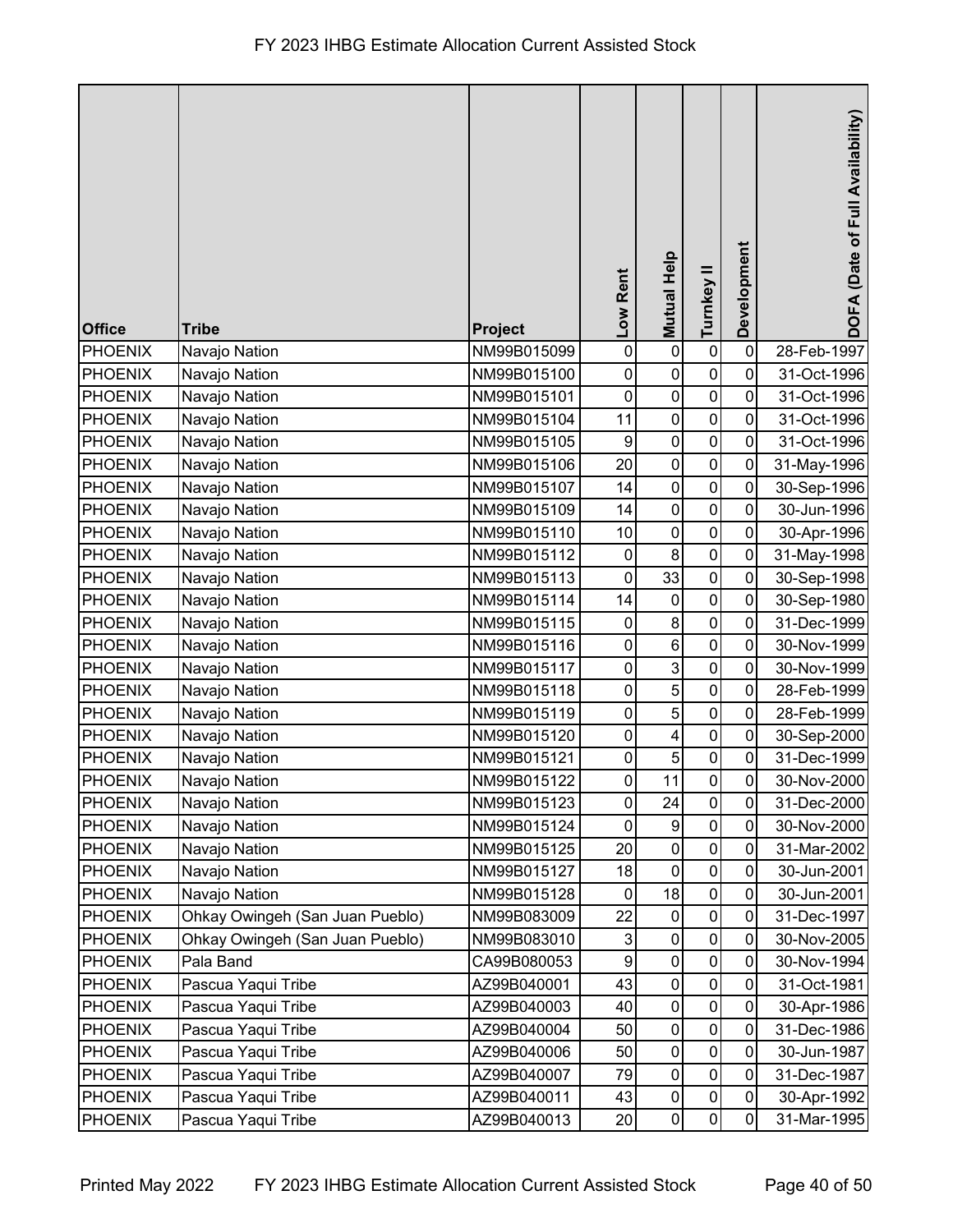| <b>Office</b>  | <b>Tribe</b>               | Project     | Low Rent         | <b>Mutual Help</b>      | Turnkey II     | Development    | DOFA (Date of Full Availability) |
|----------------|----------------------------|-------------|------------------|-------------------------|----------------|----------------|----------------------------------|
| <b>PHOENIX</b> | Pascua Yaqui Tribe         | AZ99B040015 | 39               | $\pmb{0}$               | $\pmb{0}$      | $\mathbf 0$    | 28-Feb-1998                      |
| <b>PHOENIX</b> | Picayune Rancheria         | CA99B159001 | 12               | $\pmb{0}$               | $\mathbf 0$    | $\mathbf 0$    | 31-Dec-1999                      |
| <b>PHOENIX</b> | Picayune Rancheria         | CA99B159001 | 3                | $\pmb{0}$               | $\pmb{0}$      | $\mathbf 0$    | 08-Feb-2003                      |
| <b>PHOENIX</b> | Picayune Rancheria         | CA99B159001 | 5                | $\pmb{0}$               | $\pmb{0}$      | 0              | 26-Mar-2013                      |
| <b>PHOENIX</b> | Picayune Rancheria         | CA99B159002 | $\mathbf 0$      | $\overline{\mathbf{4}}$ | $\pmb{0}$      | 0              | 01-May-2011                      |
| <b>PHOENIX</b> | Pinoleville Rancheria      | CA99B130024 | 5                | $\mathbf 0$             | $\pmb{0}$      | 0              | 01-Sep-2006                      |
| <b>PHOENIX</b> | <b>Pyramid Lake Paiute</b> | NV99B004005 | 12               | $\pmb{0}$               | $\mathbf 0$    | $\mathbf 0$    | 31-Aug-1980                      |
| <b>PHOENIX</b> | Pyramid Lake Paiute        | NV99B004006 | 36               | $\pmb{0}$               | $\pmb{0}$      | $\mathbf 0$    | 31-Jul-1981                      |
| <b>PHOENIX</b> | Pyramid Lake Paiute        | NV99B004011 | $\pmb{0}$        | $\pmb{0}$               | $\pmb{0}$      | $\mathbf 0$    | 30-Apr-1997                      |
| <b>PHOENIX</b> | <b>Pyramid Lake Paiute</b> | NV99B004013 | 0                | $\mathbf 1$             | $\pmb{0}$      | 0              | 31-Mar-1998                      |
| PHOENIX        | Quartz Valley Rancheria    | CA99B083011 | 10               | $\pmb{0}$               | $\mathbf 0$    | 0              | 04-May-2004                      |
| <b>PHOENIX</b> | Quartz Valley Rancheria    | CA99B083012 | 0                | $\overline{5}$          | $\mathbf 0$    | $\mathbf 0$    | 04-May-2004                      |
| <b>PHOENIX</b> | Quartz Valley Rancheria    | CA99B083014 |                  | $\mathbf 0$             | $\pmb{0}$      | 0              | 31-Dec-1997                      |
| <b>PHOENIX</b> | Quartz Valley Rancheria    | CA99B083017 | 10               | $\pmb{0}$               | $\pmb{0}$      | 0              | 30-Nov-2000                      |
| <b>PHOENIX</b> | Quechan Tribe              | CA99B054006 | 39               | $\pmb{0}$               | $\pmb{0}$      | $\mathbf 0$    | 31-Jul-1982                      |
| PHOENIX        | Quechan Tribe              | CA99B054014 | 20               | $\pmb{0}$               | $\pmb{0}$      | 0              | 30-Nov-1994                      |
| PHOENIX        | Quechan Tribe              | CA99B054015 | 20               | $\pmb{0}$               | $\pmb{0}$      | 0              | 12-Jun-1997                      |
| <b>PHOENIX</b> | Quechan Tribe              | CA99B054017 | 22               | $\pmb{0}$               | $\pmb{0}$      | 0              | 30-Jun-1999                      |
| <b>PHOENIX</b> | Redwood Valley Rancheria   | CA99B130011 | $\boldsymbol{9}$ | $\pmb{0}$               | $\pmb{0}$      | $\pmb{0}$      | 31-May-1990                      |
| PHOENIX        | Reno-Sparks Colony         | NV99B012003 | 29               | $\pmb{0}$               | $\overline{0}$ | $\overline{0}$ | 30-Sep-1974                      |
| PHOENIX        | Reno-Sparks Colony         | NV99B012007 | 20               | $\pmb{0}$               | $\mathbf 0$    | 0              | 31-Jul-1991                      |
| <b>PHOENIX</b> | Reno-Sparks Colony         | NV99B012008 | 0                | $\overline{7}$          | $\pmb{0}$      | $\mathbf 0$    | 30-Sep-1991                      |
| PHOENIX        | Reno-Sparks Colony         | NV99B012009 | 0                | $\boldsymbol{2}$        | 0              | 0              | 30-Sep-1991                      |
| <b>PHOENIX</b> | Reno-Sparks Colony         | NV99B012010 | $\mathbf 0$      | $\overline{7}$          | $\mathbf 0$    | 0              | 14-Jun-1995                      |
| <b>PHOENIX</b> | Reno-Sparks Colony         | NV99B012012 | 29               | $\pmb{0}$               | 0              | 0              | 30-Apr-1997                      |
| <b>PHOENIX</b> | <b>Rincon Band</b>         | CA99B080010 | $\mathbf 0$      | $\mathbf{1}$            | $\pmb{0}$      | 0              | 30-Jun-1981                      |
| <b>PHOENIX</b> | <b>Rincon Band</b>         | CA99B080054 | 6                | $\pmb{0}$               | $\pmb{0}$      | $\mathbf 0$    | 30-Apr-1994                      |
| <b>PHOENIX</b> | <b>Rincon Band</b>         | CA99B080065 | $\mathbf 0$      | $\mathbf{1}$            | $\pmb{0}$      | 0              | 31-Jan-1996                      |
| <b>PHOENIX</b> | <b>Rincon Band</b>         | CA99B080066 | 4                | $\pmb{0}$               | $\pmb{0}$      | 0              | 31-Jan-1996                      |
| <b>PHOENIX</b> | Robinson Rancheria         | CA99B130005 | 11               | $\pmb{0}$               | $\pmb{0}$      | 0              | 30-Apr-1988                      |
| <b>PHOENIX</b> | Round Valley Indian Tribe  | CA99B097002 | 26               | $\pmb{0}$               | $\pmb{0}$      | $\mathbf 0$    | 31-Aug-1978                      |
| <b>PHOENIX</b> | Round Valley Indian Tribe  | CA99B097005 | 22               | $\pmb{0}$               | $\pmb{0}$      | 0              | 31-Aug-1981                      |
| <b>PHOENIX</b> | Salt River Plma-Maricopa   | AZ99B014007 | 25               | $\pmb{0}$               | $\pmb{0}$      | $\overline{0}$ | 30-Jun-1980                      |
| <b>PHOENIX</b> | Salt River Plma-Maricopa   | AZ99B014009 | 59               | $\pmb{0}$               | $\pmb{0}$      | $\mathbf 0$    | 30-Sep-1980                      |
| PHOENIX        | Salt River Plma-Maricopa   | AZ99B014011 | 28               | $\pmb{0}$               | $\pmb{0}$      | 0              | 31-Jan-1986                      |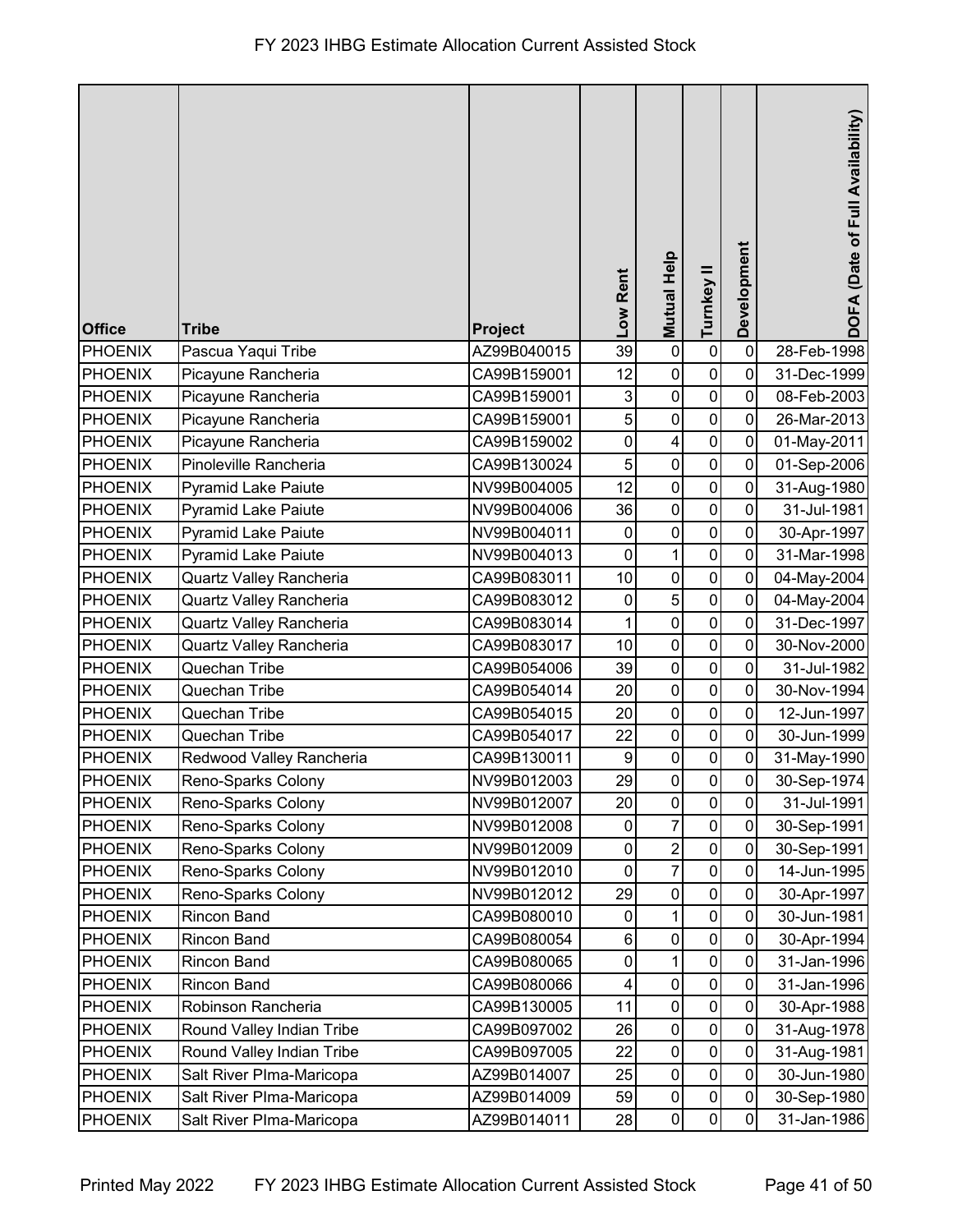| <b>Office</b>  | <b>Tribe</b>                | Project     | Low Rent       | <b>Mutual Help</b> | Turnkey II          | Development    | DOFA (Date of Full Availability) |
|----------------|-----------------------------|-------------|----------------|--------------------|---------------------|----------------|----------------------------------|
| <b>PHOENIX</b> | Salt River Plma-Maricopa    | AZ99B014017 | 40             | $\pmb{0}$          | $\pmb{0}$           | $\mathbf 0$    | 31-Oct-1995                      |
| <b>PHOENIX</b> | Salt River Plma-Maricopa    | AZ99B014018 | 20             | $\mathbf 0$        | $\mathbf 0$         | 0              | 09-Feb-1999                      |
| <b>PHOENIX</b> | San Carlos Apache           | AZ99B011016 | 99             | $\mathbf 0$        | $\mathbf 0$         | 0              | 30-Jul-1980                      |
| <b>PHOENIX</b> | San Carlos Apache           | AZ99B011017 | 20             | $\pmb{0}$          | $\pmb{0}$           | 0              | 31-Dec-1981                      |
| <b>PHOENIX</b> | San Carlos Apache           | AZ99B011020 | 50             | $\mathbf 0$        | $\mathbf 0$         | 0              | 30-Nov-1987                      |
| <b>PHOENIX</b> | San Carlos Apache           | AZ99B011021 | 50             | $\pmb{0}$          | $\mathbf 0$         | 0              | 30-Nov-1987                      |
| <b>PHOENIX</b> | San Carlos Apache           | AZ99B011022 | 60             | $\mathbf 0$        | $\mathbf 0$         | 0              | 30-Nov-1987                      |
| <b>PHOENIX</b> | San Carlos Apache           | AZ99B011023 | 20             | $\pmb{0}$          | $\pmb{0}$           | $\mathbf 0$    | 30-Nov-1987                      |
| <b>PHOENIX</b> | San Carlos Apache           | AZ99B011025 | 73             | $\mathbf 0$        | $\pmb{0}$           | 0              | 30-Nov-1992                      |
| <b>PHOENIX</b> | San Carlos Apache           | AZ99B011027 | 38             | $\pmb{0}$          | $\mathbf 0$         | 0              | 30-Nov-1994                      |
| <b>PHOENIX</b> | San Carlos Apache           | AZ99B011029 | $\mathbf 0$    | $\mathbf{3}$       | $\mathbf 0$         | 0              | 01-Jan-2000                      |
| <b>PHOENIX</b> | San Carlos Apache           | AZ99B011030 | $\overline{2}$ | $\overline{0}$     | $\mathbf 0$         | $\mathbf 0$    | 01-Jan-2000                      |
| <b>PHOENIX</b> | San Ildefonso Pueblo        | NM99B040029 | 20             | $\pmb{0}$          | $\pmb{0}$           | $\mathbf 0$    | 31-Jan-2000                      |
| <b>PHOENIX</b> | San Pasqual Band            | CA99B080055 | 10             | $\mathbf 0$        | $\pmb{0}$           | 0              | 31-May-1993                      |
| <b>PHOENIX</b> | San Pasqual Band            | CA99B080072 | 8              | $\pmb{0}$          | $\pmb{0}$           | $\mathbf 0$    | 28-Nov-1995                      |
| <b>PHOENIX</b> | Santa Ana Pueblo            | NM99B087013 | 5              | $\pmb{0}$          | $\pmb{0}$           | 0              | 30-Nov-1999                      |
| <b>PHOENIX</b> | Santa Clara Pueblo          | NM99B082007 | 0              | 8                  | $\pmb{0}$           | 0              | 31-Mar-1992                      |
| <b>PHOENIX</b> | Santa Clara Pueblo          | NM99B082008 | 0              | 13                 | $\pmb{0}$           | 0              | 31-Dec-2004                      |
| <b>PHOENIX</b> | Santa Clara Pueblo          | NM99B082009 | 22             | $\mathbf 0$        | 0                   | $\pmb{0}$      | 31-Dec-2004                      |
| PHOENIX        | Santa Rosa Band of Cahuilla | CA99B080070 | $\overline{0}$ | $\overline{A}$     | $\overline{0}$      | $\overline{0}$ | 18-May-1998                      |
| <b>PHOENIX</b> | Santa Rosa Rancheria        | CA99B129001 | 23             | $\mathbf 0$        | $\mathsf{O}\xspace$ | $\mathbf 0$    | 31-Jul-1982                      |
| <b>PHOENIX</b> | Santa Rosa Rancheria        | CA99B129007 | 20             | $\pmb{0}$          | $\pmb{0}$           | $\mathbf 0$    | 31-Dec-1987                      |
| <b>PHOENIX</b> | Santo Domingo Pueblo        | NM99B078001 | 19             | $\pmb{0}$          | 0                   | 0              | 30-Sep-1998                      |
| <b>PHOENIX</b> | Santo Domingo Pueblo        | NM99B078002 | 10             | $\,6$              | $\pmb{0}$           | 10             | 30-Sep-1998                      |
| <b>PHOENIX</b> | Santo Domingo Pueblo        | NM99B078003 | 0              | 1                  | 0                   | $\mathbf 0$    | 30-Nov-2004                      |
| <b>PHOENIX</b> | Sherwood Valley Rancheria   | CA99B130014 | 9              | $\mathbf 0$        | $\pmb{0}$           | 0              | 30-Apr-1993                      |
| <b>PHOENIX</b> | Sherwood Valley Rancheria   | CA99B130015 | 4              | $\pmb{0}$          | $\pmb{0}$           | $\mathbf 0$    | 30-Apr-1993                      |
| <b>PHOENIX</b> | Sherwood Valley Rancheria   | CA99B130027 | 12             | $\pmb{0}$          | $\mathbf 0$         | 3              | 28-Sep-2012                      |
| <b>PHOENIX</b> | Soboba Band                 | CA99B080068 | 2              | $\pmb{0}$          | $\pmb{0}$           | 0              | 30-May-1995                      |
| <b>PHOENIX</b> | Soboba Band                 | CA99B080073 |                | $\pmb{0}$          | $\mathbf 0$         | $\mathbf 0$    | 30-Jun-1998                      |
| <b>PHOENIX</b> | Susanville Rancheria        | CA99B083008 | 25             | $\mathbf 0$        | $\pmb{0}$           | $\mathbf 0$    | 30-Sep-1993                      |
| <b>PHOENIX</b> | Susanville Rancheria        | CA99B083010 | 6              | $\pmb{0}$          | $\pmb{0}$           | $\mathbf 0$    | 31-Dec-1995                      |
| <b>PHOENIX</b> | Te-Moak                     | NV99B016004 | 10             | $\pmb{0}$          | $\pmb{0}$           | $\mathbf 0$    | 30-Nov-1980                      |
| <b>PHOENIX</b> | Te-Moak                     | NV99B016005 | 23             | $\pmb{0}$          | $\pmb{0}$           | $\mathbf 0$    | 28-Feb-1982                      |
| <b>PHOENIX</b> | Te-Moak                     | NV99B016006 | $\mathbf{3}$   | $\pmb{0}$          | 0                   | 0              | 28-Feb-1982                      |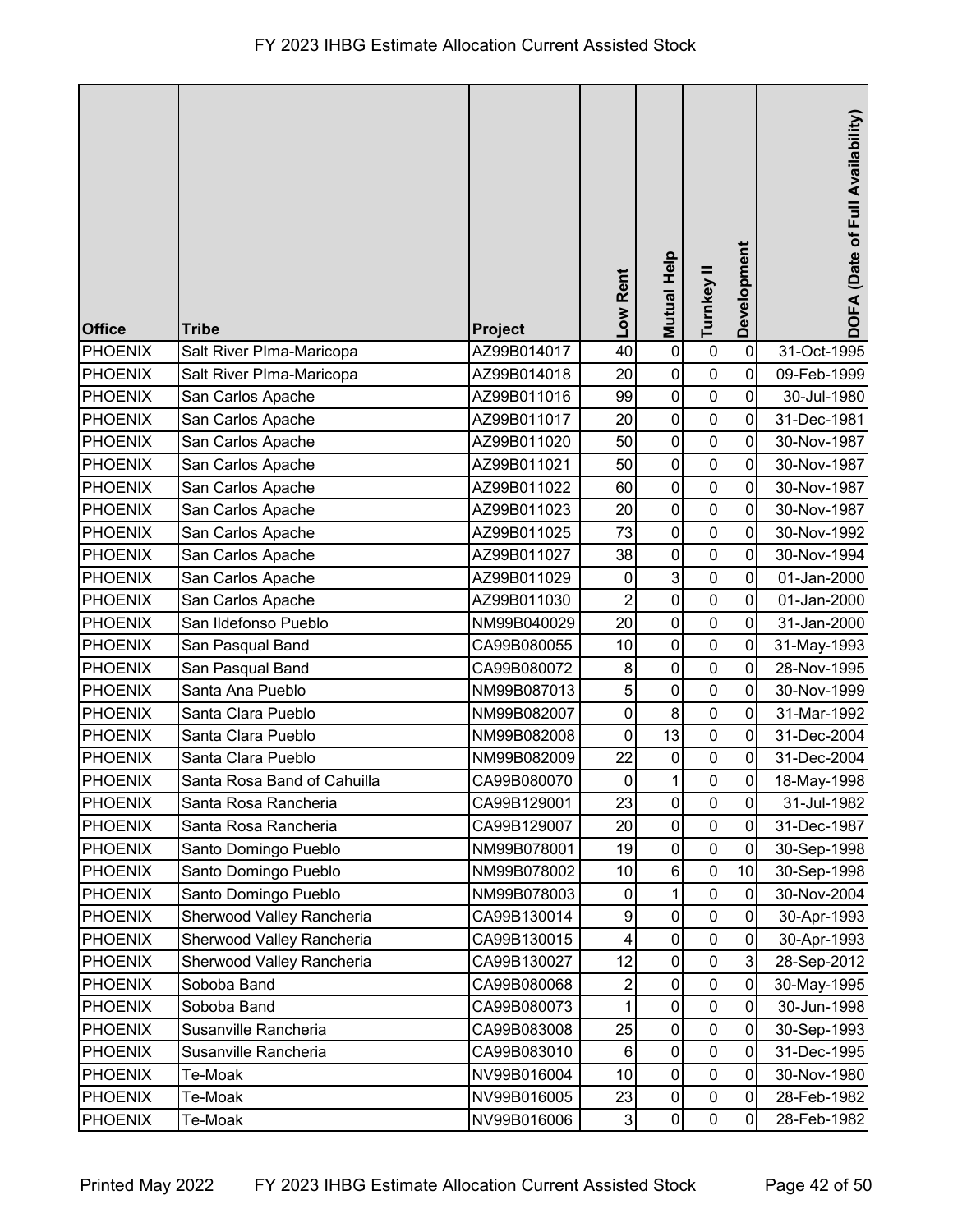| <b>Office</b>  | <b>Tribe</b>                        | <b>Project</b> | Low Rent       | Mutual Help      | Turnkey II   | Development | DOFA (Date of Full Availability) |
|----------------|-------------------------------------|----------------|----------------|------------------|--------------|-------------|----------------------------------|
| PHOENIX        | Te-Moak                             | NV99B016010    | 33             | $\pmb{0}$        | $\pmb{0}$    | $\mathbf 0$ | 28-Feb-1989                      |
| <b>PHOENIX</b> | Te-Moak                             | NV99B016011    | 9              | 1                | $\pmb{0}$    | $\mathbf 0$ | 28-Feb-1998                      |
| PHOENIX        | Tohono O'Odham Nation               | AZ99B026008    | 10             | $\pmb{0}$        | $\pmb{0}$    | $\mathbf 0$ | 30-Sep-1978                      |
| PHOENIX        | Tohono O'Odham Nation               | AZ99B026012    | 50             | $\pmb{0}$        | $\pmb{0}$    | $\mathbf 0$ | 31-May-1974                      |
| <b>PHOENIX</b> | Tohono O'Odham Nation               | AZ99B026019    | $\mathbf 0$    | $\overline{0}$   | $\pmb{0}$    | $\mathbf 0$ | 30-Jun-1981                      |
| PHOENIX        | Tohono O'Odham Nation               | AZ99B026020    | 12             | $\pmb{0}$        | $\pmb{0}$    | 0           | 28-Feb-1983                      |
| PHOENIX        | Tohono O'Odham Nation               | AZ99B026021    | $\mathbf 0$    | $\pmb{0}$        | $\pmb{0}$    | $\mathbf 0$ | 31-May-1983                      |
| <b>PHOENIX</b> | Tohono O'Odham Nation               | AZ99B026022    | 50             | $\pmb{0}$        | $\pmb{0}$    | $\mathbf 0$ | 30-Jun-1986                      |
| PHOENIX        | Tohono O'Odham Nation               | AZ99B026024    | $\mathbf 0$    | 1                | $\mathbf 0$  | $\mathbf 0$ | 30-Nov-1987                      |
| PHOENIX        | Tohono O'Odham Nation               | AZ99B026030    | $\mathbf 0$    | $\overline{7}$   | $\pmb{0}$    | 0           | 30-Apr-1992                      |
| PHOENIX        | Tohono O'Odham Nation               | AZ99B026031    | $\mathbf 0$    | 1                | $\pmb{0}$    | $\mathbf 0$ | 31-Mar-1994                      |
| PHOENIX        | Tohono O'Odham Nation               | AZ99B026032    | $\mathbf 0$    | 44               | $\pmb{0}$    | $\mathbf 0$ | 30-Jan-1999                      |
| PHOENIX        | Torres-Martinez Band of Cahuilla    | CA99B080035    | 10             | $\pmb{0}$        | $\pmb{0}$    | $\mathbf 0$ | 29-Feb-1988                      |
| PHOENIX        | Torres-Martinez Band of Cahuilla    | CA99B080045    | 1              | $\boldsymbol{0}$ | $\pmb{0}$    | $\mathbf 0$ | 30-Apr-1989                      |
| <b>PHOENIX</b> | Tule River Indian Tribe             | CA99B099003    | $\overline{7}$ | $\pmb{0}$        | $\pmb{0}$    | $\mathbf 0$ | 30-Jun-1988                      |
| <b>PHOENIX</b> | Tule River Indian Tribe             | CA99B099006    | 18             | $\boldsymbol{0}$ | $\pmb{0}$    | $\mathbf 0$ | 29-Mar-1996                      |
| PHOENIX        | <b>Tule River Indian Tribe</b>      | CA99B099009    | 35             | $\boldsymbol{0}$ | $\pmb{0}$    | $\mathbf 0$ | 10-Feb-2004                      |
| PHOENIX        | Tuolumne Band of Me-Wuk Indians     | CA99B129006    | 5              | $\pmb{0}$        | $\pmb{0}$    | $\mathbf 0$ | 31-Jul-1982                      |
| PHOENIX        | Tuolumne Band of Me-Wuk Indians     | CA99B129012    | 3              | $\pmb{0}$        | $\pmb{0}$    | $\pmb{0}$   | 31-May-1999                      |
| PHOENIX        | Tuolumne Band of Me-Wuk Indians     | CA99B129013    | $\overline{0}$ | 10               | $\mathbf{0}$ | $\pmb{0}$   | 31-May-1999                      |
| <b>PHOENIX</b> | Viejas Group of Capitan Grande      | CA99B080056    | 1              | $\pmb{0}$        | $\mathbf 0$  | $\mathbf 0$ | 30-Nov-1993                      |
| <b>PHOENIX</b> | <b>Walker River Paiute Tribe</b>    | NV99B008006    | 10             | $\pmb{0}$        | $\pmb{0}$    | $\mathbf 0$ | 31-Mar-1982                      |
| <b>PHOENIX</b> | Walker River Paiute Tribe           | NV99B008009    | 10             | $\pmb{0}$        | $\pmb{0}$    | $\mathbf 0$ | 31-Oct-1986                      |
| <b>PHOENIX</b> | <b>Walker River Paiute Tribe</b>    | NV99B008013    | 13             | $\pmb{0}$        | $\pmb{0}$    | $\mathbf 0$ | 30-Sep-1994                      |
| PHOENIX        | <b>Walker River Paiute Tribe</b>    | NV99B008014    | 13             | $\pmb{0}$        | $\pmb{0}$    | $\mathbf 0$ | 30-Sep-1994                      |
| <b>PHOENIX</b> | <b>Walker River Paiute Tribe</b>    | NV99B008015    | 22             | $\pmb{0}$        | $\pmb{0}$    | $\mathbf 0$ | 30-Nov-2001                      |
| <b>PHOENIX</b> | <b>Washoe Tribe</b>                 | NV99B003007    | 15             | $\pmb{0}$        | $\pmb{0}$    | $\mathbf 0$ | 31-Jul-1980                      |
| <b>PHOENIX</b> | Washoe Tribe                        | NV99B003009    | 25             | $\pmb{0}$        | $\pmb{0}$    | $\mathbf 0$ | 30-Jun-1984                      |
| <b>PHOENIX</b> | <b>Washoe Tribe</b>                 | NV99B003010    | 40             | $\pmb{0}$        | $\pmb{0}$    | $\mathbf 0$ | 31-Jul-1989                      |
| <b>PHOENIX</b> | White Mountain Apache (Fort Apache) | AZ99B016007    | 35             | $\pmb{0}$        | $\pmb{0}$    | $\mathbf 0$ | 30-Jun-1971                      |
| <b>PHOENIX</b> | White Mountain Apache (Fort Apache) | AZ99B016017    | 65             | $\pmb{0}$        | $\pmb{0}$    | $\mathbf 0$ | 31-Dec-1972                      |
| <b>PHOENIX</b> | White Mountain Apache (Fort Apache) | AZ99B016026    | 45             | $\pmb{0}$        | $\pmb{0}$    | $\mathbf 0$ | 31-Dec-1979                      |
| <b>PHOENIX</b> | White Mountain Apache (Fort Apache) | AZ99B016027    | 48             | $\pmb{0}$        | $\pmb{0}$    | $\mathbf 0$ | 31-Aug-1980                      |
| <b>PHOENIX</b> | White Mountain Apache (Fort Apache) | AZ99B016029    | 50             | $\pmb{0}$        | $\pmb{0}$    | $\mathbf 0$ | 28-Feb-1981                      |
| <b>PHOENIX</b> | White Mountain Apache (Fort Apache) | AZ99B016030    | $\pmb{0}$      | $\mathbf 2$      | $\pmb{0}$    | 0           | 31-Jul-1986                      |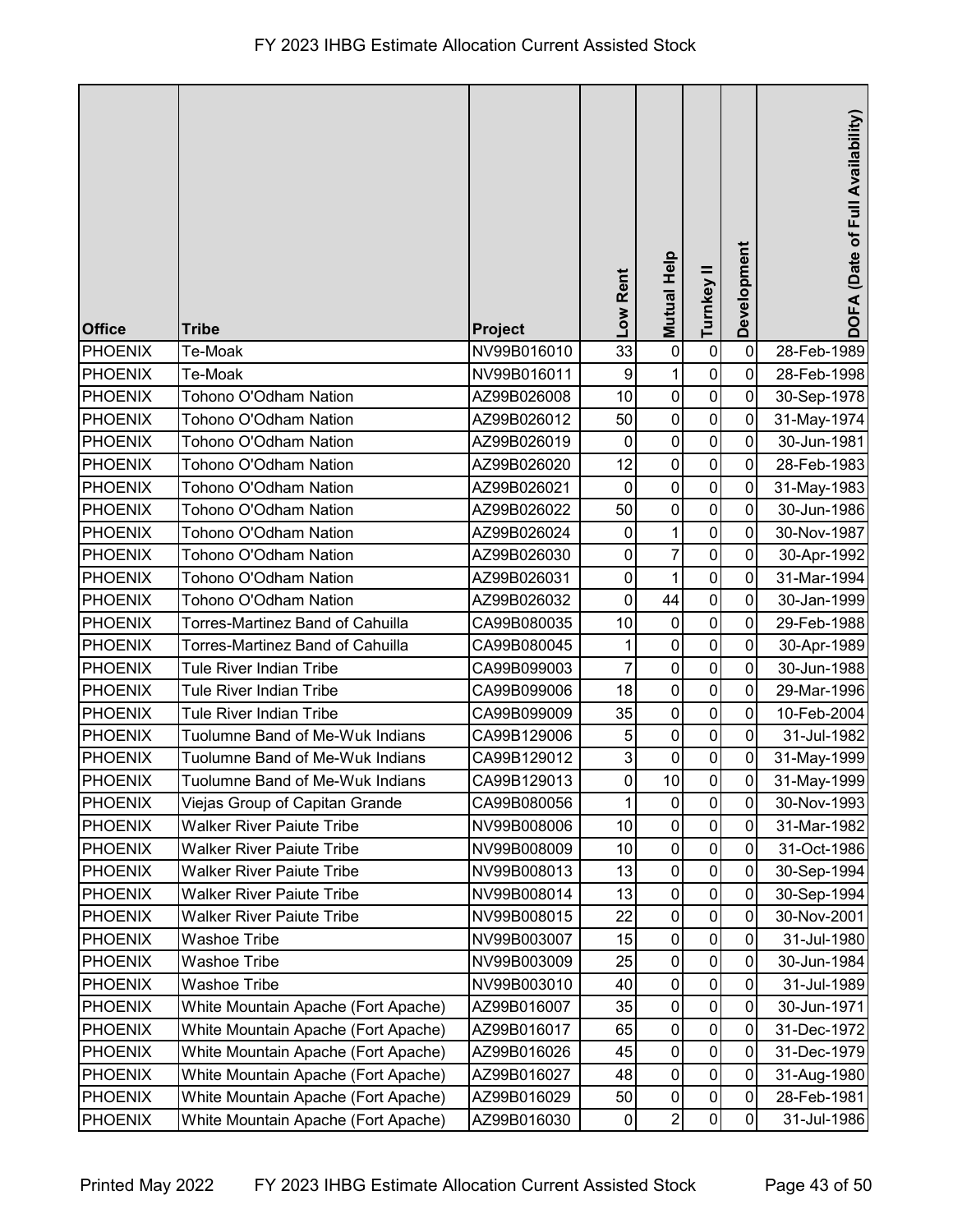|                |                                     |             | Low Rent    | Mutual Help      | Turnkey II     | Development    | DOFA (Date of Full Availability) |
|----------------|-------------------------------------|-------------|-------------|------------------|----------------|----------------|----------------------------------|
|                |                                     |             |             |                  |                |                |                                  |
| <b>Office</b>  | <b>Tribe</b>                        | Project     |             |                  |                |                |                                  |
| PHOENIX        | White Mountain Apache (Fort Apache) | AZ99B016031 | 5           | $\pmb{0}$        | $\pmb{0}$      | $\mathbf 0$    | 31-May-1986                      |
| PHOENIX        | White Mountain Apache (Fort Apache) | AZ99B016034 | 40          | $\pmb{0}$        | $\pmb{0}$      | $\mathbf 0$    | 31-Oct-1987                      |
| <b>PHOENIX</b> | White Mountain Apache (Fort Apache) | AZ99B016036 | 50          | $\pmb{0}$        | $\pmb{0}$      | $\mathbf 0$    | 31-Jan-1988                      |
| PHOENIX        | White Mountain Apache (Fort Apache) | AZ99B016037 | 0           | $\boldsymbol{2}$ | $\pmb{0}$      | $\mathbf 0$    | 31-Oct-1987                      |
| PHOENIX        | White Mountain Apache (Fort Apache) | AZ99B016038 | 50          | $\overline{0}$   | $\pmb{0}$      | $\mathbf 0$    | 31-Jan-1988                      |
| PHOENIX        | White Mountain Apache (Fort Apache) | AZ99B016039 | 0           | 1                | $\pmb{0}$      | $\mathbf 0$    | 30-Jun-1988                      |
| PHOENIX        | White Mountain Apache (Fort Apache) | AZ99B016040 | $\mathbf 0$ | 1                | $\pmb{0}$      | $\mathbf 0$    | 31-Oct-1988                      |
| PHOENIX        | White Mountain Apache (Fort Apache) | AZ99B016042 | $\pmb{0}$   | $\mathbf{3}$     | $\pmb{0}$      | $\mathbf 0$    | 31-Oct-1988                      |
| PHOENIX        | White Mountain Apache (Fort Apache) | AZ99B016045 | $\mathbf 0$ | $\mathbf 1$      | $\mathbf 0$    | $\mathbf 0$    | 31-Oct-1991                      |
| <b>PHOENIX</b> | White Mountain Apache (Fort Apache) | AZ99B016046 | 20          | $\pmb{0}$        | $\pmb{0}$      | $\mathbf 0$    | 30-Apr-1993                      |
| PHOENIX        | White Mountain Apache (Fort Apache) | AZ99B016048 | 75          | $\pmb{0}$        | $\pmb{0}$      | $\mathbf 0$    | 31-Jul-1994                      |
| PHOENIX        | White Mountain Apache (Fort Apache) | AZ99B016049 | $\mathbf 0$ | $\pmb{0}$        | $\pmb{0}$      | $\mathbf 0$    | 31-Jul-1994                      |
| <b>PHOENIX</b> | White Mountain Apache (Fort Apache) | AZ99B016050 | 75          | $\pmb{0}$        | $\pmb{0}$      | $\mathbf 0$    | 31-May-1997                      |
| PHOENIX        | White Mountain Apache (Fort Apache) | AZ99B016051 | $\mathbf 0$ | 24               | $\pmb{0}$      | $\mathbf 0$    | 30-Apr-1998                      |
| PHOENIX        | Yavapai-Apache (Camp Verde)         | AZ99B022004 | 1           | $\pmb{0}$        | $\pmb{0}$      | $\mathbf 0$    | 28-Feb-1983                      |
| PHOENIX        | Yavapai-Apache (Camp Verde)         | AZ99B022006 | 10          | $\pmb{0}$        | $\pmb{0}$      | $\mathbf 0$    | 31-Jul-1986                      |
| <b>PHOENIX</b> | Yavapai-Apache (Camp Verde)         | AZ99B022007 | 13          | $\boldsymbol{0}$ | $\pmb{0}$      | $\overline{0}$ | 30-Jun-1986                      |
| PHOENIX        | Yavapai-Apache (Camp Verde)         | AZ99B022010 | 14          | $\pmb{0}$        | $\pmb{0}$      | $\mathbf 0$    | 31-May-1991                      |
| PHOENIX        | Yavapai-Apache (Camp Verde)         | AZ99B022012 | 7           | $\pmb{0}$        | $\pmb{0}$      | $\pmb{0}$      | 30-Sep-1997                      |
| <b>PHOENIX</b> | Yavapai-Apache (Camp Verde)         | AZ99B022013 |             | $\pmb{0}$        | $\overline{0}$ | $\pmb{0}$      | 31-May-1997                      |
| <b>PHOENIX</b> | <b>Yerington Paiute Tribe</b>       | NV99B010005 | 14          | $\overline{0}$   | $\mathbf 0$    | $\mathbf 0$    | 30-Jun-1980                      |
| PHOENIX        | Yomba Shoshone Tribe                | NV99B020001 | 22          | $\pmb{0}$        | $\pmb{0}$      | $\mathbf 0$    | 30-Jun-1981                      |
| <b>PHOENIX</b> | Ysleta Del Sur                      | TX99B429003 | 0           | $\sqrt{5}$       | 0              | $\mathbf 0$    | 04-Jan-1999                      |
| <b>PHOENIX</b> | <b>Yurok Tribe</b>                  | CA99B158001 | 11          | $\mathbf 0$      | $\pmb{0}$      | 3              | 31-Dec-2001                      |
| <b>PHOENIX</b> | <b>Yurok Tribe</b>                  | CA99B158001 |             | $\pmb{0}$        | $\pmb{0}$      | $\mathbf 0$    | 05-Jul-2007                      |
| PHOENIX        | Yurok Tribe                         | CA99B158002 | 7           | $\pmb{0}$        | $\pmb{0}$      | $\mathbf 0$    | 30-Sep-2004                      |
| <b>PHOENIX</b> | <b>Yurok Tribe</b>                  | CA99B158002 | 25          | $\pmb{0}$        | $\pmb{0}$      | $\mathbf 0$    | 19-Jun-2009                      |
| <b>PHOENIX</b> | <b>Yurok Tribe</b>                  | CA99B158003 | 0           | 1                | $\pmb{0}$      | $\mathbf 0$    | 16-Apr-2001                      |
| <b>PHOENIX</b> | Yurok Tribe                         | CA99B158003 | $\pmb{0}$   | $\mathbf{1}$     | $\pmb{0}$      | $\mathbf 0$    | 12-Jun-2001                      |
| <b>PHOENIX</b> | <b>Yurok Tribe</b>                  | CA99B158003 | 0           | 1                | $\pmb{0}$      | $\mathbf 0$    | 31-Dec-2001                      |
| PHOENIX        | <b>Yurok Tribe</b>                  | CA99B158003 | $\pmb{0}$   | $\overline{1}$   | $\pmb{0}$      | $\mathbf 0$    | 31-Aug-2002                      |
| <b>PHOENIX</b> | Yurok Tribe                         | CA99B158003 | $\pmb{0}$   | $\overline{c}$   | $\pmb{0}$      | $\mathbf 0$    | 30-Sep-2002                      |
| <b>PHOENIX</b> | <b>Yurok Tribe</b>                  | CA99B158003 | $\pmb{0}$   | $\mathbf{1}$     | $\pmb{0}$      | $\mathbf 0$    | 18-Mar-2004                      |
| <b>PHOENIX</b> | Yurok Tribe                         | CA99B158003 | $\pmb{0}$   | $\mathbf{1}$     | $\pmb{0}$      | $\mathbf 0$    | 04-May-2004                      |
| <b>PHOENIX</b> | Yurok Tribe                         | CA99B158003 | 0           | 1                | $\pmb{0}$      | $\mathbf 0$    | 30-Sep-2005                      |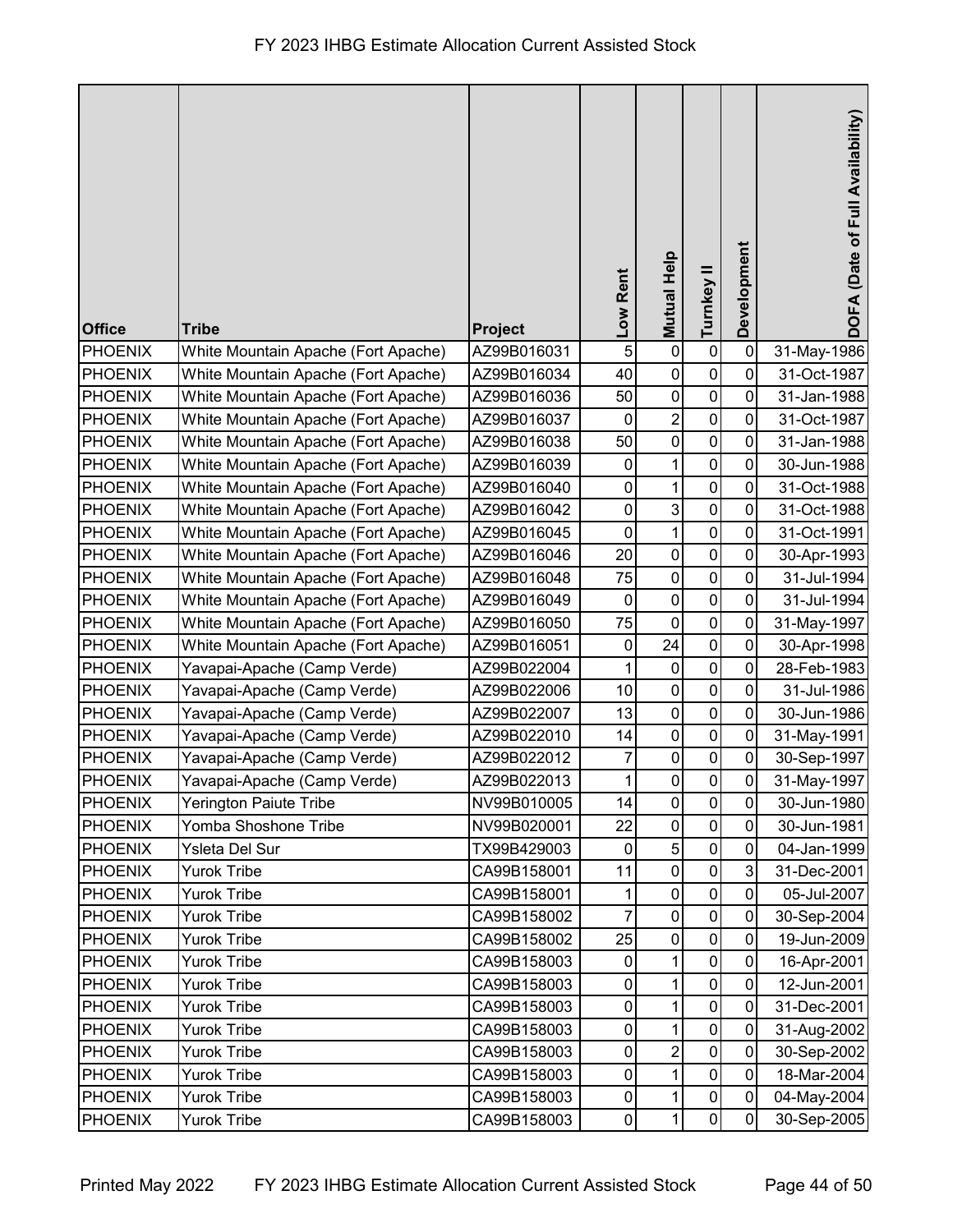## FY 2023 IHBG Estimate Allocation Current Assisted Stock

| <b>Office</b>  | <b>Tribe</b>       | Project     | -ow Rent       | Mutual Help    | Turnkey   | Development    | (Date of Full Availability)<br><b>DOFA</b> |
|----------------|--------------------|-------------|----------------|----------------|-----------|----------------|--------------------------------------------|
| <b>PHOENIX</b> | <b>Yurok Tribe</b> | CA99B158003 | 0              | 18             | $\pmb{0}$ | $\pmb{0}$      | 30-Sep-2009                                |
| <b>PHOENIX</b> | Zuni Tribe         | NM99B019005 | $\overline{2}$ | $\pmb{0}$      | 0         | $\pmb{0}$      | 31-Oct-1972                                |
| <b>PHOENIX</b> | Zuni Tribe         | NM99B019008 | 50             | $\pmb{0}$      | $\pmb{0}$ | $\pmb{0}$      | 31-Mar-1977                                |
| <b>PHOENIX</b> | Zuni Tribe         | NM99B019009 | 74             | 0              | $\pmb{0}$ | $\overline{0}$ | 28-Feb-1982                                |
| <b>PHOENIX</b> | Zuni Tribe         | NM99B019011 |                | 0              | 0         | $\pmb{0}$      | 30-Sep-1982                                |
| <b>PHOENIX</b> | Zuni Tribe         | NM99B019013 | 40             | $\overline{0}$ | 0         | $\mathbf 0$    | 31-Jul-1986                                |
| <b>PHOENIX</b> | Zuni Tribe         | NM99B019015 | 22             | 0              | $\pmb{0}$ | $\mathbf 0$    | 31-Dec-1997                                |
| <b>PHOENIX</b> | Zuni Tribe         | NM99B019016 | 0              | 5 <sup>1</sup> | $\pmb{0}$ | $\overline{0}$ | 30-Apr-2007                                |
| <b>PHOENIX</b> | Zuni Tribe         | NM99B019017 | 5              | $\mathbf 0$    | $\pmb{0}$ | $\mathbf 0$    | 30-Apr-2007                                |
| <b>PHOENIX</b> | <b>TOTAL</b>       |             | 8,990          | 654            | 0         | 46             |                                            |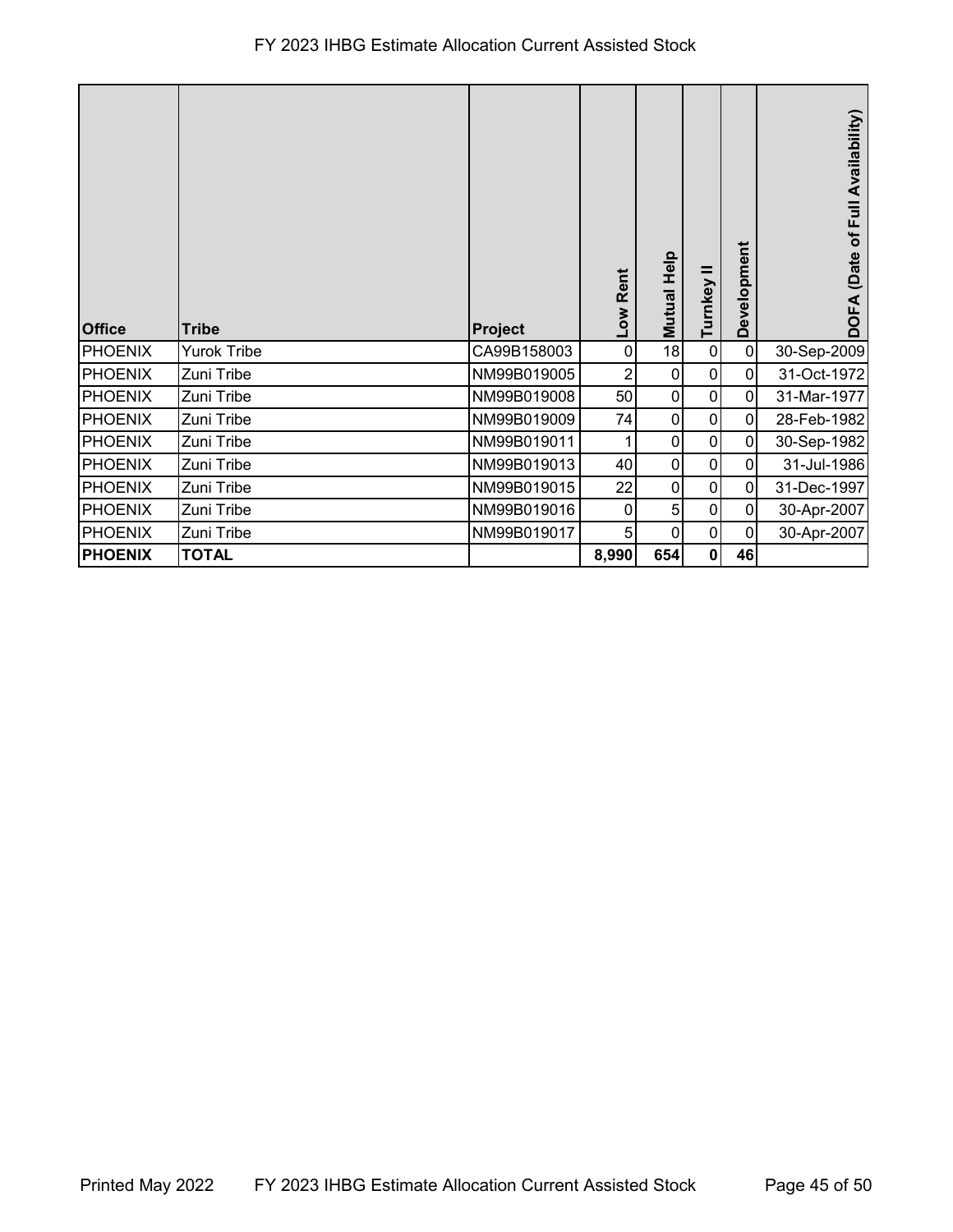| <b>Office</b>  | <b>Tribe</b>                                      | Project     | Low Rent       | <b>Mutual Help</b> | Turnkey II          | Development    | DOFA (Date of Full Availability) |
|----------------|---------------------------------------------------|-------------|----------------|--------------------|---------------------|----------------|----------------------------------|
| <b>SEATTLE</b> | <b>Burns-Paiute Tribe</b>                         | OR97B039001 | $\mathbf 0$    | 16                 | $\pmb{0}$           | $\mathbf 0$    | 31-Mar-1999                      |
| <b>SEATTLE</b> | <b>Chehalis Confederated Tribes</b>               | WA19B048002 | 29             | $\pmb{0}$          | $\mathbf 0$         | 0              | 30-Nov-1983                      |
| <b>SEATTLE</b> | <b>Chehalis Confederated Tribes</b>               | WA97B048003 | 21             | $\pmb{0}$          | $\pmb{0}$           | 0              | 30-Jun-1987                      |
| <b>SEATTLE</b> | <b>Chehalis Confederated Tribes</b>               | WA97B048005 | 0              | $\mathbf{3}$       | $\mathbf 0$         | 0              | 25-Nov-1997                      |
| <b>SEATTLE</b> | <b>Chehalis Confederated Tribes</b>               | WA97B048007 | $\mathbf 0$    | $\mathbf{1}$       | $\pmb{0}$           | 0              | 31-Jan-2000                      |
| <b>SEATTLE</b> | <b>Chehalis Confederated Tribes</b>               | WA97B048008 | 5              | $\mathbf 0$        | $\mathbf 0$         | $\mathbf 0$    | 29-Feb-2008                      |
| <b>SEATTLE</b> | Coeur D'Alene Tribe                               | ID16B007009 | 16             | $\mathbf 0$        | $\mathbf 0$         | $\mathbf 0$    | 30-Apr-1984                      |
| <b>SEATTLE</b> | Coeur D'Alene Tribe                               | ID16B007010 | $\pmb{0}$      | 3                  | $\pmb{0}$           | $\mathbf 0$    | 31-Aug-1984                      |
| <b>SEATTLE</b> | Coeur D'Alene Tribe                               | ID97B007006 | 45             | $\mathbf 0$        | $\pmb{0}$           | 0              | 30-Sep-1981                      |
| <b>SEATTLE</b> | Coeur D'Alene Tribe                               | ID97B007013 | $\pmb{0}$      | $\mathbf{1}$       | $\pmb{0}$           | $\mathbf 0$    | 31-Aug-1984                      |
| <b>SEATTLE</b> | Coeur D'Alene Tribe                               | ID97B007015 | 11             | $\pmb{0}$          | $\mathbf 0$         | 0              | 31-Mar-1990                      |
| <b>SEATTLE</b> | Coeur D'Alene Tribe                               | ID97B007018 | $\mathbf 0$    | $\mathbf 0$        | $\mathbf 0$         | 0              | 31-Aug-1994                      |
| <b>SEATTLE</b> | Coeur D'Alene Tribe                               | ID97B007021 | 9              | $\pmb{0}$          | $\pmb{0}$           | 1              | 31-Dec-1998                      |
| <b>SEATTLE</b> | Coeur D'Alene Tribe                               | ID97B007022 | 0              | $\overline{c}$     | $\pmb{0}$           | 1              | 31-Dec-1998                      |
| <b>SEATTLE</b> | Coeur D'Alene Tribe                               | ID97B007025 | $\sqrt{5}$     | $\pmb{0}$          | $\pmb{0}$           | 0              | 31-Dec-1998                      |
| <b>SEATTLE</b> | <b>Colville Confederated Tribes</b>               | WA19B043007 | 42             | $\mathbf 0$        | $\mathbf 0$         | 0              | 31-Dec-1980                      |
| <b>SEATTLE</b> | <b>Colville Confederated Tribes</b>               | WA19B043009 | 50             | $\pmb{0}$          | $\pmb{0}$           | 0              | 30-Jun-1982                      |
| <b>SEATTLE</b> | <b>Colville Confederated Tribes</b>               | WA97B043002 | 38             | $\mathbf 0$        | $\pmb{0}$           | 0              | 30-Jun-1977                      |
| <b>SEATTLE</b> | <b>Colville Confederated Tribes</b>               | WA97B043003 | 28             | $\mathbf 0$        | $\pmb{0}$           | $\mathbf 0$    | 31-Aug-1978                      |
| <b>SEATTLE</b> | Colville Confederated Tribes                      | WA97B043005 | 35             | $\pmb{0}$          | $\overline{0}$      | $\overline{0}$ | 31-Jan-1980                      |
| <b>SEATTLE</b> | <b>Colville Confederated Tribes</b>               | WA97B043012 | 53             | $\mathbf 0$        | $\mathsf{O}\xspace$ | 0              | 30-Jun-1983                      |
| <b>SEATTLE</b> | <b>Colville Confederated Tribes</b>               | WA97B043014 | $\mathbf 0$    | $\pmb{0}$          | $\pmb{0}$           | $\mathbf 0$    | 31-May-1986                      |
| <b>SEATTLE</b> | Coos, Lower Umpqua and Siuslaw Tribes OR97B036001 |             | 15             | $\pmb{0}$          | $\mathbf 0$         | 0              | 28-Feb-2001                      |
| <b>SEATTLE</b> | Coquille Indian Tribe                             | OR97B038001 | 48             | $\boldsymbol{0}$   | $\mathbf 0$         | 0              | 30-Jun-1997                      |
| <b>SEATTLE</b> | Coquille Indian Tribe                             | OR97B038002 | 0              | $\mathbf 0$        | $\pmb{0}$           | 0              | 30-Jun-1997                      |
| <b>SEATTLE</b> | <b>Grand Ronde</b>                                | OR97B040001 | 15             | $\boldsymbol{0}$   | $\pmb{0}$           | 0              | 31-Aug-2000                      |
| <b>SEATTLE</b> | <b>Grand Ronde</b>                                | OR97B040002 | 5              | $\pmb{0}$          | $\pmb{0}$           | $\mathbf 0$    | 31-Aug-2000                      |
| <b>SEATTLE</b> | Hoh Indian Tribe                                  | WA97B052032 | 4              | $\pmb{0}$          | $\pmb{0}$           | 0              | 01-Feb-1997                      |
| <b>SEATTLE</b> | Kalispel Indian Community                         | WA97B037012 | 0              | $\pmb{0}$          | $\pmb{0}$           | 0              | 31-Dec-1996                      |
| <b>SEATTLE</b> | Kalispel Indian Community                         | WA97B600371 | 3              | $\pmb{0}$          | $\mathbf 0$         | 0              | 30-Sep-2000                      |
| <b>SEATTLE</b> | Kalispel Indian Community                         | WA97B600372 | $\mathbf 0$    | 1                  | $\pmb{0}$           | $\mathbf 0$    | 30-Sep-2000                      |
| <b>SEATTLE</b> | Klamath Indian Tribe                              | OR97B037004 | 0              | 5                  | $\pmb{0}$           | $\mathbf 0$    | 28-Feb-1999                      |
| <b>SEATTLE</b> | Klamath Indian Tribe                              | OR97B037005 | $\overline{5}$ | $\boldsymbol{0}$   | $\pmb{0}$           | 0              | 28-Feb-1999                      |
| <b>SEATTLE</b> | Kootenai Tribe                                    | ID97B022001 | $\pmb{0}$      | $\mathsf 3$        | $\pmb{0}$           | $\mathbf 0$    | 28-Feb-1986                      |
| <b>SEATTLE</b> | Lower Elwha Tribal Community                      | WA97B050011 | $\overline{2}$ | $\mathbf 0$        | $\pmb{0}$           | 0              | 31-Jul-1999                      |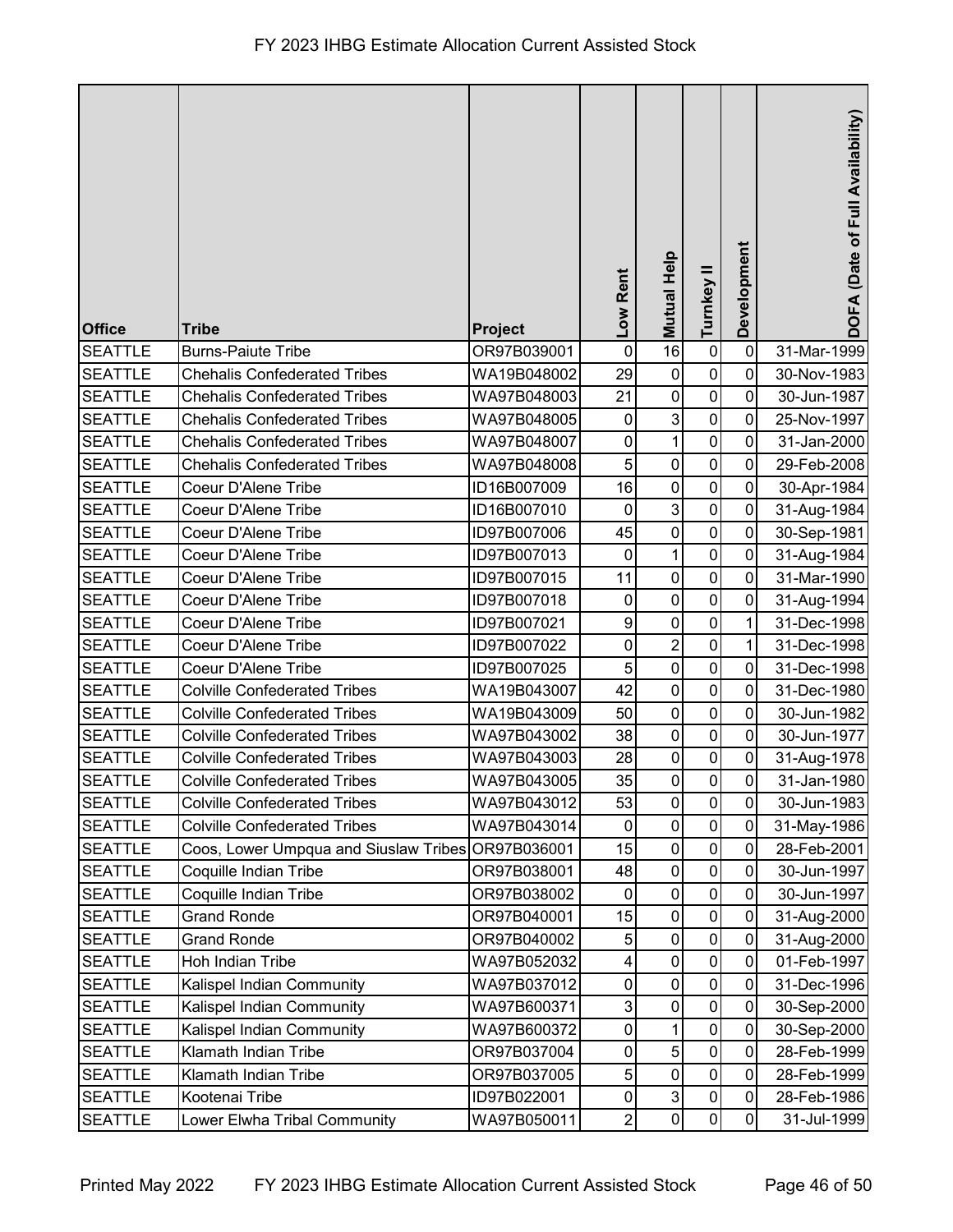| <b>Office</b>  | <b>Tribe</b>                      | Project     | Low Rent         | <b>Mutual Help</b> | Turnkey II  | Development    | DOFA (Date of Full Availability) |
|----------------|-----------------------------------|-------------|------------------|--------------------|-------------|----------------|----------------------------------|
| <b>SEATTLE</b> | Lower Elwha Tribal Community      | WA97B050012 | $\mathbf 0$      | $\overline{c}$     | $\pmb{0}$   | $\mathbf 0$    | 31-Jul-1999                      |
| <b>SEATTLE</b> | Lummi Tribe                       | WA97B028004 | 19               | $\pmb{0}$          | $\pmb{0}$   | $\mathbf 0$    | 30-Apr-1975                      |
| <b>SEATTLE</b> | Lummi Tribe                       | WA97B028007 | 29               | $\pmb{0}$          | $\pmb{0}$   | $\mathbf 0$    | 30-Jun-1989                      |
| <b>SEATTLE</b> | Lummi Tribe                       | WA97B028012 | 15               | $\pmb{0}$          | $\pmb{0}$   | $\mathbf 0$    | 31-Mar-1996                      |
| <b>SEATTLE</b> | Lummi Tribe                       | WA97B028014 | 20               | $\mathbf 0$        | $\mathbf 0$ | $\overline{0}$ | 30-Mar-1997                      |
| <b>SEATTLE</b> | Lummi Tribe                       | WA97B028015 | $\mathbf 0$      | 17                 | $\pmb{0}$   | $\mathbf 0$    | 30-Sep-1998                      |
| <b>SEATTLE</b> | Lummi Tribe                       | WA97B028023 | $\boldsymbol{0}$ | 4                  | $\pmb{0}$   | $\mathbf 0$    | 31-Dec-1998                      |
| <b>SEATTLE</b> | Makah Indian Tribe                | WA19B029004 | 22               | $\pmb{0}$          | $\pmb{0}$   | $\mathbf 0$    | 31-Mar-1982                      |
| <b>SEATTLE</b> | Makah Indian Tribe                | WA97B029013 | 18               | $\pmb{0}$          | $\pmb{0}$   | 0              | 31-Dec-1996                      |
| <b>SEATTLE</b> | Makah Indian Tribe                | WA97B029014 | 5                | $\pmb{0}$          | $\pmb{0}$   | $\mathbf 0$    | 30-Nov-1999                      |
| <b>SEATTLE</b> | Muckleshoot Indian Tribe          | WA97B040001 | 40               | $\pmb{0}$          | $\pmb{0}$   | $\mathbf 0$    | 31-Dec-1980                      |
| <b>SEATTLE</b> | Muckleshoot Indian Tribe          | WA97B040003 | 24               | $\mathbf 0$        | $\pmb{0}$   | $\overline{0}$ | 30-Sep-1998                      |
| <b>SEATTLE</b> | Muckleshoot Indian Tribe          | WA97B040004 | 40               | $\pmb{0}$          | $\mathbf 0$ | $\mathbf 0$    | 28-Sep-2007                      |
| <b>SEATTLE</b> | Nez Perce Tribe                   | ID97B008007 | 60               | $\pmb{0}$          | $\pmb{0}$   | $\mathbf 0$    | 30-Sep-1977                      |
| <b>SEATTLE</b> | Nez Perce Tribe                   | ID97B008014 | $\mathbf 0$      | $\pmb{0}$          | $\pmb{0}$   | $\mathbf 0$    | 31-Aug-1991                      |
| <b>SEATTLE</b> | <b>Nez Perce Tribe</b>            | ID97B008015 | 29               | $\pmb{0}$          | $\mathbf 0$ | $\mathbf 0$    | 30-Sep-1993                      |
| <b>SEATTLE</b> | Nez Perce Tribe                   | ID97B008017 | $\mathbf 0$      | $\overline{7}$     | $\pmb{0}$   | $\mathbf 0$    | 31-Dec-1994                      |
| <b>SEATTLE</b> | <b>Nisqually Indian Community</b> | WA97B052032 | 5                | $\pmb{0}$          | $\pmb{0}$   | $\mathbf 0$    | 30-Sep-2000                      |
| <b>SEATTLE</b> | <b>Nisqually Indian Community</b> | WA97B052035 | 5                | $\pmb{0}$          | $\pmb{0}$   | $\pmb{0}$      | 31-Mar-1999                      |
| <b>SEATTLE</b> | Nisqually Indian Community        | WA97B052040 | $\overline{0}$   | $\sqrt{2}$         | 0           | $\pmb{0}$      | 31-Jul-1998                      |
| <b>SEATTLE</b> | Nooksack Tribe                    | WA97B056006 | $\mathbf 0$      | $\pmb{0}$          | $\pmb{0}$   | $\overline{0}$ | 31-Jul-1994                      |
| <b>SEATTLE</b> | Nooksack Tribe                    | WA97B056007 | $\mathbf 0$      | $\pmb{0}$          | $\pmb{0}$   | $\mathbf 0$    | 31-Jul-1994                      |
| <b>SEATTLE</b> | Nooksack Tribe                    | WA97B056008 | 7                | $\pmb{0}$          | $\pmb{0}$   | $\mathbf 0$    | 30-Sep-1999                      |
| <b>SEATTLE</b> | Port Gamble Indian Community      | WA19B044004 | 10               | $\pmb{0}$          | $\pmb{0}$   | $\overline{0}$ | 31-Mar-1983                      |
| <b>SEATTLE</b> | Port Gamble Indian Community      | WA97B044001 | 5                | $\pmb{0}$          | $\pmb{0}$   | $\mathbf 0$    | 30-May-1974                      |
| <b>SEATTLE</b> | Port Gamble Indian Community      | WA97B044003 | 20               | $\pmb{0}$          | $\pmb{0}$   | $\mathbf 0$    | 31-Oct-1977                      |
| <b>SEATTLE</b> | Port Gamble Indian Community      | WA97B044010 | 0                | 3                  | $\pmb{0}$   | $\mathbf 0$    | 30-Apr-1998                      |
| <b>SEATTLE</b> | Port Gamble Indian Community      | WA97B044011 | 6                | $\pmb{0}$          | $\pmb{0}$   | $\mathbf 0$    | 30-Apr-1998                      |
| <b>SEATTLE</b> | Puyallup Tribe                    | WA97B063002 | 27               | $\pmb{0}$          | $\pmb{0}$   | $\mathbf 0$    | 31-Jul-1990                      |
| <b>SEATTLE</b> | <b>Puyallup Tribe</b>             | WA97B063006 | 5                | $\pmb{0}$          | $\pmb{0}$   | 0              | 04-Aug-2006                      |
| <b>SEATTLE</b> | Puyallup Tribe                    | WA97B063007 | $\pmb{0}$        | 5                  | $\pmb{0}$   | $\mathbf 0$    | 04-Aug-2006                      |
| <b>SEATTLE</b> | Quileute Tribe                    | WA97B047002 | 0                | 12                 | $\pmb{0}$   | $\mathbf 0$    | 31-Mar-1996                      |
| <b>SEATTLE</b> | Quileute Tribe                    | WA97B047003 | $\pmb{0}$        | $\pmb{0}$          | $\pmb{0}$   | $\mathbf 0$    | 30-Sep-1997                      |
| <b>SEATTLE</b> | Quileute Tribe                    | WA97B047004 | $\pmb{0}$        | $\pmb{0}$          | $\pmb{0}$   | 0              | 30-Sep-1997                      |
| <b>SEATTLE</b> | Quileute Tribe                    | WA97B047005 | $\overline{3}$   | $\mathbf{3}$       | $\pmb{0}$   | 0              | 31-Dec-1998                      |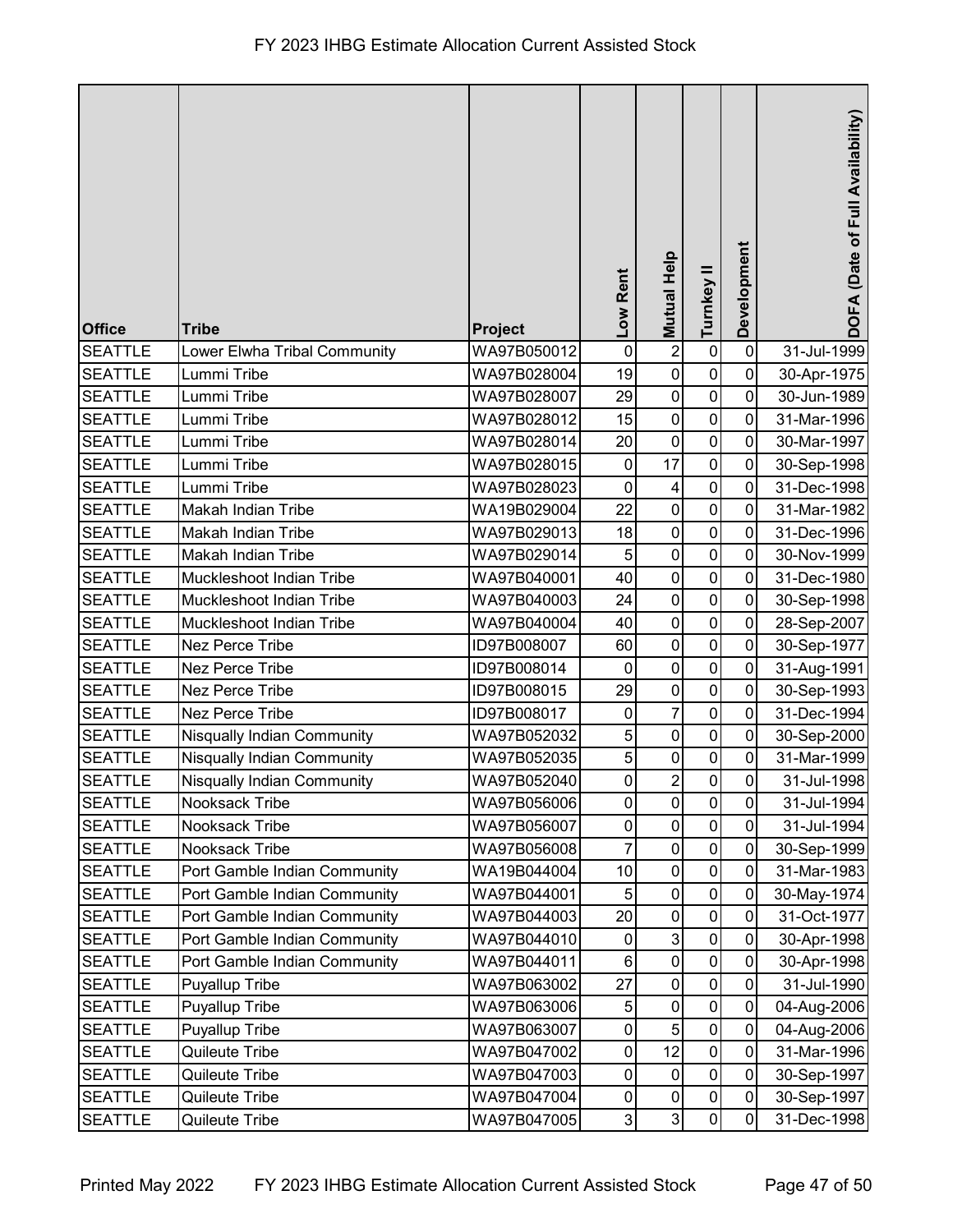| <b>Office</b>  | <b>Tribe</b>                           | <b>Project</b> | Low Rent       | <b>Mutual Help</b>      | Turnkey II     | Development | DOFA (Date of Full Availability) |
|----------------|----------------------------------------|----------------|----------------|-------------------------|----------------|-------------|----------------------------------|
| <b>SEATTLE</b> | <b>Quinault Tribe</b>                  | WA97B027003    | 40             | $\pmb{0}$               | $\pmb{0}$      | $\pmb{0}$   | 30-Jul-1974                      |
| <b>SEATTLE</b> | <b>Quinault Tribe</b>                  | WA97B027007    | 10             | $\pmb{0}$               | $\pmb{0}$      | $\mathbf 0$ | 31-Jul-1981                      |
| <b>SEATTLE</b> | <b>Quinault Tribe</b>                  | WA97B027011    | 5              | $\pmb{0}$               | $\pmb{0}$      | $\mathbf 0$ | 02-Feb-2005                      |
| <b>SEATTLE</b> | <b>Quinault Tribe</b>                  | WA97B027012    | 0              | 5                       | $\pmb{0}$      | 0           | 02-Feb-2005                      |
| <b>SEATTLE</b> | Sauk-Suiattle Indian Tribe             | WA97B062003    | 0              | $\sqrt{5}$              | $\mathbf 0$    | $\mathbf 0$ | 31-Jul-1984                      |
| <b>SEATTLE</b> | Shoalwater Bay Tribe                   | WA97B052021    |                | $\mathbf 0$             | $\mathbf 0$    | $\mathbf 0$ | 28-Feb-2000                      |
| <b>SEATTLE</b> | Shoalwater Bay Tribe                   | WA97B052046    | 3              | $\pmb{0}$               | $\mathbf 0$    | $\mathbf 0$ | 30-Apr-2003                      |
| <b>SEATTLE</b> | Shoalwater Bay Tribe                   | WA97B052051    | $\pmb{0}$      | $\mathbf{3}$            | $\pmb{0}$      | $\pmb{0}$   | 31-Jul-2000                      |
| <b>SEATTLE</b> | Shoshone-Bannock Tribes, Ft. Hall Res. | ID16B009006    | 19             | $\mathbf 0$             | $\pmb{0}$      | $\mathbf 0$ | 31-Mar-1983                      |
| <b>SEATTLE</b> | Shoshone-Bannock Tribes, Ft. Hall Res. | ID97B009003    | 60             | $\pmb{0}$               | $\pmb{0}$      | $\mathbf 0$ | 31-Oct-1975                      |
| <b>SEATTLE</b> | Shoshone-Bannock Tribes, Ft. Hall Res. | ID97B009010    | 15             | $\pmb{0}$               | $\mathbf 0$    | $\mathbf 0$ | 30-Sep-1991                      |
| <b>SEATTLE</b> | Shoshone-Bannock Tribes, Ft. Hall Res. | ID97B009014    | 5              | $\mathbf 0$             | $\mathbf 0$    | $\mathbf 0$ | 31-Oct-2000                      |
| <b>SEATTLE</b> | Shoshone-Bannock Tribes, Ft. Hall Res. | ID97B009015    | 5              | $\pmb{0}$               | $\pmb{0}$      | $\mathbf 0$ | 31-May-2001                      |
| <b>SEATTLE</b> | Shoshone-Bannock Tribes, Ft. Hall Res. | ID97B009016    | $\pmb{0}$      | $\sqrt{5}$              | $\pmb{0}$      | $\mathbf 0$ | 31-May-2001                      |
| <b>SEATTLE</b> | <b>Siletz Confederated Tribes</b>      | OR97B035001    | $\pmb{0}$      | $\pmb{0}$               | $\pmb{0}$      | $\mathbf 0$ | 31-Mar-1989                      |
| <b>SEATTLE</b> | <b>Siletz Confederated Tribes</b>      | OR97B035002    | $\mathbf 0$    | $\pmb{0}$               | $\pmb{0}$      | $\mathbf 0$ | 31-Aug-1991                      |
| <b>SEATTLE</b> | <b>Siletz Confederated Tribes</b>      | OR97B035004    | 26             | $\pmb{0}$               | $\pmb{0}$      | $\mathbf 0$ | 30-Apr-1996                      |
| <b>SEATTLE</b> | <b>Siletz Confederated Tribes</b>      | OR97B035007    | 25             | $\pmb{0}$               | $\mathbf 0$    | $\mathbf 0$ | 30-Sep-1997                      |
| <b>SEATTLE</b> | <b>Siletz Confederated Tribes</b>      | OR97B035010    | 1              | $\pmb{0}$               | $\pmb{0}$      | $\pmb{0}$   | 28-Feb-2001                      |
| <b>SEATTLE</b> | <b>Siletz Confederated Tribes</b>      | OR97B035012    | $\mathbf{5}$   | $\pmb{0}$               | $\overline{0}$ | $\pmb{0}$   | 28-Feb-2001                      |
| <b>SEATTLE</b> | Skokomish Indian Tribe                 | WA97B052008    | $\mathbf 0$    | $\overline{\mathbf{4}}$ | $\pmb{0}$      | $\mathbf 0$ | 30-Apr-1986                      |
| <b>SEATTLE</b> | Skokomish Indian Tribe                 | WA97B052019    | 0              | $\boldsymbol{9}$        | $\pmb{0}$      | $\mathbf 0$ | 31-Mar-1992                      |
| <b>SEATTLE</b> | Skokomish Indian Tribe                 | WA97B052021    | 9              | $\pmb{0}$               | $\mathbf 0$    | 0           | 28-Feb-1999                      |
| <b>SEATTLE</b> | Skokomish Indian Tribe                 | WA97B052038    | 4              | $\pmb{0}$               | $\mathbf 0$    | 0           | 31-Mar-2000                      |
| <b>SEATTLE</b> | Spokane Tribe                          | WA19B037004    | 36             | $\pmb{0}$               | $\mathbf 0$    | 0           | 31-Dec-1981                      |
| <b>SEATTLE</b> | Spokane Tribe                          | WA97B037003    | $\mathbf 0$    | $\mathbf 1$             | $\pmb{0}$      | $\mathbf 0$ | 30-Jun-1981                      |
| <b>SEATTLE</b> | Spokane Tribe                          | WA97B037005    | 52             | $\pmb{0}$               | $\pmb{0}$      | $\mathbf 0$ | 29-Feb-1984                      |
| <b>SEATTLE</b> | Spokane Tribe                          | WA97B037008    | $\overline{c}$ | $\pmb{0}$               | $\pmb{0}$      | $\mathbf 0$ | 30-Nov-1987                      |
| <b>SEATTLE</b> | Spokane Tribe                          | WA97B037009    |                | $\pmb{0}$               | $\pmb{0}$      | 0           | 30-Nov-1990                      |
| <b>SEATTLE</b> | Spokane Tribe                          | WA97B037013    | $\mathbf{0}$   | $\pmb{0}$               | $\mathbf 0$    | 0           | 31-Jan-1997                      |
| <b>SEATTLE</b> | Spokane Tribe                          | WA97B037014    | 15             | $\pmb{0}$               | $\pmb{0}$      | $\mathbf 0$ | 31-Aug-1997                      |
| <b>SEATTLE</b> | Spokane Tribe                          | WA97B037024    | 0              | $\mathbf{1}$            | $\pmb{0}$      | $\mathbf 0$ | 31-Aug-2000                      |
| <b>SEATTLE</b> | Spokane Tribe                          | WA97B037025    | $\,6$          | $\pmb{0}$               | $\pmb{0}$      | $\mathbf 0$ | 31-Mar-2000                      |
| <b>SEATTLE</b> | <b>Squaxin Island Tribe</b>            | WA97B052001    | $\pmb{0}$      | 1                       | $\pmb{0}$      | $\mathbf 0$ | 31-Dec-1977                      |
| <b>SEATTLE</b> | <b>Squaxin Island Tribe</b>            | WA97B052003    | $\overline{0}$ | $\mathbf{3}$            | $\pmb{0}$      | 0           | 28-Feb-1982                      |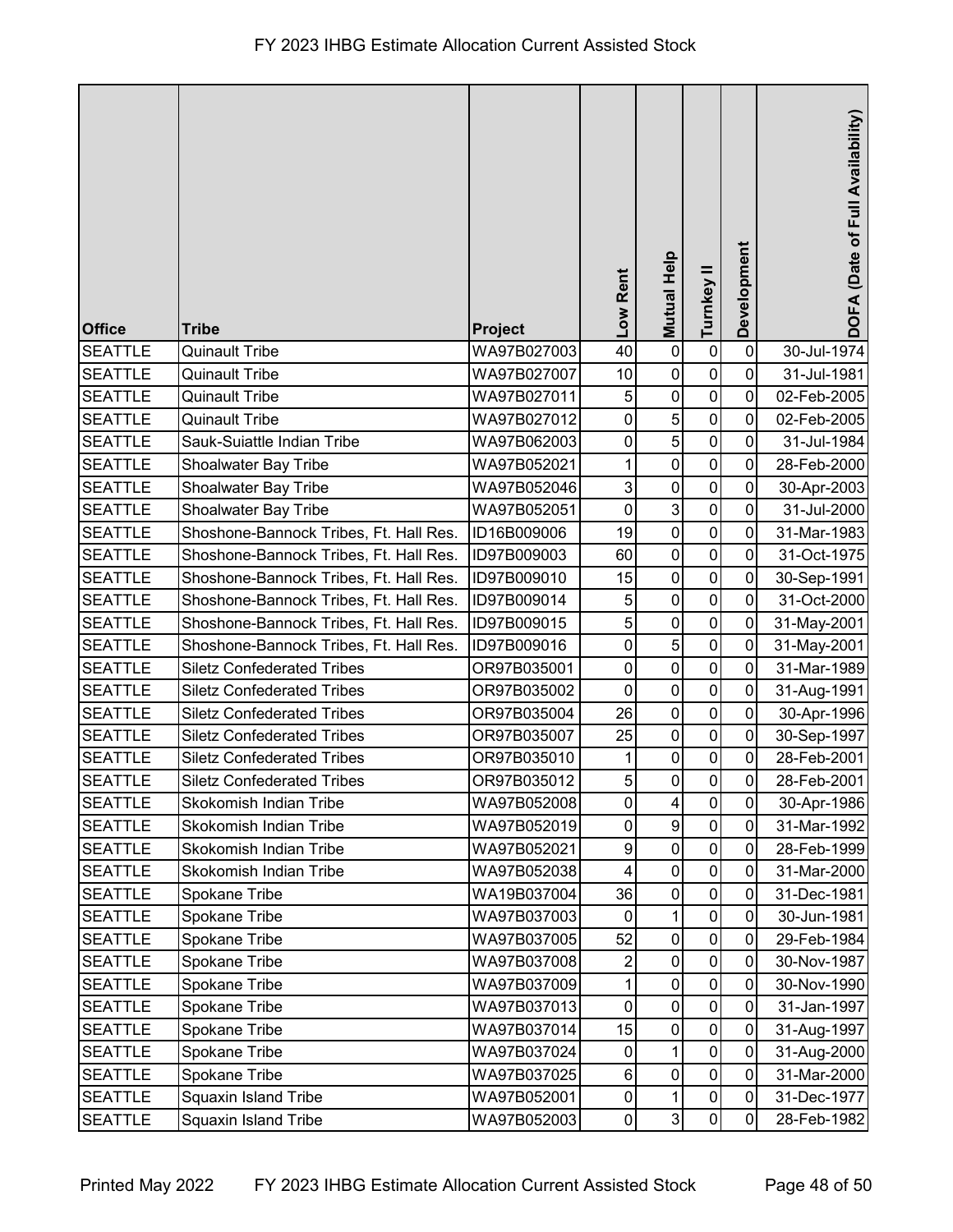| <b>Office</b>  | <b>Tribe</b>                        | Project     | Low Rent       | <b>Mutual Help</b> | Turnkey II     | Development    | DOFA (Date of Full Availability) |
|----------------|-------------------------------------|-------------|----------------|--------------------|----------------|----------------|----------------------------------|
| <b>SEATTLE</b> | <b>Squaxin Island Tribe</b>         | WA97B052017 | $\pmb{0}$      | 11                 | $\pmb{0}$      | $\mathbf 0$    | 29-Feb-1992                      |
| <b>SEATTLE</b> | <b>Squaxin Island Tribe</b>         | WA97B052021 | 5              | $\pmb{0}$          | $\mathbf 0$    | $\overline{0}$ | 23-Oct-1997                      |
| <b>SEATTLE</b> | <b>Squaxin Island Tribe</b>         | WA97B052032 | 7              | $\mathbf 0$        | $\pmb{0}$      | $\mathbf 0$    | 01-Jun-1998                      |
| <b>SEATTLE</b> | <b>Squaxin Island Tribe</b>         | WA97B052036 | 2              | $\mathbf 0$        | $\mathbf 0$    | 0              | 01-Jun-1998                      |
| <b>SEATTLE</b> | <b>Squaxin Island Tribe</b>         | WA97B052042 | $\overline{c}$ | $\mathbf 0$        | $\pmb{0}$      | 0              | 31-Jan-2002                      |
| <b>SEATTLE</b> | <b>Squaxin Island Tribe</b>         | WA97B052052 | 0              | $\overline{2}$     | $\pmb{0}$      | $\mathbf 0$    | 31-Jan-2002                      |
| <b>SEATTLE</b> | Suquamish Tribe                     | WA97B052002 | $\pmb{0}$      | $\mathbf 0$        | $\mathbf 0$    | 0              | 31-Dec-1980                      |
| <b>SEATTLE</b> | Suquamish Tribe                     | WA97B052008 | $\pmb{0}$      | 3                  | $\pmb{0}$      | $\mathbf 0$    | 30-Apr-1986                      |
| <b>SEATTLE</b> | Suquamish Tribe                     | WA97B052014 | $\pmb{0}$      | $\overline{9}$     | $\mathbf 0$    | 0              | 31-Mar-1992                      |
| <b>SEATTLE</b> | Suquamish Tribe                     | WA97B052020 | 3              | $\boldsymbol{0}$   | $\pmb{0}$      | $\mathbf 0$    | 30-Sep-1993                      |
| <b>SEATTLE</b> | Suquamish Tribe                     | WA97B052034 | 5              | $\pmb{0}$          | $\pmb{0}$      | $\mathbf 0$    | 28-Feb-1999                      |
| <b>SEATTLE</b> | Suquamish Tribe                     | WA97B052041 | $\mathbf 0$    | $\overline{5}$     | $\mathbf 0$    | $\mathbf 0$    | 31-Aug-1998                      |
| <b>SEATTLE</b> | Swinomish Indians                   | WA97B023003 | 16             | $\boldsymbol{0}$   | $\pmb{0}$      | $\mathbf 0$    | 31-Dec-1972                      |
| <b>SEATTLE</b> | Swinomish Indians                   | WA97B023004 | 15             | $\boldsymbol{0}$   | $\pmb{0}$      | $\mathbf 0$    | 30-Apr-1980                      |
| <b>SEATTLE</b> | Swinomish Indians                   | WA97B023006 | 36             | $\pmb{0}$          | $\pmb{0}$      | $\overline{0}$ | 31-Aug-1985                      |
| <b>SEATTLE</b> | Swinomish Indians                   | WA97B023007 | 10             | $\boldsymbol{0}$   | $\pmb{0}$      | 0              | 31-Dec-1993                      |
| <b>SEATTLE</b> | <b>Tulalip Tribes</b>               | WA19B051003 | 18             | $\pmb{0}$          | $\pmb{0}$      | 0              | 31-Jan-1982                      |
| <b>SEATTLE</b> | <b>Tulalip Tribes</b>               | WA19B051005 | 14             | $\boldsymbol{0}$   | $\pmb{0}$      | 0              | 31-May-1986                      |
| <b>SEATTLE</b> | <b>Tulalip Tribes</b>               | WA97B051001 | 40             | $\mathbf 0$        | $\mathsf 0$    | $\mathbf 0$    | 31-May-1978                      |
| SEATTLE        | Tulalip Tribes                      | WA97B051007 | 17             | $\mathbf 0$        | $\overline{0}$ | $\overline{0}$ | 31-Oct-1991                      |
| <b>SEATTLE</b> | <b>Tulalip Tribes</b>               | WA97B051009 | 4              | $\mathbf 0$        | $\mathbf 0$    | 0              | 31-Oct-1991                      |
| <b>SEATTLE</b> | <b>Tulalip Tribes</b>               | WA97B051011 | 20             | $\pmb{0}$          | $\pmb{0}$      | $\mathbf 0$    | 31-Oct-1991                      |
| <b>SEATTLE</b> | <b>Tulalip Tribes</b>               | WA97B051013 | 0              | $\pmb{0}$          | 0              | 0              | 31-Dec-1992                      |
| <b>SEATTLE</b> | <b>Tulalip Tribes</b>               | WA97B051017 | $\mathbf 0$    | $\pmb{0}$          | $\mathbf 0$    | 0              | 31-Dec-1991                      |
| <b>SEATTLE</b> | <b>Tulalip Tribes</b>               | WA97B051018 | 19             | $\mathbf 0$        | 0              | 0              | 30-Nov-1994                      |
| <b>SEATTLE</b> | <b>Umatilla Confederated Tribes</b> | OR97B012002 | 50             | $\mathbf 0$        | $\pmb{0}$      | 0              | 28-Feb-1974                      |
| <b>SEATTLE</b> | <b>Umatilla Confederated Tribes</b> | OR97B012005 | 10             | $\pmb{0}$          | $\pmb{0}$      | 0              | 30-Jun-1978                      |
| <b>SEATTLE</b> | <b>Umatilla Confederated Tribes</b> | OR97B012006 | 50             | $\pmb{0}$          | $\mathbf 0$    | 0              | 28-Feb-1981                      |
| <b>SEATTLE</b> | <b>Umatilla Confederated Tribes</b> | OR97B012013 | 0              | $\overline{2}$     | $\mathsf 0$    | 3              | 31-Oct-2000                      |
| <b>SEATTLE</b> | <b>Umatilla Confederated Tribes</b> | OR97B012014 | 20             | $\pmb{0}$          | $\mathbf 0$    | 0              | 31-Dec-1997                      |
| <b>SEATTLE</b> | <b>Upper Skagit Tribe</b>           | WA97B062001 | $\mathbf 0$    | $\mathbf 0$        | $\pmb{0}$      | $\mathbf 0$    | 30-Apr-1983                      |
| <b>SEATTLE</b> | <b>Upper Skagit Tribe</b>           | WA97B062004 | 20             | $\mathbf 0$        | $\pmb{0}$      | $\mathbf 0$    | 30-Jun-1999                      |
| <b>SEATTLE</b> | <b>Upper Skagit Tribe</b>           | WA97B062006 | $\,6$          | $\boldsymbol{0}$   | $\pmb{0}$      | $\overline{0}$ | 30-Jun-1999                      |
| <b>SEATTLE</b> | Warm Springs Confederated Tribes    | OR97B013001 | 49             | $\boldsymbol{0}$   | $\pmb{0}$      | $\mathbf 0$    | 01-May-1973                      |
| <b>SEATTLE</b> | Warm Springs Confederated Tribes    | OR97B013002 | 48             | $\mathbf 0$        | $\pmb{0}$      | 0              | 28-Feb-1979                      |